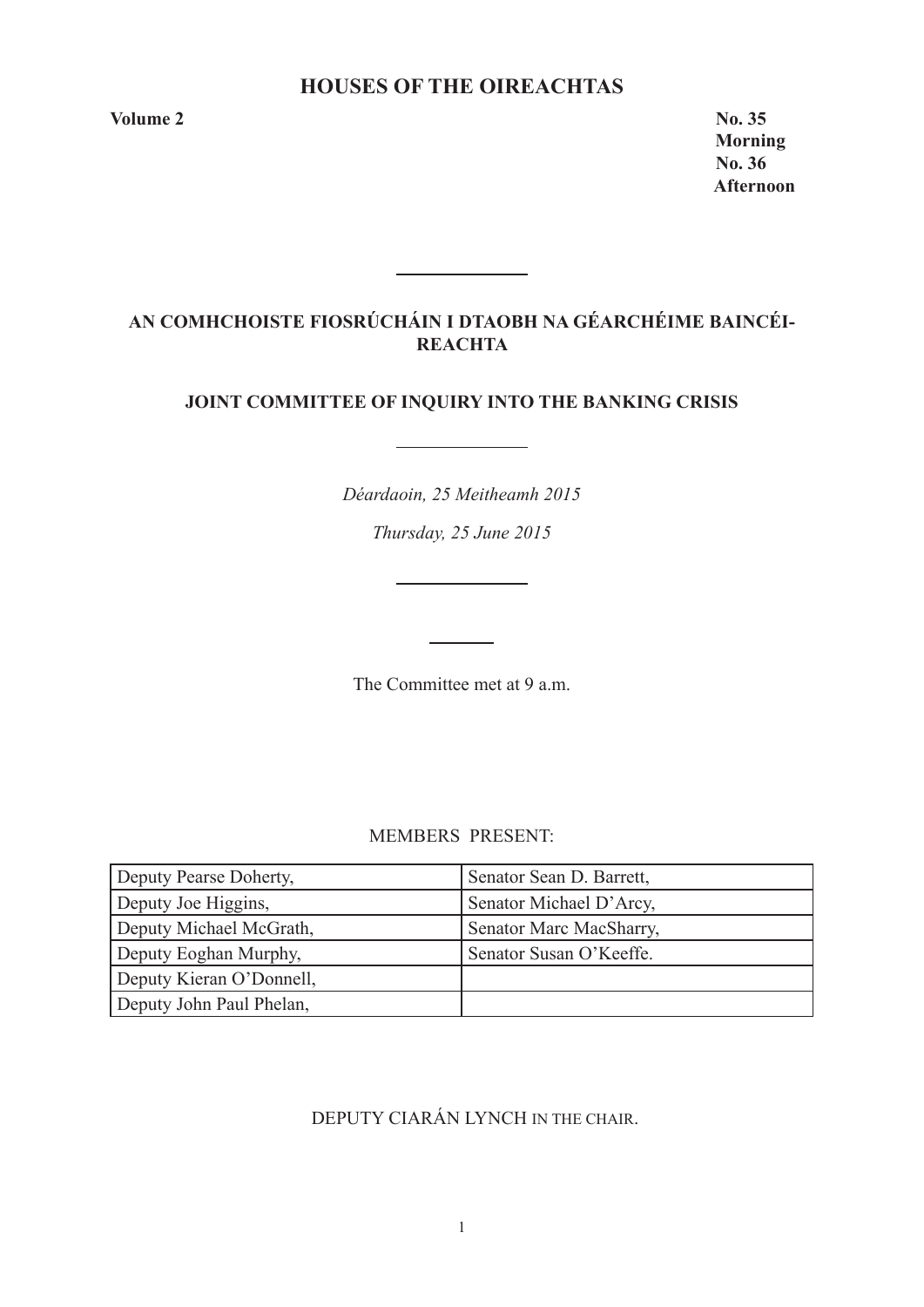### **Nexus Phase**

### **Central Bank-Financial Regulator - Professor Patrick Honohan**

**Chairman:** As we have a quorum, the Committee of the Inquiry into the Banking Crisis is now in public session. And can I ask members and those in the public Gallery to ensure that their mobile devices are switched off. Session 1 of today's hearings is a discussion with Professor Patrick Honohan, Governor of the Central Bank of Ireland. In that regard, I would like to welcome everyone to the public hearing of Joint Committee of Inquiry into the Banking Crisis. Today we will continue our hearings with senior figures from the Central Bank who had key roles during the crisis period.

This morning and this afternoon we will hear from Professor Patrick Honohan, Governor of the Central Bank of Ireland. When Professor Honohan appeared before this inquiry earlier this year the purpose was specifically to discuss his report on the banking crisis. In this morning's session we will focus upon the period of Professor Honohan's tenure, from his appointment in September 2009 to October 2010, while this afternoon's session will focus on developments in the period from November 2010 to December 2013. The then Governor of the Central Bank of Ireland, Patrick Honohan, was appointed on 26 September 2009. Before his appointment as Governor, he was Professor of International Financial Economics and Development at Trinity College Dublin from 2007. Prior to this he spent almost a decade at the World Bank, where he was a senior adviser on financial sector policy. He recently announced his intention to retire later this year. Professor Honohan, you're very welcome before the inquiry this morning.

### **Professor Patrick Honohan:** Thanks very much, Chairman.

**Chairman:** Before hearing from the witness, I wish to advise the witness that by virtue of section 17(2)(*l*) of the Defamation Act 2009, witnesses are protected by absolute privilege in respect of their evidence to this committee. If you're directed by the Chairman to cease giving evidence in relation to a particular matter and you continue to do so, you are entitled thereafter only to a qualified privilege in respect of your evidence. You're directed that only evidence connected with the subject matter of these proceedings is to be given. I would remind members and those present that there are currently criminal proceedings ongoing and further criminal proceedings are scheduled during the lifetime of the inquiry which overlap with the subject matter of the inquiry. Therefore, the utmost caution should be taken not to prejudice those proceedings.

In addition, there are particular obligations of professional secrecy on officers of the Central Bank and the IFSRA in respect of confidential information they've come across in the course of their duties. This stems from European and Irish law, including section 33AK of the Central Bank Act 1942. The banking inquiry also has obligations of professional secrecy in some of the terms of information which has been provided to it by the Central Bank. These obligations have been taken into account by the committee and will affect the questions asked and the answers which can be lawfully given in today's proceedings. In particular, it will mean that some information can be dealt with in a summary or aggregate basis only, such that individual institutions may not be identifiable.

Members of the public are reminded that photography is prohibited in the committee room. To assist the smooth running of the inquiry, we will display certain documents on the screens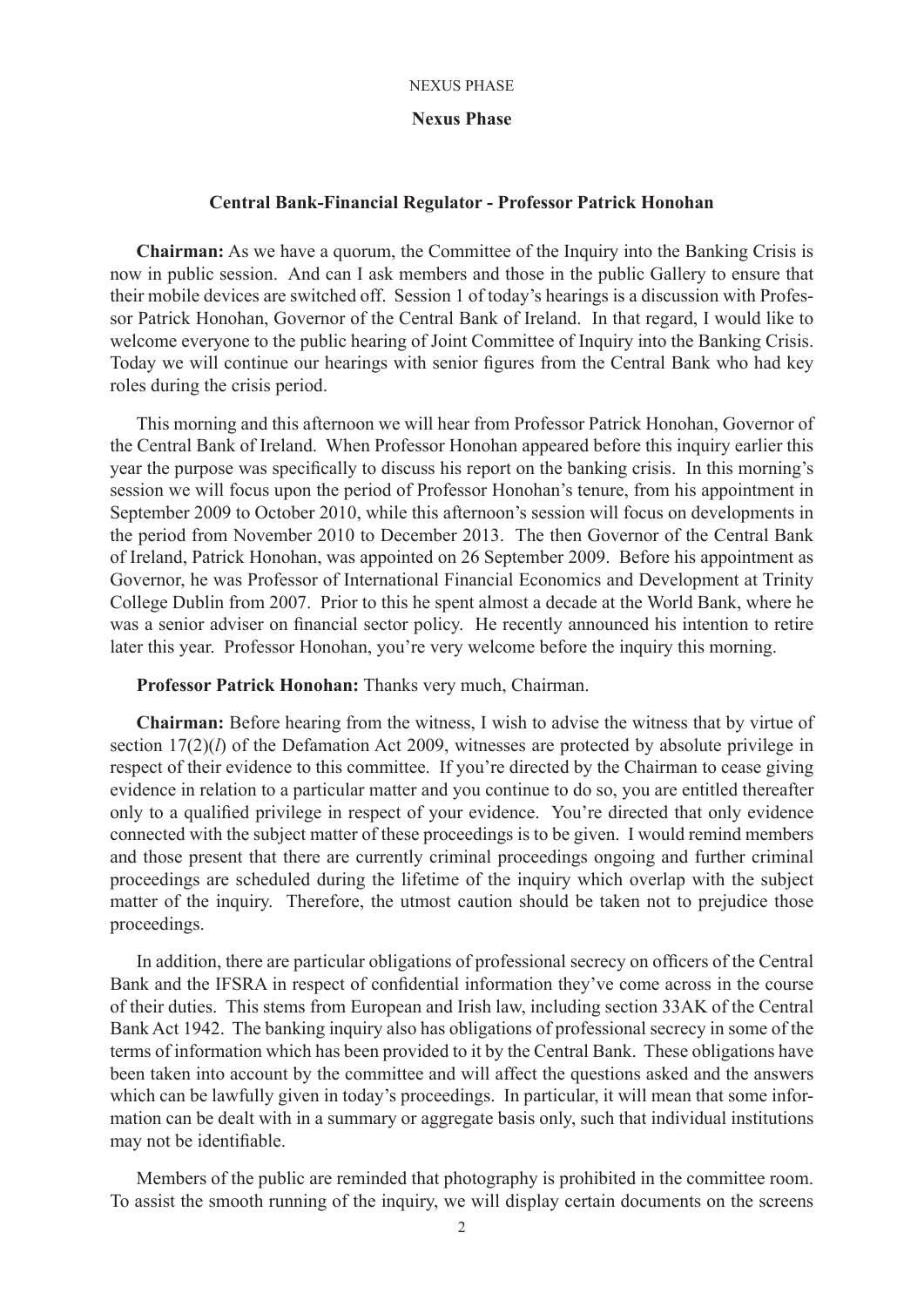here in the committee room. For those sitting in the Gallery, these documents will be displayed on the screens to your left and right and members of the public and journalists are reminded that these documents are confidential and they should not be published ... none of those documents should be published or so displayed. The witness has been directed to attend a meeting of the Joint Committee of Inquiry into the Banking Crisis, you have been furnished with booklets of core documents, these are before the Committee, will be relied upon in questioning and form part of the evidence of the Inquiry. So with that said, if I can now ask the clerk to administer the oath to Governor Honohan please.

### *The following witness was sworn in by the Clerk to the Committee:*

Professor Patrick Honohan, Governor, Central Bank.

**Professor Patrick Honohan:** So my introductory remarks today, Cathaoirleach, will necessarily have to be very selective to respect the time limits. So I'll cover, in essentially chronological order, matters that were dealt with in my written statement. First, the recapitalisation of the banks in 2010 in the context of NAMA purchases, then the September 2010 bank funding cliff, the move to the EU-IMF programme in November 2010 - which, understandably, is this afternoon's topic but I'll cover it all in one ... remarks today - the programme structure and, finally, the improved funding conditions which helped to make the programme a success. I will conclude with a few remarks about institutional change.

So on recapitalisation of the banks, given the existence of the watertight guarantee enacted through the CIFS legislation of October 2008, in designing policy with regard to bank capitalisation I was guided by a fixed principle, informed by the Central Bank's statutory mandate, that any event of default by a bank - as would trigger a large cash call on the State - was to be avoided in view of the financial instability that this would cause. In practice, this implied that the Central Bank had to ensure that all of the guaranteed banks would continue to maintain regulatory capital compliant with international standards. This would help ensure that they had access to the ECB standard liquidity facilities as well as, where necessary, ELA. As the NAMA purchases would necessarily be staggered over a period of months, the Central Bank decided to take the announcement of the valuations of the first tranche of NAMA loan purchases as the occasion to establish the necessary capital infusions for Allied ... for AIB, Bank of Ireland and EBS, the going concern guaranteed banks selling loans into NAMA.

When they became available late March 2010, the initial NAMA valuations, based only on the handful of exposures that had been fully valued in time for that date ... these entailed much higher percentage losses than had been generally expected by industry specialists. So the capital requirements announced by the Central Bank at the end of March 2010 - in what was known as PCAR 2010 - assumed that all of the NAMA purchases would involve haircuts as large as the first tranche. They also took account of forward-looking loss estimates in a base case and stress scenario of the non-NAMA books. For example, a flat 5% loan loss estimate much higher than that assumed by the banks' managements themselves was applied to the residential mortgage portfolios. Given the prevailing uncertainty surrounding these badly impaired portfolios, there was still a large margin of error which might eventually consume the apparent surplus above the international minima ... the international capital standard minima. Unfortunately, the later tranches of NAMA purchases which became available in August and September did imply much higher losses, with the result that additional capital requirements had to be announced in September for AIB and also for Anglo at that time - in that case because of Anglo management's estimate of additional costs implied by the wind-down plan that the Government had just already announced in the same month.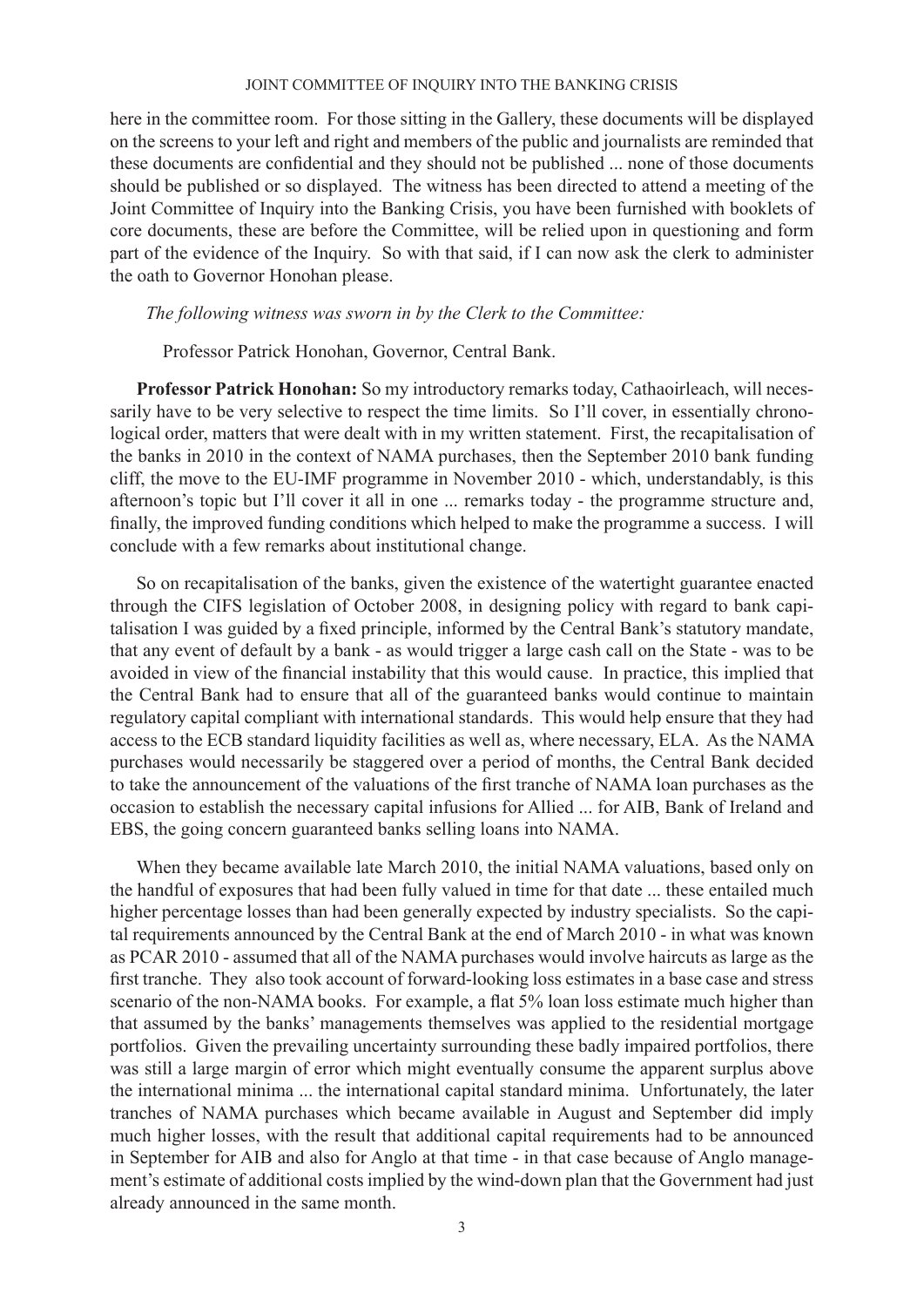Now, the September 2010 bank funding cliff. Faced with a steep cliff of bank liabilities ... liability maturities in September 2010, I gave some consideration to possible alternative courses of action which might be recommended to Government. As explained in my written statement, the only safe way forward seemed to continue to rely on ELA while also pursuing all possible steps to rebuild confidence and recognising that recourse to an IMF programme would be the fall-back position. By that month, September 2010, most informed international observers began to factor in a likely need for Ireland to enter a programme of official financial assistance. The main influences were the perspective rapid increase in ELA - due to the funding cliff, which arose because it was the end of the initial guarantee period - and the growing evidence that the Government's multi-year fiscal plan at that stage would not stabilise the debts ... the State's debt dynamics. The drip feed of bad news about bank recapitalisation needs did not help.

Now, the move to the EU-IMF programme: by 4 November 2010, when spreads on ten-year bonds exceeded 500 basis points or five percentage points and depositor outflows were accelerating, also reflecting a loss of confidence, it was clear to me that application for a programme could no longer safely be deferred and by, well, the following week, I guess, 11 November, the Minister for Finance had agreed to exploratory discussions with troika officials in Brussels. Delayed until 14 November, apparently because of the need for the troika to agree a strategy among themselves - though that's conjecture, I guess - these discussions, attended by about 20 Irish officials, confirmed that there was a basis for full negotiations on a programme which, with the approval of the Minister, began in Dublin on 18 November. These meetings took place in an increasingly tense situation of national and international media speculation, market tensions, which had brought the yield on Irish Government ten-year bonds above 8% and considerable international official alarm at the highest levels.

So, on the structure I would just say the following, the EU-IMF programme structure, the programme finally agreed with the troika, it largely reflected the four-year budgetary plan which was published by the Government at the outset of the negotiations, or during the course of the negotiations might be more precise. Indeed, in the negotiations, the target date for reaching the threshold deficit level of 3% of GDP was pushed back to 2015. But would the implied degree of fiscal adjustment be sufficient to bring the public finances back onto a sustainable path? Here the remaining question mark over the banking system was key. All in all, the Central Bank found the financial terms of the programme disappointing and unsatisfactory, especially in regard to the high interest rates and the lack of some kind of insurance mechanism against tail risks in the banks. Nevertheless, it was crystal clear to me that no better terms could quickly be achieved. Therefore, having set out these concerns, I advised the Government in writing that it should proceed on the basis of the programme, given that the alternative of struggling forward without access to market finance would have been more economically damaging. If the programme proved unable to deliver a sustainable debt path, as seemed at that point possible, even likely, then the financial terms could probably be renegotiated. It is a fact that, had programme funding not been availed of, much more severe spending and tax adjustments would have been needed.

Now, the better financing conditions that subsequently made the programme a success. Indeed there were subsequent, considerable improvements in the terms of financing, not least through the reduction of EU interest rates from the initial level of about 5.7%, 5.8% per annum and the lengthening of the loan maturities and subsequently through the carefully designed financial arrangements around the liquidation of IBRC, especially the so-called promissory note exchange. And these improvements, combined of course with close adherence to the budgetary targets in the following three years, allowed the Government to take the decision to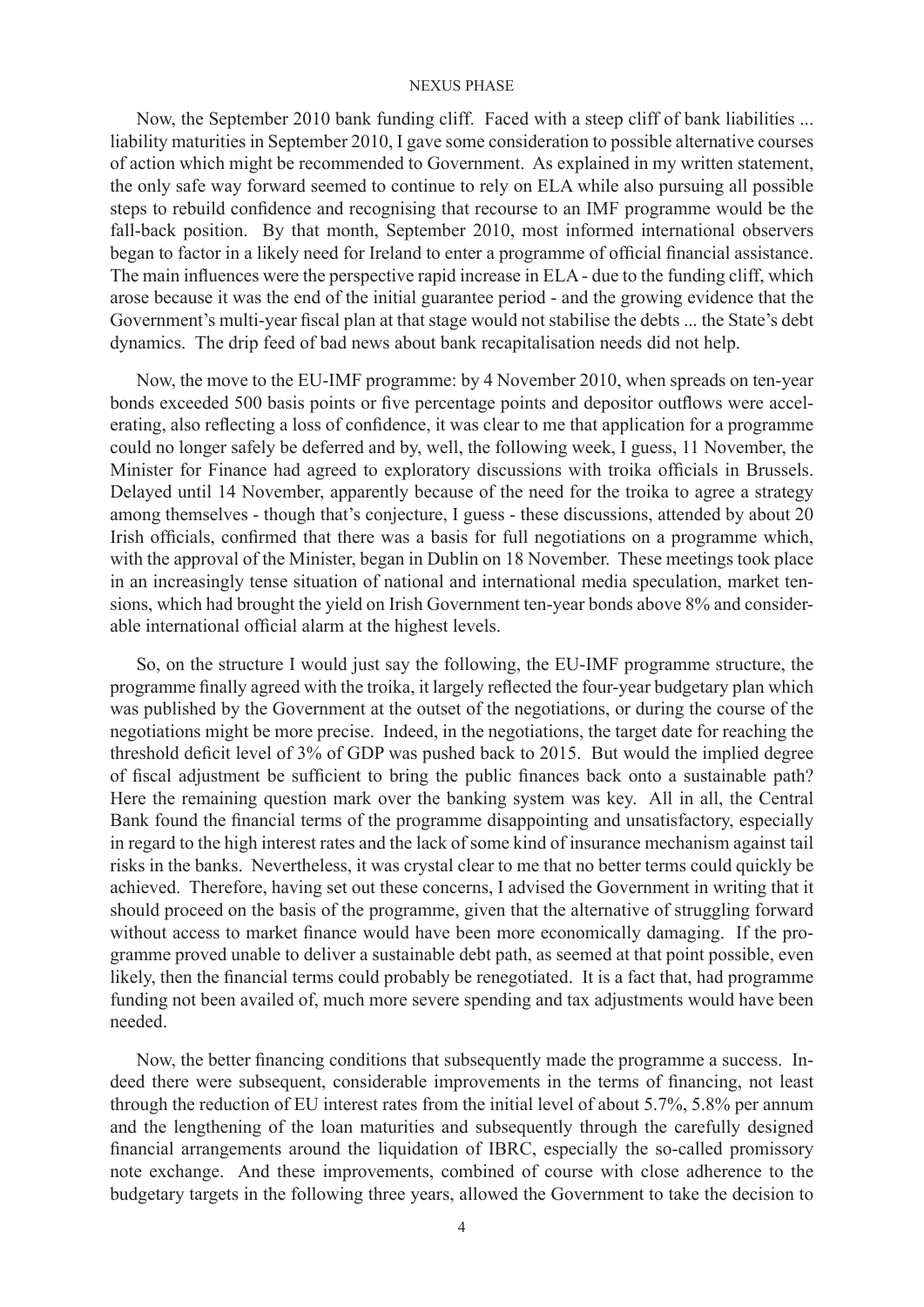exit the programme on schedule at the end of 2013. Despite the risks and pressures involved at the outset, recourse to the EU-IMF loan proved to be a successful policy move for Ireland, limiting the need for fiscal austerity because funding was made available in amounts and at costs far below what the market would have offered and underpinning a relatively rapid return to confidence. Successive Governments' adherence to the programme in difficult political circumstances helped restore Ireland's international reputation for disciplined macroeconomic management, a reputation essential for sustained recovery of employment and incomes.

So, just a few words on other aspects. I ... clearly I've omitted a lot that could be said, including in particular on the areas of institutional reform that were introduced in the Central Bank since 2009 to enhance the bank's ability to deal with new tasks, as well as upgrading its capacity to deliver on the remainder of its mandate, having regard to the weaknesses that had been identified. Very extensive changes in regulatory and supervising staffing, methodology and culture brought into the Central Bank, 2009 to 2013, have been documented in papers submitted by the Central Bank to the inquiry and I believe that the smooth transition of the prudential aspects of Ireland's supervision of banks to the ECB's single supervisory mechanism in November 2014 testifies to the credibility of the transformation that was achieved in those years.

On the rehabilitation and restructuring of banking in Ireland, I suppose the central banking, aside from the recapitalisation aspects in this period, I have spoken repeatedly to Oireachtas committees about the disappointingly slow progress in dealing with non-performing loans, especially, but not only, mortgage arrears. Banks have now got reasonably effective systems in place to deal with collection and restructuring on the scale needed, but they did not introduce adequate system until chivvied or harassed by the Central Bank from late 2011. The mortgage arrears targets introduced in early 2013 simplified a quantitative assessment of progress being made by the banks. An increasing number of loan restructurings, designed to be fully sustainable, have been agreed. Compliance with the restructured payment schedule is high, though deeper restructuring would be desirable, as it would arguably increase assurance that borrowers would not fall again into arrears and would also reduce debt overhang in the economy at large. However, despite all of the efforts, including the initiation of court repossession proceedings, there is still insufficient engagement between borrower and lender in a large number of cases, resulting in lengthy delays, leave the borrowers in a limbo of over indebtedness and hamper both the borrowers' and the banks' ability to put the crisis behind them.

So, in conclusion, in the period under review the Central Bank has sought to help the Irish economy recover as much as possible from the calamitous economic and financial losses resulting from the collapse of the bank-driven boom. As far as banking regulation and macroprudential policy are concerned, these are complex and ever changing fields of endeavour, demanding skilled and committed officials. The failures of the past provide lessons for the present, and at the Central Bank, we have tried to learn and apply those lessons.

**Chairman:** Governor, thank you for our opening remarks. We'll get questioning on the way, and if I ... in doing so, can I invite Deputy Pearse Doherty. Deputy, you have 25 minutes.

**Deputy Pearse Doherty:** Go raibh maith agat, a Chathaoirligh, agus fáilte roimh an tUasal Honohan. Agus go n-éirí an bóthar leat agus tú ag éirí as do phost, agus tuigim fosta go seo an chéad píosa fianaise a tugadh dúinn i nGaeilge, leis an seanfhocal a thabhair tú isteach le d'óráíd so tá fáilte roimhe sin fosta. Can I ask you, first of all, Professor Honohan, do you believe that the Central Bank had sufficient powers to take direct action against banks, if it becomes necessary to avoid financial stability crisis again? Do we have the powers now?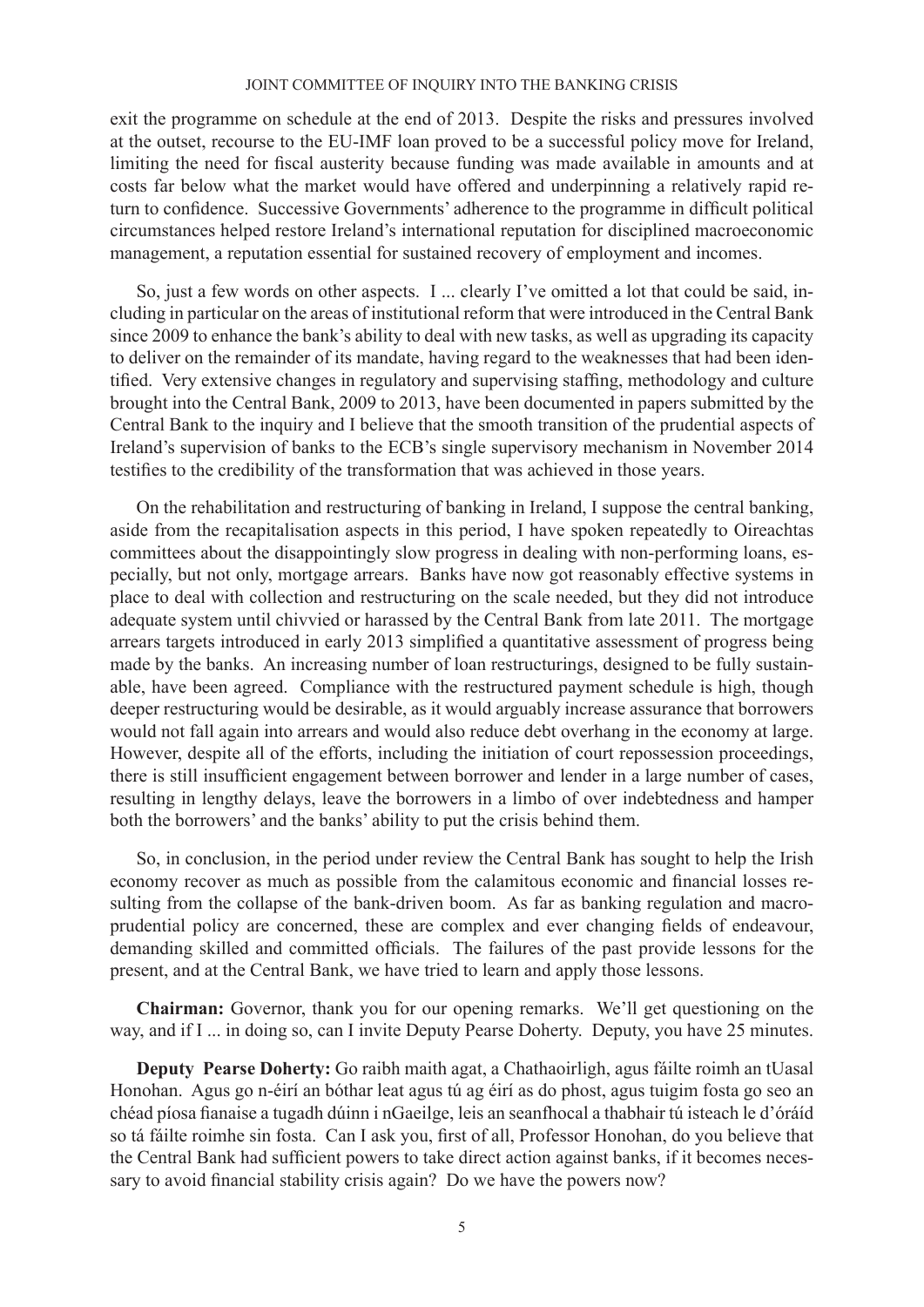**Professor Patrick Honohan:** Yes, I think we do. Now, first of all, there were always a lot of powers. We have strengthened those powers and made them more specific. We discussed a lot in the last number of years whether ... to what extent powers should be made specific. I took the view from time to time that it was better to leave the powers general rather than specific because if you ... if you ask ... go back to the Oireachtas and ask for very specific powers, the courts may subsequently interpret that as a decision of the Oireachtas not to interpret the general powers broadly. However, our approach has been to request a lot of powers and this ... especially the act of 2013, the Supervision Enforcement Act, made ... gave very specific powers on regulation. In addition of course, these big banks are all now being supervised by the SSM and so you have the European powers are brought into place, so that gives you not only legal powers but it gives you probably a greater degree of implicit power, with the weight of the SSM behind it. But I'm not just relying on that.

**Deputy Pearse Doherty:** Can you give, maybe, the committee an example of two powers that you have now, as Governor of the Central Bank, that your predecessor didn't have that would have had or possibly could have had an impact in the period running up to 2008?

**Professor Patrick Honohan:** It's a very long Act. One power, which I think could be important, is the fact that we can now in our administrative sanctions process, the enforcement powers, we can now impose fines of much larger than they were before, 10% of turnover rather than, you know,  $\epsilon$ 5 million was an absolute maximum. So to the extent that that changes the environment and the threat level for a violation of the sanction. But, but for the large banks ... well, okay, and the other one I will mention is, a power that was used in the case of macroprudential measures last year, the loan-to-value, loan-to-income ratios. I believe we could've used the old powers to do that, but actually we have used the new powers under the legislation to do that. So they're very specific. Nobody can argue that ... nobody is going to run off to court and say I think your exceeding what was envisaged in the 1942 Act, because the powers are very specific to do that.

**Deputy Pearse Doherty:** Thanks for that, Professor Honohan. Would I be right in saying that, like, the two examples that you gave me were the increase levels of fines, but the fines ... there was a level of fine that existed to your predecessor which was not utilised, and the second one was the loan-to-value ratios that could've ... that the power existed by your predecessor, but wasn't utilised either? So in ... while I acknowledge that there is enhanced powers now, is there ... was there ... is there anything that was simply not there in terms of a power that you have now that they didn't have?

**Professor Patrick Honohan:** Well, I ... first of all, I should say the ... those administrative sanctions ... I think they were only brought in in 2004, so that was .... you know, it was at a certain point. I'd like you to get a legal opinion rather than my opinion. My opinion is - and is in a lot of things - is go for it, the Central Bank Act gives us a lot of powers and that would have been the case ... you know, those are the powers there for a long, long time. So my belief would be try it - if it's challenged, if the court strikes it down, go to the Oireachtas and show ... and say to them, "Get it." So ... but you'll certainly find many lawyers and legal advisers to the Central Bank who say "No, Governor, you're wrong - you don't have that power." But I think that these things sometimes need to be tested.

**Deputy Pearse Doherty:** Okay. I appreciate that. The IMF mission in 2009 referred to the lack of a resolution regime. Can you explain the delays in initiating such a regime in Ireland, bearing in mind that the UK implemented one by way of its Banking Act in March 2009?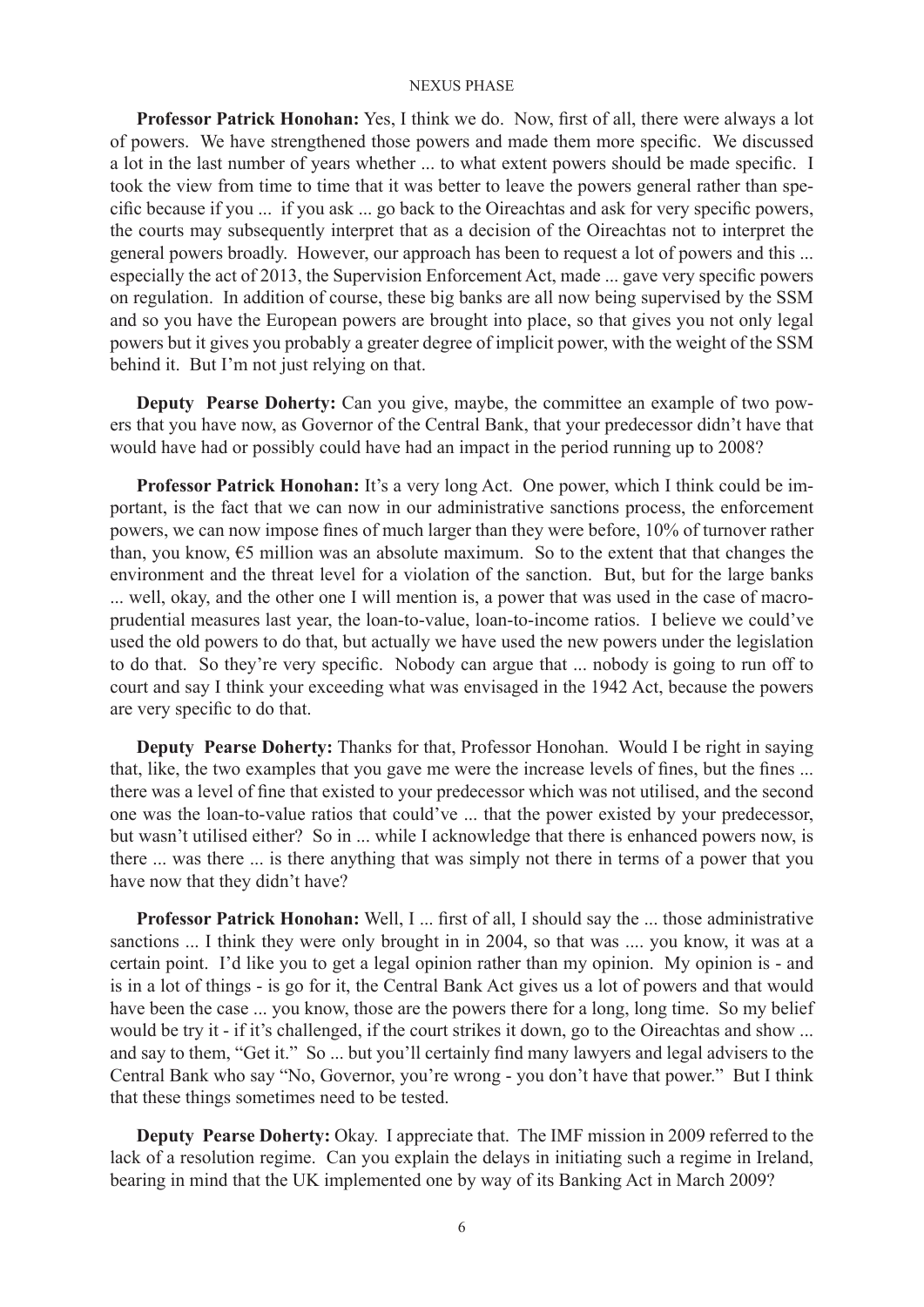**Professor Patrick Honohan:** Now, the resolution Act that we brought in in 2010, okay, is ... is not as far reaching as it might be. So we have new resolution legislation coming down the track now in the light of the BRRD directive and that resolution can actually distinguish between ... between creditors and say "You're going to lose," and "You're going to lose more money than if we had proceeded towards a liquidation." At least, as I understand it, it can have that effect. The 2010 Act doesn't allow that. It's a very light kind of resolution power. The British power ... the British legislation was very complex. It was brought in ... British environment is a more complex financial environment. We could have adopted it and work was going ahead to bring in resolution legislation to ... if we're talking about 2009-2010, why was it not introduced sometime in the course of 2009? We weren't going to use anything like this while the guarantee was in place because to trigger a resolution of one of the institutions would have caused all the creditors, even the ones that weren't due to be paid for five or ten years, to come immediately knocking on the Government's door and say "You told us this was guaranteed. Pay us now." So everything was frozen in terms of restructuring banks or resolving them, so there was no need ... I ... and so I asked the Minister for Finance ... I said, "What about ... what about resolution mechanism?" He said, "Hold ... let's hold on that because it's ... it's only going to cause trouble and give us no benefit in that course." And I think then the fact that we were ... we introduced ... we ... the Government proposed and the Oireachtas voted, a piece ... an effective piece of resolution for what we needed to do very quickly in December 2010 shows the degree of preparation that was there. It was going to come in. So in that period 2009-'10, I think it was moot as to whether we had it or we didn't have it - we weren't going to use it until after the guarantee.

**Deputy Pearse Doherty:** From instigation ... from the point where a decision was made to introduce that resolution regime to the point where it was published-----

### **Professor Patrick Honohan:** Yes.

**Deputy Pearse Doherty:** -----what type of timeframe are we talking about?

**Professor Patrick Honohan:** Well, this is quite interesting, Deputy, because I was astounded. We had ... we, in the Central Bank, helped, you know, the Department of Finance and the parliamentary draftsman and ... or through the Department of Finance, with the drafting of this kind of legislation. And there were ... there were many meetings going on about the nature of this resolution mechanism and I was getting some briefings on it. It's not my special area so I wasn't really very close to it. Suddenly ... suddenly I discovered that the whole draft that was being worked on was not going to be the draft now and there was another draft. So somebody else was working, you know, presumably in the Department of Finance, on another track with a faster and cleverer piece of resolution legislation. So the preparatory work was being done and it was quite quick. It was brought in in December ... December 2010 and I think the press ... the "go" button was only in the context of the troika programme. But, obviously, the preparatory work had been done.

**Deputy Pearse Doherty:** What I'm trying to find out, and maybe you don't know this, but we've had ... we've had evidence to this committee saying that bringing in a resolution regime would have taken too much time, that there was constitutional issues and so on and so forth. But, as you say, we brought in a type of regime in 2010. The question is: how long did it take? Because we brought it in at a certain stage. Did it take three years, four years, five years, you know, or was it a number of months from-----

**Professor Patrick Honohan:** It was a light piece of legislation. I suspect that work must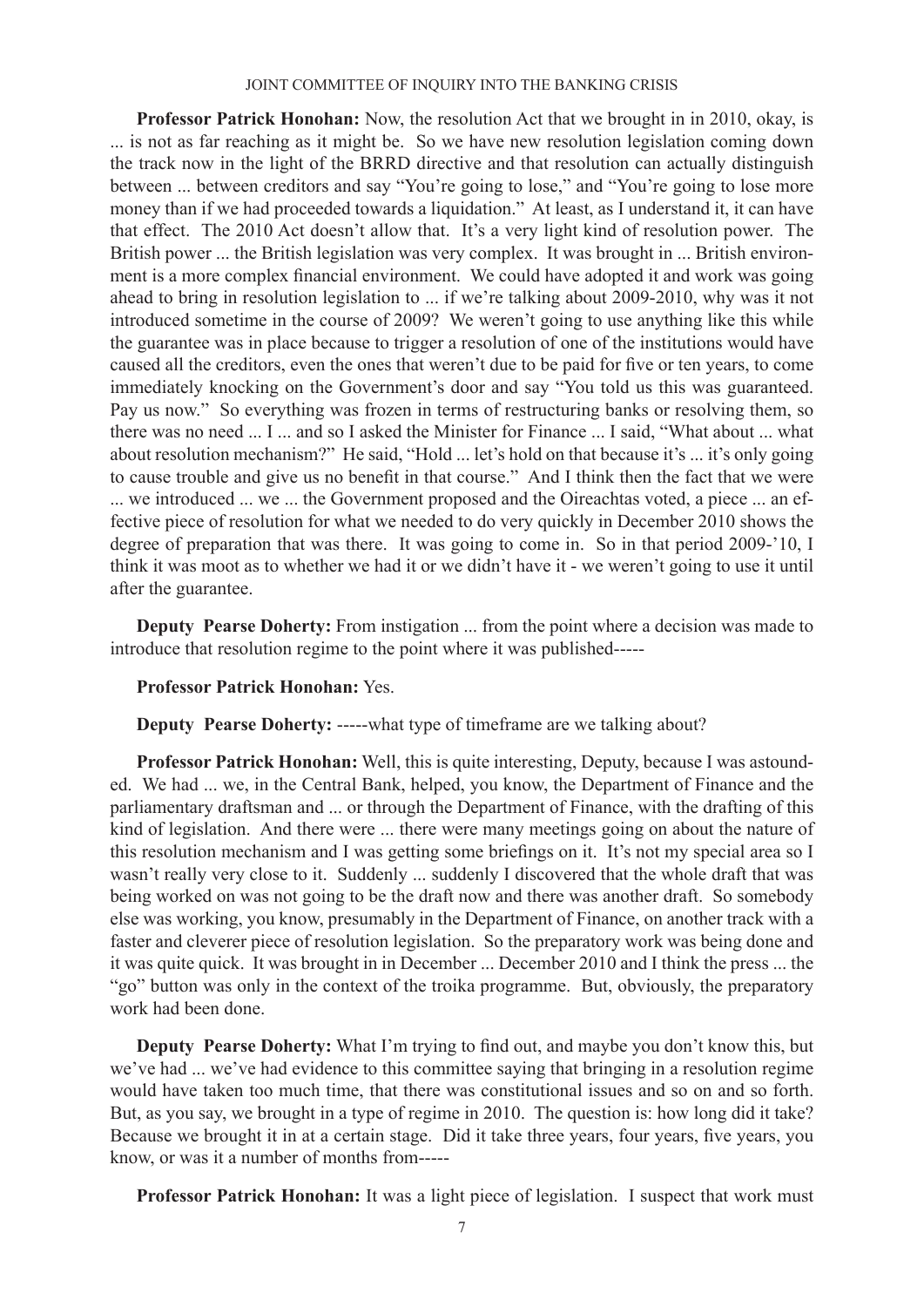have been going on with some specialist for a few months ... but it was tidied up. But it wouldn't past muster if you say, "Now we've got a state-of-the-art world-class resolution which allows imposition of losses to different classes of customer." And that's what a lot of people talk about, "Why didn't you have a resolution legislation which allowed the imposition of losses on bondholders and not on the borrowers?"

**Deputy Pearse Doherty:** I'll come to that in a while. Can you comment on the Central Bank's analysis carried out to identify the amounts of  $63.5$  billion in capital for AIB and Bank of Ireland that was announced in 2009, February 2009, was provided at that time? And why did the Government proceed with this amount for AIB given that it ultimately required a capital injection on €19.8 billion?

**Professor Patrick Honohan:** Okay, so this is before my time so this is the first wave. And as I understand from reading the papers, its not actually covered by my earlier research as well so I'm a little bit ... what I understand is that it was based on ... the was it Pricewaterhouse produced reports and they came to the conclusion that bolstering the bank capital to that extent would give comfort to the market and give sufficient comfort that the Irish banks were sufficiently capitalised. Obviously the work that was done up to then was not sufficient, and the sufficient work really wasn't done until well into 2010 to really know. What was missing in all of that analysis was a loan-by-loan quality review as is now the term AQR - asset quality review, is becoming ... it's not stress testing, it's not what will happen if things go wrong. But it's what is the true value? Accountants may look at something and apply some rules of thumb, but what is the true recoverable value ... that work wasn't done.

**Deputy Pearse Doherty:** Do you have any idea why that work wasn't done, given that the drip feeding of capital into these banks could have caused a concern that ... "where will this end" for the markets?

**Professor Patrick Honohan:** Yes, so I'm ... and I do accept a degree of responsibility with this, because when I came in I also did not initiate that kind of loan by loan analysis because I was told ... first of all, the large loans have already been analysed to the extent ... by Pricewaterhouse and all those people, and the banks' data systems do not allow this sort of information to be gathered. And I probably took too much on trust that all of these international firms had been studying these things, and they must have squeezed as much information as was available out of them. Subsequently, when we engaged the other American consultants, BlackRock, they were very .. we were in a different world then of course, we were under the troika saying, "You do this and do that." And we spent, I can't remember the number but its disclosed,  $\epsilon$ 20 million or €30 million to do that work on a scale which I hadn't really imagined. This is sort of new enough territory.

Funnily enough, in the early months in the job, I remember one of my counterparts in, well actually I can mention, it's the Swedish governor, he's a friend, he said, "I hope you're getting BlackRock." And I said, "Well we have some people." But I should have taken him more seriously because I didn't realise the ramping up of the detailed loan-by-loan analysis which they would insist on, and when insisted on it was possible to get that out of the banks. Some of the banks couldn't do it, but got enough of it to be able to do it. And BlackRock people did it and then I made sure that our own Central Bank people reverse engineered what BlackRock where doing, so now we can do it as well and we get quarterly drops.

**Deputy Pearse Doherty:** It was a troika requirement as opposed to an Irish requirement. It was the troika that-----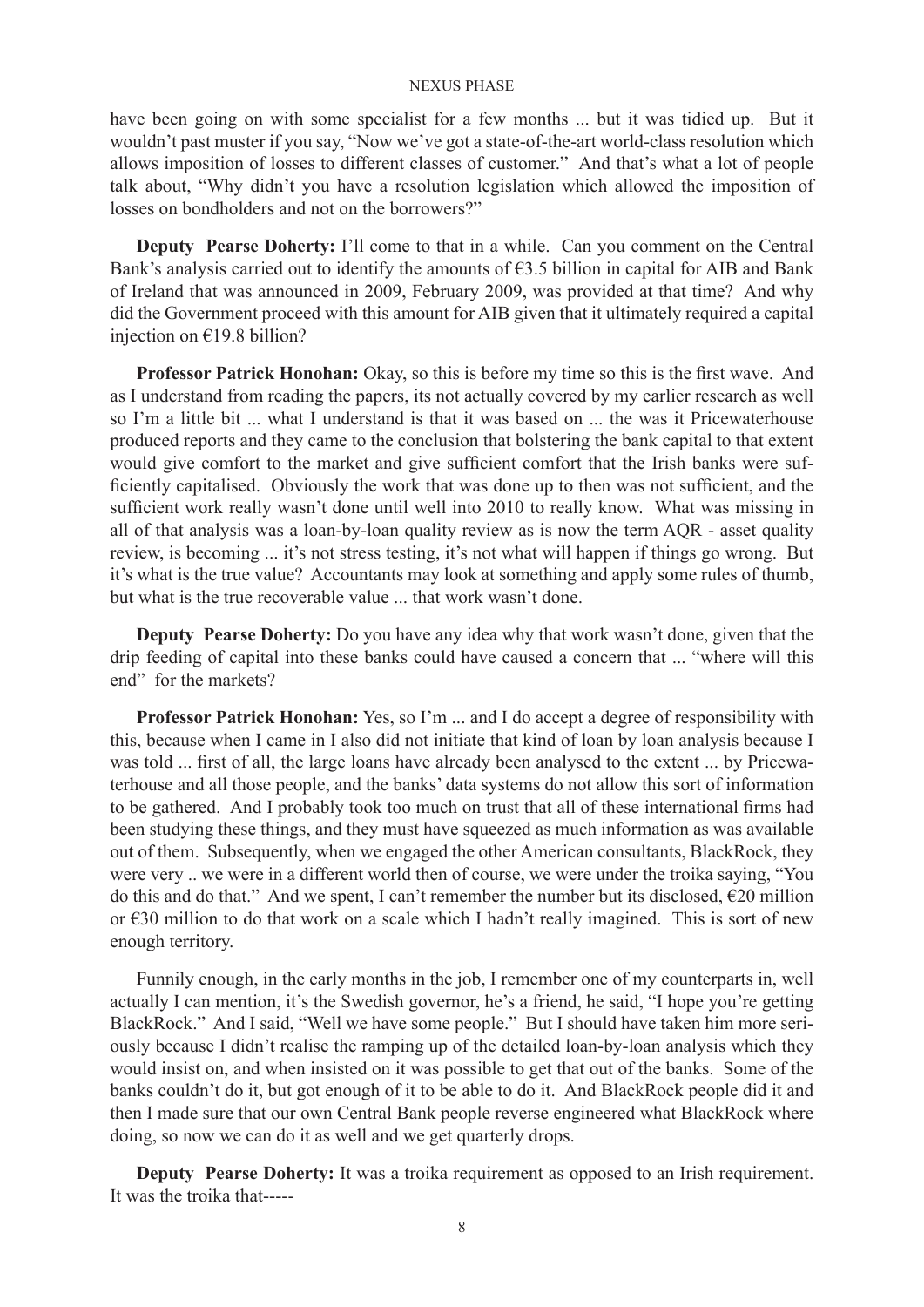### **Professor Patrick Honohan:** Yes.

**Deputy Pearse Doherty:** Okay. Can you comment on the whether the level of co-operation by the banks contributed to the amount of capital ultimately required or not?

**Professor Patrick Honohan:** I just don't know anything about that. I did see some interchange, I didn't watch all the ... with some of the Department of Finance officials and suggestions about whether the banks were co-operating. I just don't know. I do ... I could comment for the period that I was involved, from 2009, 2010. That part, the banks were very resistant to the idea that the losses would be anything like what we were suggesting in March 2010. First of all the NAMA losses, they couldn't believe it, they said these ... and they wrote very tough letters ... saying "You can't impose this on us, it's just based on a handful of loan valuations." But we held our ground. And the idea that there could be 5% loan losses on residential property, they thought was completely off the wall. So, I think rather than ... rather than them have ... knowing something and not wanting to tell, I think, they, too, were still in a state of denial and didn't realise it.

**Deputy Pearse Doherty:** Professor Honohan, on ... in your statement, on page 3, it deals with the options in relation to the banks and the capital buffer that the banks would require. The ... option 1, which you outline, is asking the banks up an unquestionable "ample capital buffer" to cover all eventualities, which you say "would have triggered an immediate loss of market confidence in the Government's finances (putting paid, for example, to the chances of the Government being able to avoid an IMF Programme)." The second alternative, you say, is basically, where they provide ... where capital is provided or is acquired by the banks to cover the first tranche of the NAMA losses but you say that, in doing that, which you say is "The only safe way forward seemed to continue to rely on ELA while also pursuing all possible steps to rebuild confidence ... and recognizing that recourse to an IMF Programme would be the fallback position." Now, it was in March-----

# **Professor Patrick Honohan:** March 2010.

**Deputy Pearse Doherty:** March 2010. So, the two options seem very clear to me. That ... the first option was, ask the banks to get the capital that you think they may need to cover all eventualities, which would've resulted in a possible IMF programme and the second option was to go with a minimal approach but also having recourse to an IMF programme if need be. Was it ... so, IMF seemed to be very much under consideration here at that early stage, that the decision ... the capital requirements of the banks in either option could've required this State's requiring an IMF Programme, i.e., putting the State's solvency at risk as a result of the capital required by the banks.

**Professor Patrick Honohan:** Okay, well, just to clarify a couple of points. The first option, which was where I started before I really looked at the numbers was, "Overcapitalise, put in more than could possibly be considered necessary because, that way, everybody would say 'Well, the Irish banks are overcapitalised.'" And there were countries that were doing that. Switzerland did that, they raised the capital requirement enormously for their big Swiss banks. And it's a standard play book for people in financial crises. Overcapitalise the banks and then you're not going to have a problem and you get the money back later and don't worry about it. But the problem is ... that's okay if the problem is on a scale that the Government can easily - because it will been the Government, nobody else is going to put in that - can it do ... can it put in that amount of money - putting in that amount of money - if it destabilises the Government itself? So we didn't, in any way, short change the banks. We didn't just pay for the first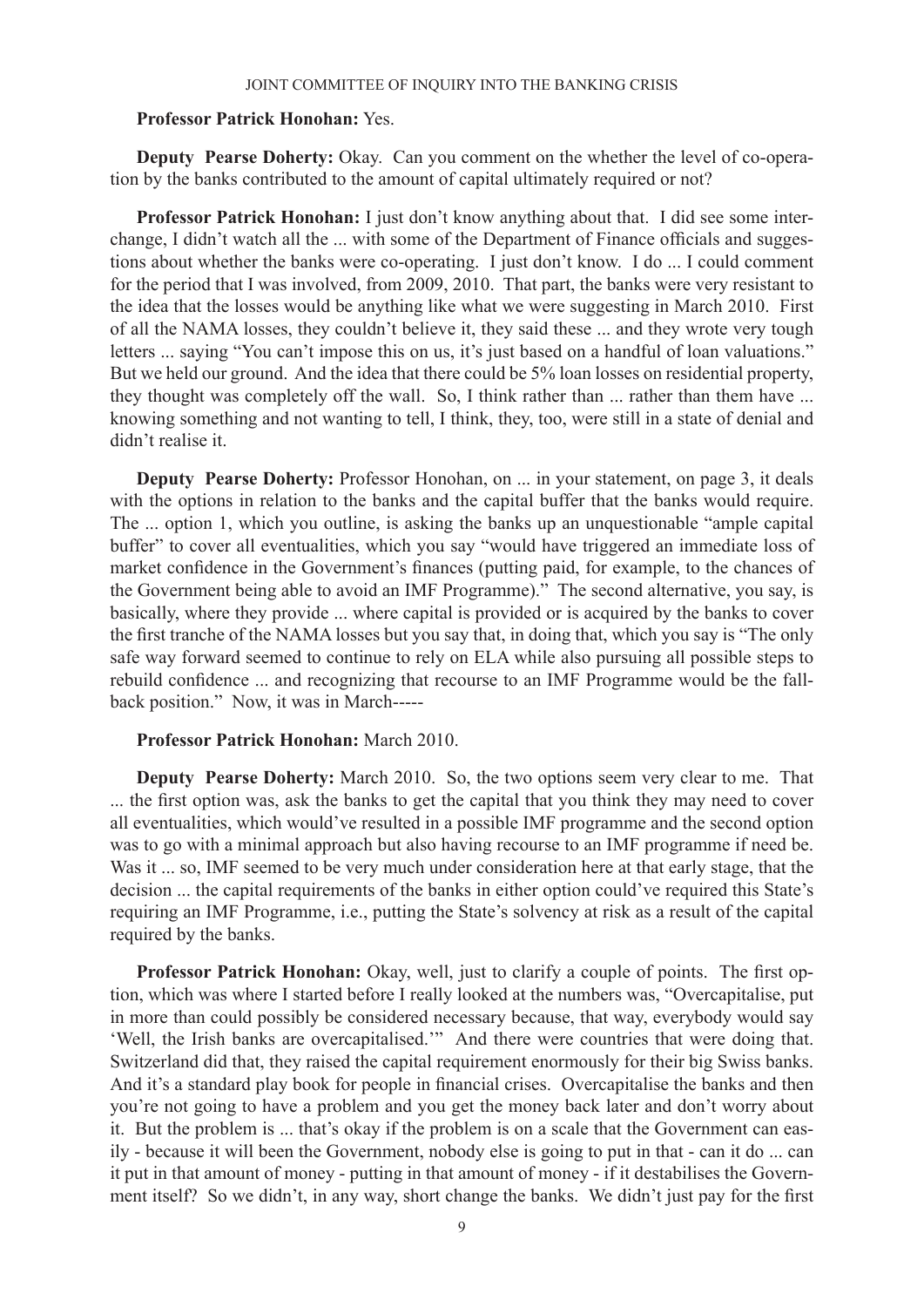tranche, we paid for all the future tranches but at the percentage losses for the first tranche. And I thought that the percentage loss on the first tranche, which were the biggest loans, I thought they would be the worst loans - they would be the loans that went to the biggest and, you know, most extravagant property developers. That turned out not to be true. But it seemed like a reasonable ... a reasonable benchmark and going to the ... to overcapitalise, that was where we walked into the IMF territory-----

**Deputy Pearse Doherty:** Let's go with what actually happened-----

**Professor Patrick Honohan:** Yes.

**Deputy Pearse Doherty:** -----after BlackRock.

**Professor Patrick Honohan:** Yes.

**Deputy Pearse Doherty:** We did overcapitalise the banks.

**Professor Patrick Honohan:** Yes. Well, yes ... we ... the standards kept on going up and they're continually going up-----

**Deputy Pearse Doherty:** Yes.

**Professor Patrick Honohan:** -----so I'm not sure that I would like to say that we overcapitalised the banks. The NAMA ... the subsequent NAMA calculations generated a further  $\epsilon$ 8 billion of losses and in the end we put in another  $\epsilon$ 17 billion ... so  $\epsilon$ 8 billion minus  $\epsilon$ 17 billion, €9 billion. €9 billion ... is the €9 billion justified? Actually, I think some of the €9 billion is definitely justified because the loan losses on residential mortgages will not come out as low as €5 billion.

**Deputy Pearse Doherty:** Professor, the statements at the time, in this House and elsewhere, was that the banks were the most capitalised banks in the world. That the capitalisation of the banks were in the high double digits ... high teens, which was way beyond the regulatory requirement for capitalisation. So, the question is: how could we, you know ... I put it to you, that we did overcapitalise the banks, which eventually turned out to be option 1, which in option 1 in your scenario would've put us in a collision course with the State's solvency.

**Professor Patrick Honohan:** Now, I agree with you on this very important point but I think we are slipping, perhaps, into the later territory. But the idea that you capitalise the banks even if it brings down the State, that idea tends to be prevalent among banking specialists who are not interested in the fiscal accounts, they just want the banks to be safe. And it doesn't work. It doesn't make the banks safe, and it doesn't make the sovereign safe. But that's maybe in the other part, yes.

**Deputy Pearse Doherty:** Can I go to the footnote on page 3, and this is where we're focused on coming up to the September 2010 and the funding cliff?

# **Professor Patrick Honohan:** Yes.

**Deputy Pearse Doherty:** And you say that you considered possible alternative course of actions which might be recommended to Government. And you elaborate on that, you say "One such possibility was for the Government to abrogate the bank guarantee (in respect of Anglo and [Irish Nationwide Building Society]) in August or September 2010 and ... bail-in the bond holders and potentially large depositors." You go on to say that there was risk with that and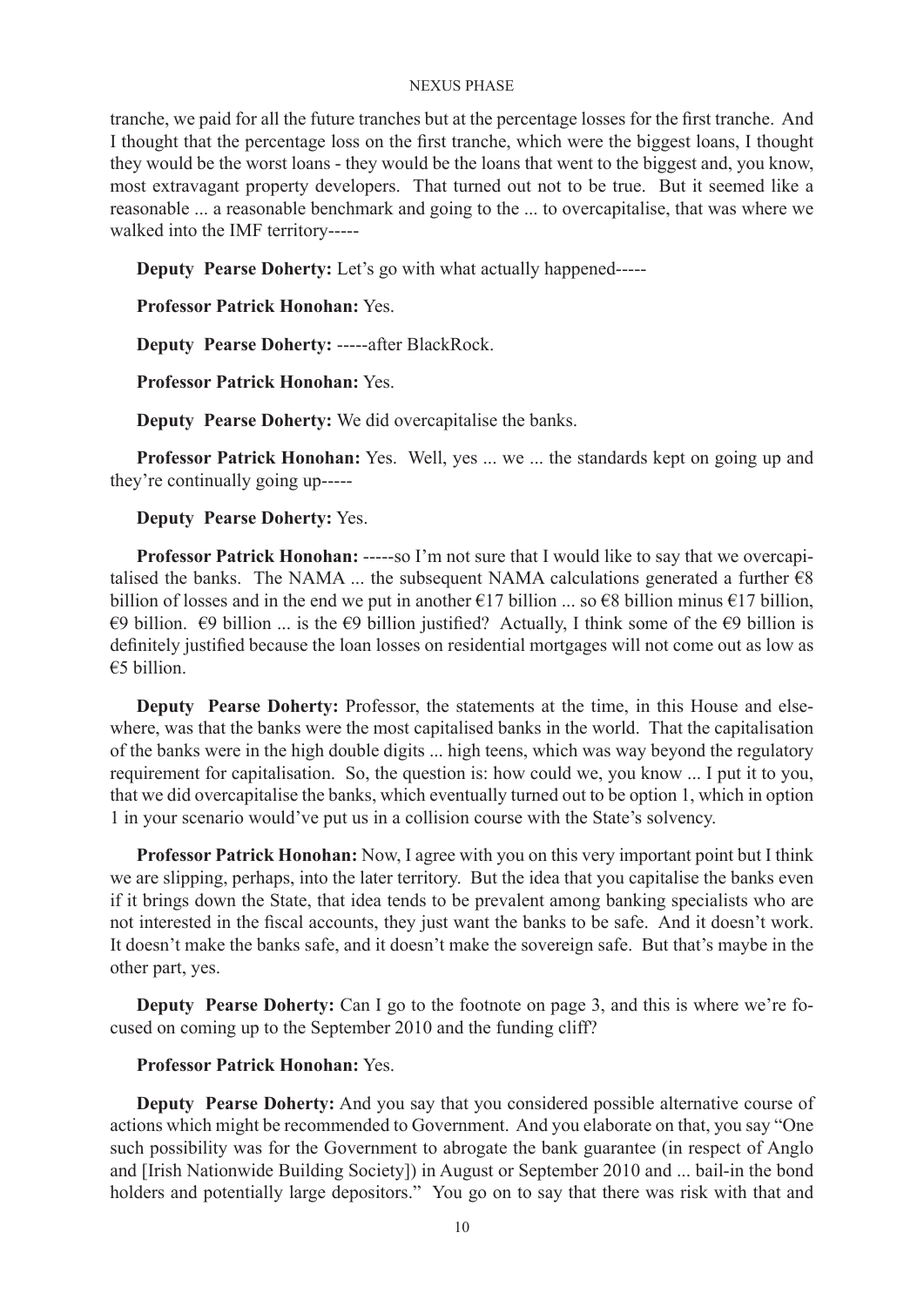the ECB could force you to reverse that measure. What I'm interested in, Governor, is ... and obviously that wasn't suggested by the Central Bank, just for clarity. But as Governor of the Central Bank, you were suggesting as a possibility that the Government breach their legislative commitment on the bank guarantee and their moral commitment to the banks that they gave on the night of the guarantee in relation to Nationwide and Bank of Ireland, and to burn ... and burn bondholders and bail in some of the large depositors. I'm interested in how could ... just your thought process in relation to coming to that consideration, you know? I know that you didn't proceed with it, but your thought processes in relation to that?

**Professor Patrick Honohan:** Well, first of all, many ... several outside observers in public and in private suggested that some course of action along these lines would be correct. I think they were not accurately informed about the legal status of the guarantee or of the political environment in which any action of that might take but given that serious people with experience in banking and international finance were saying this, it had to be considered. And I felt it's important to put down in a footnote here, and only in a footnote, that we weren't just blithely proceeding and not considering all options. This is an option that had to be considered, you know, it wouldn't be a question of the Government, it would have been a question of the Government working with the Oireachtas, with the legislation. This is all under Irish law. You know, Irish law can be changed. But, as you say, the moral commitment is very strong and in my view equal or essentially equal to the moral commitment, as well as the legal commitment, of Government, of straight Government debt. And that's an argument not fully recognised by a lot of the outside observers who said, "Why are you paying for the banks? Banks are banks," you know, "you can get new banks, creditors, private creditors are private creditors." They didn't realise that the obligation to the creditors of the banks had become equal in importance to the-----

**Deputy Pearse Doherty:** And your considerations-----

**Professor Patrick Honohan:** -----status of debt holders.

**Deputy Pearse Doherty:** And your consideration of revoking the bank guarantee at that period and burning bondholders and large depositors, you say that the risks to this being successful was that the ECB might have demanded that the procedure was reversed, and that we would be back at square one, we'd be back at the first point where the guarantee was still in effect and we would have lost market confidence. Was that the main consideration that you had in relation to not recommending this to Government?

**Professor Patrick Honohan:** No, it's only one. I think it's one that people can resonate with given what happened subsequently. But another one is that ... well, in my mind was, if there had to be a restructuring of Irish debt, if Irish debt was not going to prove to be sustainable, and many people were saying that it was not, then which part of Irish debt could most safely be restructured? And it seemed to me that trying to restructure this banking thing, while the banks are open and everything is going on, is just not going to be a safe way of proceeding. So if it proved to be ... restructuring proved to be essential later, which it did not, then it could have been done in a more orderly way, as has been done in a number of other stressed countries using non-banking. It's not that I have a particular preference for any particular creditor, but, yes.

**Deputy Pearse Doherty:** Okay. Governor Honohan, I'm referring to your core booklets, Vol. 1, page 68, and the document is a memorandum for the Government, "State Aid Notification of Capital Support for Anglo Irish Bank, Irish Nationwide ... and [EBS]". It's dated 8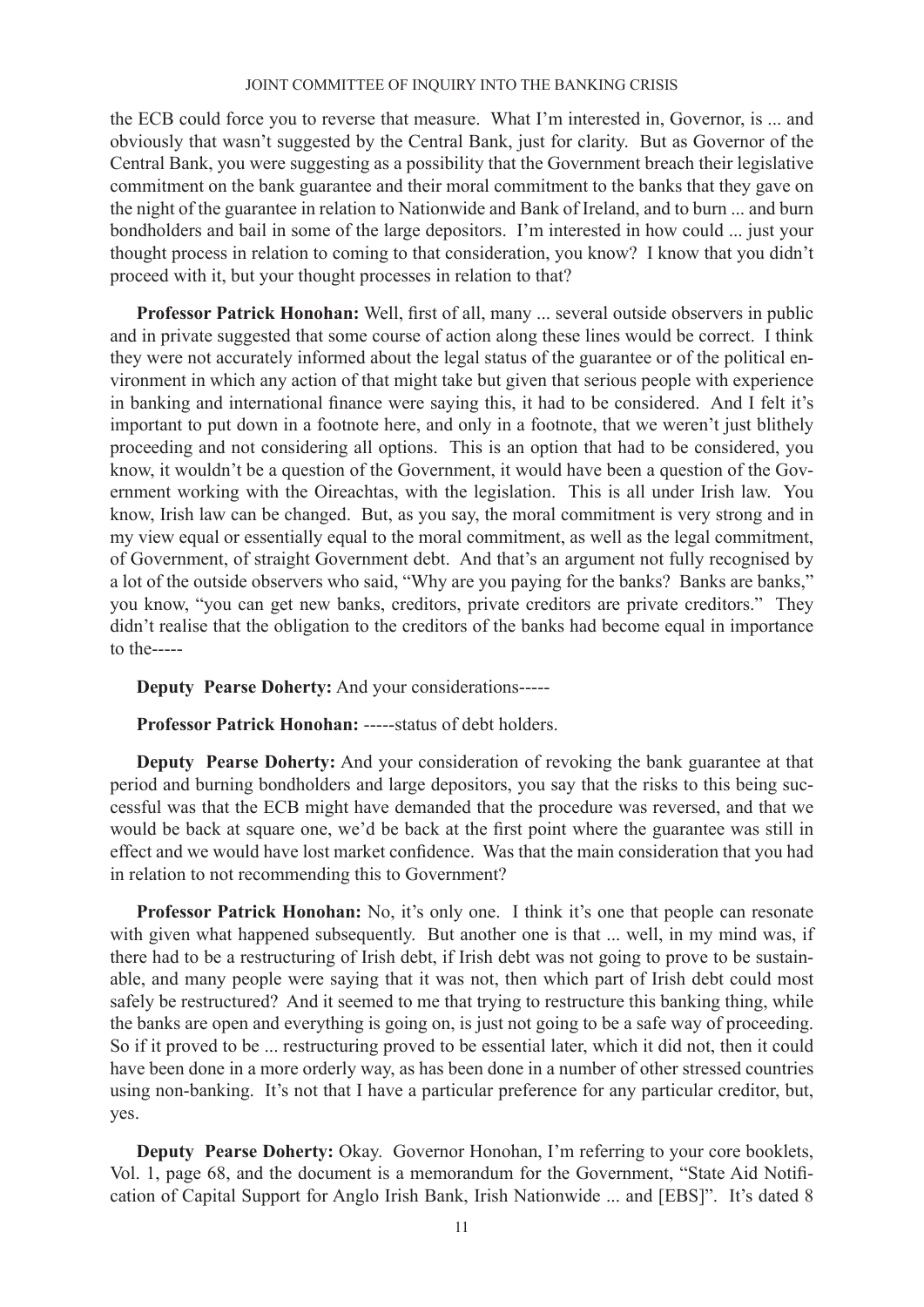February 2010 and the final paragraph says:

The method proposed by the Minister to support Anglo and ... INBS through the issue of a Promissory Note is certainly not an avenue available for AIB or Bank of Ireland who are in need of further capital and may be required to receive this from the State for example through the conversion of the State's Preference Shares or further purchases of bank equity by the [National Pensions Reserve Fund]. This is because, unlike Anglo and INBS, the State would wish to demonstrate that the investment into the two banks was a commercial investment into viable institutions and the banks were viable in the medium-term and capable of remunerating or re-paying the capital injected into them.

Based on that statement, is it the view that at that stage, where the promissory note was being issued to INBS, that there was an understanding that, and Anglo, sorry, the promissory note issued to Anglo and INBS, that there was an understanding that both of those institutions were not viable in the medium term, unlike AIB and Bank of Ireland and the second thing is that they were not capable of remunerating or repaying the capital injected into them, which is stated here, that AIB and Bank of Ireland would be?

**Professor Patrick Honohan:** So I ... this is obviously a statement by the Minister to, to the Government to explain what he's proposing. But I think certainly the promissory note, the Anglo and INBS, a smaller case, but take the Anglo case, at the end of December 2009, the new management team, who were pretty strong people, had already assessed that the losses on their loan book were going to bring them below the capital requirements. So they said, "What are you going to do about that?" I said, well, you're going to have to bring the capital up to the capital requirements, for the reasons I've given in my opening statement, and you'd better go to your owner, Minister for Finance, and see what he's going to do about it. So he did provide a letter saying that the Government intended to do something like this. A lot of consideration was given to how that would be arranged and the promissory note mechanism was designed to achieve three or four objectives, only one of which it achieved, which was to make the bank ... bring the bank back to financial soundness. So it gave them something for nothing, which gave the bank something for nothing, in the sense of ... so it wasn't going to be remunerated, over time, from the profit and loss account of the bank. Well, no, wait a minute, I'm not sure that ... I'm overstating it there, because ... no, well that's not right, because the calculations would have shown that it was able to remunerate it over time. But it's not on a basis, on a basis of risk that the private sector would not envisage. So the calculation-----

**Deputy Pearse Doherty:** Just to clarify, so the  $\epsilon$ 30 billion, the  $\epsilon$ 30 billion that was put into Anglo on the promissory note, you're saying that the documentation that you may have access to, which showed calculations that you mention, showed that that money would be paid back to the State at a certain point in time?

**Professor Patrick Honohan:** Yes, over a long period of time, because that's the ... given that they put in enough money to generate interest off the rest of their business. There were projections showing that this would be enough, they were given that amount of money and they were going to, the State was going to be remunerated, things were going to pay back, through to 2025, and there was going to be just enough money to wind it up; I think that's the way it was calculated.

**Deputy Pearse Doherty:** Sorry, hang on, sorry, would you, yes, I appreciate that, but if you were winding it up, because the promissory note-----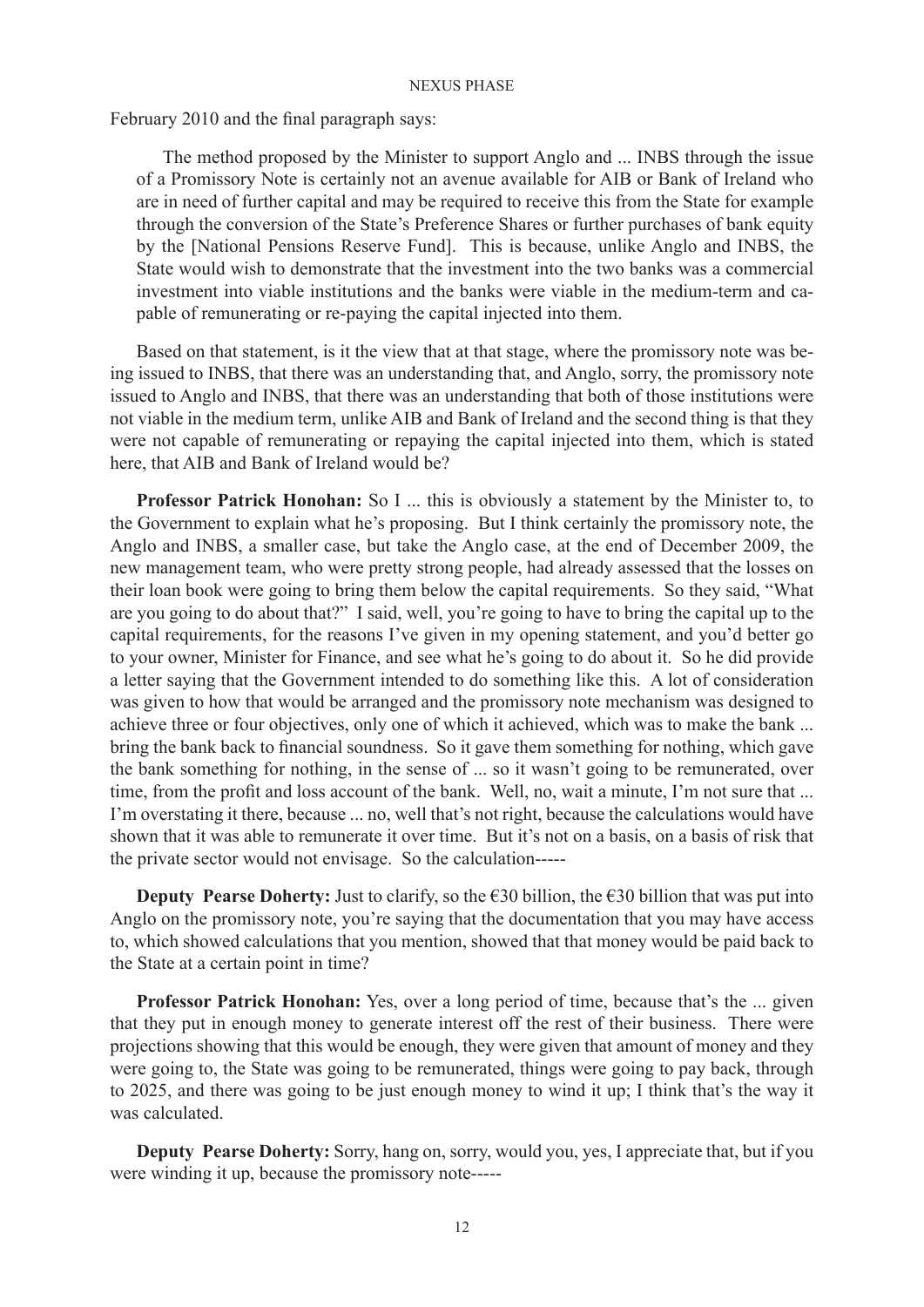**Professor Patrick Honohan:** No decision was taken to wind it up at that stage, so it would be continuing for 20 ... I remember the tables that showed for 20 years, or 25 years, exactly what was going to happen in profit and loss and the flow from the bank and there was going to be enough money at all times. There was not going to be another deficiency, and the calculation was made-----

**Deputy Pearse Doherty:** Yes, but that's not the question, the question is, the promissory note was constructed in a way where there was a drip of capital going into Anglo Irish Bank over a long period of time, more than a decade. The question is, was the Government of the view that that money would have come back to the Government at a point in time? Because the point that I'm making here, in terms of the Government's note, is to say that unlike AIB and Bank of Ireland, where they expected that they would be capable of remunerating or repaying the capital injected into them-----

**Professor Patrick Honohan:** No, no, no, this is the Government saying, "That's ... that money is down the drain unless something really surprising happens and Anglo suddenly turns back into profit", which was believed by some people and indeed other parts of the Anglo management were developing a plan to build the entity up and start making profits and so forth, so you could imagine that it could be done but on a base case, it wouldn't.

# **Deputy Pearse Doherty:** Okay, thanks.

**Chairman:** Thank you very much, Deputy. Thank you, Professor Honohan. Deputy Eoghan Murphy, 25 minutes.

**Deputy Eoghan Murphy:** Thank you, Professor, you're very welcome. I just want to continue with Anglo, if I may, for a moment. When you came in in September 2009 and became Governor of the Central Bank, how significant was Anglo for you coming in? I mean, was it the majority of your work or was it just another piece of a puzzle that you had to solve?

**Professor Patrick Honohan:** Well, not on a day-to-day basis. It's not as if it took all the time because ... but it was a very big ... it was evidently a very big problem. In my mind, it was always going to be the bulk of the losses and those losses were, in my mind, a lot bigger than most people believed. So I thought this was going to be the real driver of losses and that there were going to be losses in the other banks too that might force them into full State ownership but that the big shortfall would be on Anglo.

**Deputy Eoghan Murphy:** Your starting position was the PwC analysis at the end of '08.

**Professor Patrick Honohan:** No, I didn't rely on the PwC analysis in broad terms of "Where is this all going?" I was ... PwC weren't looking at the residential loan book; they weren't looking at the small business lending; they weren't looking at, you know ... they were primarily looking at, as far as I can remember now, at the big business, the big property loans.

**Deputy Eoghan Murphy:** When you came in September, I think the first €4 billion had just been provided to Anglo in terms of capital between June and September, so what did you do? I mean, the banks just received this money, I mean, off the back of that capitalisation, then do you go in and do another loan analysis or a first-time quality of the asset or-----

**Professor Patrick Honohan:** The first thing I did in this space was to say, "We need to think now towards the recapitalisation of the banks which will follow from NAMA." I set up a team to prepare, not just looking at the loan losses of some parts of their book but looking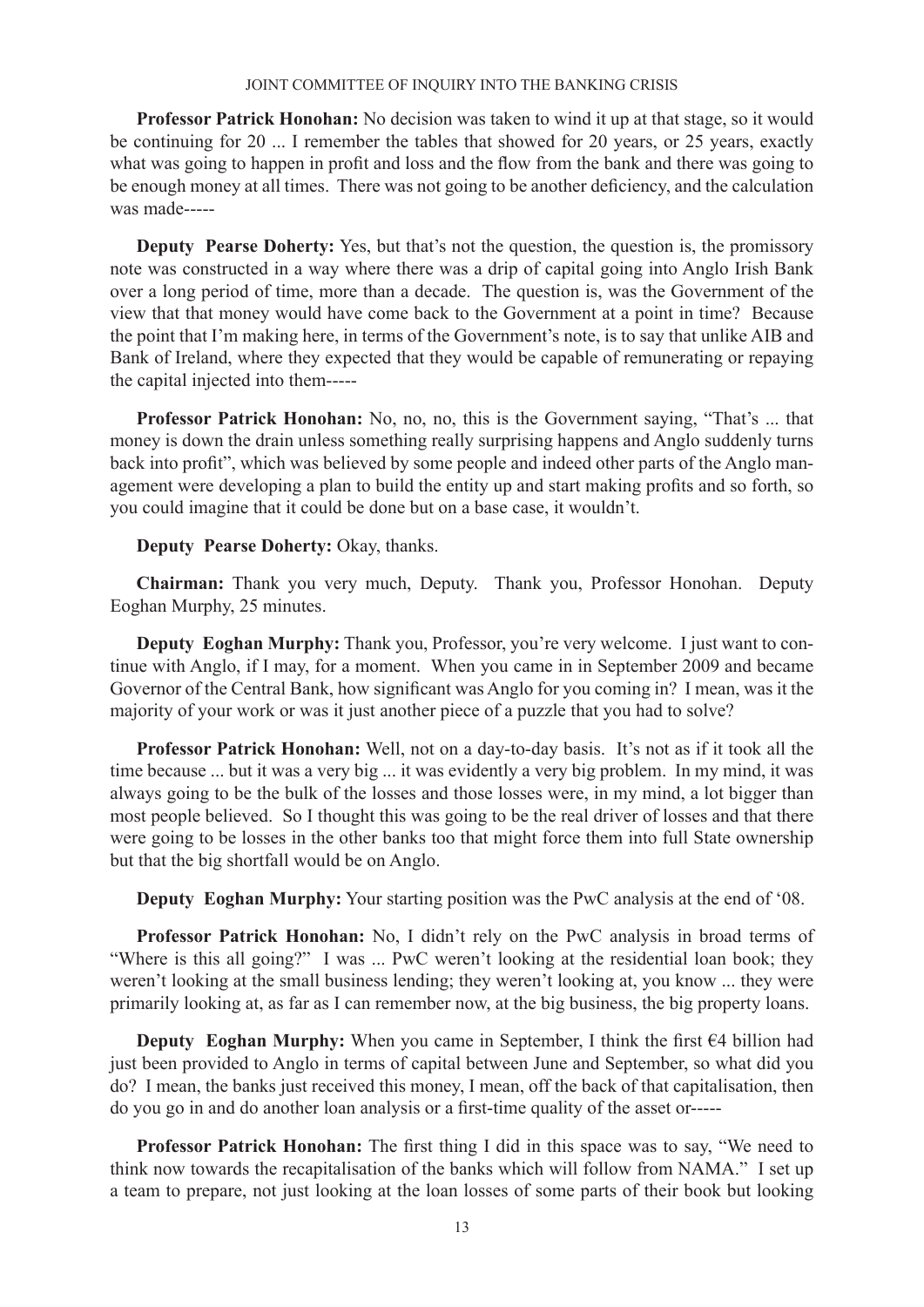forward to recapitalisation needs and, eventually, the date decided was March 2010, but even in, I guess, October or November of 2009, I had set up a team with ... mandated to arrive at ... from looking at all of the loan book and the rest of what the banks had because they had assets like the Polish subsidiary and so forth that could be netted off ... could be sold and netted off.

**Deputy Eoghan Murphy:** So, from the moment you started then as Governor, you were working towards figuring out what the further recapitalisations for Anglo would be?

# **Professor Patrick Honohan:** Yes.

**Deputy Eoghan Murphy:** Okay. So, and did you have any idea at that time in September that, say, the recapitalisation that took place in March, I think it was  $\epsilon$ 8.3 billion with the possibility of a further  $\epsilon$ 10 billion being invested which was later, had you any idea it was going to be on that scale?

## **Professor Patrick Honohan:** Yes.

# **Deputy Eoghan Murphy:** You did?

**Professor Patrick Honohan:** Yes. No, I mean, I came to a ... before I was appointed, I came to a committee here in the building and I said I think the range of uncertainty is very wide, about €50 billion wide, so it could have been, like, €45 billion or something like that, as a total net cost of the problem. When I came in, there were some calculations had been done on the basis of ... but extrapolating into the rest of the portfolio I said ... I remember saying quite clearly, I think it was my first meeting of the Central Bank board, I said, "This looks like a  $\epsilon$ 25 to  $\epsilon$ 30 billion problem." It turned out to be a  $\epsilon$ 40 billion problem so----

**Deputy Eoghan Murphy:** That was in September of '09, that meeting with the board?

**Professor Patrick Honohan:** Yes, yes.

**Deputy Eoghan Murphy:** Okay.

**Professor Patrick Honohan:** So ... so it didn't surprise me. What surprises ... there were ... the range of reserves were very wide, so there were disappointments. The surprise, I think, was ... came in ... we already knew that AIB was the weaker of the two big banks but the extent to which it was weaker surprised on the downside and particularly after about October 2010 and then, subsequently, it became apparent when we did the analysis later on. So that was the biggest surprise. The scale of Anglo losses were, yes, pretty clear they were going to be that big.

**Deputy Eoghan Murphy:** Your advice to Government then from September was always that this money has to be put into Anglo, that there was no other possibility or no other mechanism that could be put in place?

**Professor Patrick Honohan:** Yes, the guarantee was there.

**Deputy Eoghan Murphy:** So that money had to be given. And in terms then of the promissory note and that arrangement, that structure, where did that come from? Whose idea was that?

**Professor Patrick Honohan:** The exact design ... let me see if I can remember the ... so in order to achieve this capitalisation, you needed to put in an asset into AIB ... into Anglo which was worth something and the something was a calculation that was made but when ... so, I certainly suggested that a Government obligation of some form be put in. I was thinking in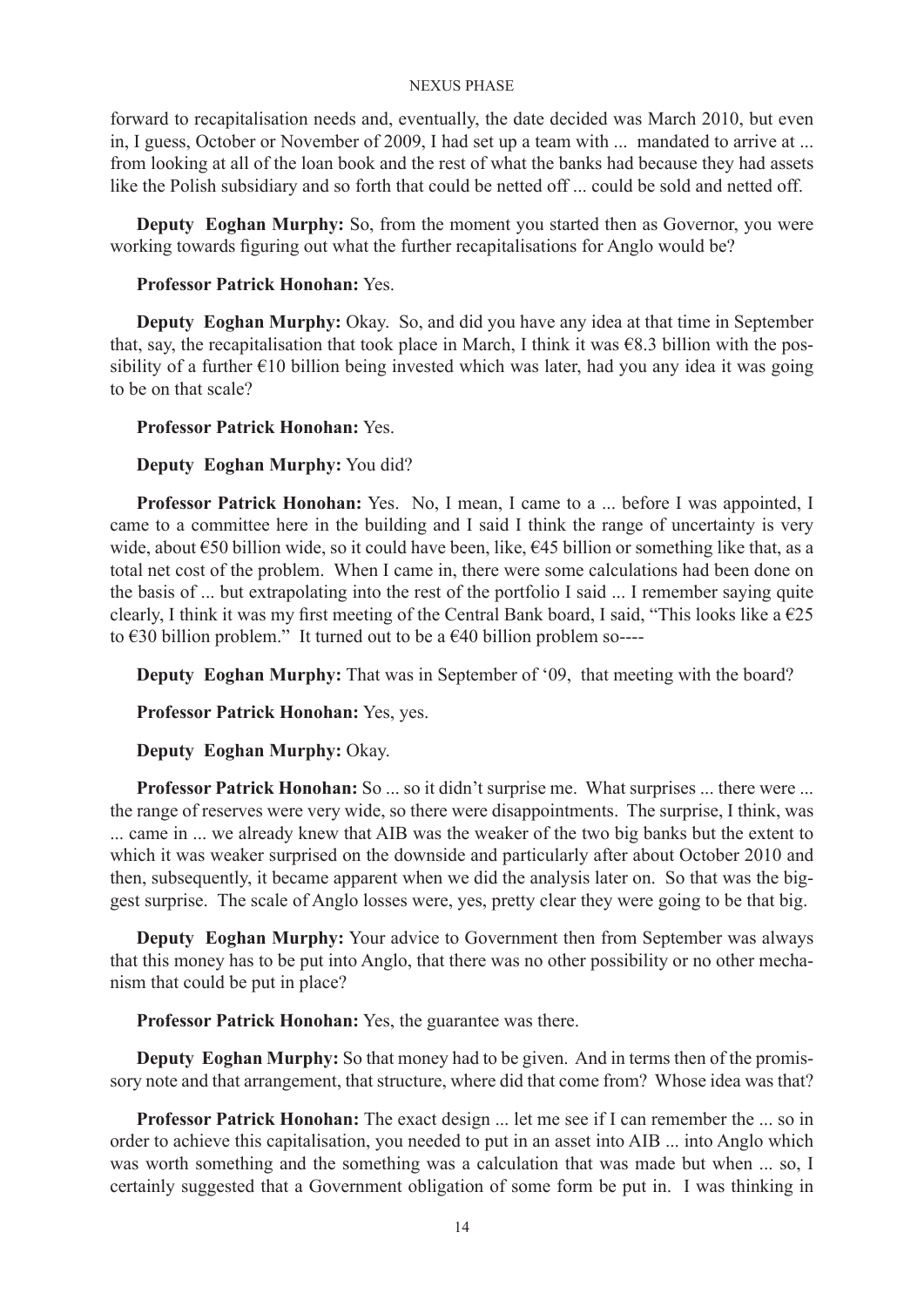terms of a conventional bond but several other people, especially in the Department of Finance and colleagues in the Central Bank, started to look at other advantages. If you put an asset that was an eligible asset for normal ECB monetary budgetary policy lending, then you ... then they could use it as collateral and they wouldn't have to use ELA. They were already using ELA from February or March, I think, of 2009. So that would have been an advantage. Perhaps the obligation if it was structured in a certain way would not appear as one of the liabilities of the State in the general government debt. That was another objective. There was a third objective which I can't remember so there were three. I mentioned three of four. In the end, I think, it only satisfied the capitalisation that the ... it did end up on the Government's debt and it was not eligible for ECB monetary policy purposes, despite ingenious attempts to make it satisfy.

**Deputy Eoghan Murphy:** Alan Ahearne, an adviser to Minister Lenihan, has implied in his writings that it was the intention of the Government to renegotiate the promissory notes at a later stage when they were entered into.

**Professor Patrick Honohan:** Well, I'm glad he didn't say that to me because that would have put me in a very awkward position. You say, "Oh, this is a great asset of the bank but they are actually not going to pay", so that would not have put me in a good position.

**Deputy Eoghan Murphy:** You would've been involved in those conversations though.

**Professor Patrick Honohan:** Well, I didn't have to be accepting this as being collateral for ELA and the Government ... if one side of the Government was saying to me, "Oh, you know, this stuff, that's a joke, we are never going to pay that stuff." Then I couldn't accept it as collateral, could I? I'm the bank-----

**Deputy Eoghan Murphy:** Okay, so if it is the case though that's what the Government was thinking at the time-----

**Professor Patrick Honohan:** I don't know-----

**Deputy Eoghan Murphy:** -----but if it is the case, were they incorrect? I mean, was it disingenuous on their part then to put forward that structure to you?

**Professor Patrick Honohan:** I never interpreted that note as not having a full obligation on the Minister for Finance. It's-----

**Deputy Eoghan Murphy:** Okay-----

**Professor Patrick Honohan:** -----it says so on it. That's what's written-----

**Deputy Eoghan Murphy:** Okay.

**Professor Patrick Honohan:** -----and the Minister never suggested to me that he wasn't going to pay it.

**Deputy Eoghan Murphy:** Okay, thank you. Moving forward then to March 2010 and Anglo record, I think, the largest corporate loss in Irish history, further recapitalisation for Anglo, for other banks and you say that from mid-April 2010 you could see the need that Ireland might need a bailout. You had a conversation with Minister Lenihan who was at a eurozone meeting and you said to him-----

# **Professor Patrick Honohan:** Yes.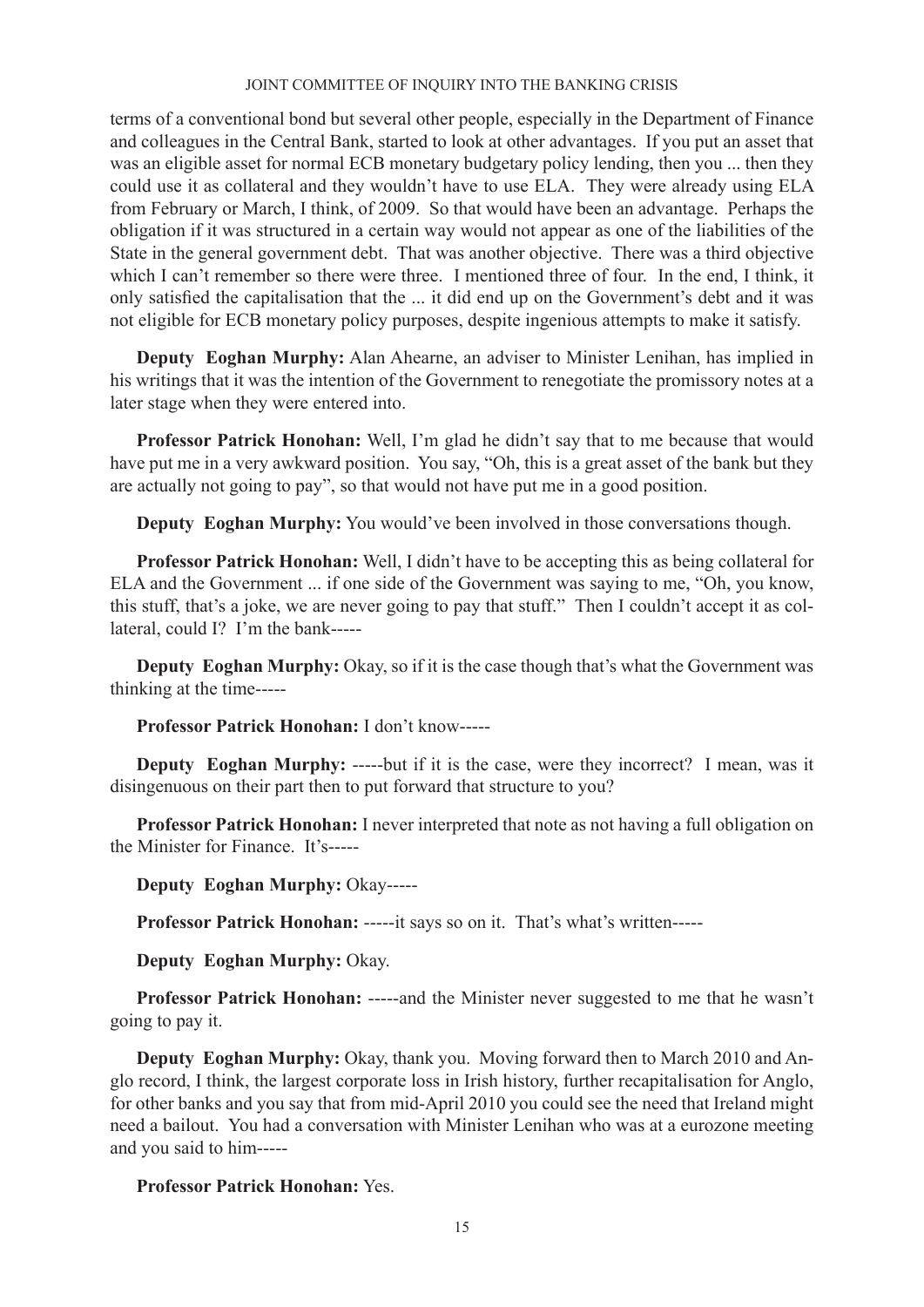# **Deputy Eoghan Murphy:** -----''We might be next for to need a bailout''.

**Professor Patrick Honohan:** Yes. I remember it clearly. I was in France at a conference ... coming back from a conference and because I remember ... sometimes you remember these telephone calls because they are in vivid places. So I remember him saying that. He said, ''Well, we ... do you think it's a good idea? I have to ask you''. He liked to be very formal: ''I have to ask you your advice on whether we should go ahead and support and put Irish money into this Greek programme that's being envisaged." So I think it was 10 April and I said, ''I think you should'', and he said, ''Yes, I have the same view because, you know, we are going to make money on it because we are borrowing at this and we are going to get this amount of money", and I said, "That's not the reason", I said, "The reason is we could be next". "Oh no'', he said, ''No, no, I've been talking to the people in Brussels and they say Portugal is next."

**Deputy Eoghan Murphy:** So, were you surprised at that response?

**Professor Patrick Honohan:** No. You see ... was I surprised? I was worried because Ireland was being held out because of the excellent, I have to say, excellent, well-organised fiscal response engineered by the Minister and by the Government to ... a prompt response to the looming fiscal crisis and the actions that were taken, I think, in the summer of 2008 and then also in the early budget brought forward budget in October 2008. Ireland was being praised in Europe as having been ahead of the curve, taking the corrective actions early on. But what I was beginning to be conscious of was that it might not be enough and particularly with these bank losses, it was not ... we were in a delicate situation and I ... he was being, as other Ministers were, they were being praised in Brussels for, you know, having coming out of everything and it wasn't ... we weren't out of everything.

**Deputy Eoghan Murphy:** Did the Minister and the Department see the difficulties that you foresaw or were they blind to them? Did they not want to-----

**Professor Patrick Honohan:** No, no. They were not blind to them because, in fact, you know, and I remember around these times of the capitalisation, the PCAR discussions, how much money are the banks going to need, you know, and various calculations being made. They were shifting from day to day and the finance officials, most of whom you were talking to were there saying, "This will sink the State." This sort of ... I mean, they wouldn't have used that phrase but they were very, very worried about the billions that were going to be required for the banks.

**Deputy Eoghan Murphy:** This is in April 2010?

**Professor Patrick Honohan:** In March 2010.

**Deputy Eoghan Murphy:** In March, okay.

**Professor Patrick Honohan:** Yes, when we were heading towards that announcement which was a very big announcement overshadowed by the Greek crisis. Journalists came to me in the autumn and they said "What are you doing about your banks?" I said "Well, we recapitalised them". "Oh, I never noticed that, I was busy in Greece". So that very big recapitalisation, which was by far the biggest recapitalisation, it was noticed here, there were, you know, big television programmes about "black day for Ireland" and all that sort of stuff.

**Deputy Eoghan Murphy:** So they're saying ... they're looking at the banks and saying this will sink the State. Are they talking after that recapitalisation is made there ... there's still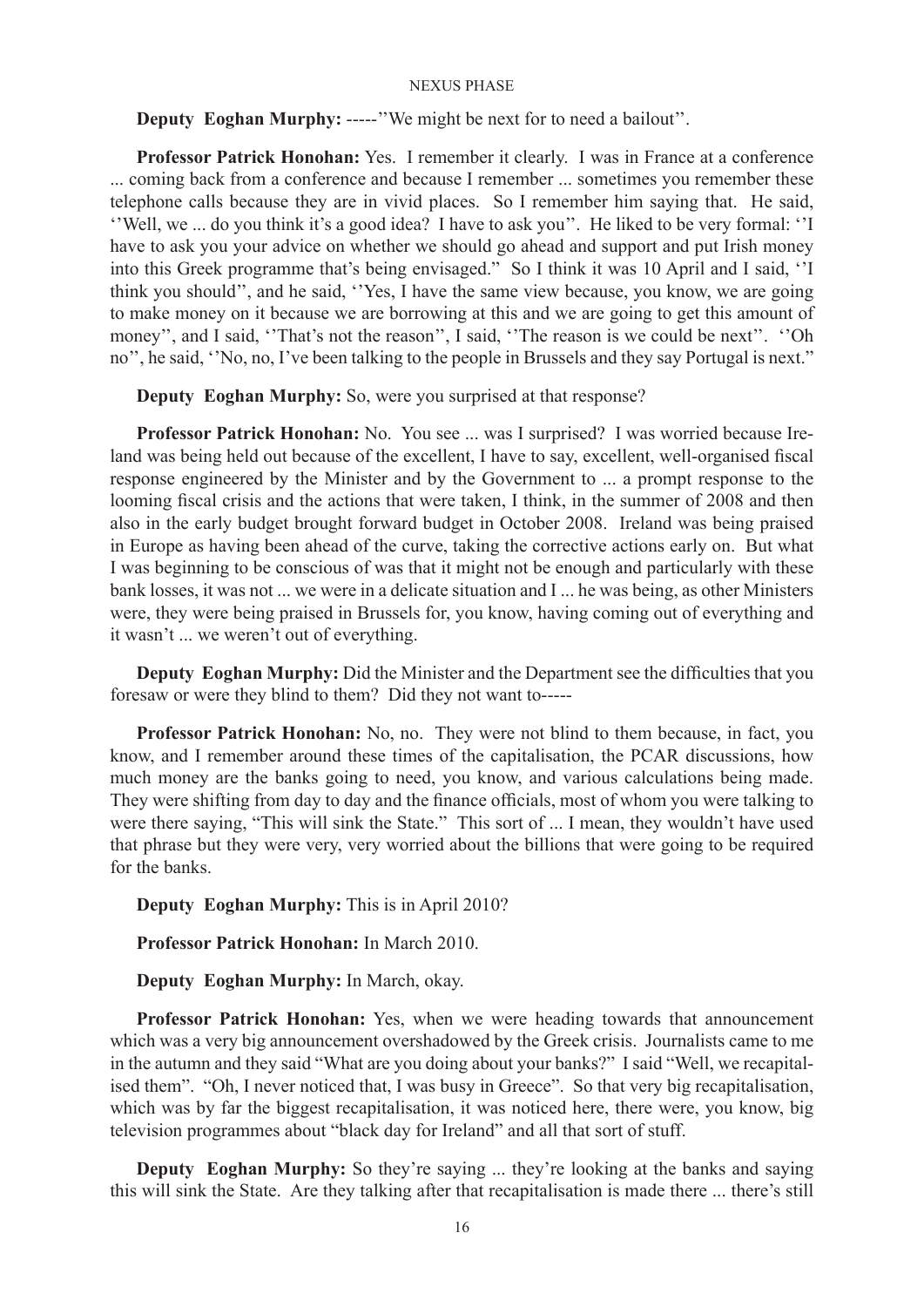a worry there about the banking system?

**Professor Patrick Honohan:** Well they were less worried than some of the earlier numbers that we were bringing ... coming out. Then we discovered ... anyway ... some of the earlier numbers that were coming out in rough drafts were bigger than we ended up with. A little bit bigger.

**Deputy Eoghan Murphy:** Then, if we look at May 2010, the IMF head here in Ireland speaks to you about a precautionary line of credit for the country. You raised this with, you say, Merrion Street in ... in your writing, but I wasn't clear. Merrion Street is the Department of Finance?

**Professor Patrick Honohan:** Yes, so this is another interesting phone call which I took in Heathrow Airport in the place that you used to go down in the tube to the plane. So I got a call from Ashoka Mody, who we know was subsequently in here and he ... out of the blue he said "You know we're coming, we're coming later in the month for the Article 4." Yes I know. "And we're just wondering would you think Ireland would be interested in one of these precautionary programmes?" And I knew that ... there are a number of ... two particular precautionary programmes, I'm not sure which one he was talking about. One of them was for countries that were really considered very well run, very well managed but just vulnerable to pressure from the market. Mexico, I think, qualified for one of these and may have taken one of these ones. And I thought this might be quite good, we'd get a ... we'd get a seal of approval, potential access to money and it might be good. But I didn't think it as a wonderful thing which would have really been, you know, let's go for that, because if I had, we would have been advocating it as well.

I don't recall, perhaps you can tell me did I say in that paper that I actually spoke to the Department of Finance or did they speak to me? I think he ... I think he went on and raised it with the Department of Finance and somebody mentioned to me "Were you talking to Mody about this - it's not going to happen, no, no", something like that.

**Deputy Eoghan Murphy:** You said "Although storm clouds were still only on the horizon I could see some advantages but was quickly put in my place by Merrion Street officials".

**Professor Patrick Honohan:** Yes, I don't think I called them, I think they ... it came up in conversation ... "Were you talking to Mody about this?", "Yes I was", "It's not going to happen, no, no, they won't do that."

**Deputy Eoghan Murphy:** And that was the Department of Finance, when you say Merrion Street?

**Professor Patrick Honohan:** Yes, yes, yes. Who was it? I don't know. Was it Kevin? Kevin says he can't remember, so ... I ... it could have been ... I don't want to drag people in-----

**Deputy Eoghan Murphy:** You advocated for it and it never progressed from there?

**Professor Patrick Honohan:** No, no, no. I said to Mody "Try it, I think it might be a good idea."

**Deputy Eoghan Murphy:** Okay, sorry, you said to Mody, "try it"?

**Professor Patrick Honohan:** Mody, I said to Mody, "Try it, they may not like it but I think it might be a good idea", but it's not ... it wasn't for me to-----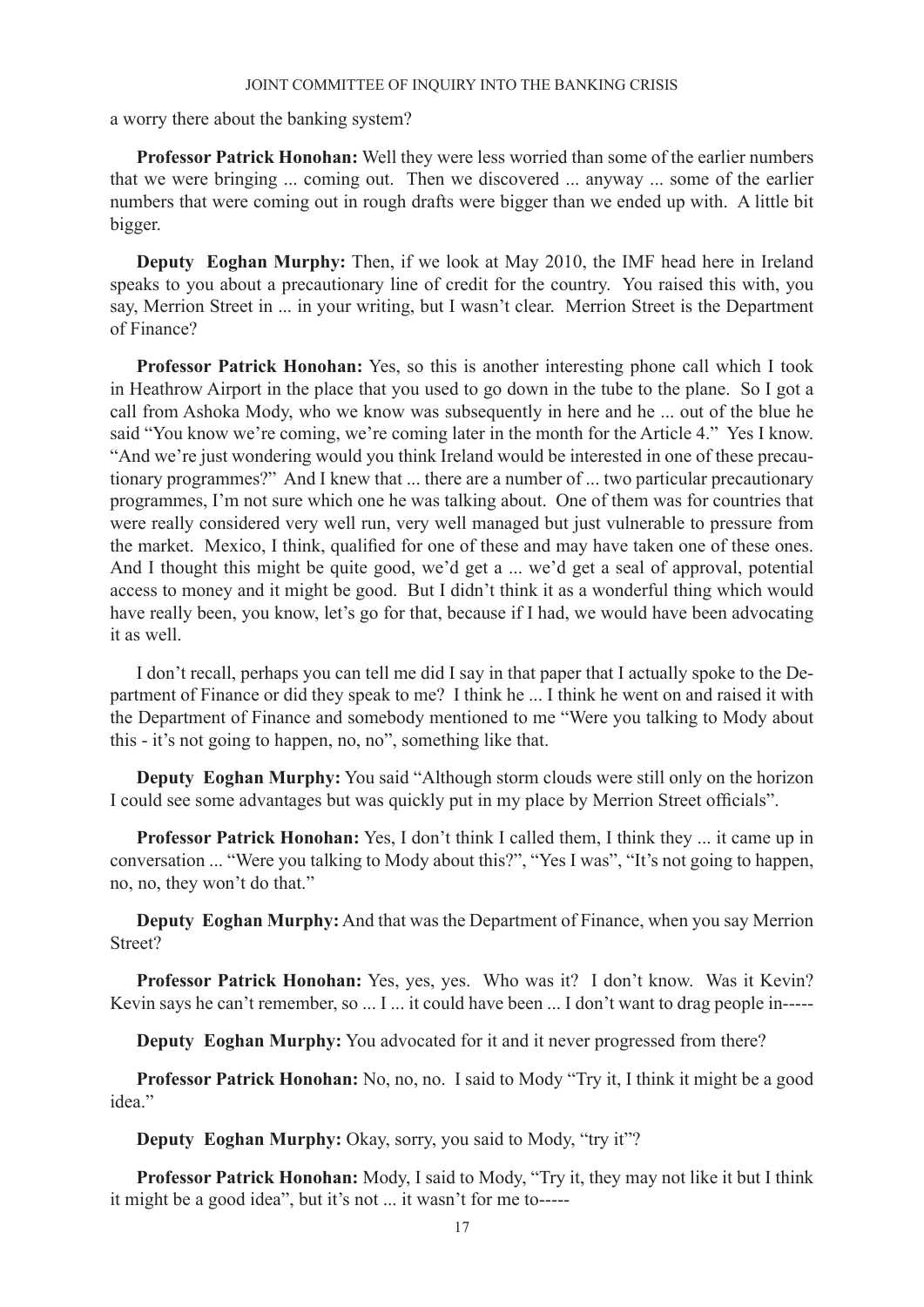### **Deputy Eoghan Murphy:** It didn't go anywhere?

**Professor Patrick Honohan:** It didn't go anywhere, no.

**Deputy Eoghan Murphy:** Okay. Then, looking again at the bank funding cliff from September, which you mentioned in your opening remarks. You say that you got on to the ECB at the end of July 2010 to make them fully aware of how the dependency on ELA was shaping up, but it's not until September that Mr. Trichet contacts Minister Lenihan demanding to know what Ireland was doing about the position and looking for a team to go to Dublin. So what happened between July and September if this was so serious?

**Professor Patrick Honohan:** Yes, it is a bit funny. So, I wrote at the end of July and I fully expected then in August ... early meeting to be pulled aside and you know, "What do you mean saying this?", this is, you know ... dead silence, which I took as good news, they must have figured this out themselves, this is no surprise in my letter. So I wrote another letter in ... in August. I shouldn't really be going into a lot of detail about communications within the Eurosystem, to some extent I'm writing on behalf of Ireland, of course, which is what allows me to talk about them at all. So I ... obviously I provided full information at the end of August again. Then, of course, I did get the response, the concern and the anxiety was starting to build there.

**Deputy Eoghan Murphy:** So, the dead silence then, are you saying you thought that meant good, they know what's happening? But you don't think they did understand the situation?

**Professor Patrick Honohan:** I'm not sure, I'm not sure whether they ... they may have just felt well, it's very good of him to keep us informed about these things but it seems to be nothing very serious. And, of course, then in the course of August a number of things happened to raise the temperature quite a lot. There was the third tranche of ... I can't remember when that was announced but I certainly became aware of the third tranche of NAMA losses and then there was downgrading of S&P, by S&P, so it wasn't surprising that at the beginning of September it wasn't just any communication from me that had the ECB starting to really get worried about the trend in ELA because it wasn't clear how this would be reduced. The money was flowing out and where ... how would it flow back in?

**Deputy Eoghan Murphy:** Okay, and did Mr. Trichet have the power in September, or the authority, to call the Minister for Finance here and say "We're sending a team from the Commission, you have to do something about this"?

**Professor Patrick Honohan:** No, no, not ... that wouldn't be his style or his power at all, but he would be more inclined to say ... to talk to Brussels and Brussels would say "You have the excessive deficit procedure, we want to look and see how the public finances are going", and then I'm sure Jean-Claude Trichet would have said to Brian Lenihan, "The situation is ... seems to be very bad, I think you should look at it and people in Brussels will help - we can help." So, it would be that kind of thing, it wouldn't be a kind of ... here we are, as you sort of imply, "Here we are to mandate some things at you." It is a collegial environment, though as Kevin Cardiff has pointed out, behind the collegiality there are red lines and-----

**Deputy Eoghan Murphy:** This is my final question in this area. You are satisfied that the Department was fully aware?

**Professor Patrick Honohan:** Yes, yes. What I would say is that in July, if I go back to July, not about just the banks but on the fiscal situation, our economists in the Central Bank alerted me in the middle of July, they said that the fiscal situation is going badly wrong, and I said I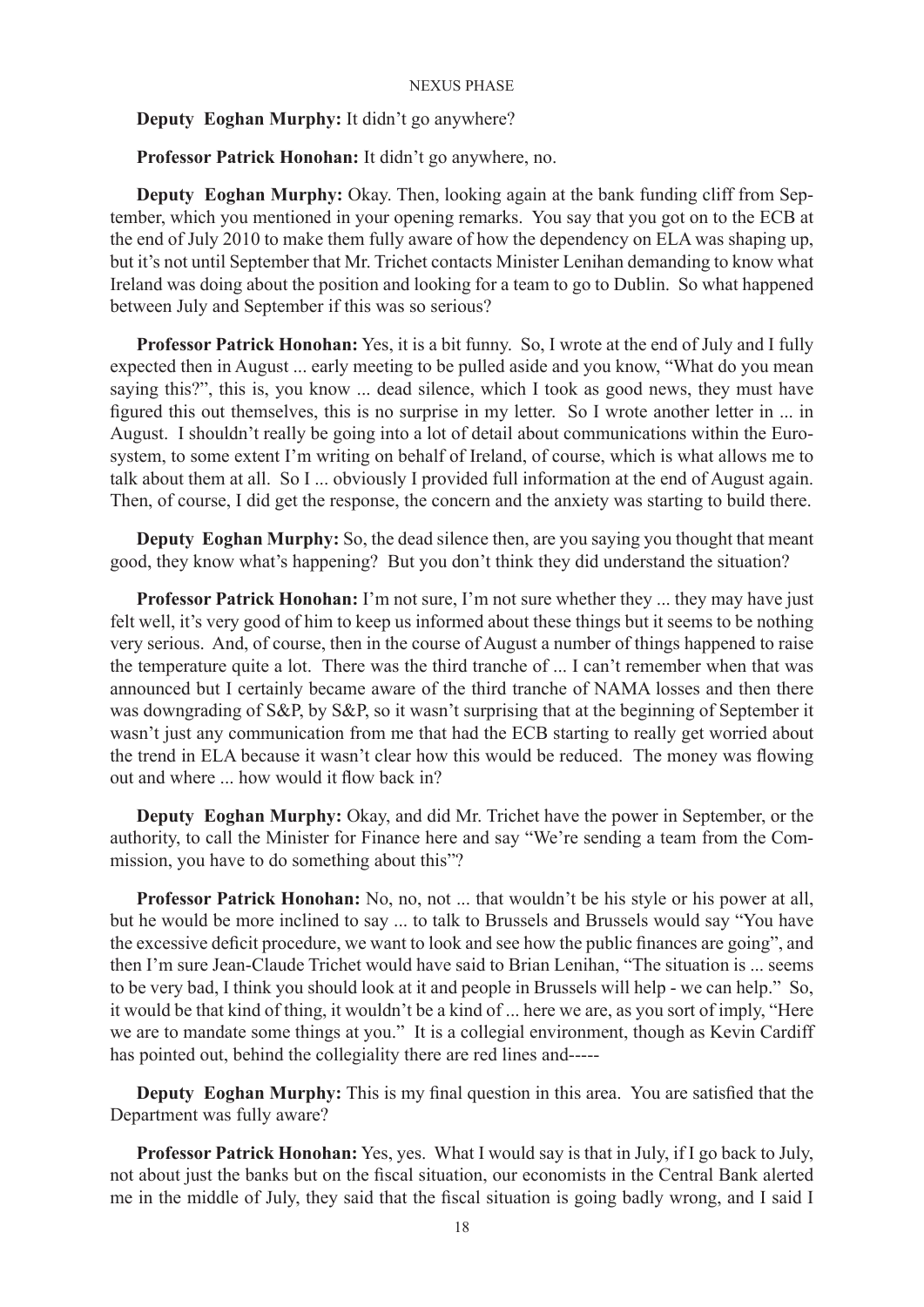know it's not going to be. "No, no. it's worse than you think", so they did sums out and ... they ... those ... I had concerns then that maybe Finance weren't sharing the view that we had at the Central Bank, that the fiscal situation, banks aside, was going to go off track. And I got my colleagues to speak. I said "I'm not going to write a formal letter to the Minister but you make it clear at the official level our position on this" and we continued that dialogue and eventually at the end of August I remember talking to Brian Lenihan and saying to him, "You know your debt ratio is going to be 100% of GDP at the end of the year?" "No," he says, "no, you're wrong, you're wrong." So there may have been some differences on the overall fiscal but not on the banking situation, full sharing.

**Deputy Eoghan Murphy:** Okay, thank you.

**Professor Patrick Honohan:** And that's a difference of analysis, not a lack of communication.

**Deputy Eoghan Murphy:** Yes. The domestic standing group fell into abeyance just prior to the crisis really reaching its peak in September in terms of the guarantee, the DSG.

**Professor Patrick Honohan:** Well yes ... in September, which year are we talking about now?

# **Deputy Eoghan Murphy:** 2008.

**Professor Patrick Honohan:** Okay yes. Well, I don't really know about that. What I understand about the DSG is it didn't ... it met at a certain level but they weren't the deciders and now it had reached the decider level so it's quite different.

**Deputy Eoghan Murphy:** The financial sector stability group, I'm just curious about, did that replace the DSG, is that something different?

**Professor Patrick Honohan:** What we have now, we meet as the principals. Why do we call them the principals? Because when the troika were here, there were meetings at a technical level and then people would say "There's a principals' meeting". And then we would say "Yes, but we want to have a meeting before that - it'll be the domestic principals." So, it'll be five or six of the senior people and we still call it the principals and I pointed out that this is actually the domestic standing group, which we have to have, and we meet on a monthly basis.

**Deputy Eoghan Murphy:** And the membership is? Who are the principals ... it's the Central Bank?

**Professor Patrick Honohan:** Me from the Central Bank with my two deputies, Derek Moran from the Department of Finance with his second secretary and a couple of assistant secretaries and the NTMA, Conor O'Kelly and his No. 2, so basically that-----

**Deputy Eoghan Murphy:** And is it a decision-making forum or is it just a discussion and analysis forum?

**Professor Patrick Honohan:** No it's ... when I say it is the deciders for each ... the deciders in our individual institutions, so that's very important. It has no collective decision-making power. Obviously, the Secretary General is answerable to the Minister, so we share views and we say "Why don't you do this?" and "Okay, but I'll do it under my own authority" and we're not ... we don't actually ... it's not a unitary decision-making body, no.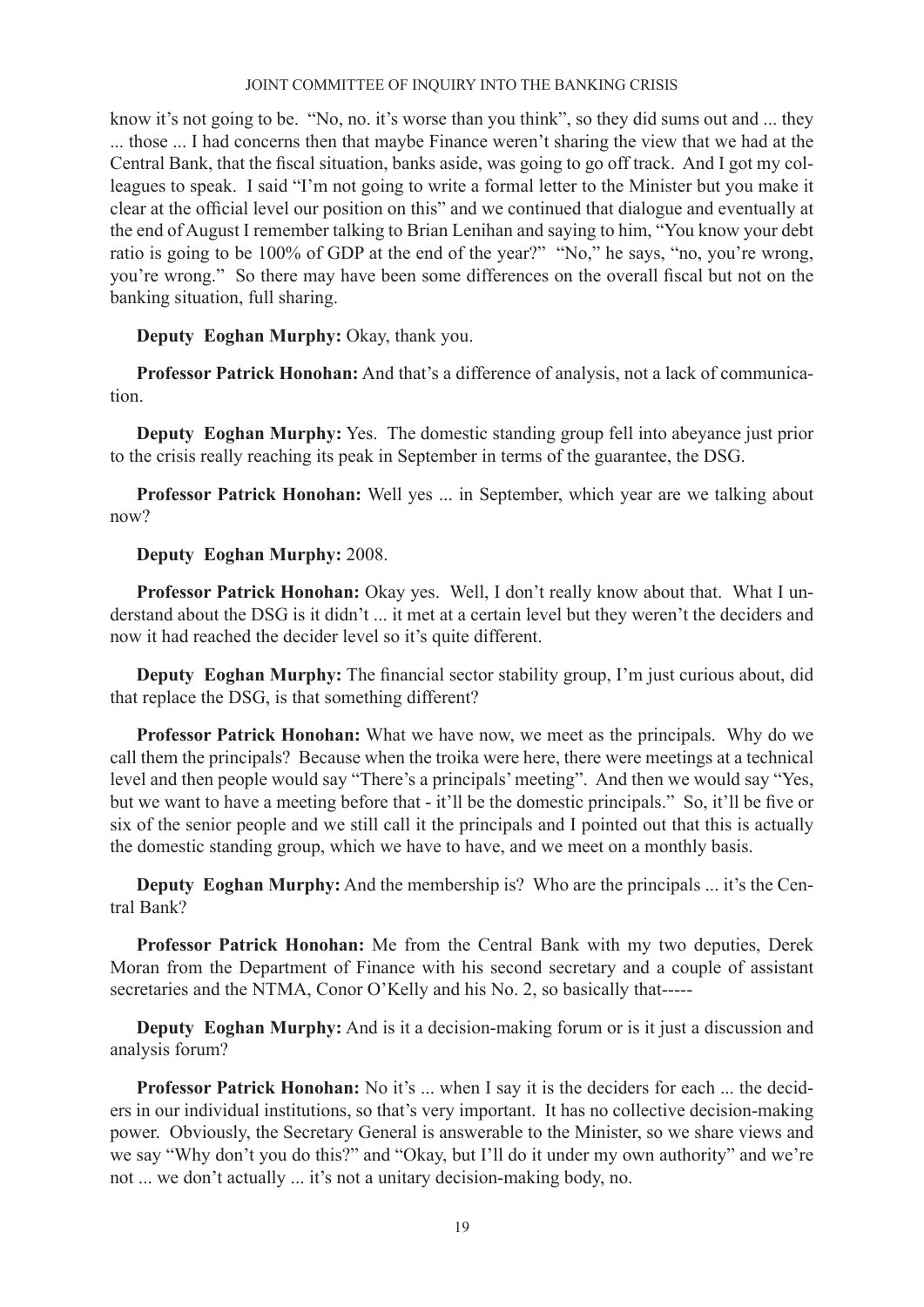**Deputy Eoghan Murphy:** And, just to confirm or to clarify, this new structure came in, or this new arrangement came in when ... this meeting of principals?

**Professor Patrick Honohan:** When it ... I think we started to meet on a more regular basis with proper minuting and proper pre-set agendas as soon as the first troika mission had gone. We said "We've got to do this on a more organised basis". But before ... that's at the beginning of 2011, but in the course of 2010 we were in constant session, if you like. We weren't having regular meetings because we were having meetings semi-continuously. So, it wasn't as if there was a breakdown of communications at all, except with one little exception, on a certain date, which may come up in the discuss later, when it wasn't funny, people left, got left out of the loop-----

**Deputy Eoghan Murphy:** And, this group then ... this, kind of, cross between the DSG and what would become the FSSG, was it ever involved in discussions ... we spoke with Mr. Cardiff yesterday about, you know, possibly preparatory work in case Ireland was to find itself outside of the euro, a unit preparing papers, scoping papers, was it ever involved in that work? Were you aware of that work?

**Professor Patrick Honohan:** Okay, so look, there were ... there's a lot of contingency work going on. When any contingency work on any matters were not minuted in, or discussed in that forum, they were taken offline in a different way. There's a lot of technical ... a lot of technical work on different contingencies. Lots and lots of contingencies were done in each of the agencies and there was a lot of sharing of information. But most of that work, obviously, is technical work and doesn't happen-----

**Deputy Eoghan Murphy:** Were you aware that the contingency was being looked at in the Department?

**Professor Patrick Honohan:** Lots of contingencies were being looked at in my entity and in others, and there was a sufficient linkage between all of the contingency work that I am aware of. They may have been doing other contingency work that I wasn't aware of but I-----

**Deputy Eoghan Murphy:** But you were aware of this?

**Professor Patrick Honohan:** I'm aware of various contingency actions. But I'm not saying what those contingencies were about, because I'm trying to be forthcoming in my response to you, but if you're saying the contingency about this and that, I'm not, I'm not-----

**Deputy Eoghan Murphy:** Okay. As it happens I'm running out of time so I have to move to my next question. But, on dividends, because we had this in evidence from Mr. Neary, when he was in with us previously, in 2008 €1.2 billion in dividends was paid out to shareholders by the Irish banks, banks later be guaranteed in September, and so that, that liability effectively came onto the taxpayer. Did the Financial Regulator have the power in 2008 to stop the banks paying out dividends?

**Professor Patrick Honohan:** Oh, I believe so, yes.

**Deputy Eoghan Murphy:** Why would the domestic standing group be discussing the possibility of legislation that would give that power to the regulator in 2008 if he already had it?

**Professor Patrick Honohan:** I suppose you're back, to some extent, to what I was saying to Deputy Doherty, that-----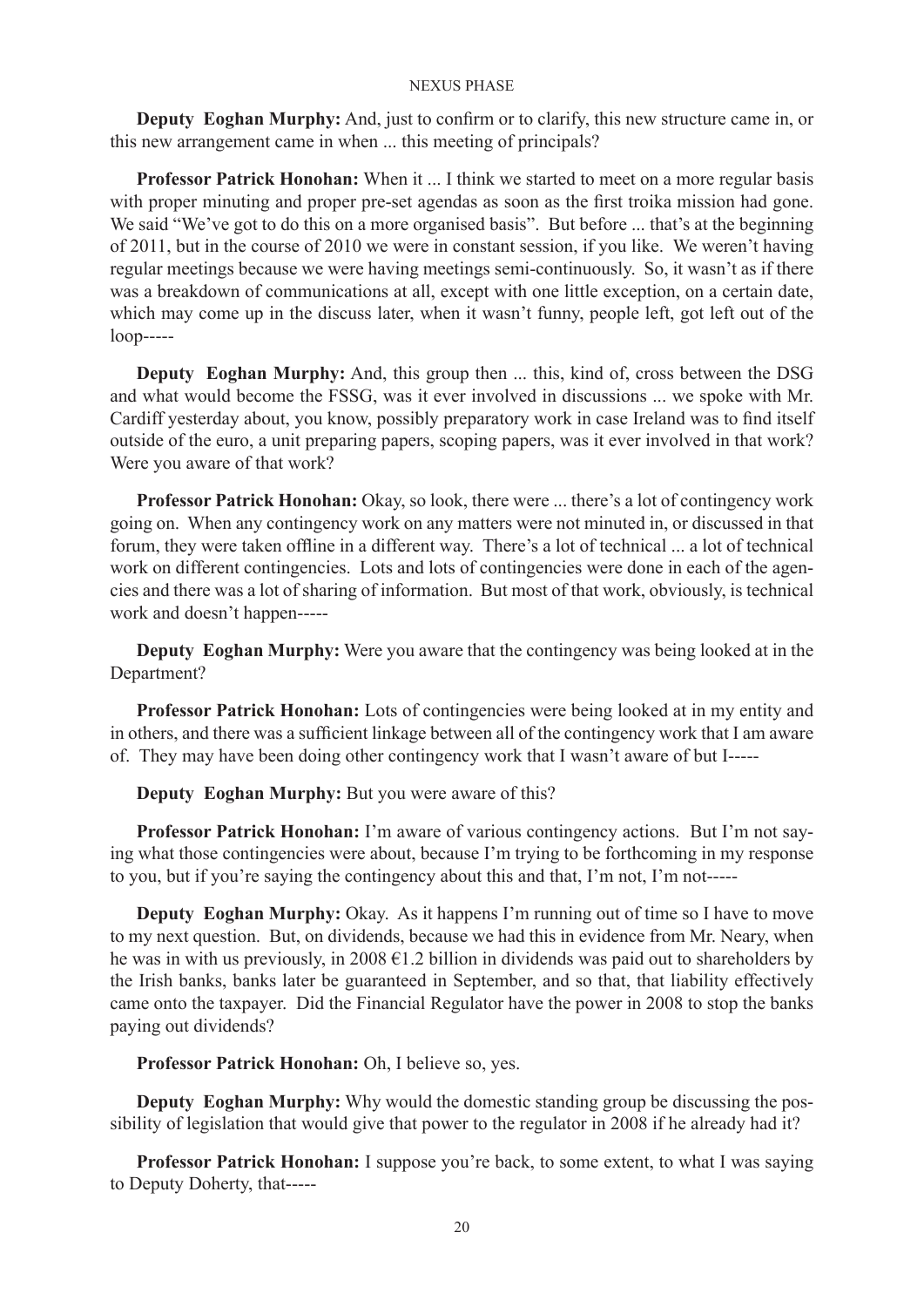**Deputy Eoghan Murphy:** You wanted to specify the-----

**Professor Patrick Honohan:** -----that, oh, you know, do we really have the power. What ... an example of one thing that we don't have the power to do, it seems, according to all the lawyers, that we might want to do, which is close to the area of dividends, is we don't have the power to oblige the banks to change their loan loss provisioning, because that's a matter for their judgment and the approval of their auditors. I think we probably have that implicit power but the lawyers say "No you don't have that power." Now, that's very close to that territory of saying, "Okay, if you're saying that you can't pay dividends, why can we not pay dividends?" "You can't pay dividends 'cause you don't have enough capital." "We do have enough capital, we're showing 15% capital" or whatever number they were ... they were showing. "You shouldn't be showing 15% capital because you haven't made enough loan loss provisions." "Loan loss provisions are a matter for us, not a matter for you, the regulator." So, I believe they did have the power but I suppose there would be some lawyers who say you don't.

**Deputy Eoghan Murphy:** Okay. Just the final area I want to look at-----

**Professor Patrick Honohan:** I don't think they tried though to ... very hard to get them to stop paying dividends, 'cause I think they ... in some of the papers, including 2008, I believe ... or 2007, 2008, I think that ... I saw in some papers that the idea that well, it wouldn't weaken the banks in the stock market if they ... so it would be a bad signal, so it would be better to stay out and companies sometimes pay out dividends when they haven't made any profits in order to achieve stability. But, given what happened subsequently, it does seem like a mistake to have allowed them.

**Deputy Eoghan Murphy:** And you're not aware of Mr. Neary making an effort to try to stop them to pay out the dividends?

**Professor Patrick Honohan:** I don't want to dispute his evidence, I didn't see whether he said that or not.

**Deputy Eoghan Murphy:** He said he didn't have the power, but he didn't, yes. My final question is in relation to aggregate debtor concentrations across the banking sector because the Central Bank didn't pick up on these prior to the crisis. So, was this due to information deficiencies in the Central Bank's management information centre, is it due to a lack of regular monitoring and do you now have the systems in place so that you could pick up on these large exposures, these debtor connections?

**Professor Patrick Honohan:** Yes. I think it was a consequence of not looking at the bank risks in a quantitative way and doing the analytics on where the risks lay, concentration instead on the governance structures, which are important, but ... so they just didn't look at those kinds of numerical things until the ... in 2007 when they discovered all these crossovers. We have ... we've introduced a credit register, you have legislated for it, and the ... it's being constructed now, there's a firm doing all the software. So, over time that will build up a ... not just for the big debtors, a comprehensive picture of all of the indebtedness of borrowers of any reasonable scale. But, for the big borrowers, the ability was there to do it, they were known. That's how they did this big study in saying, let's take the five biggest property developers and let's go to the biggest banks and see how much they owe each other. That's an extraordinary ... I never saw anything like that in any other country. There's ... the lack of information. And the banks did not want there to be a credit register in this country because the big banks thought "We have a lot of information about the market, if a credit registry is created, everybody else will have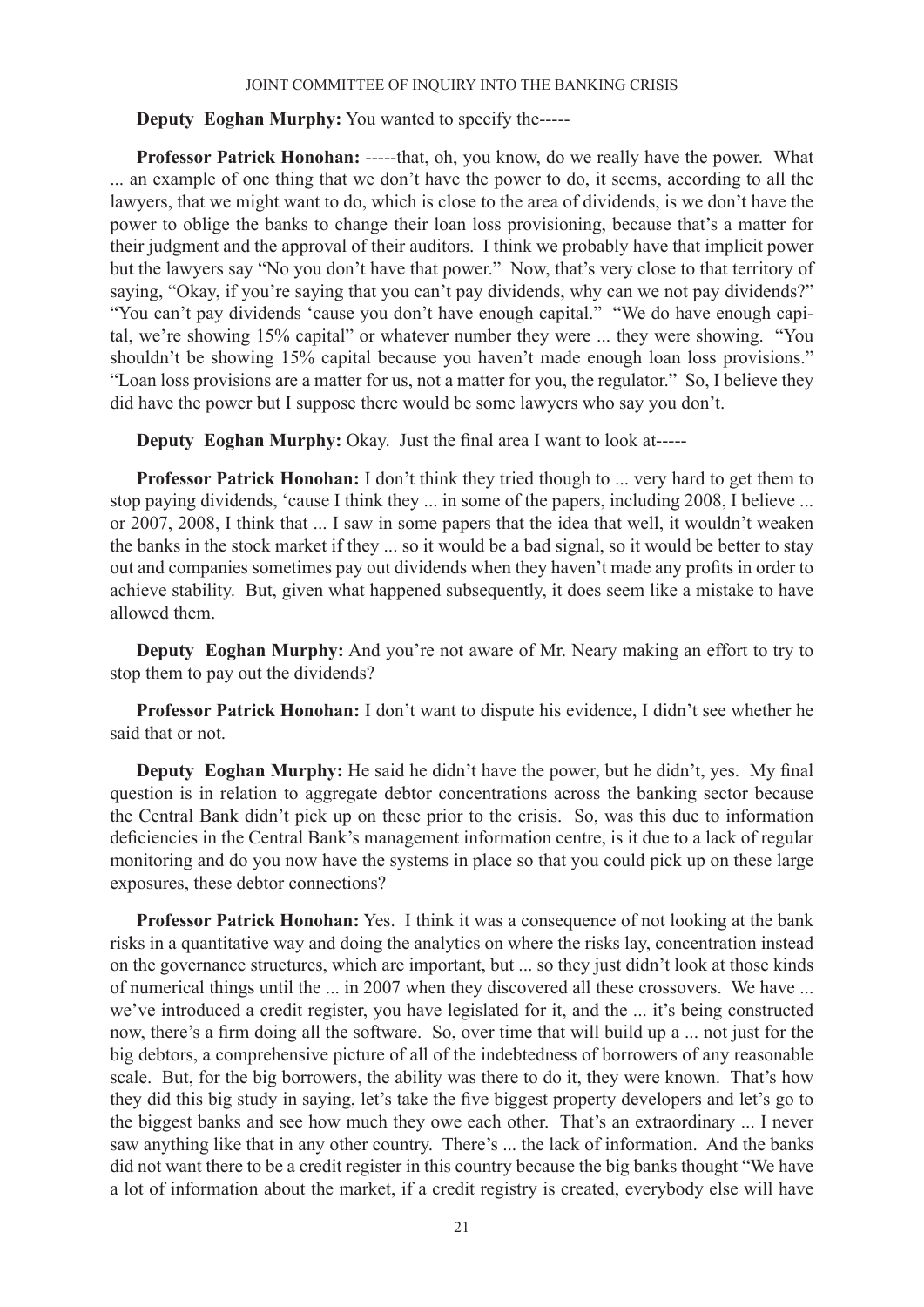that information." So, in a concentrated banking market, that's one of the evils of a concentrated banking market, is that you ... the main players don't want to reveal the information.

**Deputy Eoghan Murphy:** But, just on that five-by-five debtor connections which you wrote about-----

**Chairman:** Last question, Deputy, very last question.

**Deputy Eoghan Murphy:** Yes, very good, Chair. You wrote about in your report, in the Honohan report, and you talked about the high-level priorities and the medium-level priorities, and one of the medium-level priorities that was found out was that in one of the banks they didn't realise that one of their debtor's exposures to another bank was worth more than a billion. They had it at a couple of hundred million but it was more than a billion and that the importance of this didn't seem to be understood by their regulatory system. Can that happen again? Could such a thing happen today?

**Professor Patrick Honohan:** No, no I don't think so. No I don't think so and it's a kind of ... the situation we're in at present, in the ... with the Irish banks, it just doesn't arise. They aren't making those big loans but with the systems that we have in place and the expectation of a drilling-down and analytical work, looking to see where the profit's coming from, what's the business model, who are they lending to, what are the magnitudes involved, what are the biggest ... and all of that information is being assembled, so that lack of information couldn't arise.

**Deputy Eoghan Murphy:** Okay, thank you. Thank you, Chair.

**Chairman:** Thank you very much. I'll just deal with a couple of matters and then I'll bring in the other questioners, Governor. Governor, I just want to look at the 2009 period when you came in and what measures were maybe brought in to tighten up the system or to toughen up the regulatory regime. And if I could ask you, what changes did you implement in 2009 to ensure the appropriate supervisory or enforcement action was taken against the banks for breach in regulations?

**Professor Patrick Honohan:** Yes. So, we changed everything really. I mean, one of the ... one of my best decisions, if you like, was to recommend to the ... recommend to the board of the Central Bank the appointment of Matthew Elderfield, who was such a together person, with enough experience of a well-organised regulatory structure and the dynamism and management skills to make it happen, and so he mapped out, from the word go ... and he was in 1 January 2010, but he ... we were already talking to each other in the previous months. He mapped out, first of all staffing. He said "You're way understaffed and you've got to separate the functions". Take enforcement, which is the question you're asking me, Chathaoirligh, enforcement has to be taken right away from supervision. Of course, they have to talk to each other, the supervisors will feed the enforcers with information, but take it right away so that once the job has been identified, that there's a breach here that has to be followed up and pursued, that that will not now contaminate the day-to-day examination of ... forward-looking examination, and is taken to a directorate where specialist skills are applied to documenting the breach, deciding whether it's sufficient to warrant ... or what kind of action is warranted and then pursuing it. I would say, I know you're ... this is an area where I'm really surprised at how procedurally heavy the law makes it, in ... to go from the step where you say "That bank did this and they shouldn't have done that and they should pay a sanction of  $\epsilon$ 5 million for it", the steps to be taken from there to there are very, very heavy. And, it also applies to sanctions against individuals, even more so, and so that's why some of these things go on for years.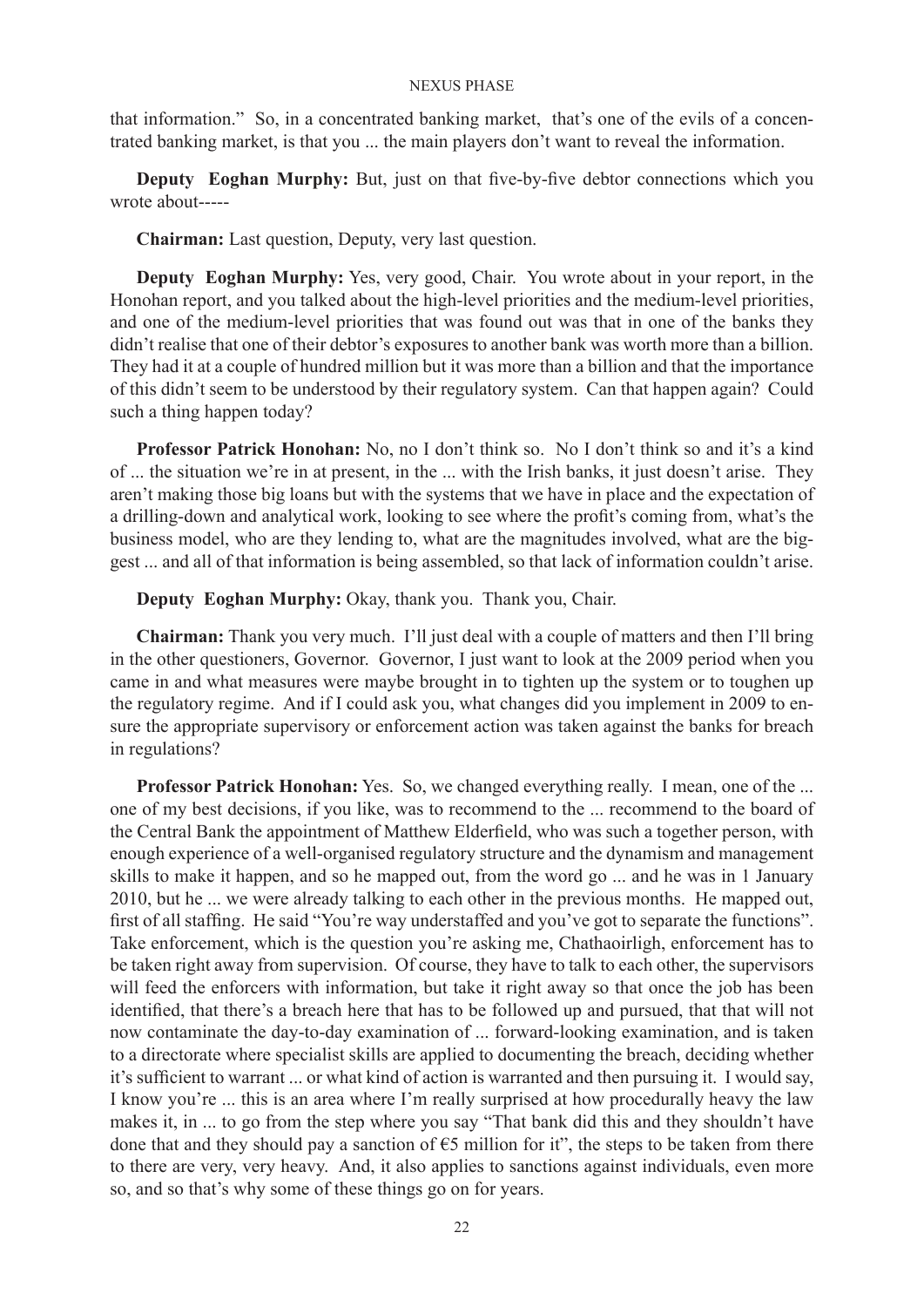**Chairman:** And, can I ask you how you would assess the adequacy of the assessment and communication of both solvency and liquidity risks in the banking institutions at ... back then, and the sector today, comparable what was in place pre-crisis?

**Professor Patrick Honohan:** Yes. Well, I think on solvency, the ... what I said earlier to Deputy Doherty about the loan-by-loan analysis and the capacity to watch those loans now from quarter to quarter and to see the evolution of the defaults and the corrections. And that's a huge improvement, that's a quantum leap and it is not just a one-off that we did for the time of the troika, we made sure that we had the capacity to do it continuously. That's really big. Liquidity forecasting, I think, was already ... had been put in place fairly well by the time I arrived so I don't think we found the need to go any further than that. I'd say, though, and I know, maybe you don't want a long answer, but still I would caution that, although we're in a different world and it's a quantum leap, we still have the residential mortgages and still the SME loans, they are very long-tailed, we still don't know for sure what's going to be recovered from. I wouldn't like to say we've got it down to the last decimal point. There's still quite a lot of uncertainty about particularly the huge number of mortgage arrears and just how much will be paid in the end.

**Chairman:** Would you consider that to be the dominant legacy issue and a priority issue as of now?

**Professor Patrick Honohan:** I think it's not just the mortgage but also small business lending, that is, I think, the big legacy issue for the economy arising from the banks. The banks themselves have challenges going ahead. They have the measured capital according to the standard measures are sufficient. That was being tested by the SSM and so on and so forth, but some of the nature of the capital, the rules about capital are changing so some of the items that are counted as capital now will not be counted in a few years' time, so they have to build their profits in order to get there to make sure that they retain that capital going forward and also they have these very low yielding tracker mortgages which are a big drag on their profitability so that it's very hard for them to build that capital. So there are a number of legacy issues to be dealt with.

**Chairman:** I want to go back to the Honohan report for a moment there, Governor, and in the report it's evidence book, Vol. 3, page 69. You stated in the Honohan report:

The division of responsibilities between the Governor, the CBFSAI and IFSRA was novel and contained the hazard of ambiguous lines of responsibility especially in the event of a systemic crisis. However a number of provisions helped guard against any conflict.

That was the Honohan report when you published it. We have since had a number of personalities that were covered in the Honohan report before this inquiry and if I can refer to two of them in particular. In their statements made in front of the bank inquiry, John Hurley and Patrick Neary gave their views of their responsibilities before and during the crisis. How have your thoughts on their respective responsibilities and the responsibilities of the Central Bank, CBFSAI, and the Financial Regulator, IFSRA, and how these were acquitted/developed in light of these statements?

**Professor Patrick Honohan:** Well, I think it confirms what I found in the discussion leading to the report that the micro-regulator, Neary, would have done a lot more if he had any concept that the whole economy could go into a crash, and the macro-regulator, the Governor, would have done a lot more if he realised how vulnerable and exposed the banks were to these individual loan losses. That is what they stated and that is really the legacy of the lines of re-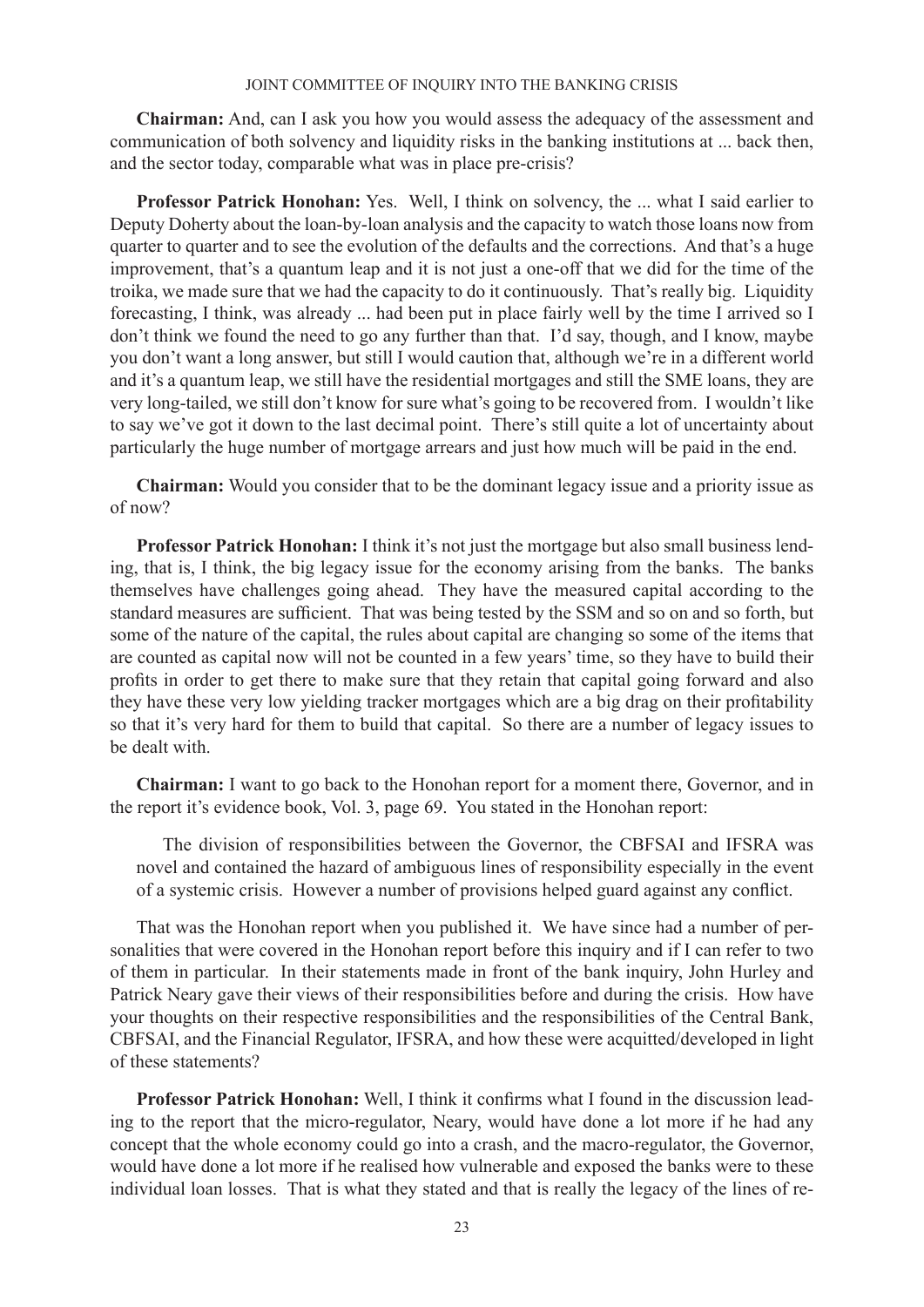sponsibility that did not actually say all that clearly what were you to do, but, you know, taken together, the institution had the powers and the responsibility to look after these things. That is what it did not actually manage to do.

**Chairman:** I'll go back to my earlier question there when I asked you about what changes did you implement in 2009. There's a fair bit of reading there, Governor. There's bullet point after bullet point after bullet point of changes that you made and I'm not going to go through them one by one. Were all of those changes there within the existing legislation during Mr. Neary and Mr. Hurley's tenure?

**Professor Patrick Honohan:** Yes. We didn't need any of the legislative changes to introduce the institutional changes.

**Chairman:** Okay. So it's-----

**Professor Patrick Honohan:** Except, of course, there is a single board.

**Chairman:** It runs for something like 20 pages. This is the evidence book, Vol. 2, pages 97 to 117. You are telling me that 20 pages of measures did not require any legislative change from the time of Mr. Neary and Mr. Hurley to your period?

**Professor Patrick Honohan:** Well, yes, I mean ... I'm not sure whether ... obviously these ... yes, they were busy. They were well organised and they were busy and they were doing a lot of things but I'm sure if you got some of the former colleagues who were working on that will say, "Oh, that's very self-serving. Well, we had something like that. It wasn't exactly the same, we had it from 2006, so ...". I don't want to exaggerate but there has been a huge change in the whole way business is done and I would say the most important thing that we did was we created an environment, I think, where people can say, "I think you're wrong and I hold to the view that this and that." They don't always get their way but-----

**Chairman:** One final thing and I am just going to remain with the Honohan report if you don't mind, Governor. We've had a lot of testimony and evidence here before us with regard to the extent and the preparation of legislation that would have been enabled the nationalisation of Anglo. Evidence we have heard both this week, last week and the week before would strongly indicate that the legislation was more or less ready to go and Anglo could have been nationalised within a couple of days. Drawing from your own views in the Honohan report and your own comments with regard to what should have happened in Anglo in and around the period of the guarantee, would you have now revised your view on that or are you still of the same opinion? And if you could, could you maybe just share what your opinion now presently is with us with regard to that matter?

**Professor Patrick Honohan:** Okay. So it is time to distinguish between nationalisation and then what would you do with the liabilities. I think the nationalisation should have been done based on what they knew at the time. They knew the business model was broken, they knew the bank was-----

**Chairman:** Excuse me for a second, I forgot to ask you this. The evidence that we have here at the committee at the moment, it would present the scene that the legislation was more or less there and it was legislation used in ... In your report, were you aware that the legislation was that evolved?

**Professor Patrick Honohan:** Yes, I was. They prepared the legislation, I understand, for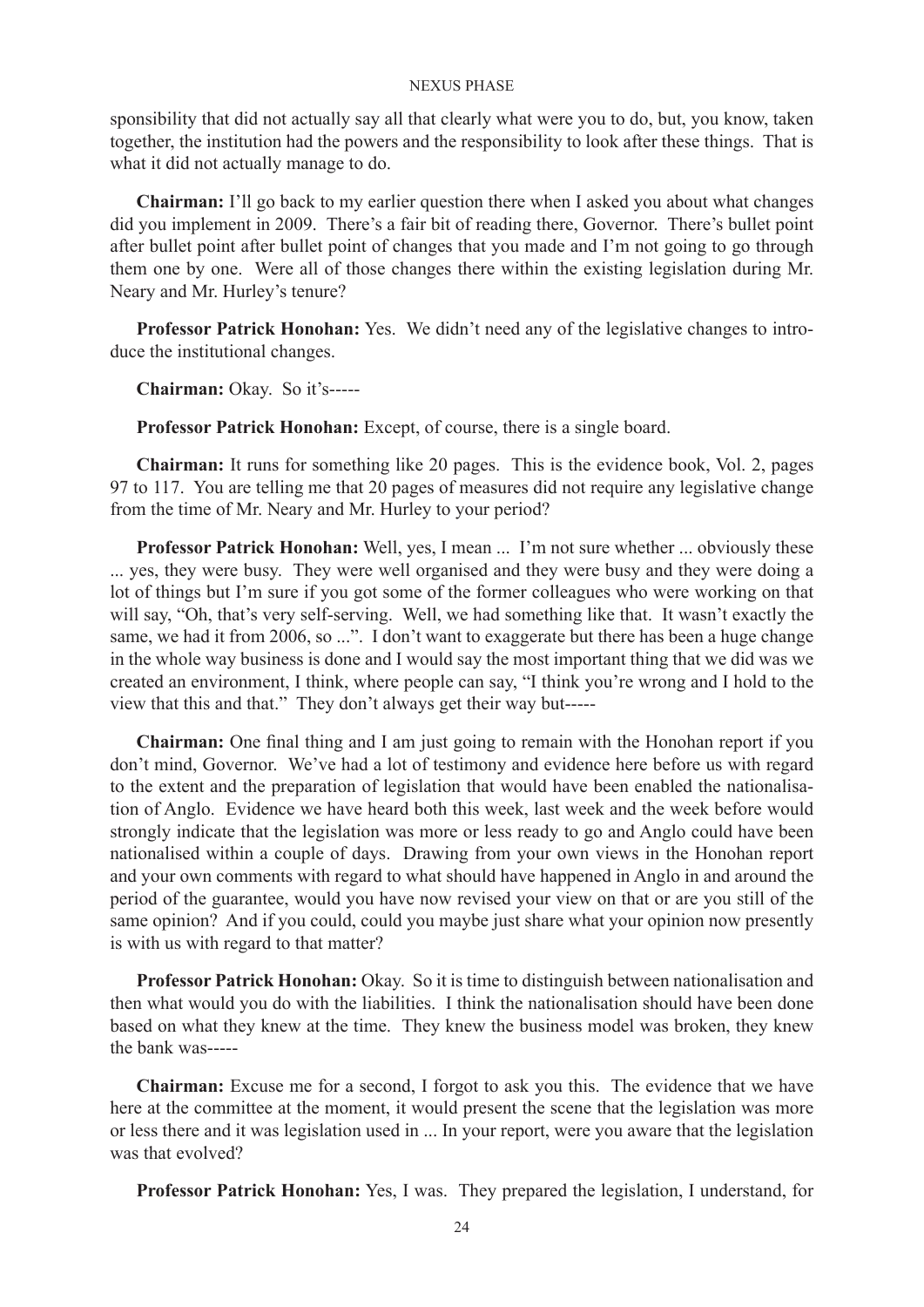INBS. Then they said "We can tweak this here and here. Actually it doesn't mean that much even though it's a building society and a bank."

**Chairman:** I'll just bring it back on your own thoughts.

**Professor Patrick Honohan:** There is nothing new from that point of view so I think they ... the reason to take control of a bank that is so deeply troubled is that the management of that bank - and I am not speaking to the individuals - any bank that is so troubled has ... the incentives change and it becomes risky to leave that in the hands of-----

**Chairman:** So to ask you what is your view then on what should have happened to Anglo, given what has come out in recent weeks and what was in your report? Should it have been nationalised or should it have been wound down in two or three days or what should have happened to it?

**Professor Patrick Honohan:** It should have been nationalised; that's clear.

**Chairman:** Completely?

**Professor Patrick Honohan:** It should have been nationalised then or at the end of the week. It should have been nationalised. The harder question is what should they have done with the liabilities. Should they have guaranteed the liabilities or not? That's where if you had known that and this exotic idea that if they had known that there was going to be  $\epsilon$ 30 billion of losses what should they have done. I think we should really set that aside, because they did not know, but I don't change any of my views that I've written down.

**Chairman:** Thank you very much. Senator Marc MacSharry.

**Senator Marc MacSharry:** Thanks, Chair. Morning, Governor, and thanks very much for coming in again. After your appointment in 2009, what did you do to ensure that you had sufficient resources for the supervision that you wanted to implement?

**Professor Patrick Honohan:** We hired a lot of people. We hired a lot of very able people at all levels. So already the appointment process for the head of financial regulation, which was still the chief executive role at that stage under that legislation, was well advanced and it was down to just a shortlist of people so we hired a very good person there. And then with his help we headhunted some people and we just advertised other people and we made a raft of senior appointments and then we bolstered the staff right through the organisation. So 2010-'11 shows a huge increase in the actual numbers of staff that we had, not just the approved numbers which went even higher and we never actually reached the higher approved numbers. We, sort of, paused before we reached that, but it's a very big increase. So, I mean, the numbers from ... if I take the Central Bank as a whole, combining the Central Bank and the Financial Regulator, in ... end of 2009 ... was 1,045.6 people and two years later, at 1,372.7 people. The Financial Regulator went from 379 to 622.

**Senator Marc MacSharry:** Was there any difficulty in getting the levels of expertise that you required?

**Professor Patrick Honohan:** Yes, but it was easier then for ... than it is now for two reasons: first of all, it was a very weak economy, so, particularly for youngsters and that, not many jobs, so ... and also, for the more senior people, there was the ... I think, the excitement and challenge of a turnaround situation that they come in. Now, it's ... people say, "Okay, Ireland is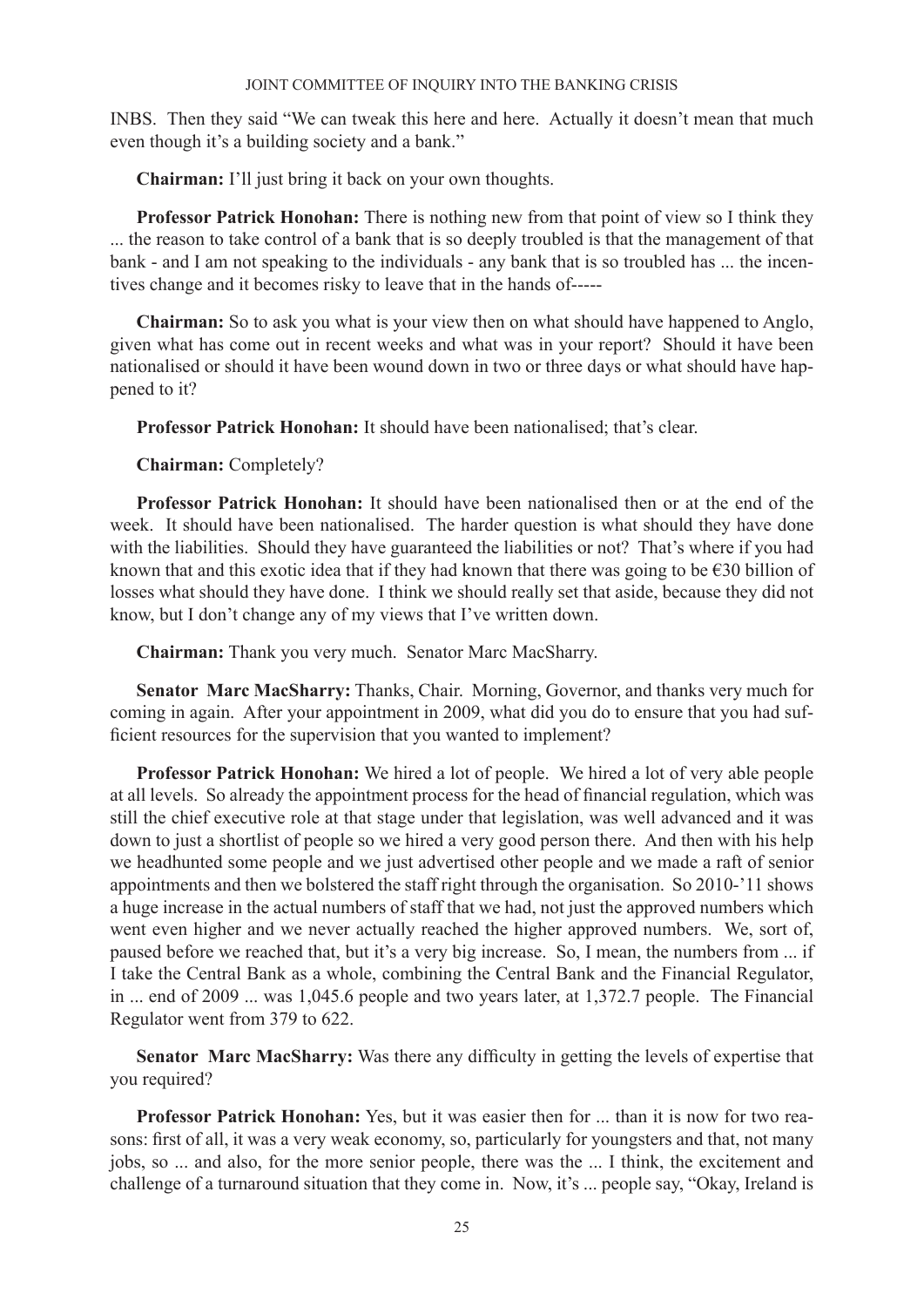done, I've more interesting work in London" or whatever.

**Senator Marc MacSharry:** And were you bound by the salary caps and so on of the ... of the public service over here?

**Professor Patrick Honohan:** We were bound by the legislation that governed ... the FEM-PI, the successive FEMPI legislations; bound by the pension levy, which was an onerous thing; and then the reductions, the FEMPI reductions that were in the budget of, whatever it was, November 2010, October ... November 2010. Well, we found ... we held ourselves to be bound by those and we were certainly bound by the FEMPI 2013 ones, which actually ... and that brings us into another time period for the afternoon, but those have had a very severe effect because we were the only organisation that had actually hired people in the period 2010-'11 and so when the reductions, 2013, they came to people ... not people who had floated up and got great salary increases and now have lost some but people who had come in at market price. They could get the job ... a job somewhere else and now they were having their salary cut. So it is an issue. It's a bit of a problem.

**Senator Marc MacSharry:** But at the time it wasn't difficult, you're saying, to get people, the salary wasn't really an issue, people were-----

**Professor Patrick Honohan:** It was difficulty because it was ... it was a huge increase. It was risky, it was risky to hire so many people at the same time and, fortunately, we didn't have any major disasters.

**Senator Marc MacSharry:** Before your time ... we heard from people on the regulatory side and the Central Bank itself saying that additional staff were required and it was very difficult to get the people with expertise due to salaries and others. Was this a credible view in-----

**Professor Patrick Honohan:** Oh, I think it is. It's always a view ... it's certainly the case today. We are quite constrained today and it's ... and it's a common complaint of regulators all over the world. A few countries just ignore it, ignore the sort of sense of comparability with public service salaries and that and they just pay whatever it takes and they ... they pay very high salaries but the skills required for the Central Bank are very high and they're very marketable. If you know the sort of stuff that you need to know to be a good financial regulator, or a good central banker in general, you're probably able to walk out and increase your salary by quite a lot. So if salary is important to you, which it is to a lot of people, then you will stay for a while.

**Senator Marc MacSharry:** Post-2004, after administrative sanctions were brought in to the Central Bank, when you came in then in 2009, were you ... what was your view as to the reason for no prudential regulation breach enforcement in that period?

**Professor Patrick Honohan:** Well, I think that there was a ... an attitude which certainly was felt at the level of the people in charge of enforcement of low legal risk, "We do not want to lose cases, so if there are cases we can't be sure of winning, we won't take them." I made it clear, and then Matthew, when he came in, completely in support of that, that we will take legal risk. If we think we're right, we will go for it and if we fail, then we ... you know, we will have a story that we can justify because we felt we were right.

**Senator Marc MacSharry:** But at that time was there any justifiable reason ... I know it predates your time but, I mean, given your knowledge now and looking back and helping us to assess an opinion of the period, do you think that the lack of enforcement of prudential regula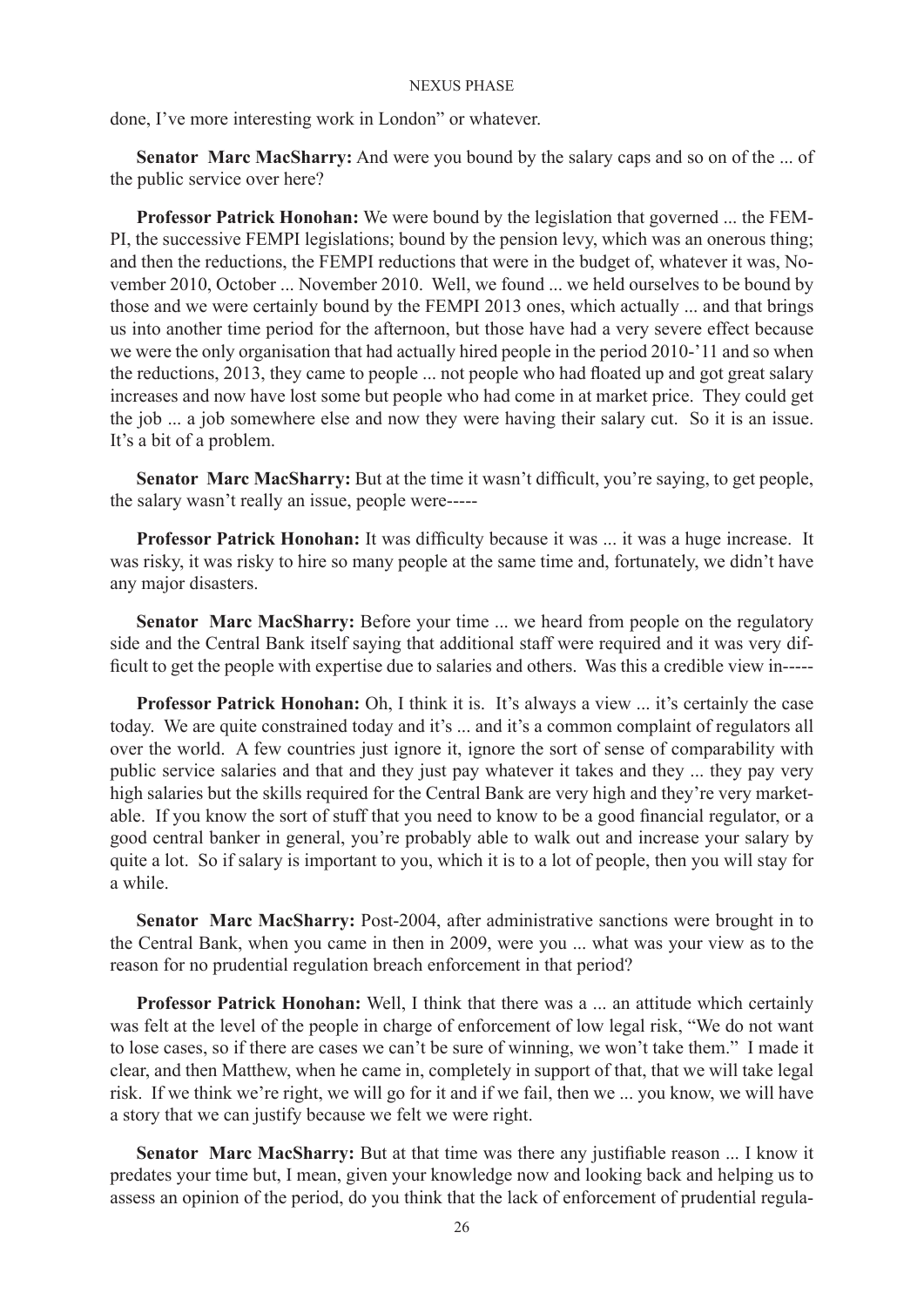tory breaches at the time was right, was reasonable - the focus on the consumer side, rather than the prudential regulation side?

**Professor Patrick Honohan:** No, I think that in some cases it wasn't. I'm going to be fairly careful because it's not impossible that, you know, that issues can ... going back even into those periods can be subject of matters even now.

**Senator Marc MacSharry:** We heard from the then chief economist, Tom O'Connell, I think, some weeks back, and he spoke of how he, on a personal level, was consistently recommending different courses of action but that again, in his words, at the time he had great difficulty, despite his proximity on the seventh floor, in getting his views through to the board and indeed despite the fact that he had the opportunity to brief the board on different issues from time to time. I asked him at the time was this view ... did he feel this was credible, given the fact that he reported directly to the Governor. What's your view?

**Professor Patrick Honohan:** Well, you know, what ... one thing I think I identified in my report was the lack of follow through. So, I think you can find a lot of people ... I noticed that in the organisation, trying to change it, that people will express a view and not ... not expect it to be acted upon because, if you look back over the years, not many things were acted upon. Sometimes when they were acted upon, it didn't work out very well, as in the case of the Irish Trust Bank, going back - "Well, let's not do any of that because it failed in 1974; we don't to have any of that" - so ... so I think maybe when somebody like Tom O'Connell says, "It was obviously a disastrous situation was unfolding", but what was he going to do about it? That's the question, you know, that action ... action is required to solve these problems, not just talk.

**Senator Marc MacSharry:** And what should he have done?

**Professor Patrick Honohan:** Well, I mean, the ... I'll point to our macro-prudential measures that we took last autumn. Not exactly those, but that sort of measure should have been developed in detail. He should have said ... I could imagine a discussion between a chief economist and a Governor saying:

Look, Governor, I know you're busy in Frankfurt and whatever but I want ... we've noticed something here and we think it's a worrying situation, it's unstable and we think some measures should be taken. And we've looked at the 1942 Act and we do have the powers and I'd like your authorisation to prepare a paper which would outline this and we'll present it to the board.

And that's what the other man, who was also in here with you, Con Horan, did on his side and he required additional requirements and they were ... they were put in place after a lengthy discussion, but they were put in place and they weren't sufficient but, you know, that ... you know, follow through; do something.

**Senator Marc MacSharry:** This was on directors' compliance statements and concentration limits?

**Professor Patrick Honohan:** No, no, in ... the one where the ... additional capital requirements on large loans ... property developer loans.

**Senator Marc MacSharry:** Okay, I just have two other questions. Tom O'Connell also said that ... and referred to the political and property interests on the board. When you took over in 2009, did you feel that there were political and property interests on the board?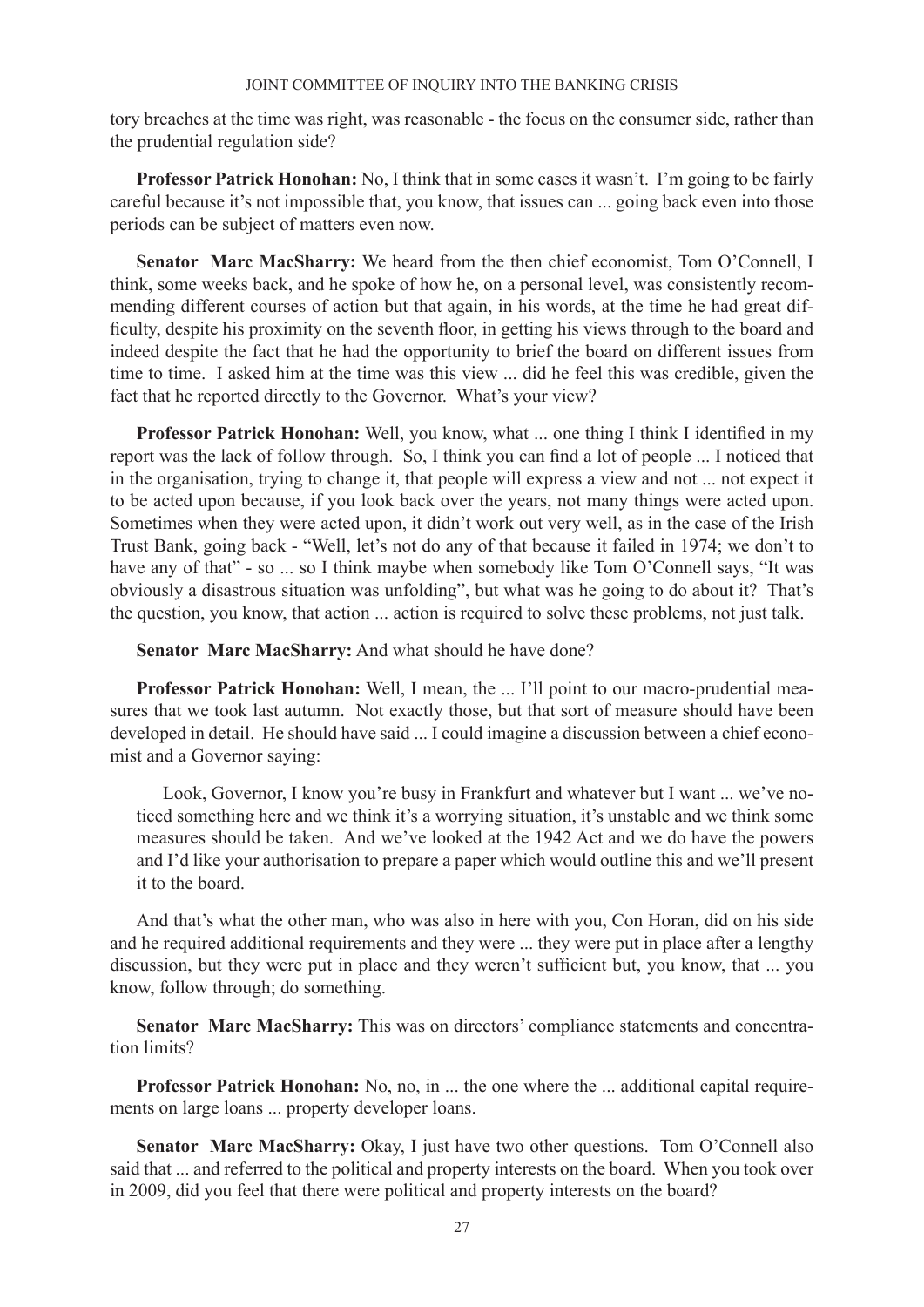**Professor Patrick Honohan:** Well, I knew all those people, in terms of what was happening, but I wasn't feeling that kind of ... that kind of ... any kind of pressure or that. So, I don't know. That ... it's ... it seems to be a bit *ad hominem*. When I saw that board, I would ... only worked with them for nine or ten months, but they were ... they were serious people, they were concerned people, they were acting professionally, so maybe ... I don't know what they were thinking, but they weren't doing or saying anything that would have-----

**Senator Marc MacSharry:** Concerned you in that regard?

**Professor Patrick Honohan:** -----advocated a particular-----

**Senator Marc MacSharry:** Finally then, what was your experience of the interaction with the international authorities during 2009 and 2010 and how was Ireland perceived internationally? And, again, while it refers back to a previous period, when you took over and in your international ... with the ECB, for example, were you able to appraise yourself of the validity or invalidity of the opinion which has been put forward and the evidence that's been given here by many people that, through John Hurley, the message to the Irish Government, the Central Bank, was that no bank should fail?

**Professor Patrick Honohan:** Okay, so ... and this relates to ... I suppose to some extent to Mr. Trichet's interaction with the ... with the committee and so on and so forth. And I ... I spoke to Mr. Trichet some months ago, and maybe a year ago, because there was an article in the *Irish Independent*, maybe an interview with him or something like that, and he was ... I met him at a function and he was rather concerned that it was being portrayed that in some sense that the ECB had imposed a guarantee on Ireland ... that sort of area. And, what he said to me ... he's a very consistent person. You know, you asked him four or five times different things and he gave the same answer, and he's very consistent. So even a year before he came, or some number of months, he said, "Patrick, the message I gave to Ireland was the same message as I gave to everybody, that we must stand behind our banks." And so, when I heard him say repeatedly in the Royal Hospital, "no message to Ireland, no special", what I understood, what I interpret him to be saying is, "no special message to Ireland." So I was telling them, we must all stand ... we must. So there's some bank in trouble in Ireland: "There are banks in trouble everywhere, we must stand behind our banks." So that's how I interpreted it, and that's how interpret even ... If you isolate one or two of the sentences that he said, it looks as if he didn't talk to Ireland at all, that he was busy in Brussels, or something like that, but that's not what he means. So I don't know the exact nature of the phone calls or whatever that he had. I don't know why I don't know, but I can't get to the bottom. He obviously can't remember who did he call at a particular moment exactly, but ... because there were lots of phone calls going on. I can't get to the bottom of exactly who called what when. If you listen to what Brian Lenihan said on the interview that he gave to Dan O'Brien and, at first sight, it seems as if he got a call from Trichet, and Trichet told him whatever he said - I won't read it because it's there. But then if you listen to it again, it says that Lenihan got a message on his phone from Trichet and he followed up on it and he got the message that was coming from Trichet. He doesn't ... never says he actually spoke to Trichet on that occasion so ... I don't know why we can't exactly disentangle exactly what was said at that point because it seems that it's rather innocent.

**Chairman:** A short supplementary, Deputy ... or Senator, you're out of time-----

Senator Marc MacSharry: If we had, and again I know I'm going back to other territory, but if we had said actually to use your words, we're going to intervene Anglo and INBS and we're going to-----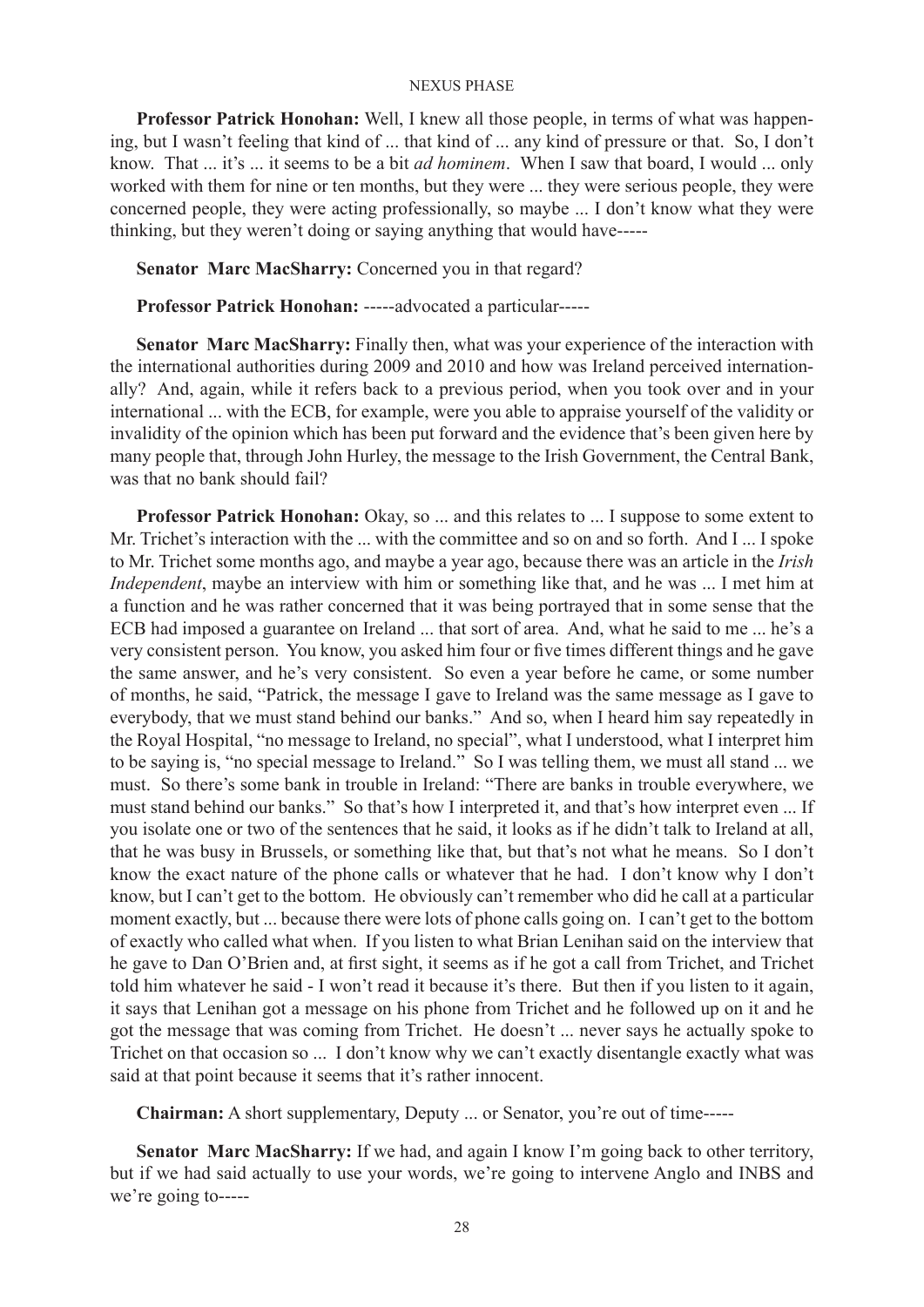**Professor Patrick Honohan:** Not to pay the depositors.

**Senator Marc MacSharry:** -----and were going to bail them in, could the ECB have pulled the ELA support?

**Professor Patrick Honohan:** They could have, but would they? No.

**Senator Marc MacSharry:** Big gamble?

**Professor Patrick Honohan:** No.

**Senator Marc MacSharry:** Yes? It would be a gamble though would-----

**Professor Patrick Honohan:** No.

**Senator Marc MacSharry:** Okay.

**Professor Patrick Honohan:** They would not have pulled it, because they gave ELA to several other banks that week.

**Chairman:** We're running out of time now, Senator. We're coming back in ... I just want to wrap up this. Just coming back to the question that Senator MacSharry asked you, there's another aspect to that as well in regard to your experience of the interaction with the international authorities during 2009 and 2010. One of the purposes of that question was to see was that all the international authorities and our other partners in Europe, how would you describe that relationship during that period? And how was Ireland perceived specifically internationally during that period?

**Professor Patrick Honohan:** Well, I think it did change quite a lot in ... the perception changed quite a lot in the late summer of 2010, so when I came in 2009, I realised that nobody was particularly concerned about Ireland. They were concerned about Greece and they were concerned about other issues, about how they were going to manage this, all of the liquidity and the ... but nobody was saying, "Poor you." I remember Fitch downgraded Ireland and I thought, you know, not surprising at all. Some people were saying, "They downgraded you. I suppose we're all being downgraded." So there was a sense that we were okay. It was kind of ... there were ... things had become pressured, but they were ... we were okay. But it was really the change in attitude in August of 2010 and September, and, in September, we were absolutely in the centre of attention. And I remember one senior colleague saying, "I'm afraid that Greece is Europe's Bear Stearns but Ireland will be Europe's Lehman's." That was in September 2010. So, the view of Ireland had changed dramatically and it had changed dramatically because people had woken up to the scale of the banking losses being incurred by the State and paid for, and the prospective budgetary situation.

**Chairman:** And I suppose did we or did we not have international credibility concerns with regard to how the perception of the State was being viewed from other authorities and other nations, with regard to how credible we would be able to deal with the difficulties that we were going to encounter, both as a nation and as a Government?

**Professor Patrick Honohan:** I never got to exactly the bottom of why the suspicion grew that some ... that they were going to suffer from the Irish situation ... exactly what they perceived. Did they perceive that Ireland was going to heedlessly increase its indebtedness and not adjust at all and lead to a great crisis or do so deliberately or were they just surprised at what they hadn't noticed? I remember another person saying to me, "Why did you have to buy all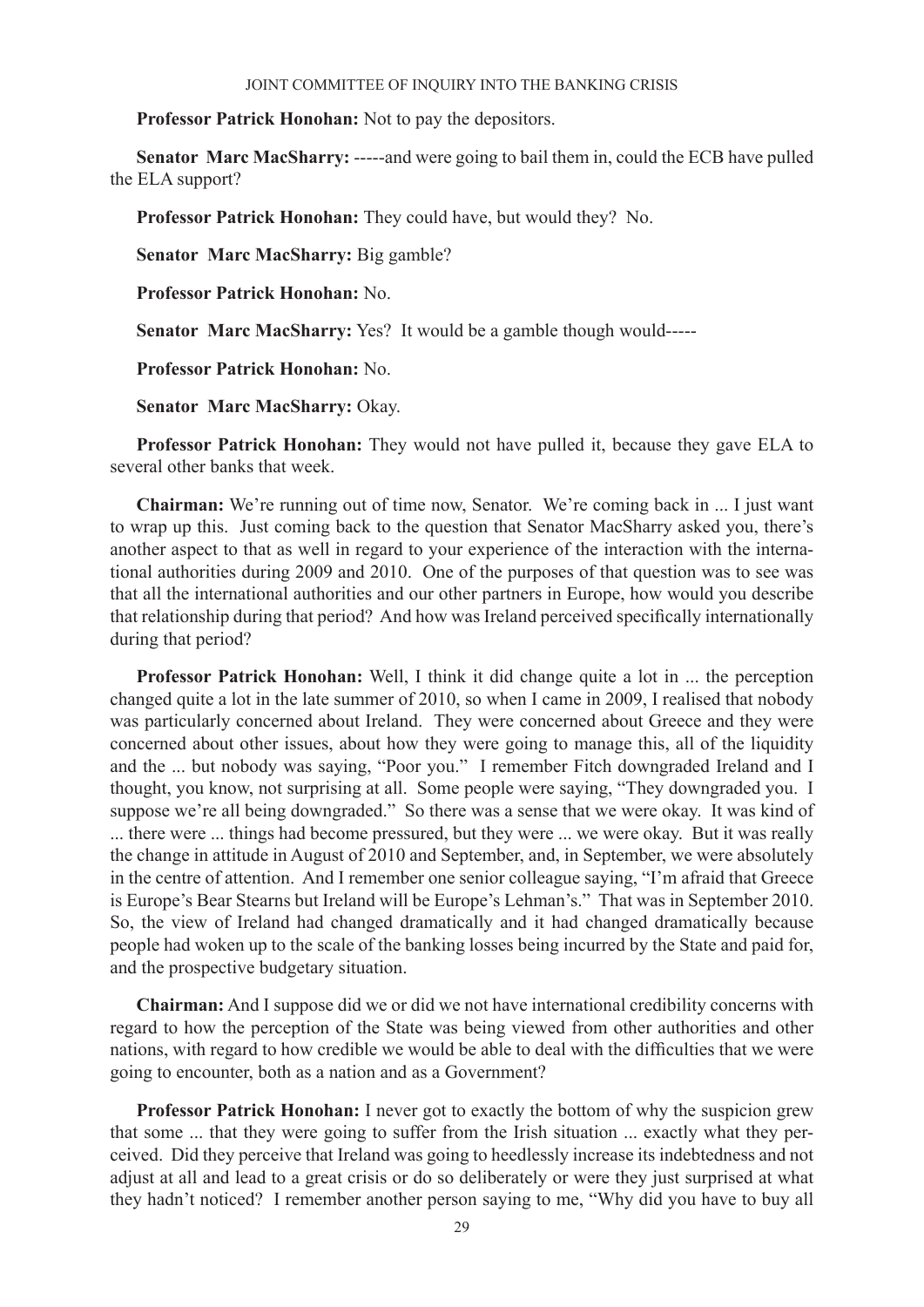those loans at these knockdown prices ... the NAMA loans? Why did you have to weaken your banks in that way?" So they were grasping at reasons how there had been a loss, because Ireland had this image of being so well run, and then that was suddenly, drastically looking under suspicion, but, turned around later.

**Chairman:** Okay, thank you very much, Governor Honohan. It's now just coming up to 11.15 a.m. I'm proposing that we break until 11.30 a.m. and with that said, if I can remind the witness that once he begins giving evidence he should not confer with any person other than his legal team in relation to their evidence or matters that are being discussed before the committee. With that in mind, I now suspend the meeting until 11.30 a.m. and remind the witness that he is still under oath until we resume. Thank you.

## *Sitting suspended at 11.17 a.m. and resumed at 11.38 a.m.*

**Chairman:** As we're back in quorum, I now propose that we go back into public session. Is that agreed? And our next questioner is Senator Sean Barrett. Senator you've five ... or ten minutes.

**Senator Sean D. Barrett:** Thank you very much, Chairman, and welcome to the Governor ... back again. You ... you said that it was a pointless cosmetic exercise when the Irish authorities were pressed by the troika to merge Anglo with the INBS and the EBS with AIB and it served no strategic purpose. What did you have in ... in mind in that reconfiguration, if you like, of Irish banking?

**Professor Patrick Honohan:** Well, it was clear that Anglo and INBS were heading towards a wind-down. They had no future, this was already decided by ... by the Government. I think, probably, the troika people felt that somehow they ... it would be a safer situation going forward if there were no depositors in a bank that was heading towards a wind down. So, that seemed to be probably their thinking behind it but I don't think it was worked through. So, as far as the Irish side were concerned, we were just orderly winding those entities down, as indeed has happened subsequently. Merger of EBS to AIB ... AIB had lots of problems themselves ... and, I think it's axiomatic in this kind of ... in ... in a banking crisis, if you have two weak banks this ... the seemingly attractive solution to merge them and make one strong bank never works, it always ends up as two ... as one large weak bank. So ... but EBS was small enough for AIB to be able to bolt it on and not really suffer too many management distractions. So, we were relaxed about that. We did recognise that EBS, as a small bank - monoline bank - probably didn't have a very strong future, so-----

**Senator Sean D. Barrett:** But you referred, before the break, to "the evils of a concentrated banking market". Is that a problem we're now going to face?

**Professor Patrick Honohan:** Yes. And that was ... and certainly in the case of ILP, as Kevin Cardiff mentioned yesterday, there was a ... there were views in the troika that ILP should also be merged into AIB, or something like that. And on the Irish side, we ... well, we had different views. Some of us didn't want to stand very strongly against that view, but we were very concerned about the lack of competition with the other banks having retreated. So in the end, it was decided to strengthen ILP's capital and keep it going.

**Senator Sean D. Barrett:** You were speaking to us before the break again on how you're impressed with BlackRock compared to previous examinations of Irish banks. Could you tell the committee and those watching in, what the main extra measures BlackRock brought to this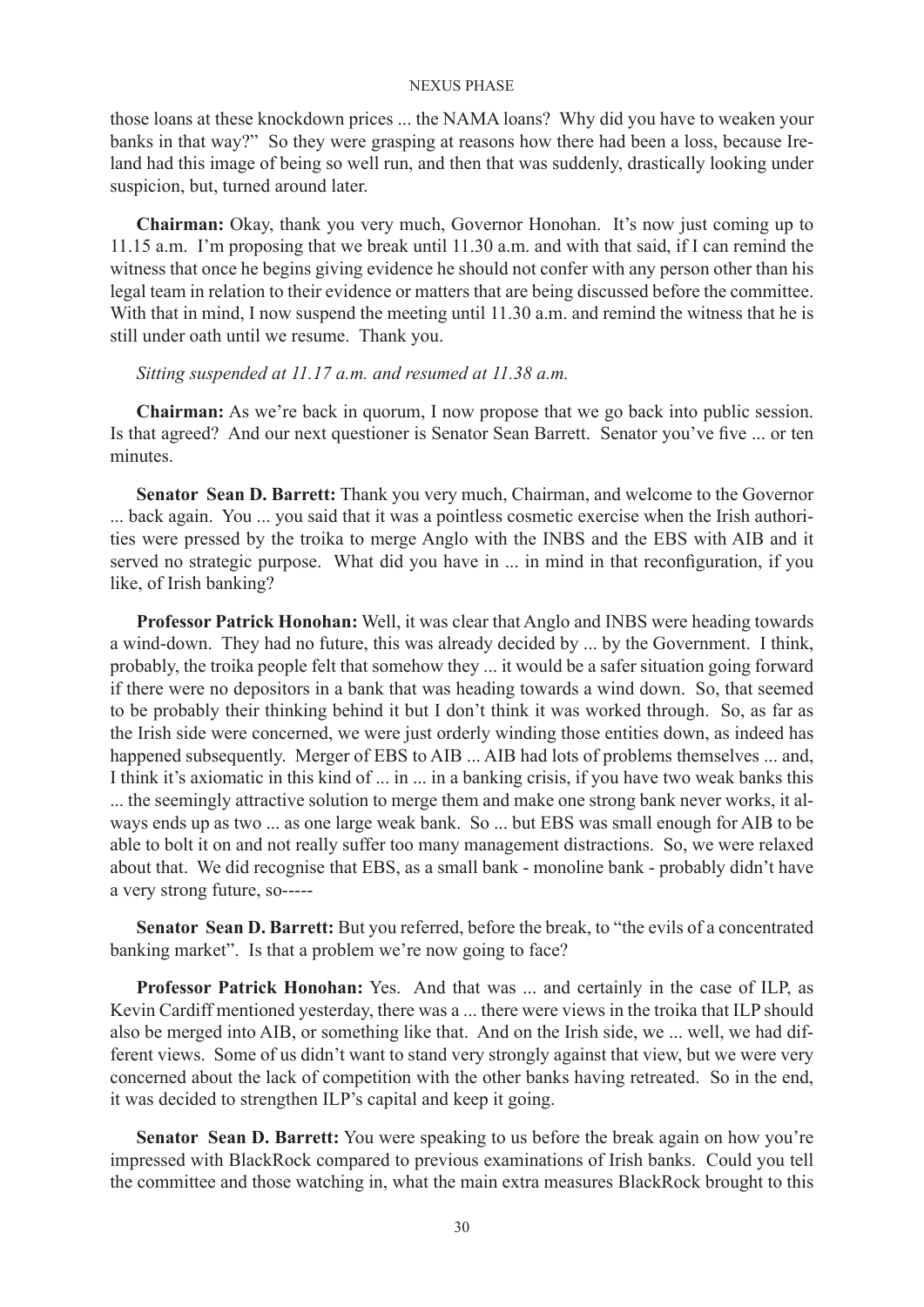particular issue?

**Professor Patrick Honohan:** What they did was, and I'm sure there are other firms that do that nowadays, so I'm not making an emotional ... they had a research group ... a consultancy group that ... what they brought was an insistence on collecting as much data as possible and confronting that data with little models that they had that projected what losses would occur depending on what you knew about those loans. So, you take a loan and you say, "What do we know about this loan?" If it's a residential mortgage, you mightn't know an awful lot - you'd know the location, you'd know the loan-to-value ratio at origination, you might know something about the income of the borrower at origination - these could be used to predict. Also, you will know ... because of the location, you will know what the unemployment rate and the trend of unemployment is in that location. So you use that sort of information to project forward and over ... actually, they projected over 40 or 45 years, the likely loan losses. To some extent, it's ... their models are over-ambitious, but they distance the calculation of losses from the emotion and the touch-and-feel of the loan officer and the attitude of the bank management. They put it ... distance it and put it into a mathematical box and it produces a result, which may not be correct, but it's not going to be a result that has been filtered by rose-tinted spectacles.

**Senator Sean D. Barrett:** And are you bringing that new knowledge to the meetings that bank auditors have with your regulatory staff?

**Professor Patrick Honohan:** Yes. The exercise that was carried out in September and October 2013, which was the subsequent exercise following the BlackRock exercise of March 2011, we engaged a lot of auditing firms to second guess the auditors of the banks and we got ... you know, there are only a small number of big firms but we got ... if auditor A had done the job for one bank, we'd get auditor B to come in and second guess, doing it on a sample basis of this loan-by-loan calculation not exactly using the BlackRock models, we have those in our back pocket, but the loan-by-loan assessment with their awareness of what that BlackRock exercise had conducted. So with the AQR that we have done now is not just a repeat of the BlackRock exercise, we can do that in-house. But that's not what the SSM wants and we do it in a different way.

**Senator Sean D. Barrett:** So again, people looking in would be reassured that Irish banks are much better monitored to prevent a recurrence of what this committee's been examining-----

**Professor Patrick Honohan:** Well, they are, but as I have stressed, the uncertainties are still there. They're not at all as wide as they were, but there are uncertainties there.

**Senator Sean D. Barrett:** One of the things that we wanted to do is to reduce the loan-todeposit ratio to 122.5% instead of what was an unsustainable 180%. How is progress going? Are we closer to 122%?

**Professor Patrick Honohan:** We are under ... I think we have achieved all of those targets if you regard those as ... I remember that a target ... a very precise target of 122.5%, you can imagine that it came as a compromise between an apparently unobtainable larger number and a smaller number that we wanted. But there's a point on that loan-to-deposit ratio, again in the area of competition which you're interested in, Senator, and that's that we were concerned that the banks would start bidding aggressively for deposits in order to boost the loan-to-deposit ratio and indeed, that happened and we had to get ... make sure that that goal was defined in such a way that it wouldn't cause a deposit price war. It did cause a deposit price war but we managed to negotiate with the troika a revision of that, so that the war ended and still they got the target.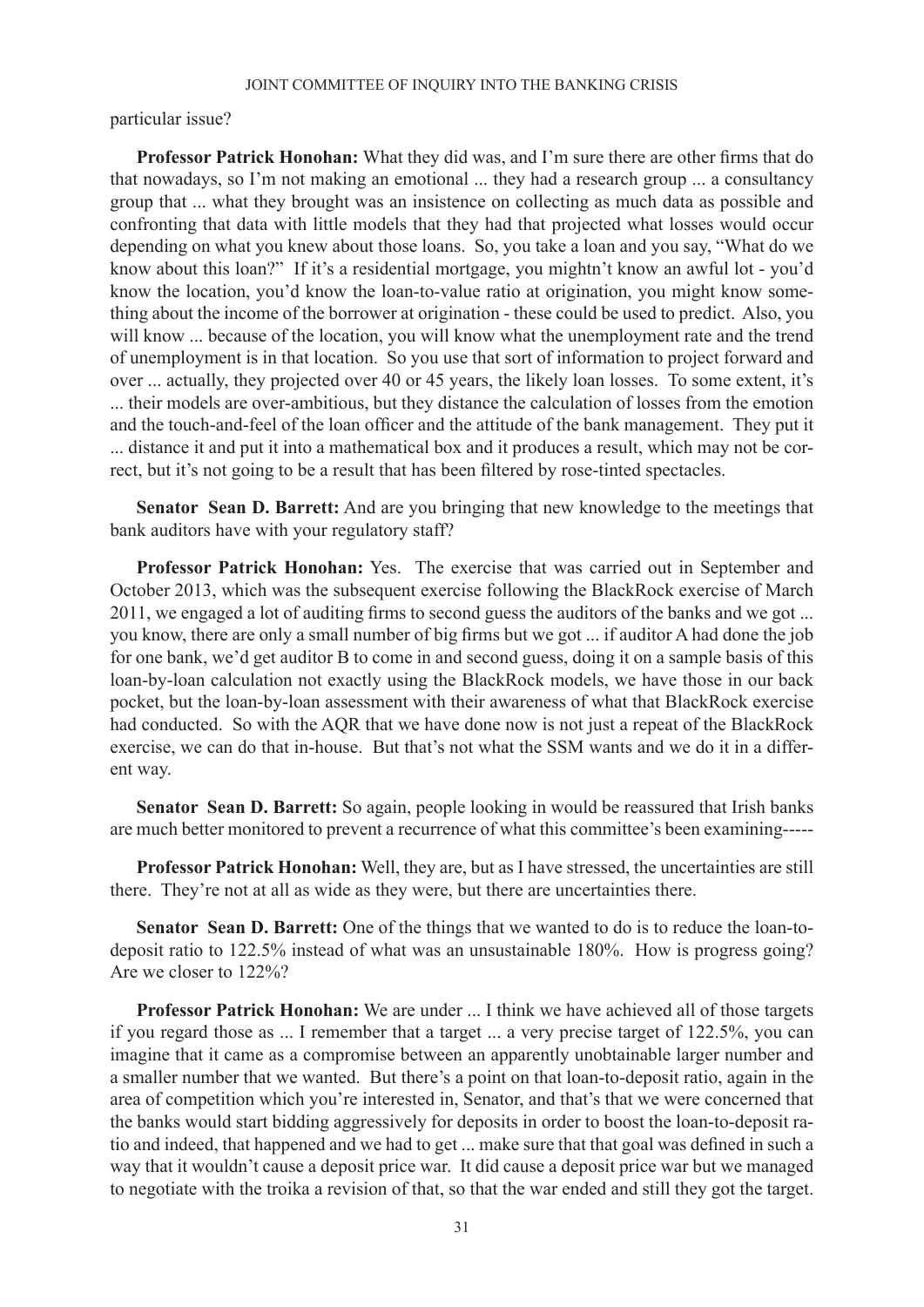**Senator Sean D. Barrett:** Now you referred this morning, at the end of your speech to us, that you've spoken repeatedly to Oireachtas committees about the disappointingly slow progress in dealing with non-performing loans, especially mortgage arrears. What do you think should happen there?

**Professor Patrick Honohan:** Well I think ... basically, we're out of tools now. I have no new tools to propose in this area. What's happening now is a progress through the courts, unfortunately, and that's a very protracted process. It will resolve this issue over time. It's taking much longer but I have no new proposals to make at this stage on that. I think ... you know, often when I come to the Oireachtas committees, I find one side of the story is, Deputies, and perhaps understandably, concerned about the distress in which heavily-indebted families and SME owners are, and they want deeper debt restructuring, which I also do, and they want more time to be given, etc., etc. But there is another side to it and that is constantly from outside Ireland, particularly in troika people, they would've pressed for much faster, "If you can't get this loan repaid, repossess." There would've been very much that pressure all the time, which we resisted and some people may think that we have erred on the side of causing a longer delay because we have resisted the faster repossession route.

**Senator Sean D. Barrett:** I note the IMF calls for "more efficient repossession proceedings" and so that would cause concern to lots of people.

**Chairman:** Time, Senator.

**Senator Sean D. Barrett:** And the mortgage arrears over 720 days, are rapidly rising as a proportion of the totals. So this problem is getting worse, isn't it?

**Professor Patrick Honohan:** I don't see it as getting worse because if this is ... if you can imagine, there are some arrears will be resolved. So they get resolved within maybe a year or two and other arrears are going to take years and years, so they slip from being 90 days to 360 days to 720 days. They're just there and they accumulate in the bucket of below ... beyond 720. So, what doesn't fall out the other side is resolutions, repossessions ... that's why that percentage increases because the end state isn't reached.

**Chairman:** Thank you, Senator.

**Senator Sean D. Barrett:** Thank you. Thanks, Chair.

**Chairman:** Senator Susan O'Keeffe.

**Senator Susan O'Keeffe:** Thanks, Chair. Mr. Honohan, when you became the Governor, NAMA was already in train. In your view, was NAMA an optimal solution for the financial institutions, for the borrowers and for the State?

**Professor Patrick Honohan:** I think NAMA was a good solution for the State. I'm not sure it was a good solution for the borrowers. It was a terrible solution for the banks, if you think ... if by the banks, you mean the bank management and bank shareholders. They were basically wiped out. The bank shareholders were wiped out and you know, a lot of the senior managers. So, I think it was good for the ... it put behind us that part of the distressed loans of the banks. It didn't attempt to take all of the distressed portfolio from the banks. I think it would've been very hard to do that because distress was so prevalent in the banks. You would've been taking all of the banks' business away and they wouldn't have been dealing ... the customers wouldn't ... the whole society would be lacking banking business. So, it could've been more ambitious,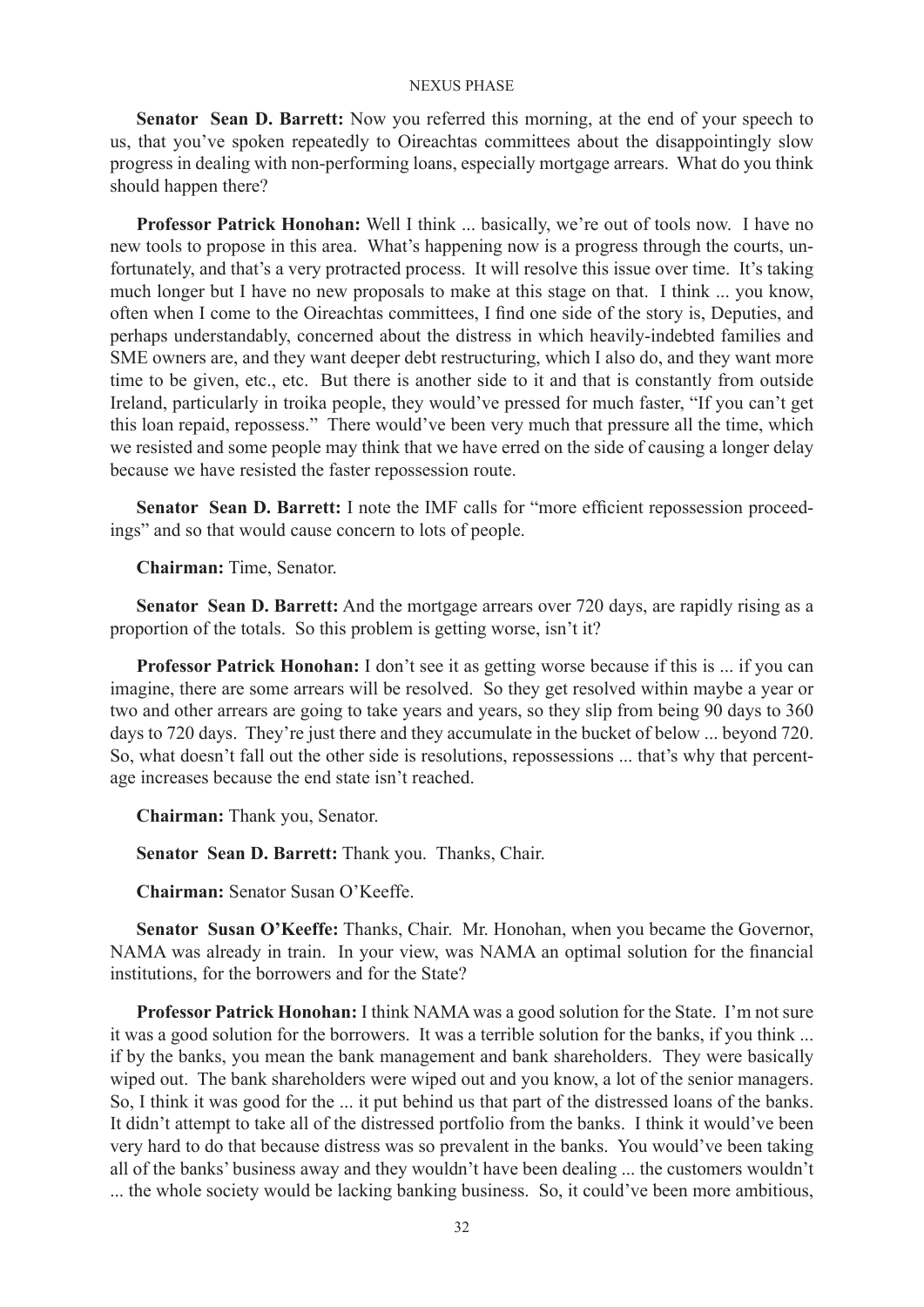but ... and there were, I think ... I think Peter Bacon talked about a more ambitious NAMA, which would be a larger NAMA, but I think it was probably prudent to stay with the large property developer and borrowers.

**Senator Susan O'Keeffe:** Do you think or have you considered that you might've proposed an alternative solution or alternative solutions if you'd been in a position to do so at the time?

**Professor Patrick Honohan:** No. I did actually have sight of the ... Peter Bacon is somebody that I've known professionally for years, and he did ask me, he said, "You know about bank write-downs ... What do you think of this idea?" Or, "What do you think should be done first of all?" And then a few weeks later, "What do you think of this idea?" And so I did have sight of the proposal, and actually the reason I had sight of the proposal was that Brian Lenihan, who I'd been in touch with, as we talked about on a previous occasion, about fiscal matters, he said, "Why don't you look at what Peter Bacon is cooking up?" So I did, and I wrote to the Minister and expressed my views on it, and I generally was supportive of it. I was a bit concerned at that stage, as many people were, that it would be used as a way of gifting money to the banks, so that the haircuts would not be steep enough, and that the banks would be let off the hook, and that NAMA would be ... would end up taking huge losses. Now it looks like that's not going to happen, and, of course, there was the mechanism of the subordinated debt, which introduced a buffer, which was basically something that I suggested.

**Senator Susan O'Keeffe:** And you advised the Minister accordingly in your letter to him?

**Professor Patrick Honohan:** Yes. No, I ... well, the first letter, I think, probably didn't come around this subordinated debt idea, but that I floated later on.

**Senator Susan O'Keeffe:** When the chief executive of NAMA was before the public accounts committee in January 2011, he said that the average loan discount on the first tranche of loans moved from the 30% as advised by the participating institutions to the eventual loan discount figure of 58% overall. So what was your view on that discount level?

**Professor Patrick Honohan:** The way in which the calculations were done was heavily negotiated with DG Comp, the European Commission. They were very alert to the danger that banks would be given a gift by excessively generous pricing, and so that was heavily negotiated. How that would be done - there's a kind of art of property valuation which ... all sorts of rules of thumb which property people seem to believe in. Of course, it depended on where the properties were, what were the collaterals, were the personal guarantees any good, all of that had to be put into the calculation, the likely dividends, or the likely interest payments, so I didn't attempt to second guess all those calculations, but I was insistent against any suggestion that this overall 30% figure that was floated in September of 2009 would become a de facto target. I said they must go through the calculations and come out with an honest and straightforward figure. Of course, it was a big number then, because they'd very short notice that it was going to move up into the higher ranges in March. It was really oh, oh, so ... and then, was it going to get worse? We didn't know.

**Senator Susan O'Keeffe:** What was your response or were you surprised or not about the large debtor concentrations in financial institutions and the level of interest roll-up? Did that come as a surprise to you or was it what you might have expected?

**Professor Patrick Honohan:** By that stage we knew a lot about ... everybody knew about the big borrowings and so forth, and special arrangements, and it's bad banking, but it's what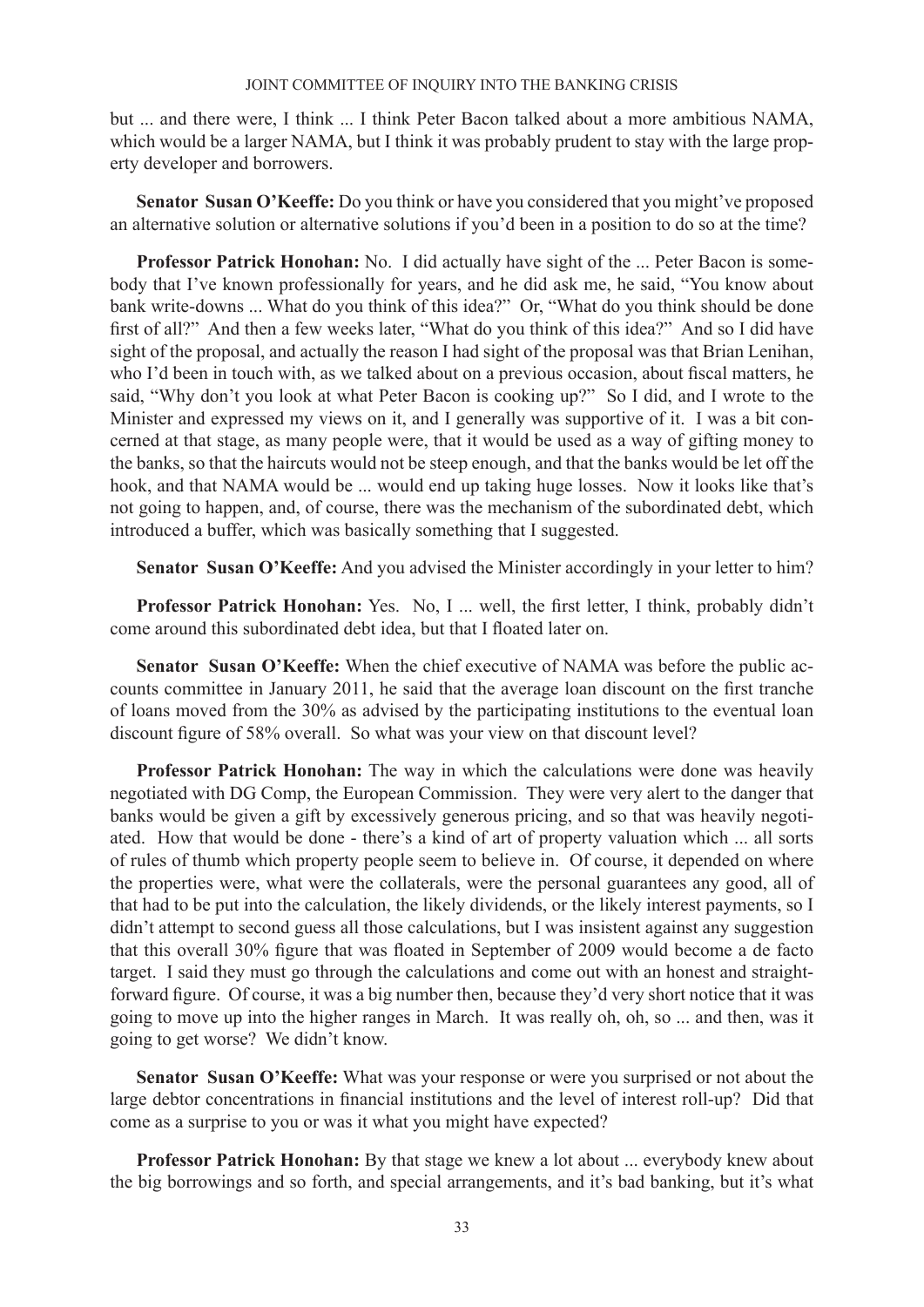we see in this, sort of, environment, so I'm only saying what-----

Senator Susan O'Keeffe: So ... more or less by then?

**Professor Patrick Honohan:** It's, you know, but they were ... yes. Not really surprised.

**Senator Susan O'Keeffe:** I think you said earlier that on 10 April 2010, you'd had a conversation on the phone with Mr. Lenihan?

# **Professor Patrick Honohan:** Yes.

**Senator Susan O'Keeffe:** Yes. And you talked a bit about a bailout. Had you considered, prior to that yourself, did you actually know when you came into the job as Governor that there was inevitably going to be a bailout?

**Professor Patrick Honohan:** I knew ... this is ... it's a, kind of, "Can we get through this without a bailout?" And I don't want to be in a situation where the Central Bank, through some misstep, has caused a loss of confidence that would trigger an unnecessary bailout. That was in my mind from the very word go. Not that the bailout was bad, but that this would mean that ... to lose confidence means that the cost of funding is going to be enormous, and your ... well, just look at the political ramifications and the distress to society, not in terms of the pay cuts and the social welfare and all that, that adjustment has to happen. But the sense of control, loss of control by the public sector and the private sector when it happens is-----

**Senator Susan O'Keeffe:** No, was it ... but you're saying it was in the back of your mind as you took on the job that that was-----

**Professor Patrick Honohan:** Oh yes, we could be in this territory, yes,.

**Senator Susan O'Keeffe:** So when Mr. Mody rang you in May 2010, are you saying that that was a random and surprise call? I mean, he was the assistant director of the IMF. He just randomly called you and said, "Hey"-----

**Professor Patrick Honohan:** Well, I mean, Mody was the point man for Ireland, okay?

**Senator Susan O'Keeffe:** Of course.

**Professor Patrick Honohan:** And he was coming every year. And also, I happened to, as it happened, I knew him years ago when we both worked in the World Bank. So I'd see him coming around when he comes on Article IV missions, even though I wouldn't be in Government, he'd come to the universities and that. So it wouldn't be surprising for him to, say, to call me, or to call Kevin. But I wouldn't ... he wouldn't be calling me every month until we went into the programme. He'd come around once a year or whenever I'd be in Washington, I'd meet him.

**Senator Susan O'Keeffe:** But, I mean, what literally prompted him on that day at that moment?

**Professor Patrick Honohan:** He was coming for an Article IV mission.

**Senator Susan O'Keeffe:** Yes, yes.

**Professor Patrick Honohan:** So what are we going to do? He must have ... I'm just supposing ... they'll say, "Okay, an Article IV mission for Ireland, routine matter. So what are we going to do to Ireland?" "Well, Ireland's got pressures." "What pressures?" "Well, the banking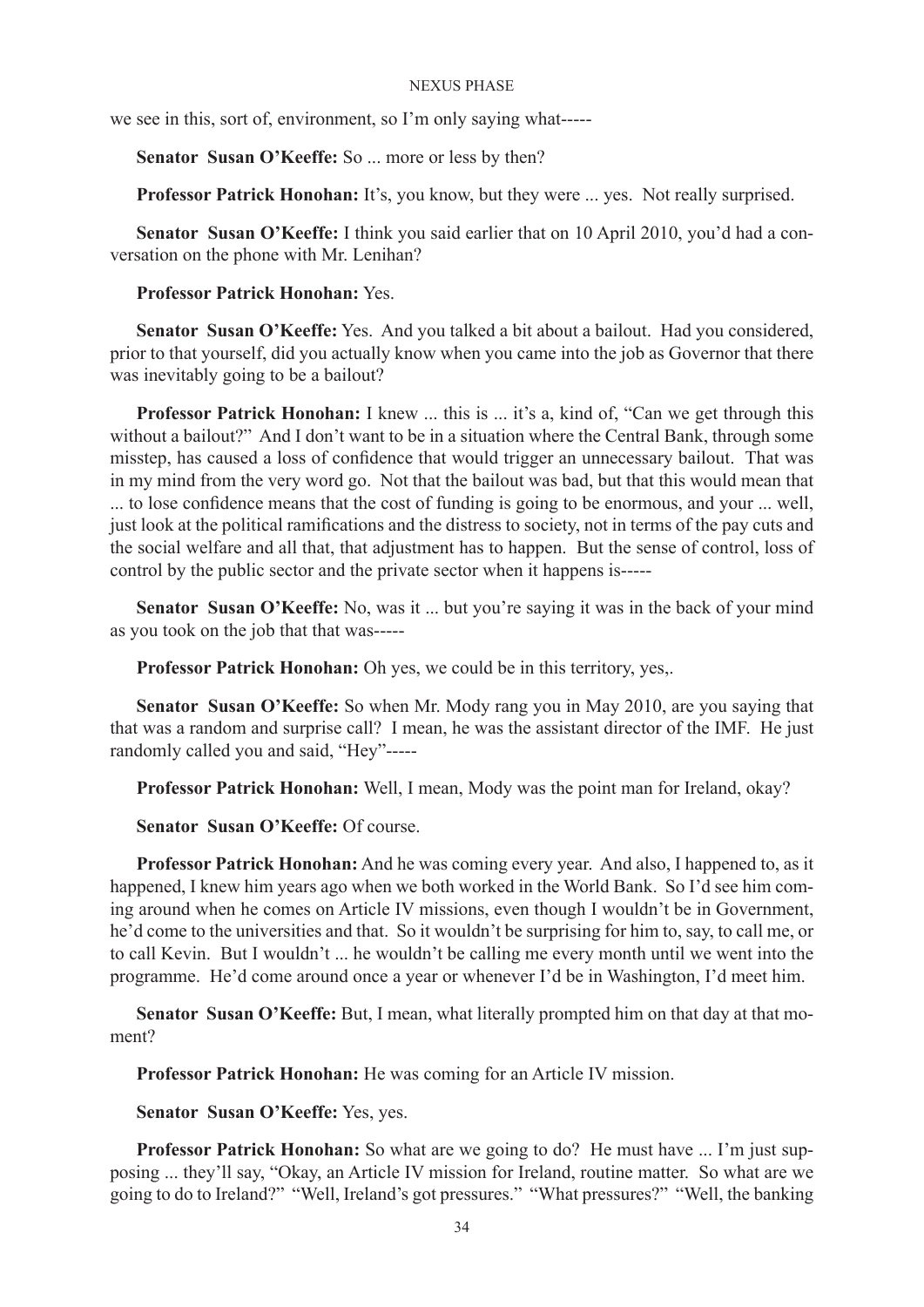system is," and so on. So, "What could we recommend to Ireland?" "Maybe a precautionary programme?" "So, oh, that's a great idea, because we only have Mexico and I think ..." " So maybe, yes, maybe we could ... well, find out, see if they're interested." "I know the Governor, I'll call the Governor." That sort of thing.

**Senator Susan O'Keeffe:** Okay. So why ... but why didn't you pursue it? Would it have been a-----?

**Professor Patrick Honohan:** Not for me. It's entirely a matter for the Government.

**Senator Susan O'Keeffe:** No, no, but why didn't you recommend it to Government? Why did you----?

**Professor Patrick Honohan:** I said, "You call them and see what they say."

**Senator Susan O'Keeffe:** Okay.

**Professor Patrick Honohan:** And then I was told then, "No".

**Senator Susan O'Keeffe:** But you could have been in ... you could have recommended?

**Professor Patrick Honohan:** I don't think it was very material. It ... you know, would it have been better or not? I don't know.

**Senator Susan O'Keeffe:** How could it not have been material, Mr. Honohan, if the IMF was offering you a precautionary line? How could that not be material?

**Professor Patrick Honohan:** In six months' time, we had a real line. So it ... okay, the step I took was to tell Mody, "I think you should raise it with the Government because I think it's a good idea." He raised it, I presume ... well, I know, because they came back to me and it was shot down. But I think it was ... it's more that it reflects, first of all, a sense that the IMF team thought we were being well-run, because they didn't give these things to countries that were not being well-run, and that there was that sense of concern. We weren't there blithely going along saying, "Everything's fine here." We were aware of the concern.

**Senator Susan O'Keeffe:** Was it appropriate that BlackRock, the company that you spoke of earlier, ended up acquiring a stake of just over 3% in Bank of Ireland?

**Professor Patrick Honohan:** So that's a very interesting point. We were very ... so I know this issue arose in the context of some other potential advisers to us around that programme where some firm said, "Well, we could help you on this, but we want to have your assurance that you will not block us from buying into this stuff." We were very open about what we found in the different banks; the financial measures programme document was very, very open and explicit. So any advantage that they might have had ... I actually ... you're putting this to me now, but it's ... all I'll say is that there was nothing in the contract preventing them from doing that, and we chose that company because we had to choose very quickly It was strongly recommended to us by the troika is what I understand. I didn't have that direct experience but senior colleagues were strongly recommending that company. I knew from my previous discussions with others that it came as reputable. There are separations. There's a consultancy and there's a fund management, so-----

**Senator Susan O'Keeffe:** But should there have been something in the contract, Mr. Honohan, that would have prevented them? Or would that ... was it, in fact discussed and they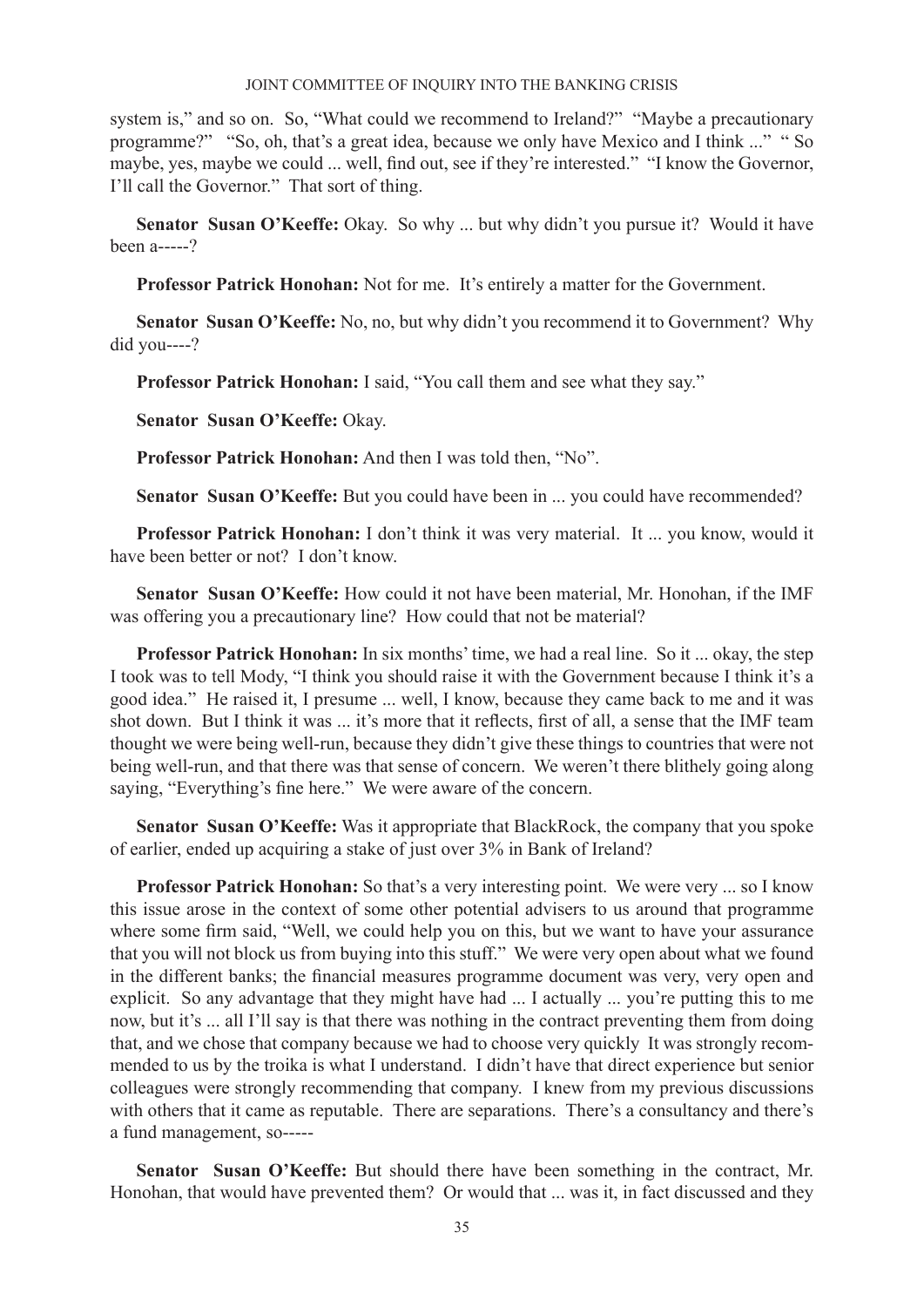wouldn't sign up to it because they ... and you needed them in a hurry?

**Professor Patrick Honohan:** No. I don't recall that it was discussed with them at all. I do remember the other firm. The other firm were afraid that we would slap them down and say subsequently that they wouldn't be allowed to do any transactions. So-----

**Chairman:** Final supplementary, Senator.

**Senator Susan O'Keeffe:** Yes, can I just-----?

**Professor Patrick Honohan:** I didn't personally get involved in the BlackRock contract, so I'm not closely ... I'm just trying to remember whether I actually ... I probably actually ... I probably signed the contract because it was a very large sum of money, but I certainly wasn't involved closely myself in the negotiation of the matter and that. So I'm afraid I'm not briefed. I'm not trying to evade it, but I'm not fully briefed on that and whether it came up as an issue; it might have come up as an issue. And I'm not sure what holdings they had or how ... now subsequently. So I'm sorry not to be ready for this question.

**Senator Susan O'Keeffe:** Finally, when you say that the focus on the night of the guarantee as being excessive, and you say yourself, in fact, that actually time should have been taken to allow for consultation. Is it not the case that because the time was not taken for that consultation that you refer to yourself, that, in fact, the guarantee, if you like, set us up, ultimately, for the bailout, so-----

**Professor Patrick Honohan:** Well, I think the reason that I think that it's over-emphasised, even if we'd taken the time, even if we'd consulted with everybody else, even if we'd tried to get risk-sharing, at the end of the day we would not have avoided the bailout because-----

**Senator Susan O'Keeffe:** We would not?

**Professor Patrick Honohan:** No, because these costs were ... we would have ended up incurring most of the costs directly or indirectly. For example, even if all ... even if the bondholders were not going to be paid, and it's just going into a normal liquidation-----

**Chairman:** I'm going to move on now, that's a different one for this afternoon.

**Senator Susan O'Keeffe:** Sorry, I wasn't trying to-----

**Chairman:** Yes, I know that. The next questioner is Senator Michael D'Arcy. Senator D'Arcy.

**Senator Michael D'Arcy:** You're welcome back again. Governor, can I ask about the funding cliff that appeared from mid-2010 onwards? It was obvious that there was a very serious difficulty arising. Mr. Cardiff, in evidence, spoke about the guarantee and the guarantee being the attempted solution, but, subsequent to that ... it was the two years and two months afterwards that the convergence of a number of factors-----

**Chairman:** You're going into the bailout now, Senator, and I'm going to stop you because two years two months later after the banking guarantee ... or after the bailout, is the banking guarantee. That's going to be dealt with this afternoon.

**Senator Michael D'Arcy:** I'm aware of that, Chairman.

**Chairman:** Okay, that's fair enough.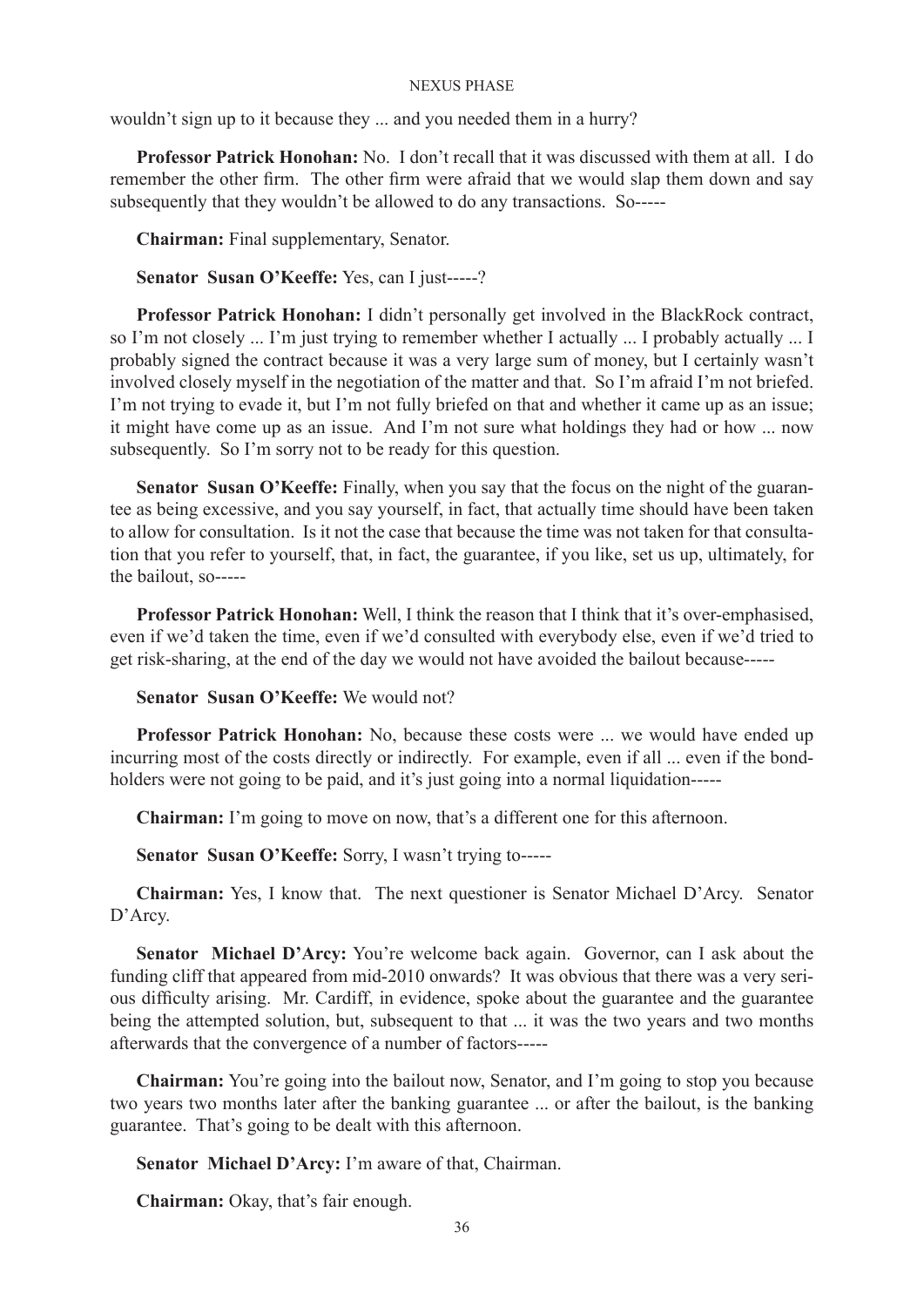**Senator Michael D'Arcy:** So was the factors that arose between the guarantee and the bailout ... could you just discuss those further, Governor, with us, please, because there was three or four crucial items: NAMA, PCAR, recapitalisation and nationalisation of Anglo and then a corporate bank run then as well? Could you discuss those a little bit further, please, and the impact of those on forcing us into a bailout?

**Professor Patrick Honohan:** So, first of all, the funding cliff did not become evident in May 2010, the funding cliff was evident ... certainly from the time that I started in September 2009. I constantly asked, as I said earlier ... they kept on saying "Well, there's going to be these maturities of debt in this week and that week." I asked "When is the worst month?" and they said "The worst month .. the next month is always the worst month, but after that it's September 2010". And that's because, after the guarantee, as I understand it, the banks issued bonds and deposits to mature at or before ... shortly before the guarantee. So it was well known this was going to be a cliff; so we're going to have to do something to build sufficient confidence in the banking system that the depositors, when they get to the end of September, will say, "Oh yeah we'll just roll that over for another year". That's, of course, what we failed to do. But what did we ... how did we try to do it? We tried to do it by getting a ... convince ... to take the uncertain bad loans from the property developers - which were the big problem: if they weren't there we wouldn't have this problem, take them off the banks' books, recapitalise the banks and keep the public finances obviously in a convincingly convergent way. This was the game plan, and it didn't work. Why did it not work? It didn't work because the losses were too big and because ... then in September-----

# **Senator Michael D'Arcy:** Why were the losses too big?

**Professor Patrick Honohan:** Because the loans were so ... that had been made in 2005, '06, '04, were too bad and the collaterals weren't good enough and so forth. And remember that NAMA - people often say "Oh, well, things got a lot worse and, you know, the problem was 2010 and 2011." NAMA was paying the price at the November 2009 prices. So NAMA wasn't saying, "Oh I'm sorry now, I was going to pay this amount but the prices have just fallen in March and April and May". The prices continued to fall. It's lucky they came back because otherwise NAMA would be heading for a big loss. So those losses were embedded and when it became evident to the market ... and probably the timing of the way it became evident, in August and September of 2010, coming just to the cliff, nobody was going to roll their deposits. Now why did we not clean up the banks, close down this one, Anglo was there as a running sore, why did we not close it down? If we'd closed it down, as I mentioned before, the guarantee was there and all of the bondholders would say "We noticed that you guaranteed all this stuff, and our bond isn't due until 2011 or 2014 or some date like that but our bond also contains an acceleration clause that says if a bank is closed down, then our bond falls due immediately. So it's due immediately. Government, you have guaranteed this, pay the money." So, we couldn't do any of those drastic steps, which might have helped build confidence - though it's very hard to build confidence by closing a bank, as you see even nationalising Anglo in January 2009 had a ... the way it came out, had a very adverse effect on confidence, which was not expected; not expected at all, that nationalisation in January of 2009. I think it probably ... adverse confidence, this relates to your question, what was done, I think the fact ... oh no, I'm sorry, I'm going into, risk going into territory that's-----

**Senator Michael D'Arcy:** Was there surprise at the level of discount?

# **Professor Patrick Honohan:** Yes.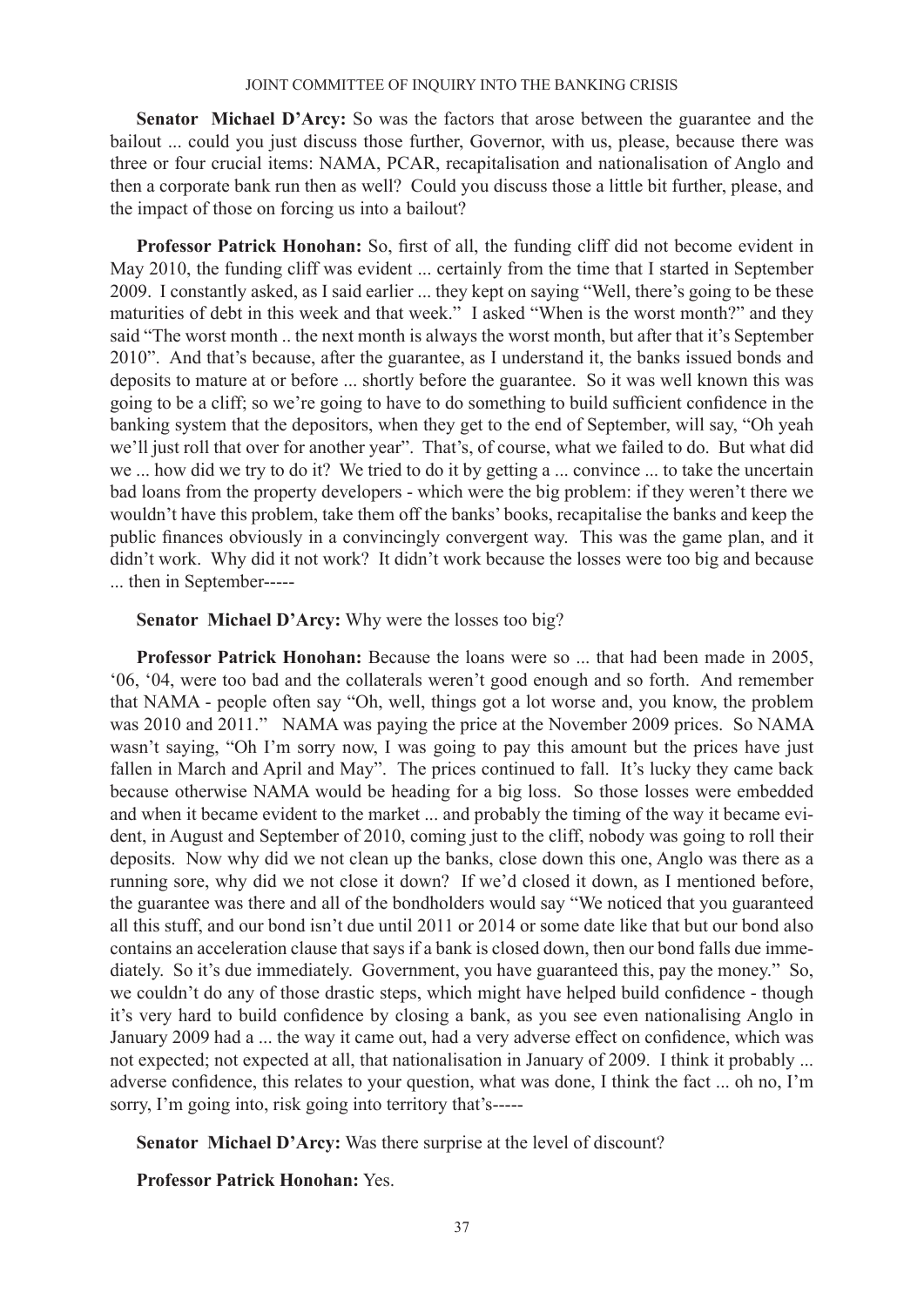## **Senator Michael D'Arcy:** There was surprise.

**Professor Patrick Honohan:** Yes, definitely, including me.

**Senator Michael D'Arcy:** Major surprise?

**Professor Patrick Honohan:** Well, yes, I mean, we didn't expect ... it was outside the range of what we expected.

**Senator Michael D'Arcy:** What was the ... you said you spoke with Peter Bacon who, in evidence, said that his report was presented to Government March '09, and his figure was  $\epsilon$ 35 billion impairment.

**Professor Patrick Honohan:** Impairment, yes.

**Senator Michael D'Arcy:** When was it understood-----

**Professor Patrick Honohan:** But the impairments on the Irish banks were much, much more than that.

**Senator Michael D'Arcy:** That was 20% on the €158 billion loan book. When, and at what stage, was there a realisation that the banks were going to cost the State tens of billions rather than billions?

**Professor Patrick Honohan:** I think it was, with a range of uncertainty, it seemed likely certainly by the summer of 2010 ... sorry, no, no, 2009, before I came in. But how many tens of billions? It ended up that the cash outlay ended up  $\epsilon$ 60-something billion, now it would be  $\epsilon$ 40 billion, so, yes. I would have said, middle expectation,  $\epsilon$ 20 billion to  $\epsilon$ 30 billion. As I said to the board of directors,  $\epsilon$ 25 billion to  $\epsilon$ 30 billion as at that stage, September 2009.

**Senator Michael D'Arcy:** The-----

**Professor Patrick Honohan:** I would clarify that point as well. By ... if I'm not mistaken, by November of 2009 NAMA had had one go at valuing one loan with one bank. So this was a sort of pilot exercise and it came out at a discount much higher than the bank itself acknowledged ... or they felt it was wrong and they certainly didn't want them to extrapolate on this basis and they called me in a panic saying "Oh no, you've got to do something about this, we can't be heading into this risky territory." So already there, there were warning bells that the valuations could be much worse than the banks were saying.

**Senator Michael D'Arcy:** Can I just move, Mr ... or, Governor, please, in relation to the SSR legislation. Deputy Doherty spoke to you at the start of the meeting. We've been told it was very complicated and, it was on the basis of it being very complicated legislation, that potentially there were constitutional difficulties and other difficulties and that was the reason why it was dropped. It was concluded in your time of office, passed and moved.

**Professor Patrick Honohan:** A very light version.

**Senator Michael D'Arcy:** A light version.

**Professor Patrick Honohan:** Not unconstitutional.

**Senator Michael D'Arcy:** The DSG chose not to progress this. Should it have been progressed and was it possible to provide the light version, that we currently have, and would that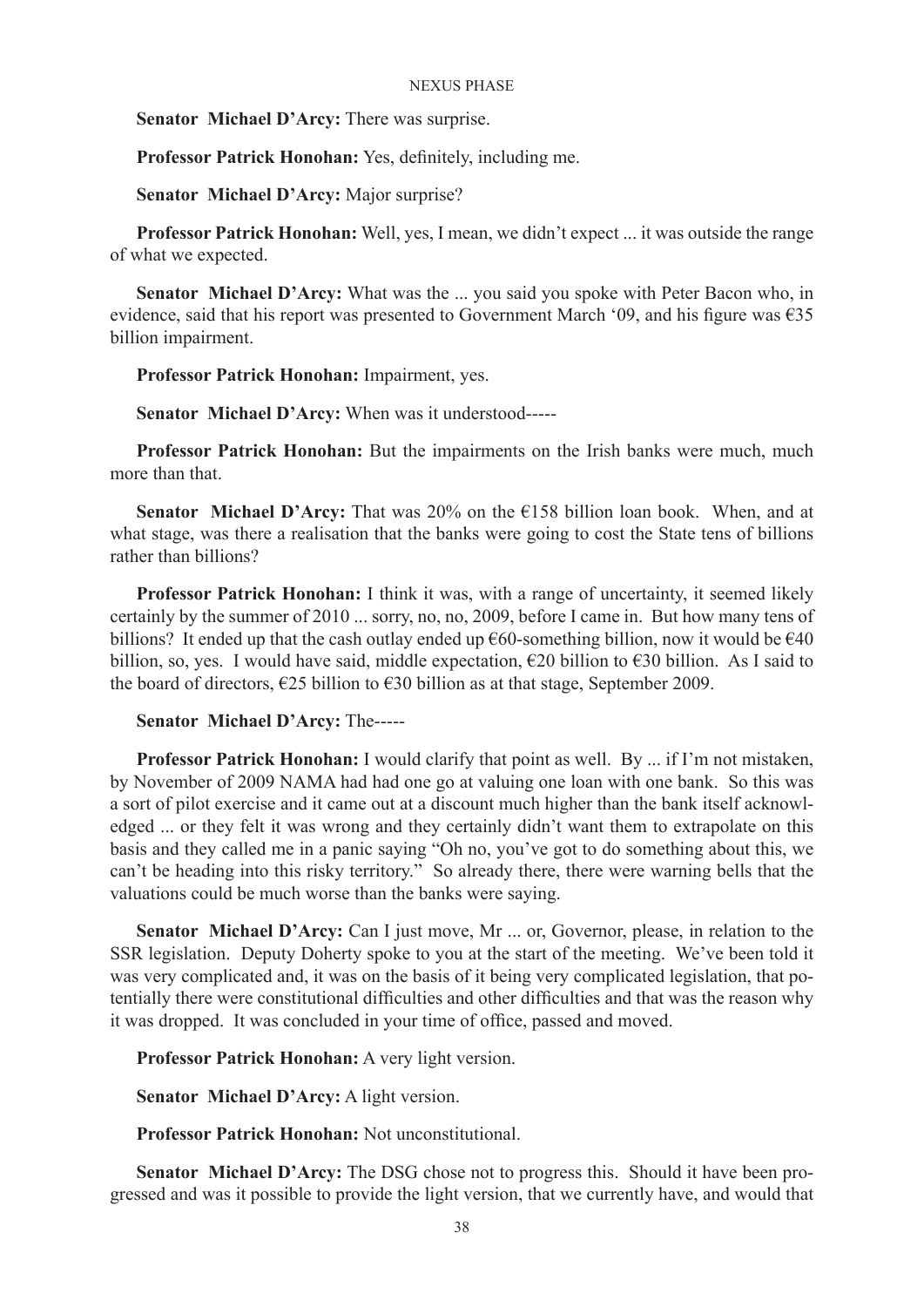have been a very useful tool in light of the circumstances that arose on 29 September '08?

**Professor Patrick Honohan:** No, I think, to get the ... to get a big bail-in or something like that at the time, you would have needed a heavy version and probably an unconstitutional version. Even implementing the BRRD, which is potentially very heavy, it will be challenging. It will be challenging in respect of existing debt, so the RRD legislation ... European legislation on resolution, requires banks to hold sufficient "bail-inable" debt. Now, can you *ex-post* declare existing debt to be bail-inable or do you have to create new debt? This is an open question. So, the resolution legislation which was very quickly developed in ... and introduced in, I think, in December 2010, was ... came on time ... in time. It was going to be of no use to us during the period, September 2008 to September 2010 because we were not resolving any bank at that stage because the Government guarantee was in place. But the preparatory work was going on, obviously.

**Senator Michael D'Arcy:** Do you know if the Central Bank implemented any performance management reviews or reporting with regard to the use of the Government guarantee by the banks?

**Professor Patrick Honohan:** I'm not sure ... Government guarantee ... I'm not sure to what this refers. Obviously, we were ... had ramped up the intensification of what we were doing with the banks in terms of all their management and so on and so forth. They had responsibilities now to the State and ... managed through the Department of Finance, as well as to the Financial Regulator. The Financial Regulator because it's a regulator, Department of Finance because it's managing the guarantee and it was ... and obligations to them. So they, for example, they were ... they had to increase their loans by a certain amount and they had to comply with that and they reported to the Department of Finance on that. We also tracked what was going on there. So, I'm not sure what specifically you're ... there.

**Chairman:** The summary of that is: the guarantee had been put in place in September 2008, Governor. It was the biggest financial decision made, possibly in the history of the State to date at that time, and did the Central Bank have a role or did it see itself having a role in examining the performance of the guarantee and how it would roll out, having the political decision being made in September or sorry, the verbal decision after the decision?

**Professor Patrick Honohan:** And then there are a number of developments in that area. For example, there was ... new legislation was required to deal with new bank liabilities. There was the question of confirming or otherwise whether a renewal of the guarantee would be requested from Brussels and in order to do that, we had to satisfy ourselves of the likely liquidity position of the banks and whether they were returning to some form of stability. So, we were very active ... we had to be consulted at all points and legislation ... the guarantee legislation at all points requires that consultation but we would have consulted anyway because we were working very closely together with the new team in the Department of Finance.

**Senator Michael D'Arcy:** And just to finish, Governor-----

**Chairman:** Last question so, Senator, thank you.

**Senator Michael D'Arcy:** Last question. The ELA and the ECB's exposure to Irish financial institutions prior to the bailout, what was the total amount?

**Professor Patrick Honohan:** So ... I'm sorry I don't have the number but it's a very large number, around 100% of GDP, as far as I can remember.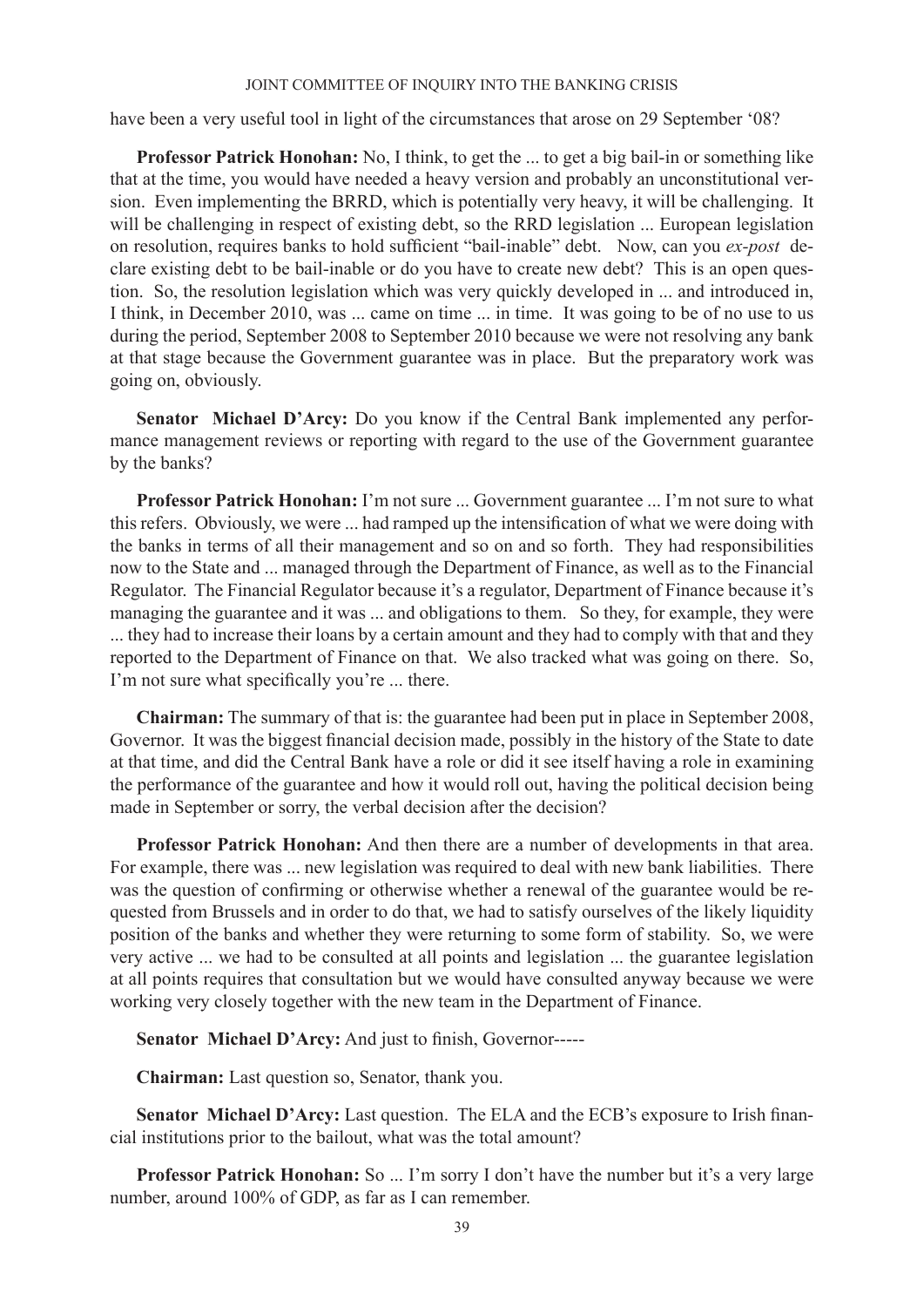**Senator Michael D'Arcy:** €150 billion.

**Professor Patrick Honohan:** It's something like that, yes.

**Chairman:** Okay. You might try and get that figure for this afternoon.

**Professor Patrick Honohan:** I can get that figure, yes.

**Senator Michael D'Arcy:** If you could, please.

**Chairman:** Deputy Michael McGrath.

**Deputy Michael McGrath:** Thank you, Chair. You're very welcome back, Governor Honohan. Can I start by asking you about your official report, where you refer to the overreliance in the financial stability reports from the Central Bank on the annual stress tests and even the stress tests in the summer of 2008 provided a reassuring picture. How has the Central Bank addressed this over-reliance since? And do you view the ECB stress tests as the appropriate mechanism for the Irish banking sector?

**Professor Patrick Honohan:** Yes. So, an important distinction that I'd make is between the stress ... between stress tests, which start from the presumption that you will know what will happen in a base case and then you say "What happens if things are much worse than we currently believe?" That exercise requires you to know how ... you say "Well, does much worse mean?" You'd have to define an economic situation. GDP will fall, inflation will rise, inflation will fall ... some scenario and then work out what will that mean for the bank's profit and loss. But the much more important element and the element that wasn't included in the stress tests of the early 2000s was an "as is" assessment. An "as is" assessment of the recoverable value of the loans, not just the accountants' value of the loans, which is based on accounting conventions but isn't really forward looking and this asset quality review dimension, which we started to bring in a very broad aggregative way in 2010 and then, when the BlackRock people were here, in a more detailed loan-by-loan basis. That is what makes a difference and that is what is the linchpin of the ECB's approach and I think we contributed to that in discussions in the ECB during 2013 to their design of that, that they now have as a centrepiece the asset quality review with the stress test dimension being a sort of secondary. Another reason the stress test is secondary is, you take one scenario, this will be a bad scenario and you might have time to take two scenarios, that scenario. But you can't imagine all bad scenarios that could happen. Some scenarios will be good for some banks and bad for others. What if the scenario is, oil prices go up ... well, that might be good for some. What if oil prices go down? That is also bad for people. So, yes, the short answer is yes, we have done a lot more and there are many other calculations that we can do in the background but it's okay.

**Deputy Michael McGrath:** On page 9 of your witness statement, you refer back to the issue of the guarantee and you make the point that its impact has been over-analysed and I think, for the first time, you put a figure on the potential costs of that decision as opposed to an alternative decision which might have involved trying to bail in the bondholders of Anglo and INBS, and you put a figure of somewhere between  $\epsilon$ 2 billion and  $\epsilon$ 10 billion, possibly. Can you just elaborate on that because very often the guarantee decision is cited as the decision that cost  $\epsilon$ 64 billion? You're making a fundamentally different point.

**Professor Patrick Honohan:** Yes, and I thought the only way of focusing attention on this is to put a number. Even though it's a wide range and there must be massive uncertainty about it because you hear witness after witness saying "We could have done this but it would have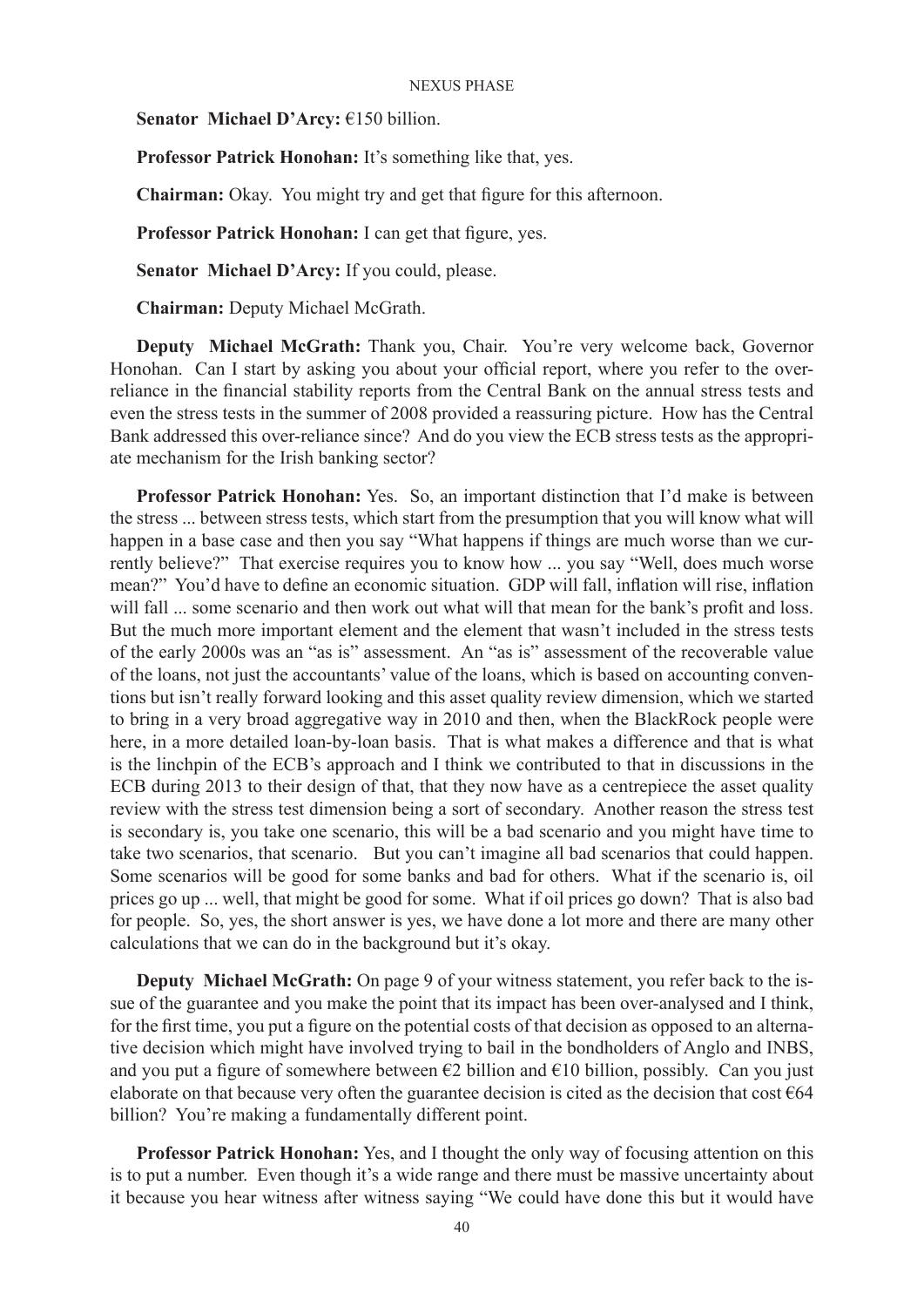cost a lot." Well, hello, what was done cost a lot, so let's get quantitative about this and say how much more, is it actually plus or a minus? And, you know, I'm sure lots of people could challenge those numbers. Why did the numbers work out so low? Partly because the scenario that I'm describing, this is a scenario where you actually knew the losses that were embedded in the banks and you decided to ... try to go for broke and you threaten the ... we don't threaten but you say "Oh, we're really go to bail in everybody here." While there are a lot of decision trees that happen after that, you have to see what are they going to say. Well, they might say "Don't do that". They will say "Don't do that". But then they say "Will you risk share with us?" Well, what will that lead to? They'll say "Oh, yes, don't worry, we'll look after you, we'll give you ELA, don't worry." So, you're not quite sure what you will get. You might in the end say "Well, actually we won't bail them in. That was just a bluff and we won't bail them in." If you did bail in, I agree with the witnesses that have said that would be extremely costly in economic disruption and it might cost you €20 billion, easily €20 billion. How would you get to €20 billion? Well, for example, if GDP fell by an additional 2% and then it stayed 2% lower for a couple of years and then gradually got back to the path, very quickly, you've got  $\epsilon$ 20 billion there. So, it's quite ... you lose a lot of what you seem to save by not paying these people that you don't want to pay. Also, some of the people ... let me say, oh, the bondholders - Irish credit unions, obviously, it's not going to be mostly, no.

**Deputy Michael McGrath:** Can I take you, Governor, to September 2010, when the future of Anglo Irish Bank was under serious consideration? And I recall at that time and I believe it was 7 September 2010, when a number of Members of the Oireachtas were invited to a private briefing in the offices of Anglo Irish Bank on Burlington Road and I attended at that time. I think there were, perhaps, over 20 Members of the Oireachtas attended and we received a presentation from Alan Dukes, Mike Aynsley and Maarten van Eden, the chief financial officer, and they made a very strong picture at the time that really, Anglo should be split into a good bank and a bad bank and they highlighted, from their perspective, the risks of being over-dependent on a duopoly of AIB and Bank of Ireland and they stressed the need for a corporate bank to emerge from what remained of Anglo Irish Bank. Now, the following day, the Government made a decision and it was announced rejecting that plan and essentially splitting Anglo Irish Bank into a deposit bank, which would just hold deposits and a recovery bank which would be wound down over a period of time. So can you tell the inquiry what advice were you giving the Government at that time in respect of the decision they were about to make on the future of Anglo? Did you support the proposal by the management team to create a good bank from what remained of Anglo, or did you support the wind-down of the overall entity?

**Professor Patrick Honohan:** I supported the wind-down, but let me give a bit of background to it. First of all, that new management team that were recruited from all over the world and headed by Mike Aynsley and the chief financial officer - I don't know exactly what his title was, Maarten van Eden that you mentioned-----

**Deputy Michael McGrath:** Chief financial officer, yes.

**Professor Patrick Honohan:** -----and Alan Dukes, of course. And I consider them to be quite able people and very motivated by the mandate they had been given by Brian Lenihan which is: turn this sow's ear into a silk purse; build an Irish business bank out of Anglo Irish Bank. That's what they were asked to do and that's what they came to do. They also had the recovery job, which was the biggest job, but from the very start of my job and I told Brian Lenihan, "I'm really not sure about this business bank idea." I felt that this was going nowhere. I think they were not going to be able to do it and that the brand was fatally damaged and that it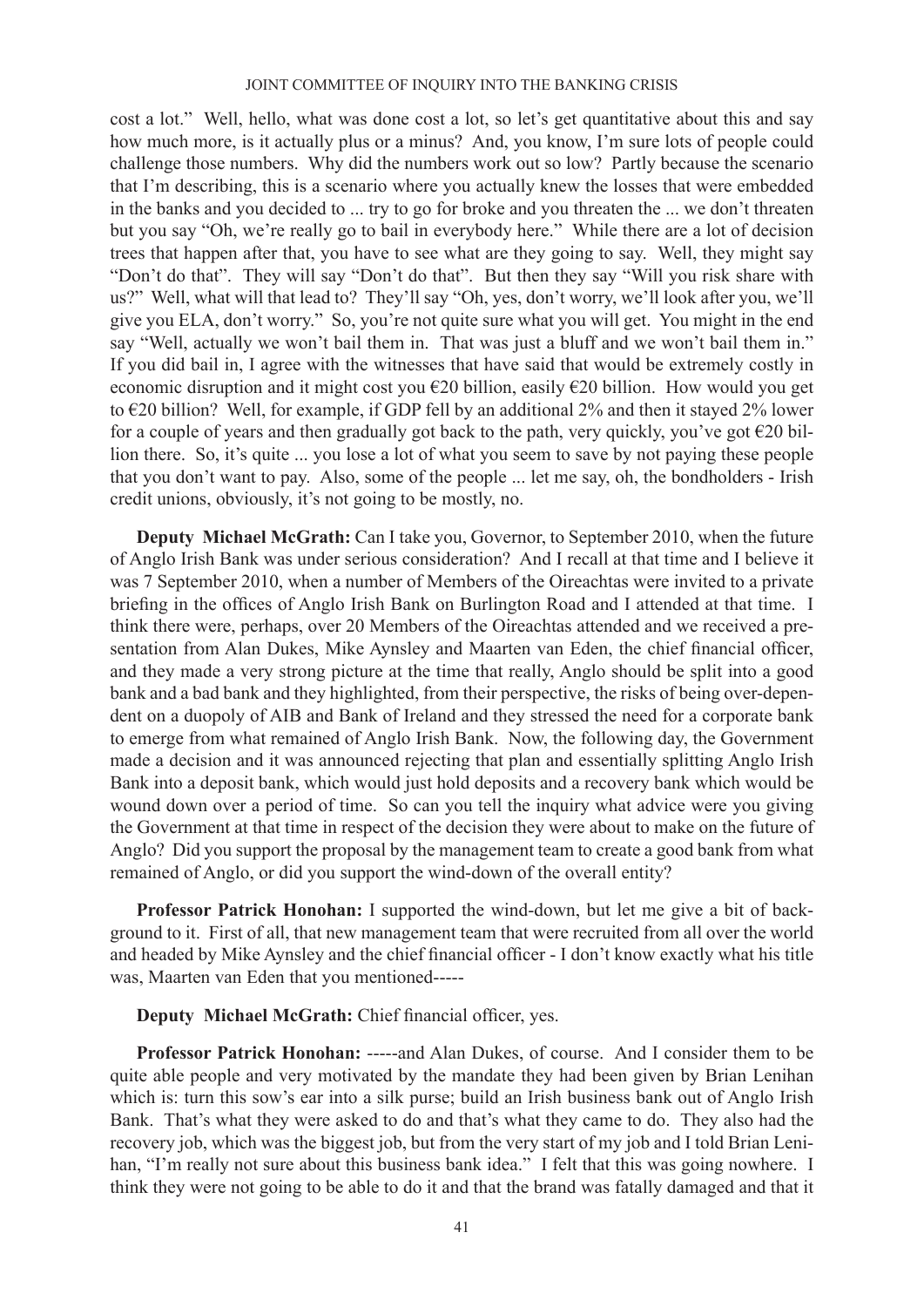should be taken out of the market as soon as it-----

## **Deputy Michael McGrath:** Okay-----

**Professor Patrick Honohan:** -----was safe to do so. So I firmly held that view so when Anglo Irish Bank came up with their plan that you describe - I didn't know about this meeting but the plan that you describe, which was discussed at official level in July of 2010, I and other officials strongly advocated not to go with that plan and, instead, to go ahead with more or less the plan that was announced by the Government in September-----

**Deputy Michael McGrath:** Essentially, Governor Honohan, they were lobbying TDs on the eve of a Government decision-----

**Professor Patrick Honohan:** Yes, a bit odd-----

**Deputy Michael McGrath:** -----and they were lobbying in favour of ensuring a future for Anglo Irish Bank or-----

## **Professor Patrick Honohan:** Yes-----

**Deputy Michael McGrath:** -----IBRC, as it subsequently became into the long term. But then the Government made a contrary decision the following day and my question-----

**Professor Patrick Honohan:** They had already made a decision I would say, yes-----

**Deputy Michael McGrath:** Well, it was formally made the following day-----

**Professor Patrick Honohan:** Okay, right.

**Deputy Michael McGrath:** -----and announced and the management team who had advocated a fundamentally different direction for the bank-----

# **Professor Patrick Honohan:** Yes.

**Deputy Michael McGrath:** -----remained in place and were charged with responsibility of implementing the Government decision.

## **Professor Patrick Honohan:** Yes.

**Deputy Michael McGrath:** So was it appropriate that the management team in their entirety remained in place to implement a strategy that they had advocated against and that they were lobbying against?

**Professor Patrick Honohan:** Oh, well, I don't know about the lobbying. It does seem a little bit odd, but well, there you are-----

**Deputy Michael McGrath:** That's what it was.

**Professor Patrick Honohan:** Well, you know I might have to reflect on you know what ... but it's ... I'm not sure that it's entirely wrong. But no, I think that experienced, qualified people should make their case as strongly as possible to the Minister and to the Government and whoever else that it is appropriate to and then, like good public servants, because that is in a sense what they were as the managers of a State-owned bank., although they weren't directly involved in the public services, if ... when the decision is taken, turn around and use your expertise to deliver the rest of the mandate. It wasn't a different mandate; it was a reduced mandate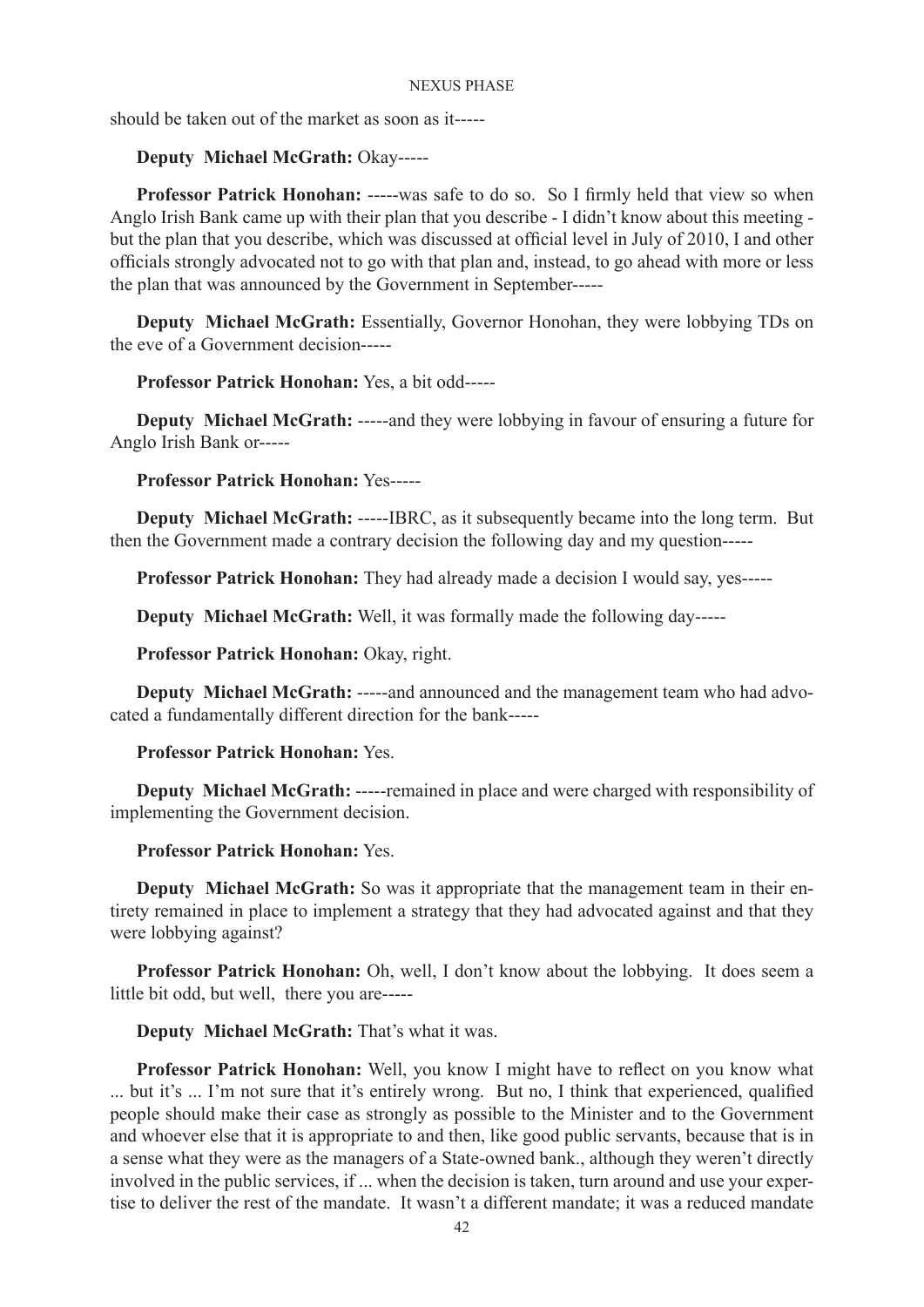- shrink the bank, recover on the loans, but don't bother about that other thing about building the business bank. I think Mr. van Eden who was a very effective guy, I think then subsequently he decided, well, that wasn't for him and that was fine. So I think they continued to deliver on that mandate.

**Deputy Michael McGrath:** Okay, can I ask you about the letter from ECB President Trichet on 15 October 2010?

# **Professor Patrick Honohan:** Yes-----

**Deputy Michael McGrath:** And this has been published as you know and can I ask you, Governor, is it your view that at that point, the ECB had essentially made the decision that Ireland would need to enter a programme of assistance? And, secondly, do you believe that it was appropriate and in order for the ECB to be raising broader issues such as economic strategy, fiscal consolidation, etc., at that stage, issues that were not directly relevant to the banking system and the monetary system? So had they made the decision by October that Ireland would need to enter a programme in order to contain the eurozone crisis at that stage and was it in order, the issues that were raised around that?

**Professor Patrick Honohan:** Well, first of all, they didn't have the power to direct Ireland to enter a programme. The idea of Ireland being in a programme was extremely live from the start of September 2010 and we'll get into this in the afternoon in more detail. I remember when we were in Washington in early October for the IMF annual meetings, one of the topics was that resources of the IMF. Do they have enough money to lend? And the example explicitly was given, for example, for Ireland. Oh, we didn't apply for anything so and then when Brian Lenihan and myself and other colleagues met the IMF country team, we discussed in quite a lot of detail what would a programme look like. So Brian Lenihan was very interested in this. So it's completely hypothetical and then I remember meeting with the secretary, the deputy secretary or Under Secretary of the US Treasury because, again with Brian Lenihan, Dr. Brainard and she ... we were explicitly talking in hypothetical terms. I think Brian Lenihan started talking about a programme and if I'm remembering rightly now I said, "Of course, this is entirely hypothetical." But this is early October so it was very, very much in the air and Brian Lenihan's view was I think that he needed time to prepare the ground for a major fiscal adjustment, which would be part of the programme, and he couldn't be rushing into a programme if he didn't have that time. And then he was being told by these officials from the outside, "You don't have time; the markets will not give you political time."

**Deputy Michael McGrath:** And the appropriateness of the ECB raising broader issues - economic policy, fiscal policy-----

**Professor Patrick Honohan:** I know you've raised it and I will, I explicitly mentioned I'm going back on it-----

# **Deputy Michael McGrath:** Yes-----

**Professor Patrick Honohan:** -----but I'd like to cover that in the round, if I may, when we come back to this.

# **Deputy Michael McGrath:** Okay.

**Chairman:** Okay, thank you. Deputy John Paul Phelan.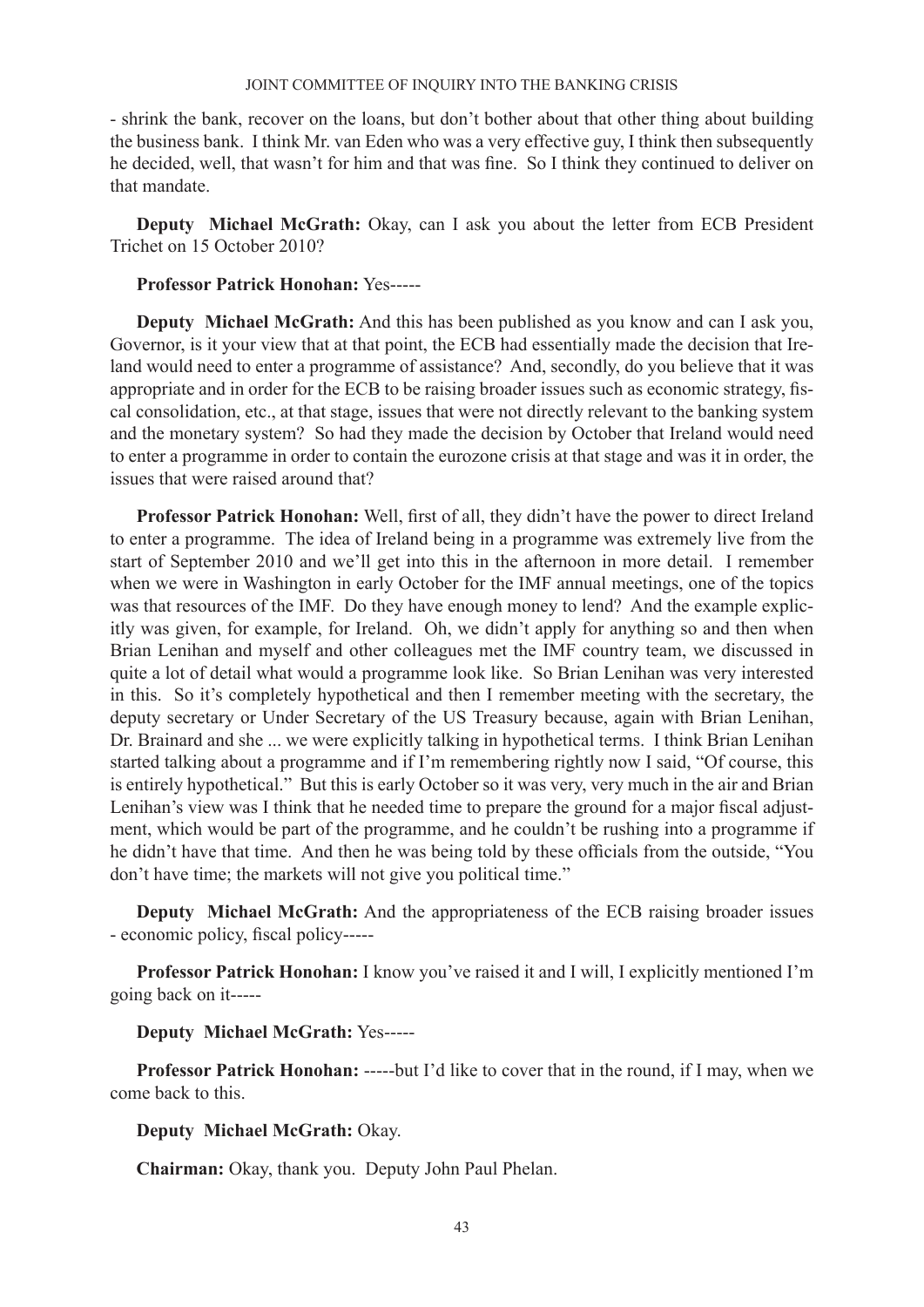**Deputy John Paul Phelan:** Thank you. Chairman. Welcome, Governor. At the start actually can I just refer briefly to a question from Deputy Murphy about exposure of individuals to several institutions? And you were adamant in your response that it couldn't happen again and we've had a lot of evidence that, you know, several property developers, in particular, were seriously exposed to a number of institutions. Can you briefly outline why that cannot happen again? Did you mean that you, as Governor, in the Central Bank would be aware that the exposures were present or-----

**Professor Patrick Honohan:** Well, yes, I meant awareness. There's no rule saying you can't borrow from many banks, but the mechanism which we have put in place that will semiautomatically do this for you is the credit register, which actually is not up and running yet; I acknowledge that. But the awareness of this as a question that needs to be asked and drilled down on by the supervisors and now a greatly increased number of on-site supervisors so they're in the bank for weeks and weeks and they are poking around. And, of course, if people are trying to trick the Central Bank, then that's a different matter. It's attempted fraud or something like that.

**Deputy John Paul Phelan:** Okay, I understand.

**Professor Patrick Honohan:** It's very difficult to combat fraud but that was not the issue.

**Deputy John Paul Phelan:** That wasn't the issue and I suppose I'm asking you maybe to give your professional opinion on those exposures that existed and the failure of the previous regulators to identify that as a critical shortcoming. I mean, how did that go under the radar in your opinion that-----

**Professor Patrick Honohan:** Well, I think it was ... I put it down to the complete lack of ... exaggeration but the lack of attention to the quantification and the estimation of the risk and the quantified understanding of the business model of the banks. The focus was you have talked about principles-based. It's not so much that, but it's the idea that a well-governed bank will never get into trouble with giving those ... don't give me the details about the loans, just tell me have they got a good decision-making structure and is everything decided by the board or by the risk committee, so, yes.

**Deputy John Paul Phelan:** I want to change tack and ask you briefly again to advise the committee on measures that were taken by the banks, the Central Bank, the Government in the period post-guarantee and pre-bailout by the banks to privately get access to capital. We haven't had much information as to what happened in that regard.

**Professor Patrick Honohan:** Yes, well, of course, there was a capital raised by Bank of Ireland in April or May of 2010 and it was underwritten by an investment bank. I can't remember how much they raised. €1 billion or something like that and that was in 2010. I'm not talking about the famous one with high-profile investors about a year later. So, they were very keen to stay out of Government control and the Government was very keen that it wasn't going to be landed with a bank that it was ... it wasn't possible for AIB to do that, there was no ... it wasn't as if AIB said, "Oh, easy, we won't be bothered with trying to raise private capital, we'll just get money from the Government." It just ... they would have been completely aware that ... that they couldn't give a convincing story to the markets.

**Deputy John Paul Phelan:** I also want to ask you in relation to your report from May 2010, on the crisis, you refer to the night of the guarantee and the lead that the Department of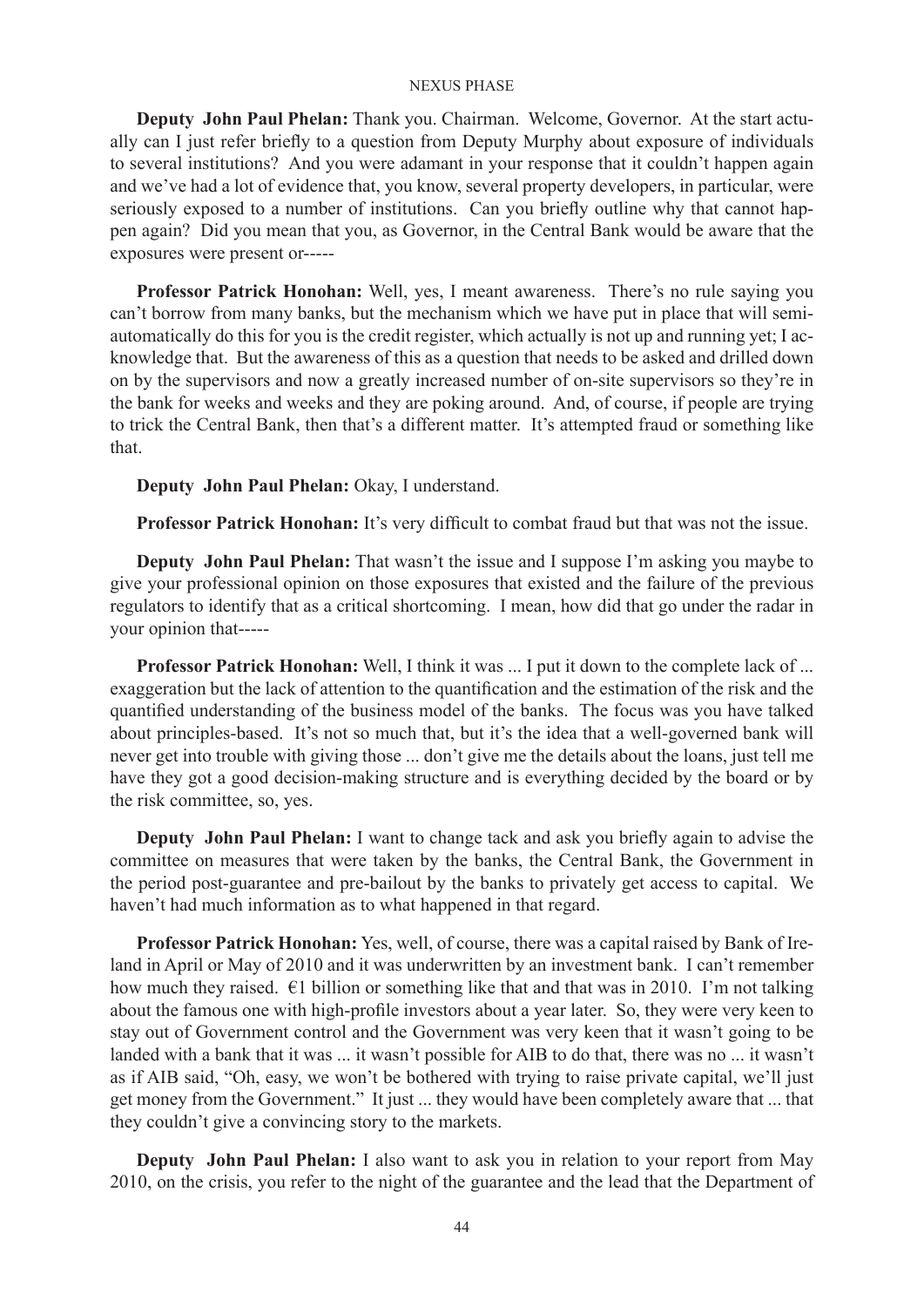Finance had been taking in the inter-agency meetings during the period immediately prior to it. And you refer to the Central Bank and the regulator as playing a less central role than may have been expected. Do you have any further reflections on that point of view and what role do you feel that the Central Bank and the regulator should have played during that period?

**Professor Patrick Honohan:** Well, I think that the evidence that you've got here from David Doyle and Kevin Cardiff I think conveys really the essence of what that remark was hinting at. I think that they had taken the view, in the Department of Finance, that all that bank stuff is being dealt with by the Central Bank and the Financial Regulator so that's all right. But as the crisis deepened and as you come into August and September of 2008 they, I think, their level of confidence in that diminished and they felt that they would need to take control themselves and use the expertise also of the NTMA. Now that's all changed now.

**Deputy John Paul Phelan:** Speaking of using the expertise of the NTMA, I'm not sure if you've followed - I'm sure you haven't followed all of the evidence, you've probably a lot more to be doing than following all of the evidence of ... heard at this committee, but what do you make of the decision or the failure, I suppose, on the night of the guarantee, to have the NTMA consulted, seeing as their, you know their function, which they've been very successful at, in terms of funding the State over the years, that they weren't actually in the room and directly giving their view?

**Professor Patrick Honohan:** Well, I don't find it all that significant. Basically, my guess is the top two people were out of the country - of the NTMA - Somers and ... this is what we are told, Somers and Oliver Whelan. They were out of the country so ... so you had Brendan who was number three, but you know, when you get into this small ... nobody's going to say, "Where's Somers?" - "Oh he's away," - "Oh okay." They're not going to say "Is there a representative from the NTMA present?" So the officials would have known "Well Brendan, he knows about this stuff," and I think Kevin was sending some e-mail to Brendan to see what happens but you don't ... it's not as if ... I can't imagine Kevin saying "Taoiseach, I think we really ... we can't go on with this meeting without the NTMA present because they're ...". No, so, I don't actually find it all that significant that Brendan would have been kicking his heels outside the room. I'm sure there were other people who could have expressed views outside the room, I don't find it sinister at all.

**Deputy John Paul Phelan:** Okay. Can I then turn actually to another area that we've had a fair bit of evidence in the last couple of days, the production of IMF reports and OECD reports, going back to your own early days working in the IMF. We've had evidence and I think it was Senator Barrett yesterday touched on it a lot in his questioning of Mr. McCarthy, the tick-tacking that occurs between the Department of Finance and I think it was ... that was for the production of an IMF report, was it Sean?

### **Senator Sean D. Barrett:** OECD.

**Deputy John Paul Phelan:** It was the OECD, okay, yesterday. And, that corrections were made by very senior officials in the Department of Finance and for instance the IMF, in its initial draft report, had said that there should be some sort of a resolution mechanism established. A line was put through it, delete written beside it, and sure enough, when the report, the final report, was published it wasn't contained therein. What value should we be placing on those types of external reports if there is that level of domestic influence on what the final report is going to be and, by the way, has that changed now? Is there less reliance on domestic-----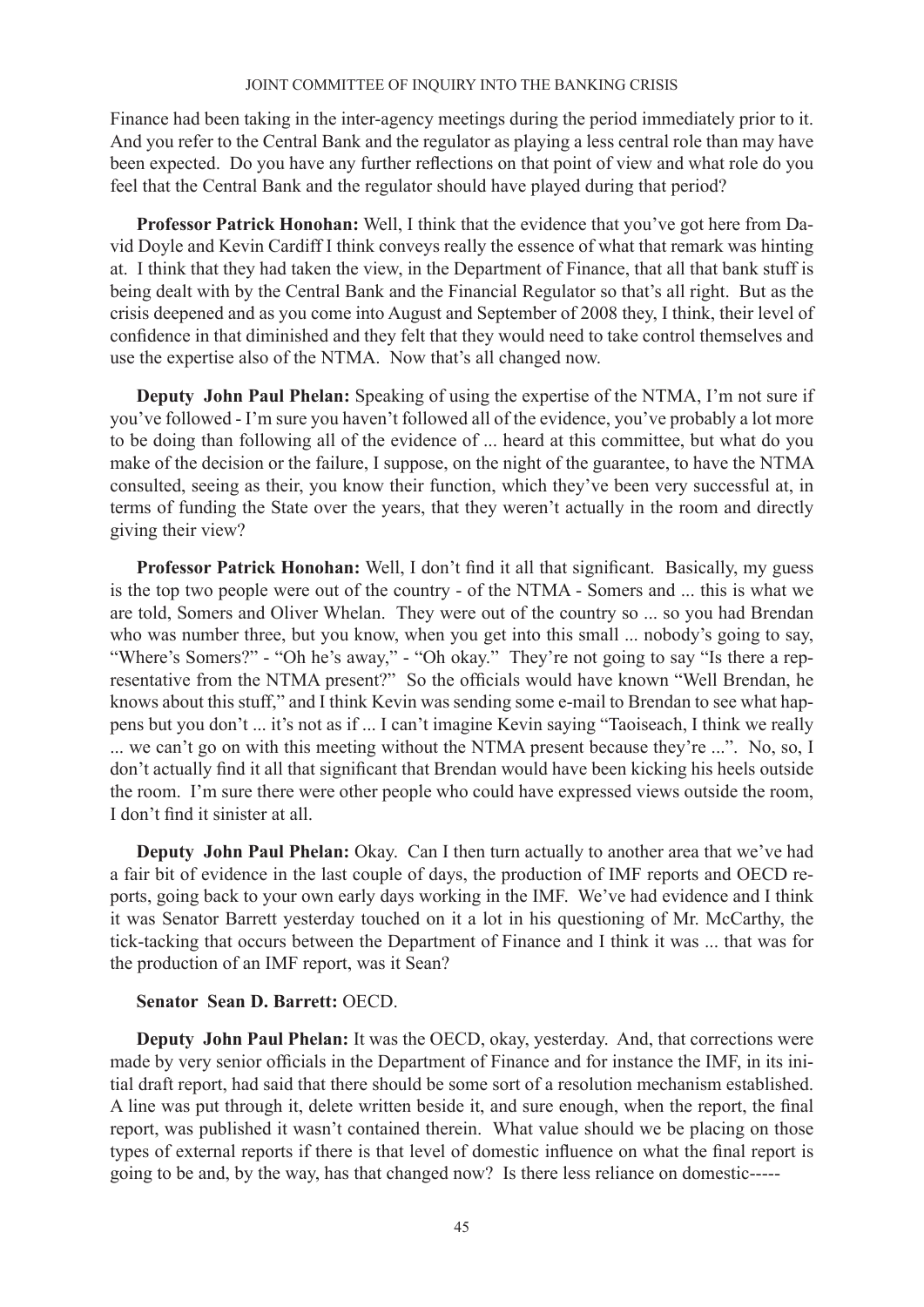**Professor Patrick Honohan:** I don't have any visibility myself on the OECD relationship - they come and talk to me or to senior staff. But maybe they send a draft along but we don't pay that much attention to trying to influence it or that. Years ago, the OECD reports had the reputation of being negotiated, you've had evidence that it's a tough negotiation, but the IMF is not a pushover in this area. We've had lots of reports from the IMF in the last three years, I think 12 or 15 reports, they welcome clarifications of fact to a draft but they will not be pushed around on their policy recommendations. So I would make ... I would definitely-----

**Deputy John Paul Phelan:** You would place-----

**Professor Patrick Honohan:** I would place ... yes, if they get it right. They don't always get it right. If you go back over the history of the IMF reports, some of them in 2002, 2003, were very good on Ireland and some of them are not so good. I actually had the experience, when they came across recently to do a review of our insurance regulation. I met the team and they said "Well Mr. Honohan, we've read your report and you said that it ... the 2006 FSAP review of the Irish financial regulation was not very helpful. We hope to be helpful this time."

**Chairman:** Thank you very much. Deputy Kieran O'Donnell. Deputy, ten minutes.

**Deputy Kieran O'Donnell:** Welcome Professor Honohan. Can you discuss the interaction between the Financial Regulator, the Department of Finance and the ECB in relation to legislative changes in regulation? Do you believe that the relationship ensured the Financial Regulator was able to communicate its views and concerns effectively? And the core document is Vol. 2, page 3 to 18, which is the Central Bank of Ireland's annual performance statement, financial regulation 2013-2014.

**Professor Patrick Honohan:** Okay, well, so this is really specifically about legislation that we at the Central Bank would feel is necessary to get the job done as well as possible. You ... we've achieved a lot in our discussions. The discussions are full and frank. We don't win all the battles and there are a number of things that we have ... sort of given up on because we can see there's no legislative appetite, sometimes because there's advice from the Attorney General that things might require constitutional change. For example, I should be careful to get the facts right here but in respect of fitness and probity, for example. So we have a big regime of fitness and probity now, which is pretty good and better than it was, but supposing we decided that somebody that had been deemed a fit and proper person to be a senior person in a bank and we change our minds or we found new evidence and we thought no, this person needs to be removed - we would have liked in the legislation to have that power to sort of turn the fitness and probity into reverse and through some process to say, you know, with a due process, you're out. But the advice is that this would not be constitutional without the intervention of a court. And so we have to go through a High Court in that ... in such a circumstance. Well, you could imagine in the middle of a crisis, in the High Court. So those are the sorts of things that we discuss, backwards and forwards, and in the end the Department says, you know, on the advice in some cases of the AG and whatever, "You're not going to get this." We get a lot and so we have the communication and it's-----

**Deputy Kieran O'Donnell:** If a crisis situation arose again-----

**Professor Patrick Honohan:** Yes.

**Deputy Kieran O'Donnell:** -----and you had another night of the guarantee, do you have the legislation or does the Government have the legislation, to remove CEOs of banks that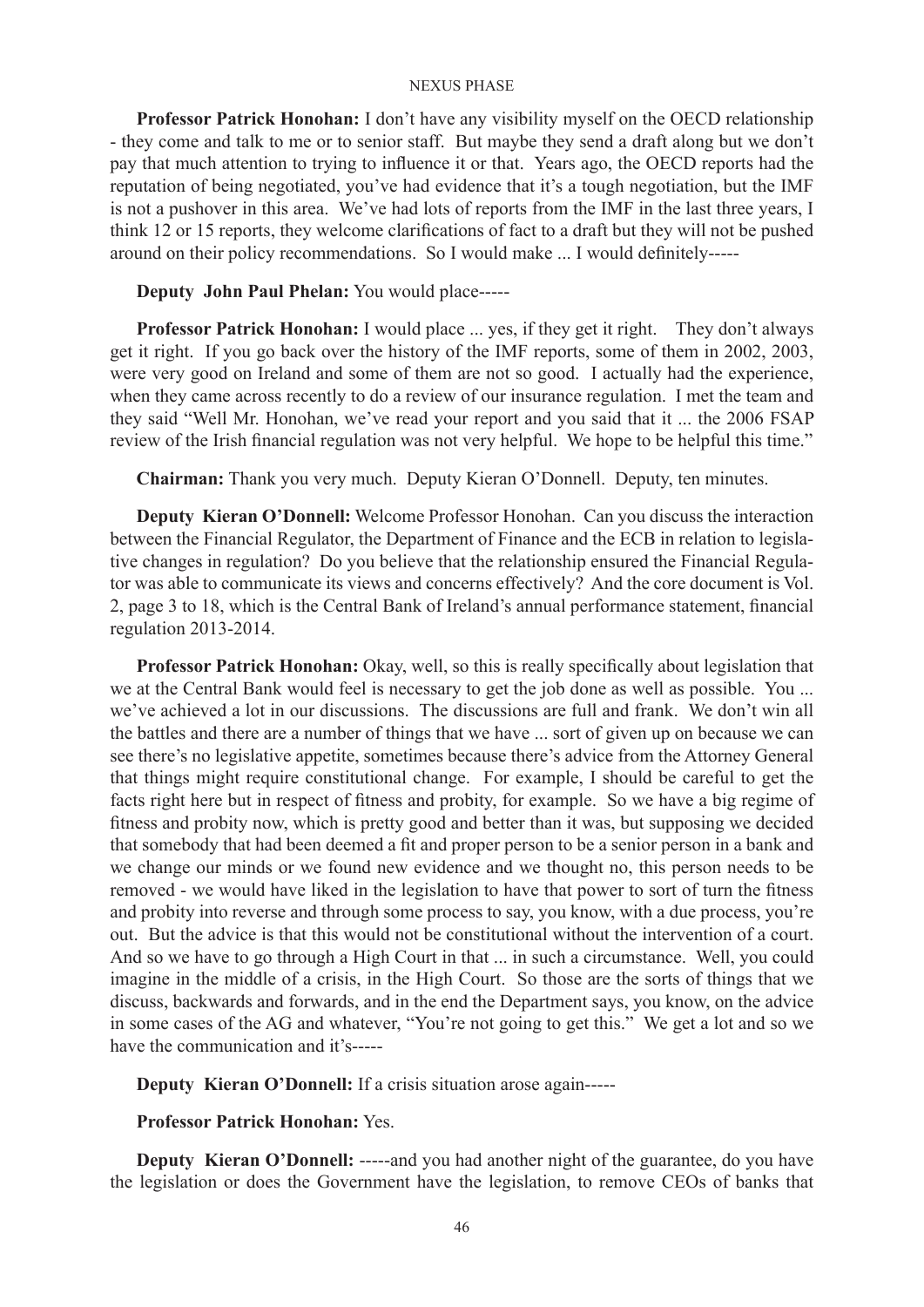might have to be bailed out by the Irish State?

**Professor Patrick Honohan:** Well, it's a-----

**Deputy Kieran O'Donnell:** Yes or no, I suppose.

**Professor Patrick Honohan:** -----I think the answer is yes, subject to going to a High Court.

**Deputy Kieran O'Donnell:** Yes, but the High Court could take-----

**Professor Patrick Honohan:** Actually the High Court is ... it can, you know ... it does ... the High Court recognises emergencies and there are cases where we have had to act quickly in respect of institutions because of ... over the weekend and-----

**Deputy Kieran O'Donnell:** So you would feel confident that if you needed-----

**Professor Patrick Honohan:** We have an option. We know it's not perfect but we have an option.

**Deputy Kieran O'Donnell:** And you could remove them overnight?

**Professor Patrick Honohan:** Yes, probably.

**Deputy Kieran O'Donnell:** Okay. Can I just specifically, in the report itself, on page 4 of the report, it states that, on the third paragraph ... the fourth paragraph down: "The revised Code of Conduct on Mortgage Arrears ... which was published in June 2013 provides a strong consumer protection framework in compliance with the [consumer code of conduct of mortgage arrears] will continue to be central to the Bank's work in 2014." Now, I want to bring you, in that context ... yesterday, you published a review.

### **Professor Patrick Honohan:** Yes.

**Chairman:** Is that the same place now? I'll give you a bit of space here.

**Deputy Kieran O'Donnell:** Well, it's the same. It's within the report.

**Professor Patrick Honohan:** Yes.

**Deputy Kieran O'Donnell:** And you published the report where you had carried out an inspection of seven financial institutions for ... in terms of the code of conduct on mortgage arrears, which is from this document here. Now, you found breaches of that. So the question I suppose I want to ask, do you have sufficient legislation to publish the names of those institutions that breach the code of conduct in respect of people we are dealing with every day of the week, in terms of where their banks are continued to produce legislative ... taking people to court when they've already arrangements put in place, where they're looking for *ad hoc* payments? And, do you have the legislative backup to impose fines?

**Professor Patrick Honohan:** Yes. We don't want to publish the names because if we do we're not going to have any chance of getting fines. So let me put ... do that ... that's one important issue. We're not trying to protect anybody here, we're trying to protect our ability to continue to engage and, if necessary, impose fines and sanctions through procedure.

# **Deputy Kieran O'Donnell:** Professor-----

**Chairman:** I'm going to make an intervention here now. Like, there's work that the finance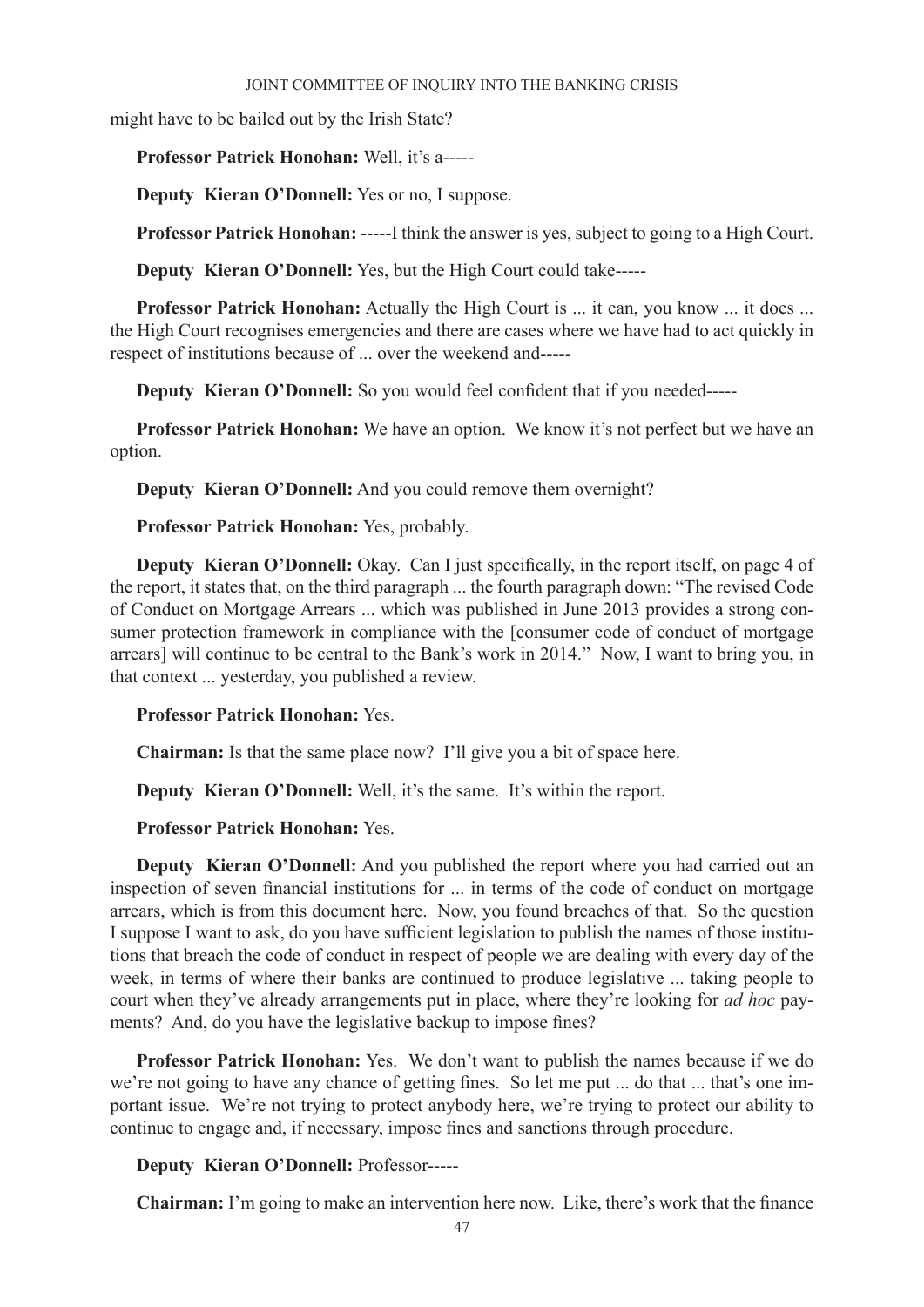committee can go away and do. I'm allowing this in the context of the, kind of, picking up the pieces after the crisis and having the proper powers. I'm not going to go specific-----

**Professor Patrick Honohan:** I think more generally-----

**Chairman:** -----and I'm not specifically going to go into this case, but the general processes and applications.

**Professor Patrick Honohan:** It's possible the impression is given that "Oh we've just some findings, oh look a violation, that's it, now I'm going to go on and do something else." This is not the case at all. We had the CCMA since 2009 and the banks pushed back on it very vigorously. But they had to do it and they put their systems in place and they started to deal with the customers in the way we considered to be appropriate. We found, in some respects, that was unworkable, in terms of the numbers of phone calls, and so on and so forth, and so we tightened, we relaxed it in some respects, and tightened it in other respects. The troika wanted us to relax it a lot more, but we wouldn't do that. And so we got the revised one out in 2013 and the banks were still very annoyed with it. But they had to put their procedures in place. We have been monitoring them continuously in the context of the mortgage arrears resolution process, and then we had this other cross-cutting assessment to look, not just at particular cases, but to look at their practice. It's an ongoing process, we continually force them to do more and more. Will we fine them? We might, we might. But we have to be graduated in these things. Are we going to send somebody to jail for the violations? No.

**Deputy Kieran O'Donnell:** How ... can I just ... in the context, they were set up to protect mortgage-----

**Professor Patrick Honohan:** And they are protecting mortgage holders.

**Deputy Kieran O'Donnell:** -----but ... but if you're still finding breaches-----

**Professor Patrick Honohan:** They're very complicated processes, and it has been very costly for the banks, and I don't care whether it's costly or not for them, but it's very costly for them to put in these procedures which try to ensure that they deal fairly with people. It's not like a switch on and switch off, you have to do this and this and this, and we want to make sure that they're doing it and we've found deficiencies, but we have also found that the banks are, as we knew they were, coming up ... largely coming up to the plate, but with identified deficiencies, which they will fix.

**Deputy Kieran O'Donnell:** And can I ... would you not get a more effective tool with the banks to make them fully compliant? To publish the names of the institutions that are breaching these-----

**Professor Patrick Honohan:** We could do that, but-----

**Deputy Kieran O'Donnell:** And why would you not do that?

**Professor Patrick Honohan:** -----I'd rather hold ... I'd rather hold the power of potentially ... and I might, we might proceed to go through a sanctions procedure and fine them. So we're leaving that open. If we had ruled that out then we might have chosen to be more open.

**Deputy Kieran O'Donnell:** You might publish them?

**Professor Patrick Honohan:** I might fine them.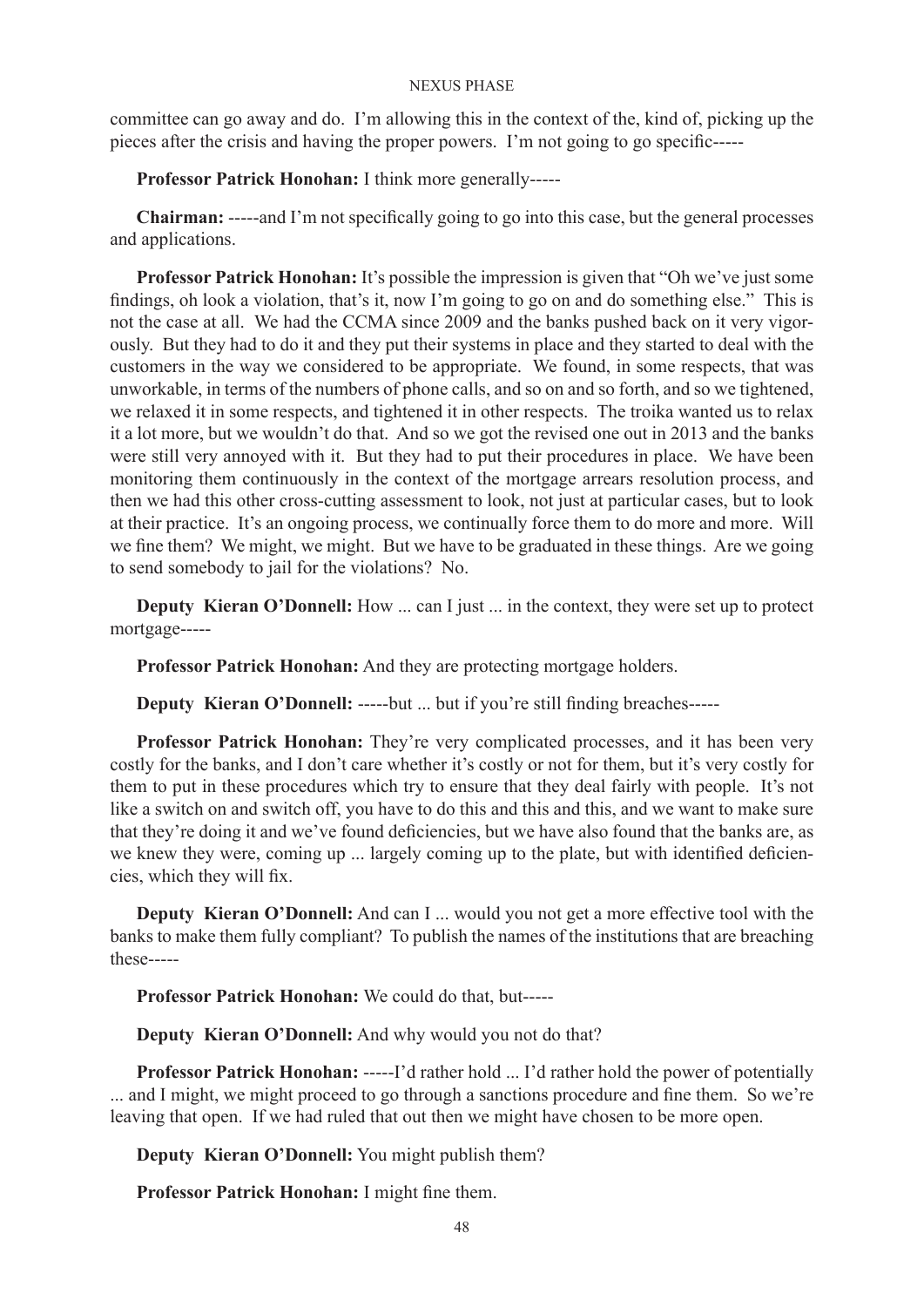**Chairman:** I ... I'm not going to go into an investigation on this, sorry-----

**Deputy Kieran O'Donnell:** Can I ... can I go back to-----

**Chairman:** I just need to clarify something. I'm just going to stop the clock a second, I'm not going to go into an investigation on this-----

**Deputy Kieran O'Donnell:** I'm concluding this point, Chairman, yes.

**Chairman:** Yes, but like, the issue here is are the procedures in place and are they identifying weaknesses in the system and are they identifying behaviours inside in financial institutions that identify the breaches taking place. The other issue is are there actions and follow-up actions that can be worked upon. But I'm not going to ... I'll take these things in general if we're going to be in the space in the afternoon, but I'm not going to be taking specific investigation matters, certainly matters outside the timeline of the inquiry. So, back to yourself there, Deputy O'Donnell.

**Deputy Kieran O'Donnell:** Professor Honohan, John Moran, who was a former Secretary General of the Department, was in before us, and he was of the view that the cost of the bailout, the banks' guarantee, would purely boil down to Anglo - that the other banks will effectively fully repay the taxpayer or the investment in them. You've put in a figure of  $\epsilon$ 40 billion. How would you view that pronouncement by John Moran?

**Professor Patrick Honohan:** It sort of hinges on AIB and if AIB can turn a profit. That would be the bulk of it.

**Deputy Kieran O'Donnell:** What would be your professional opinion?

**Professor Patrick Honohan:** Well I ... of course, I'm a professional pessimist, that's what I have to be. So, I'm always interested in the downside. So, I mean, I ... the figures that I gave were based on the ... as I explained out there, the NTMA do a valuation of their loan holdings and they have auditors and that, and I said, "Oh put that in, let's not put a wish ... a hope value in for the recovery in AIB share value ... well the true valuation of the shares when they are sold." He might be right but there's an element, obviously, of upside in that.

**Deputy Kieran O'Donnell:** Can I go to page 4 of your statement, and you speak about, that on 4 November, that the ten-year bond yields had gone up by 500 basis points.

**Chairman:** Can you clarify what you're talking about now there, Deputy?

**Deputy Kieran O'Donnell:** We're talking about effectively the-----

**Chairman:** -----4 November, what year?

**Deputy Kieran O'Donnell:** Sorry, apologies, Chairman. Apologies. Well then, can I just go back. Was the NAMA-----

**Professor Patrick Honohan:** Can I give you a little ... a further answer on your legal question, before you go to ... oh you might run out of the time?

**Deputy Kieran O'Donnell:** Okay, Chairman, stop ... well, no, I will run out of time, so I'll ask you the question, then you can respond.

**Professor Patrick Honohan:** Yes, yes.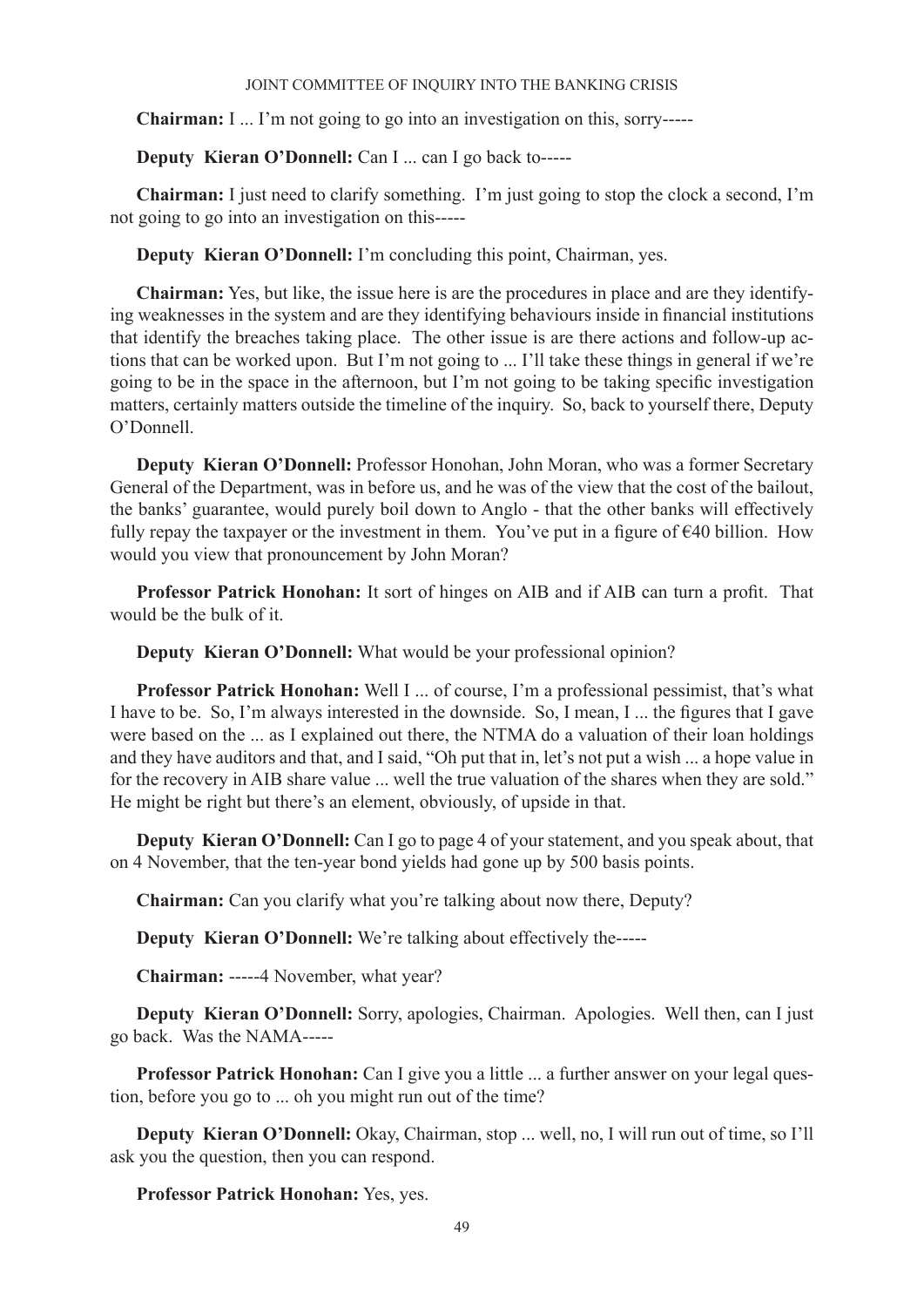**Deputy Kieran O'Donnell:** The lead up to that, if NAMA had not been established, and if the haircuts weren't double what they were expected to be in NAMA, was NAMA the lightening rod for the international markets to look in and say, "Ireland as a country cannot afford to bail out the banks to the level that it's expected to be bailing them out."? It made our bond yields go through the roof and it precipitated us going into a bailout. And, in that context, if NAMA was not established, could we have avoided a bailout?

**Chairman:** Just deal with the NAMA side of it in terms of the systematic consequences of establishing it, and we'll deal with the bailout this afternoon, Professor Honohan.

**Professor Patrick Honohan:** I think the true value of the loans would have outed eventually, and it wouldn't have been all that eventual. The banks ... it could have struggled along for a while trying to conceal the losses. They certainly didn't conceal ... they didn't ... at that stage they didn't know, but gradually they would have done their own working and they would have discovered, "Gosh this fella owes this amount here, God, how much are we going to get?" They would not have been able to ... the markets would have discovered, not in as dramatic a way ... but remember that the NAMA losses, the bulk of the NAMA losses were revealed in March 2010, and the market was okay with that, and their ... our spreads ... Ireland's spreads went down in April, first part of April 2010, it was okay with that, it's-----

**Deputy Kieran O'Donnell:** -----declaration, was ... was there-----

**Chairman:** Sorry Deputy, you're out of time, I'm going to move on there and we'll deal ... we ... we've the Governor this afternoon as well, and we need to finish for lunch. Deputy Higgins.

**Deputy Joe Higgins:** Governor, when you came to be ... to the Central Bank in the autumn of 2009, and contrast then with today, 2015, what is your opinion of the Central Bank's detailed knowledge of the banking institutions now, by contrast with then?

**Professor Patrick Honohan:** Well, we have to know a lot more about it now because of all the information that we've collected. And, I would say the type of our information is also different. What we knew then, and obviously there had been a number of new hires into the banking supervision section then, but they were mostly people with experience ... before ... experience in the Irish banking system. So they knew the banks in a kind of industry knowledge, rather than a clinical scientific ... let's see how many loans that this category of person, this category of person ... we have all of that comprehensive information now. And, in addition I would say that it's not just a question of knowledge, the communication within the Central Bank, among different specialists, is much better now. We have a regime where there's great openness of communication, an openness that can be heard by senior staff, so that I doubt if there are concerns about a particular bank that I would not hear about, and hear about without it being filtered through some kind of a-----

**Deputy Joe Higgins:** So that ignorance, which was given in evidence here in relation to concentration of lending in special sectors, etc., all that is a thing of the past?

**Professor Patrick Honohan:** I like to think so, and we ... our banks are relatively simple banks. There are some financial institutions in the State and the IFSC, non-bank financial institutions, which are more complex, and it's a challenge for us to get to understand exactly what they're doing. But, I think, as far as banks are concerned, yes.

**Deputy Joe Higgins:** If I go to your core document, Vol. 1, page 60, and this relates to a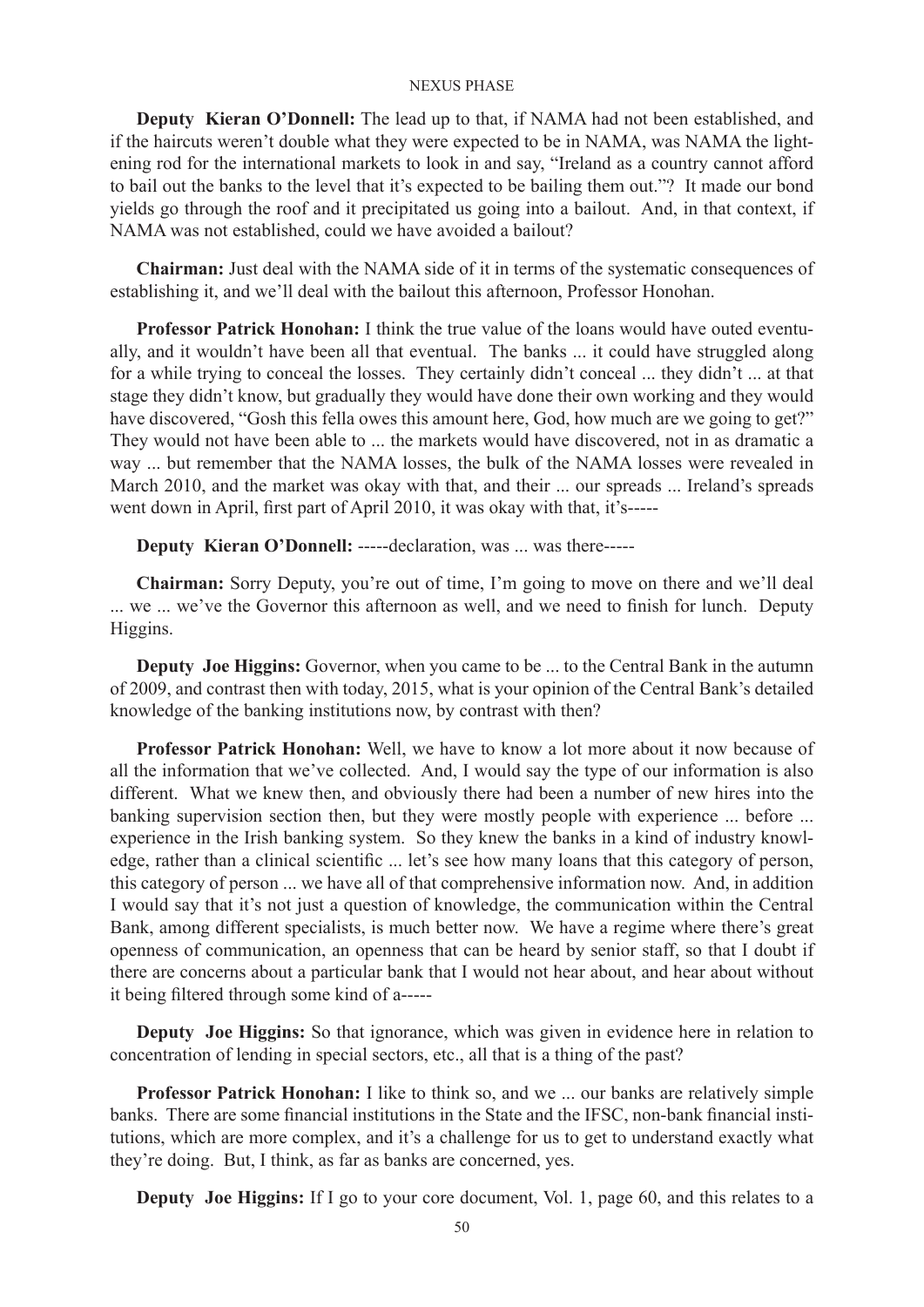summary in the Department of Finance of the Bacon report regarding what became NAMA and we take the second last paragraph on page 60, "Also an Asset Management Agency ... would offer prospects for avoiding many of the shortcomings associated with a continuation of the existing bank[ing]-property developer relationships. Potential advantages include ..." and then it gives (i), it gives (ii) and then it gives (iii), which I quote:

... the interposing of a disinterested third party between bankers and clients, which might break "crony capitalist" connections that otherwise impede efficient transfer of assets from powerful enterprises. The latter may seem particularly beneficial in circumstances [and] markets [I think], where ownership concentration and connections between borrower and banks are often very close.

The Lombard Street Research report, which was commissioned by the Construction Industry Federation, in page 8, no need to ... said, and I quote, "The Bacon report is replete with references to 'crony capitalism' and the harmful effects this has had." Can I just ask you, Governor ... as you know, these two institutions wouldn't be widely believed to be revolutionary socialists or the like but do you agree that crony capitalism adequately describes how land speculators, developers and financial institutions related to each other in the bubble?

**Professor Patrick Honohan:** To some extent and especially for some banks more than others. I think it is disastrous when you get that kind of close link. The larger banks ... perhaps it's not as strong a relationship. It is a pejorative term, obviously. I think arm's length banking is-----

**Deputy Joe Higgins:** That pejorative term, was it deserved?

**Professor Patrick Honohan:** I think certainly for some banks it was, yes.

**Deputy Joe Higgins:** Thank you, Governor. You told Deputy Doherty, if I understood you correctly, that the banks may have been overcapitalised by I think you use a figure of  $\epsilon$ 9 billion and then you made reference to €5 billion of that perhaps being against mortgage arrears, etc. But should that imply two things: one, that the banks should be more forthcoming with writing down unsustainable owner-occupied mortgages and, number two, that the extra €4 billion then of ... if it is overcapitalisation, was this at the expense of public services and with a cost of... I mean the cuts, in current spending in 2012 and 2013 were  $\epsilon$ 3 billion so how can you-----

**Professor Patrick Honohan:** I did, sort of, sense that in the discussion with Deputy Doherty that there was ... that I seemed to be saying overcapitalisation. I was advocating at a certain point that there should be overcapitalisation. I was saying that what we did in March 2010 was not under-capitalisation - it was about right - and that a large part of what happened was because we were ... it seemed about right but then we discovered €8 billion of NAMA and then another €9 billion was put in because of what BlackRock did. BlackRock were more aggressive in their assumptions about what would be lost, particularly in respect of the deleveraging, which was also part of the sales of loans. They also required ... not BlackRock but the troika required us to reach a higher capital threshold. Now is that overcapitalisation? Well, not really because the international standards keep on moving up and pushing us up in that direction so I'm not sure ... I am very reluctant to talk about overcapitalisation. It would be very much in the bank's interests to say "Oh we'd like now to write back provisions and to claim that we've too much capital." I don't think they've got too much capital.

**Deputy Joe Higgins:** Okay.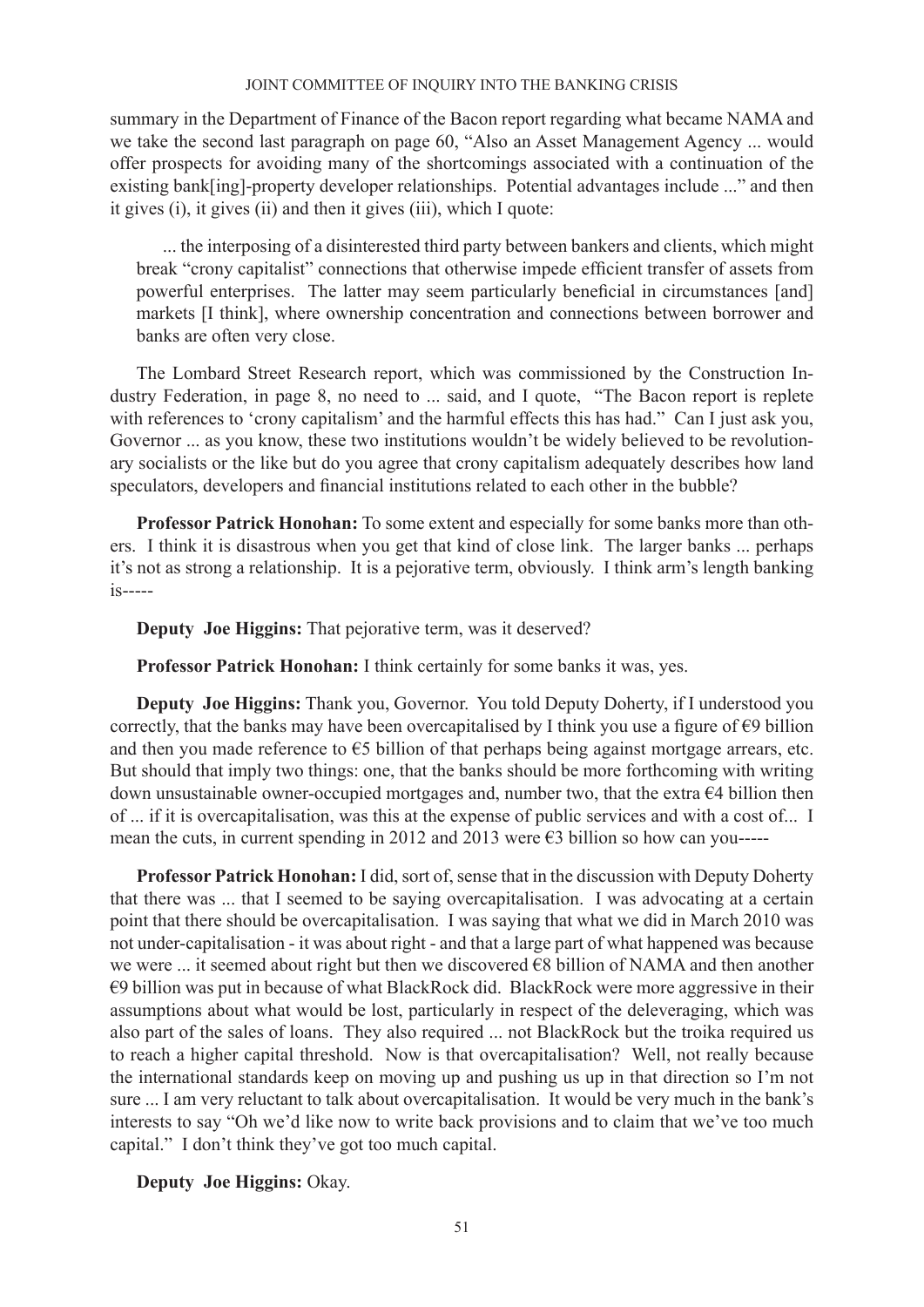**Professor Patrick Honohan:** However, to your other point, whether they should be using the capital they have been given and using the provisions that have been taken against loan losses to more deeply restructure residential mortgages and small business loans when those loans can't be fully paid, yes, I think they should be. I've constantly been saying that but it has to be done on a case-by-case basis because, I think, we also know that there are some people who are holding out in the hopes that they will get some special deal even though they can afford to repay.

**Deputy Joe Higgins:** Okay. That brings me to page 9 of your written statement, Governor, I quote from the top paragraph in relation to the cost of:

In order to get an overall cost to Ireland of the Ireland-specific banking boom and bust we would need to model how the economy might have performed in the presence of prudent precrisis banking practice. A precise quantification of this is impossible, but it is clear that the net cost is well in excess of  $\epsilon$ 100 billion and still growing ...

And then you refer to an *Irish Times* article, which I have read, in ... earlier this year. Could I ask you would you just go a little bit further into which social segments of society, how did the burden fall social-wise? For example, the so-called rich lists in the *Sunday Independent* and *The Sunday Times* would say that in the course of the crisis the top 300 wealthiest people added €35 billion to their wealth. At the same time, the ESRI - "Crisis, Austerity, Recovery: Income Distribution through the Great Recession in Ireland" ... that the poorest 10% of the population suffered an income contraction of 22% or 27% ... taking housing costs. If I go to page 4 of your statement and you say, Governor, "mar a deir an seanfhocal, cibé cé ólfas, 's é Domhnall a íocfas."

## **Professor Patrick Honohan:** Cé hé Domhnall?

**Deputy Joe Higgins:** Cé hé Domhnall, agus is é a chuirimse chugat ná gurb é Paddy bocht agus Bríd bocht a íoc, agus a clann agus gnáthdaoine, as an tubaiste baincéireachta, seachas mionlach beag a éirigh níos saibhre.

**Professor Patrick Honohan:** Ach, na daoine saibhre, chaill siad chomh maith. Chaill siad go mór, ach ... Is cuma liom, ach chaill siad go mór. When, what's his name, the French economist Piketty was here-----

**Chairman:** Don't go into French now, Professor Honohan. I'm trying my best to keep up with you.

**Professor Patrick Honohan:** When he was here I had a bash at this question of distributional effects. I think you're right. I think the distributional effects of this whole business have twisted against the poor people. Of course, it's very different and age groups ... probably more important than ... there are certain age groups that have lost badly out of it as well as income classes. In the boom period a very broad swathe of society benefited and in the bust period a very broad swathe has lost also. So it's not just the poor people but I think it has ... and I have said that in public that overall net, it has been tilted and the poor have done worse out of it.

**Chairman:** A final question there Deputy, as Gaeilge or whatever you like. Last question.

## **Deputy Joe Higgins:** As Corkísh.

**Chairman:** No we don't have translation facilities for that in the Oireachtas unfortunately.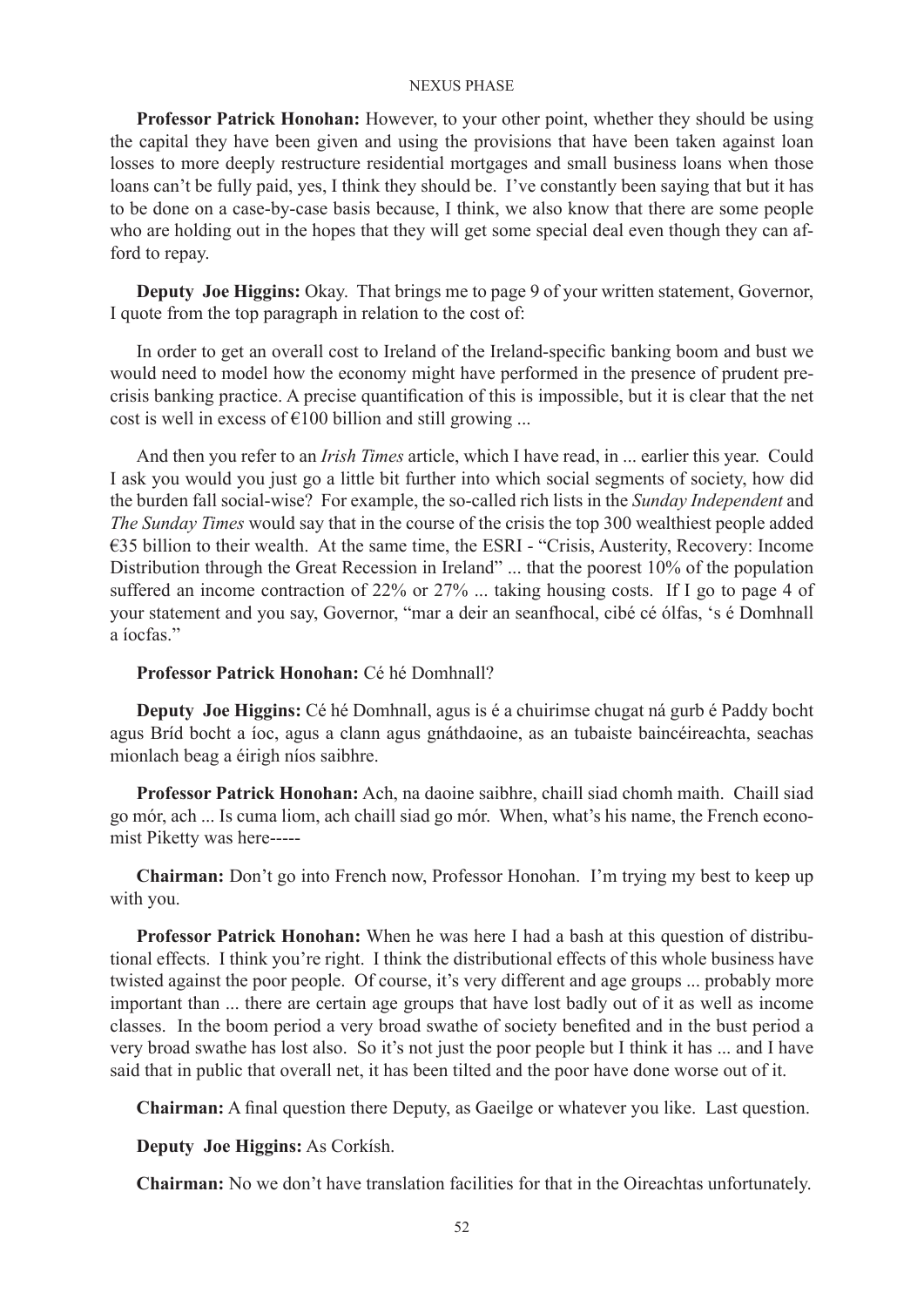**Deputy Joe Higgins:** On occasion I have felt like translating for you to various witnesses, Chair, but-----

**Chairman:** I know the feeling, Deputy, I know the feeling.

**Deputy Joe Higgins:** Just lastly on the cost again ... sorry we don't have more time to explore this, but Brendan McDonagh, the chief executive officer of NAMA, made what some people might find an astounding statement. In his opening statement, in page 4, 22 April, that, in fact, NAMA paid €10 billion more for those loans - it took €32 billion - when really he said if the real market cost was paid it would be  $\epsilon$ 22 billion, thus giving an extra  $\epsilon$ 10 billion "State aid", in inverted commas, to the banks. Do you agree with that?

**Professor Patrick Honohan:** I suppose he is saying basically ... this is, like, November 2009, that house prices and that property prices continued to go down. So, in that sense, he could have paid less. Now does this matter? No, because what was worrying me before NAMA - or in the early stages of NAMA - was that he'd pay so much that the bank shareholders would come out with something actually ... and more than they should have. But actually it was down below that - the bank shareholders were wiped out. And so it didn't matter whether it was the ... NAMA was paying the money or the NTMA, through their pension reserve fund, was paying the money. It was all money - the State was the net provider of the capital. So the NAMA purchases ... if he'd paid  $\epsilon$ 10 billion less, the State would just have had to pay  $\epsilon$ 10 billion more out of its NTMA resources. So it doesn't have that effect.

**Chairman:** Okay, thank you very much, Deputy. I now move to the wrap-up. Just before I do, Governor, I just want to touch upon one question with you and that relates to the issue of foreign deposits repaid through the guarantee and you might be able to touch on this for us. Do you know if the Central Bank tried to analyse the amount of foreign deposits, in particular from French and German creditors, that were on hold with Anglo at the time of the guarantee decision and, in that regard, do you think that knowledge of this number, if it had been to hand - and you can tell us now if it was or not - whether that would have been an advantage in the negotiations with the ECB or IMF over the coming months, following the guarantee and the pre-bailout period?

**Professor Patrick Honohan:** As you know, a lot of these bonds are not ... the ownership is not identified, so they are hidden, in a way, behind screens of depositories and so forth, so we don't know. To the extent that we can find out, the banking system as a whole - and I don't have anything specifically for Anglo at least to hand - what we do know it, sort of, gives the lie to the idea that it was all German banks and the percentages of the total deposit liabilities coming from Germany, in particular, seem rather low. I won't say a percentage right out now because I don't have it in front of me, but they're rather low, and France particularly low as well, so I think you might ... you often hear that, you also often hear it in respect of Greece, and, "Oh, the German banks; oh, the French banks." Well, the biggest banks in the euro system are the French banks and the German banks, so you do hear a lot about French banks, but in the Irish case, I don't think there's evidence that the Irish banks drew disproportionately from those two countries.

**Chairman:** Thank you. Deputy Doherty, to wrap up, five minutes, and then Deputy Murphy.

**Deputy Pearse Doherty:** Professor Honohan, I'm sure you're aware - maybe if you can tell us if you're not - of the NTMA proposal to burn senior bondholders across all of the six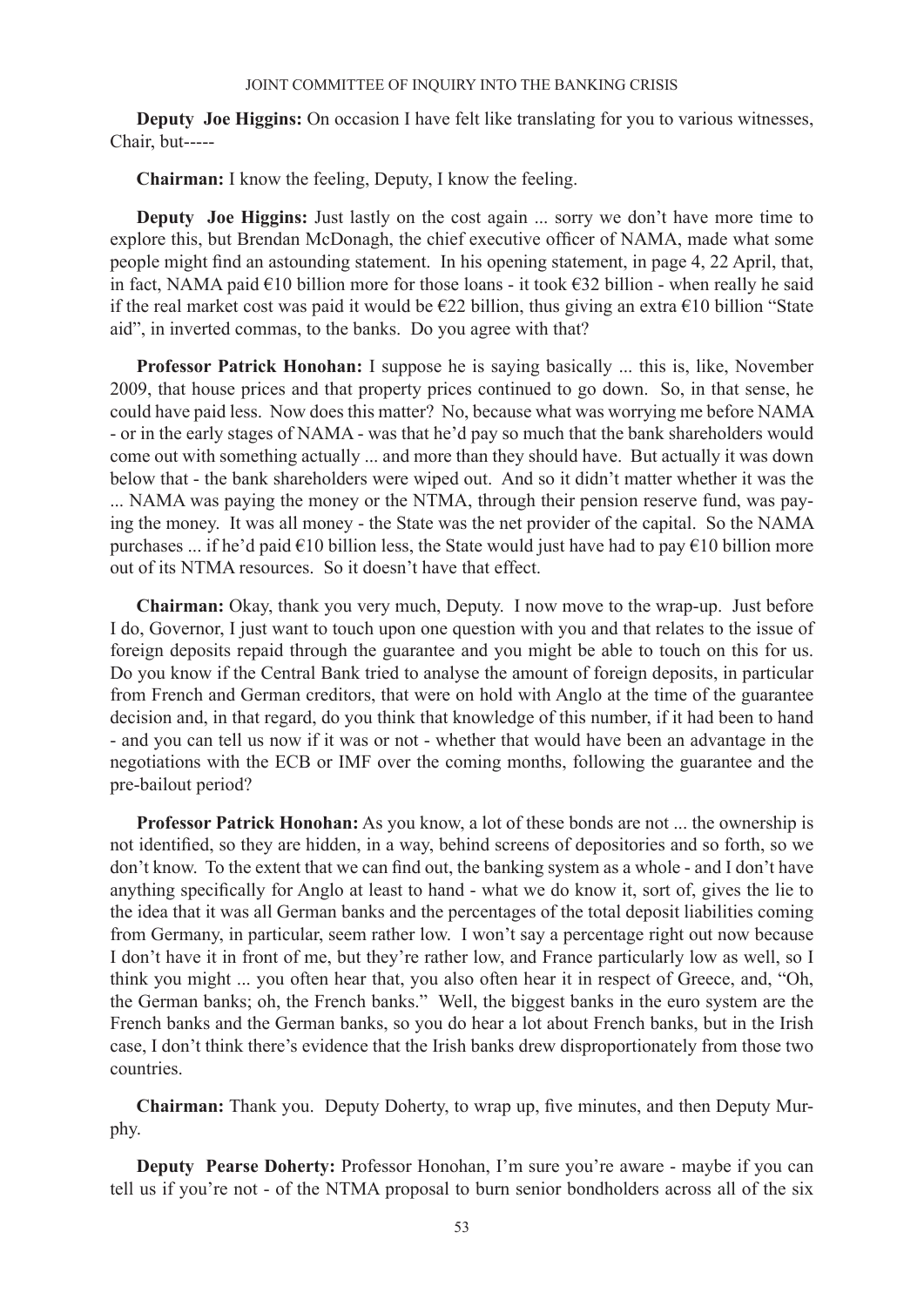institutions, which came out in March 2011. I've a question, just in ... it's quite interesting, the senior bondholders which they say were unguaranteed at the time, that they would have saved just shy of €8 billion if that proceeded. The question I have for you is, based of your estimates of  $€2$  billion to  $€8$  billion on bondholders being burnt-----

### **Professor Patrick Honohan:** Yes.

**Deputy Pearse Doherty:** -----given the fact that the NTMA, in 2011, were saying, "We could save €8 billion on unguaranteed bondholders alone"-----

**Chairman:** What year on you on now, Deputy?

**Deputy Pearse Doherty:** I'm on 2008. Given that they were saying the unguaranteed bondholders, "We could save €8 billion", how can you justify-----

### **Professor Patrick Honohan:** Okay, fine.

**Deputy Pearse Doherty:** -----an estimate as low as  $\epsilon$ 2 billion to  $\epsilon$ 8 billion-----

**Professor Patrick Honohan:** The explanation is that when they say we could save that money, they mean in the cash outlay, they are not taking account of any spillovers into chaos in the domestic economy. That's the factor that reduces the cost. They're not making that calculation at all. Now, in 2011-----

### **Deputy Pearse Doherty:** Yes.

**Professor Patrick Honohan:** -----when they are making this advocacy, the environment is different. We're in the protection of a programme and so they are right not to make such a big allowance for that. Well, they're not making any allowance at all.

**Deputy Pearse Doherty:** Well, could one not argue that the €64 billion that was put into the banks through the recapitalisation programme caused the ultimate chaos in the domestic economy, in terms of mass unemployment------

**Professor Patrick Honohan:** Yes, and all I'm saying is ... and I absolutely agree that so much damage was caused by everything that happened. I'm not putting it down to the guarantee, but an additional cost would have been incurred if there had been a-----

**Deputy Pearse Doherty:** Okay. Moving on from that question because-----

### **Professor Patrick Honohan:** Yes.

**Deputy Pearse Doherty:** But I would appreciate, maybe, if you had papers that came up with those calculations, if they could be submitted to the inquiry if there's calculations that you have. But can I ask you, in terms of the ... again the NTMA, but it's the principle of it ... how could the NTMA be arguing for the burning of senior bondholders, given what we were told along, that senior bondholders would be treated the same as the depositors, yet they argued in that paper to burn senior bondholders in AIB, Bank of Ireland, Anglo, Nationwide and two other------

Professor Patrick Honohan: It's a good question. Now, this was something that we were puzzling over ourselves, I mean, with the NTMA, the Department of Finance, all through ... especially with the NTMA, I would say, all through 2010. How could this be engineered if the opportunity arose, particularly, I would say, for Anglo Irish Bank? Because it was a terminat-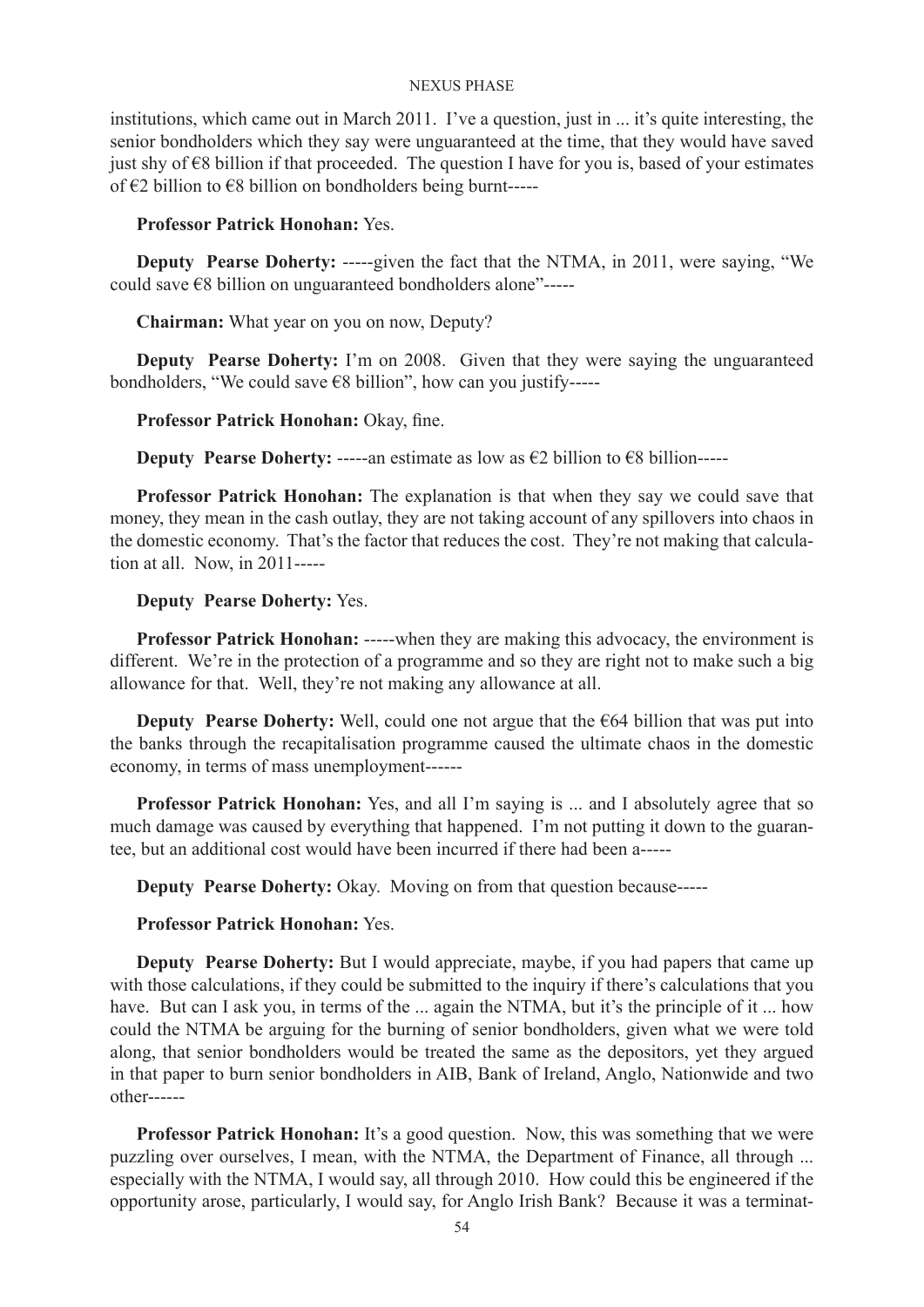ing institution, as it turned out. It's not straightforward; there were a number of ideas, but they could have been subject to challenge, as, indeed, some of the bail-ins of subordinated debt were successfully challenged in British courts. So, I actually didn't have sight of that proposal of the NTMA.

**Deputy Pearse Doherty:** It's not the proposal, it's the principle, and what I want you to confirm or reject is that burning of senior bondholders automatically did not mean that you had to burn depositors in financial institutions.

**Professor Patrick Honohan:** I believe it would have been possible to design a legal scheme that would have worked that way.

**Deputy Pearse Doherty:** I appreciate that. Can I ask you, in relation to-----

**Professor Patrick Honohan:** And I'd say that that, in September 2010 ... 2008, nobody thought that.

**Deputy Pearse Doherty:** Yes, that's... that's fair. Can I ask you, in relation to solvency ratios, as distinct from minimum capital ratios for the banks-----

# **Professor Patrick Honohan:** Yes, yes.

**Deputy Pearse Doherty:** So, if a bank ... and we can deal with a bank in 2008, at the time of the guarantee, or any other period-----

# **Professor Patrick Honohan:** Yes.

**Deputy Pearse Doherty:** -----but it's more the theory. If a bank falls below its solvency ratio, which, I understand, is 8% of capital, what happens? Is it a case that bondholders would have a call, basically that they would look for their ... there would be a default triggered in terms of the market?

**Professor Patrick Honohan:** Not necessarily. It depends on the exact terms of bond contracts. A fall of a bank below 8% will trigger a regulatory response. They will be required to, very promptly, set out a plan for getting back to that 8% very quickly, but they'd also be in a situation where they can't access the ECB, because ECB will say, "We only deal with solvent banks", so there are a number of triggers.

**Deputy Pearse Doherty:** But I'm asking ... bonds?

**Professor Patrick Honohan:** Some bonds ... I don't ... each bond contract will be different. Some bonds will have contracts that accelerate the payment.

**Deputy Pearse Doherty:** The reason I ask you this here-----

**Chairman:** Final question now, Deputy.

**Deputy Pearse Doherty:** Yes.

**Chairman:** We're going to lunch.

**Deputy Pearse Doherty:** I have ... and I'm not sure if you're aware of it because it comes from Kevin Cardiff's documents, but it's a letter from Ann Nolan to the Minister, it's in 13 May '09. And it's what you mention yourself in your opening statement, that Anglo were in breach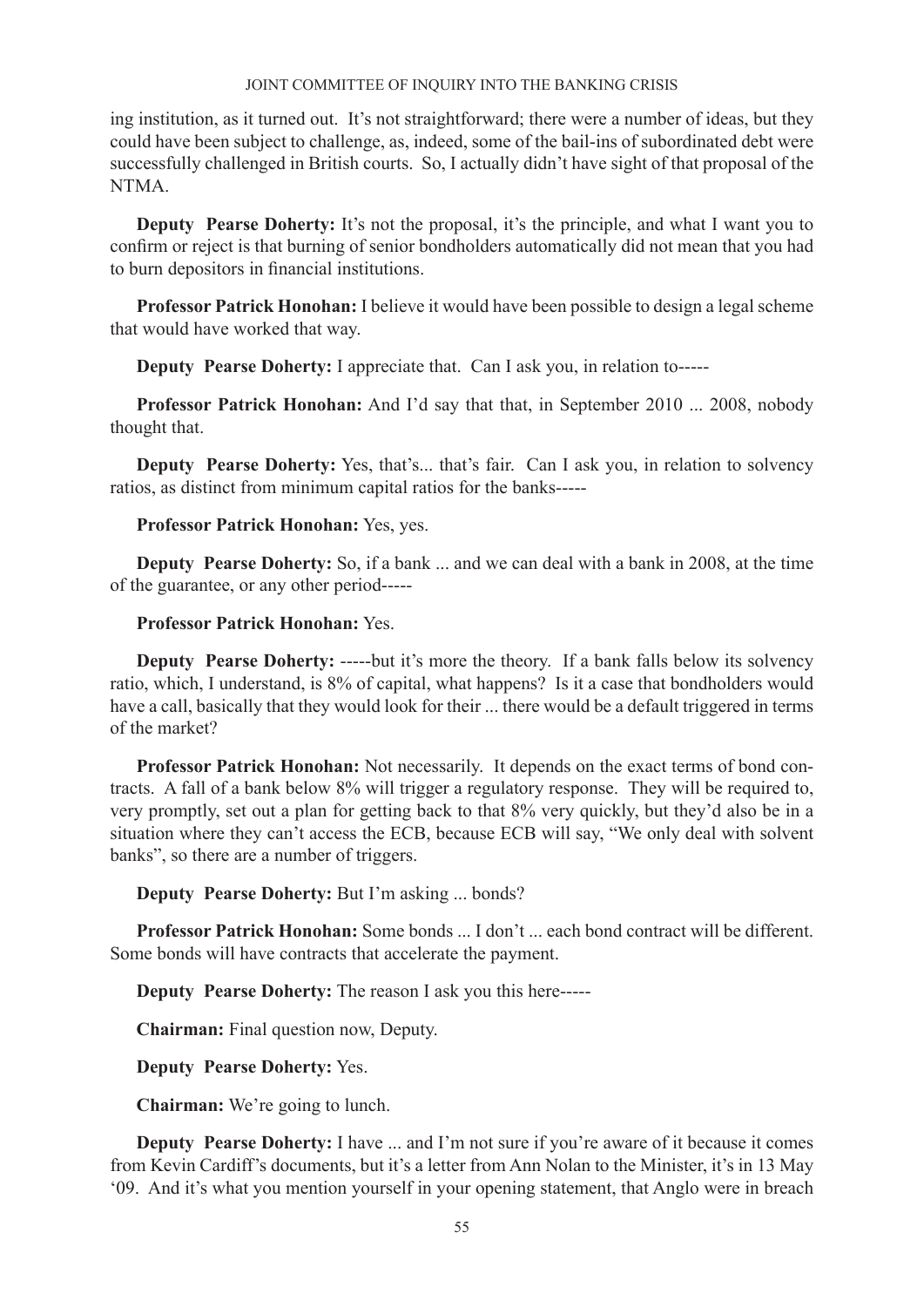of their ratios at a point in time in 2009, and this was requesting the Minister to give them a derogation in relation to this, but it mentions this. It says, "Anglo's book is such that the bank would be likely to breach the minimum 8% solvency requirement within a short period, which would trigger events of default on the bank's bonds, resulting in a call of the guarantee." So the question I have, and again it's not-----

# **Professor Patrick Honohan:** Yes.

**Deputy Pearse Doherty:** ----- specific to Anglo, but if a bank goes below 8%, is there bonds that the bank would have issued that they would ... they have a call on them, basically, because they're now below the solvency?

**Professor Patrick Honohan:** They could have, and if Ann Nolan briefed like that, she's the owner ... I mean, the Minister's the owner, but she would have had full sight of their particular bonds so, you know, absolutely they could have had bonds with those kinds of triggers in them. If she said they had, they had, but I was more concerned to make sure I could keep on lending to them through the ECB so that the Government wouldn't be called in.

**Deputy Pearse Doherty:** A bank that falls below 8%-----

**Professor Patrick Honohan:** Not automatically. It depends on the contract.

**Deputy Pearse Doherty:** Yes, this is the last thing. A bank that falls below 8%, the solvency ratio-----

## **Professor Patrick Honohan:** Yes.

**Deputy Pearse Doherty:** -----so let's take Anglo, that had no access to the markets at that point in time.

**Professor Patrick Honohan:** They were using ECB funding.

**Deputy Pearse Doherty:** No, but the question-----

### **Professor Patrick Honohan:** Yes.

**Deputy Pearse Doherty:** The point I'm saying is, do they become insolvent de facto because ... if they can't get money from the markets, given that the ECB won't lend them money if they're-----

**Professor Patrick Honohan:** Yes, if the ECB won't lend them money, but then they can move into ELA. A short period below 8%, well, we would want to see a very prompt correction of that, perhaps with a ministerial letter and I'd want to see the capital fully restored within three months, or else I couldn't keep giving them-----

**Deputy Pearse Doherty:** Is that not a case that Anglo was insolvent, based on the 8% capital, on the night of the guarantee, given that it could not access capital markets and-----

**Professor Patrick Honohan:** This word's-----

**Deputy Pearse Doherty:** -----it would not have access to ECB finance?

**Professor Patrick Honohan:** You know, it was a very-----

**Chairman:** I'm going to move on then.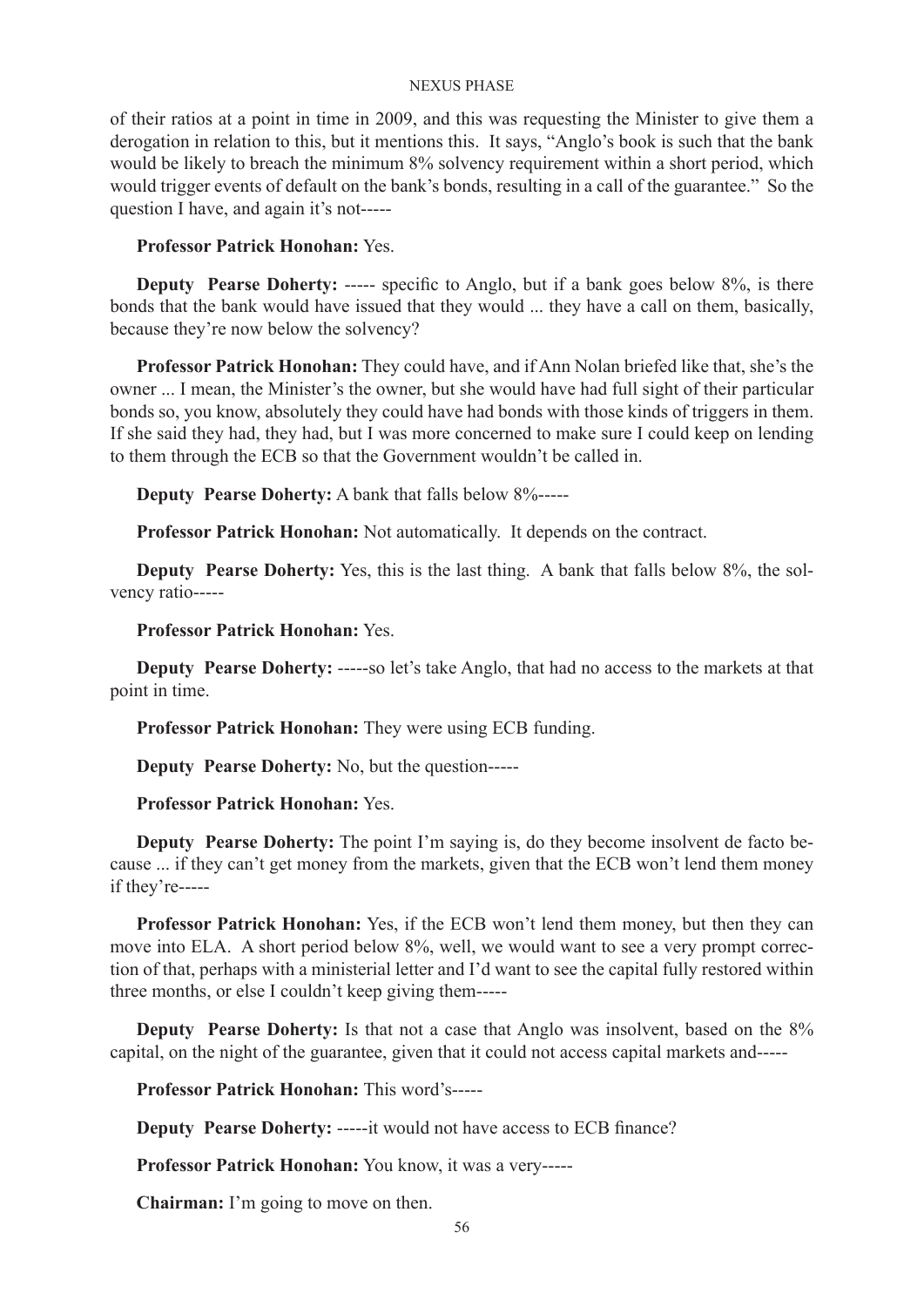**Professor Patrick Honohan:** Yes, it's ... obviously, this is an extremely stressed bank, but you ... this wonderful word, "solvency", can be a trigger word for certain actions, so people are ... it's like "genocide", people don't want to use the word because it means more than just a casual statement, so 8% threshold is not, in itself, a solvency threshold. That is a minimum capitalisation. Solvency threshold conventionally means zero, but-----

**Deputy Pearse Doherty:** That's incorrect, sorry, not in the-----

**Chairman:** Sorry, it's ... I can bring you back in on this when you're questioning and you can return to this this afternoon, Deputy Doherty. Deputy Murphy to wrap up, please, and then we're going to close.

**Deputy Eoghan Murphy:** Thank you, Chair, and thank you, Governor. Just two brief questions. When the former chairman of the regulator was before us, Mr. Patterson, he talked about in the 1990s, I think 1995, the sectoral risk concentration levels being, what was the word, "relaxed" to attract a large foreign bank into Ireland and then, as a result, in order to apply fair treatment, the standards were relaxed for all the Irish banks. Do you know anything about that?

**Professor Patrick Honohan:** No, it's a new one on me. It might be true, I'm not denying that it could be true, but I can't find anybody who can remember back that far. It is back into the 1990s, so I wasn't able to ... I did hear that piece of evidence, I wasn't able to confirm or deny it.

**Deputy Eoghan Murphy:** Thank you. And my last question in relation to NAMA, because in your story of 2010, NAMA comes up quite a bit. The, you know, announcements of the haircuts in March, then again in September. And each time you mentioned them, the prospect of a bailout comes closer into view. So was the work of NAMA delayed, and if NAMA had moved more quickly, are we then talking about bailout negotiations starting sooner or are we talking about avoiding one altogether?

**Professor Patrick Honohan:** No, not avoiding altogether. No. So, supposing NAMA had been able to wave a magic wand in March 2010 and come up with a complete valuation right there-----

**Deputy Eoghan Murphy:** Was work delayed? Was there a delay with NAMA moving through in its work?

**Professor Patrick Honohan:** Yes, it took them until, you know, until way into the autumn before they were finished their valuations. So if they had done it earlier, then we would have had a bigger hole in March and we wouldn't have been able to ... there would have been no prospect of AIB raising the additional capital through sales of assets and so on and so forth. So we would've just ... it would've just brought forward the bad news. And it would have, in my opinion, would have made it unlikely that we would have survived the summer without going into a programme. So, it was inconvenient that NAMA wasn't able to do the job faster, but it was a huge job. It was an unprecedented job.

# **Deputy Eoghan Murphy:** Thank you.

**Chairman:** Thank you very much, Deputy. I now propose that we break until 2.30 p.m. So with that said, the witness is reminded that once he begins giving evidence he should not confer with any person other than his legal team in relation to the evidence or matters that are being discussed before this committee. With that in mind, I now suspend the meeting until 2.30 p.m. and remind the witness he is still under oath until we resume. Is that agreed? Agreed.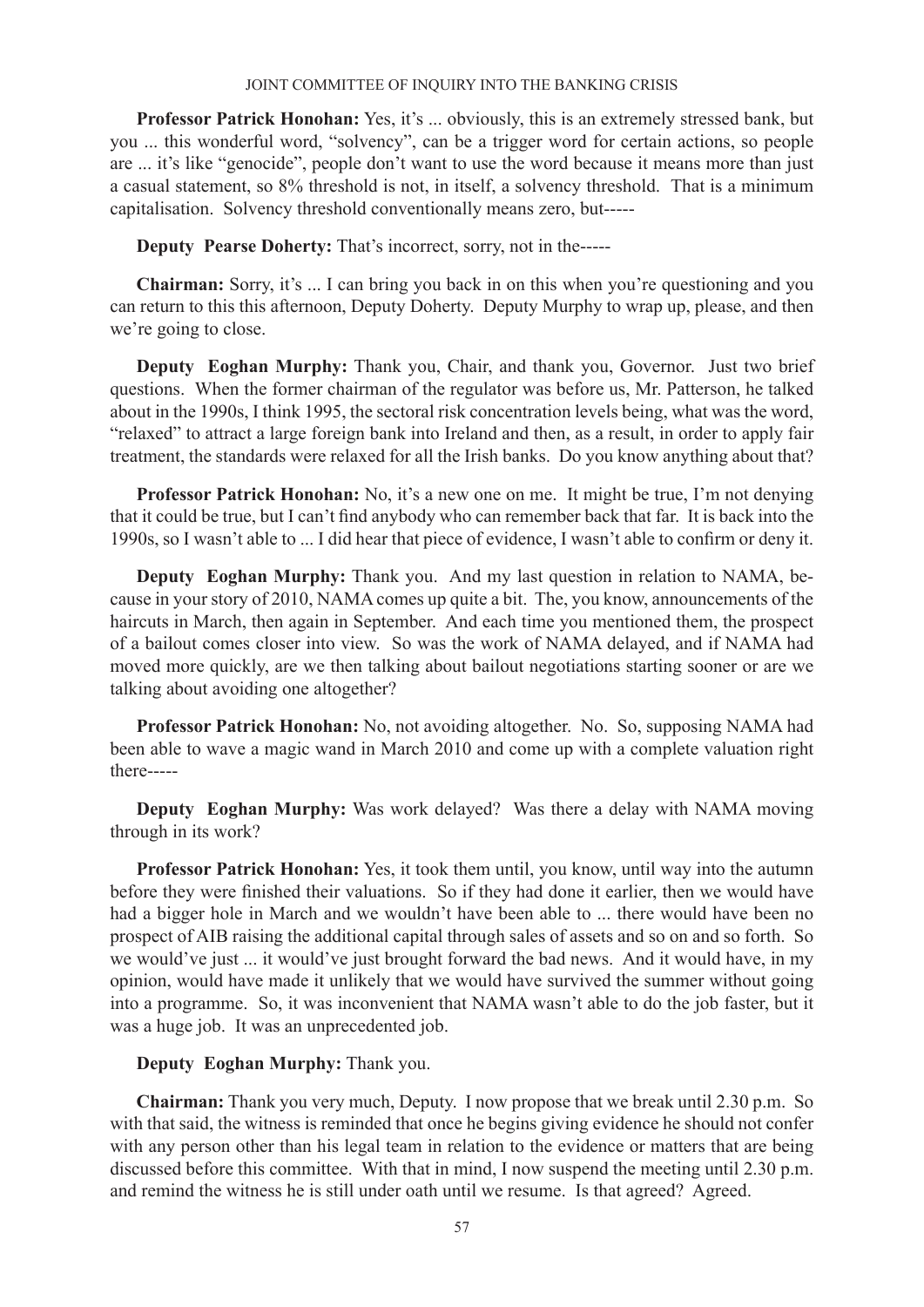*Sitting suspended at 1.12 p.m. and resumed at 2.42 p.m.*

**Chairman:** If members agree, we will go back into public session? Agreed. And we'll continue our hearings today with Professor Patrick Honohan, Governor of the Central Bank of Ireland. The Committee of Inquiry into the Banking Crisis now resuming in public session and can I ask members and those in the public Gallery to ensure that their mobile devices are switched off. So, welcome back, our witness today is Professor Patrick Honohan, Governor of the Central Bank of Ireland. In this afternoon's session we'll focus upon developments during the Governor's tenure in the period from November 2010 to December 2013 and obviously there will be matters that will be following on from this morning's engagement with the Governor as well that need to be addressed. And Governor, you wish to add to some of your earlier commentary of this morning.

**Professor Patrick Honohan:** Yes, a question arose about the contractual arrangements that people who did the work on the stress testing in 2011 for the Central Bank, and I probably ended up giving the impression that the Central Bank had .. might not have been carefully designing the contract, so I had the opportunity to look at the contract in the course of the lunch time and ... there's a page of stuff about confidentiality and conflicts of interest. So that, in fairness to staff at the Central Bank, they covered that off to the extent it can be covered off in a contract.

**Chairman:** Thank you Governor.

**Senator Susan O'Keeffe:** That leaves questions open then-----

**Chairman:** And members will have questions that they may wish to address with this, this afternoon.

**Senator Susan O'Keeffe:** In fairness that will eat into ... that was part of this morning's-----

**Chairman:** And I may allow some time for that if needs be, if it's on this specific item.

**Senator Susan O'Keeffe:** Yes, thank you, because obviously it does raise a question. Thank you.

**Chairman:** All right. Indeed. On the ELA, Governor Honohan, had you an opportunity to address that, as to what was the extent of the ELA exposure to Ireland in around November 2010?

**Professor Patrick Honohan:** Yes, I asked for the precise number or the total amount, I haven't received that yet so we ... well presumably it'll be texted to me ... certainly ... maybe after the break, I'll give you the precise number.

**Chairman:** Perfect. Were you observing Mr. Cardiff's testimony yesterday?

**Professor Patrick Honohan:** I saw some of it, yes.

**Chairman:** Okay. Just for matters of consistency, there was three items I dealt with him, I just want to get them dealt with now and it'll bring us into the context of this afternoon as well. And the ... this is a question I put to Mr. Cardiff yesterday and if I could put the same question to yourself, Governor Honohan, and the question is, did the structure or design of the bank guarantee, along with its period of duration have any bearing on the Irish State entering a bailout programme two years, two months after the banking guarantee?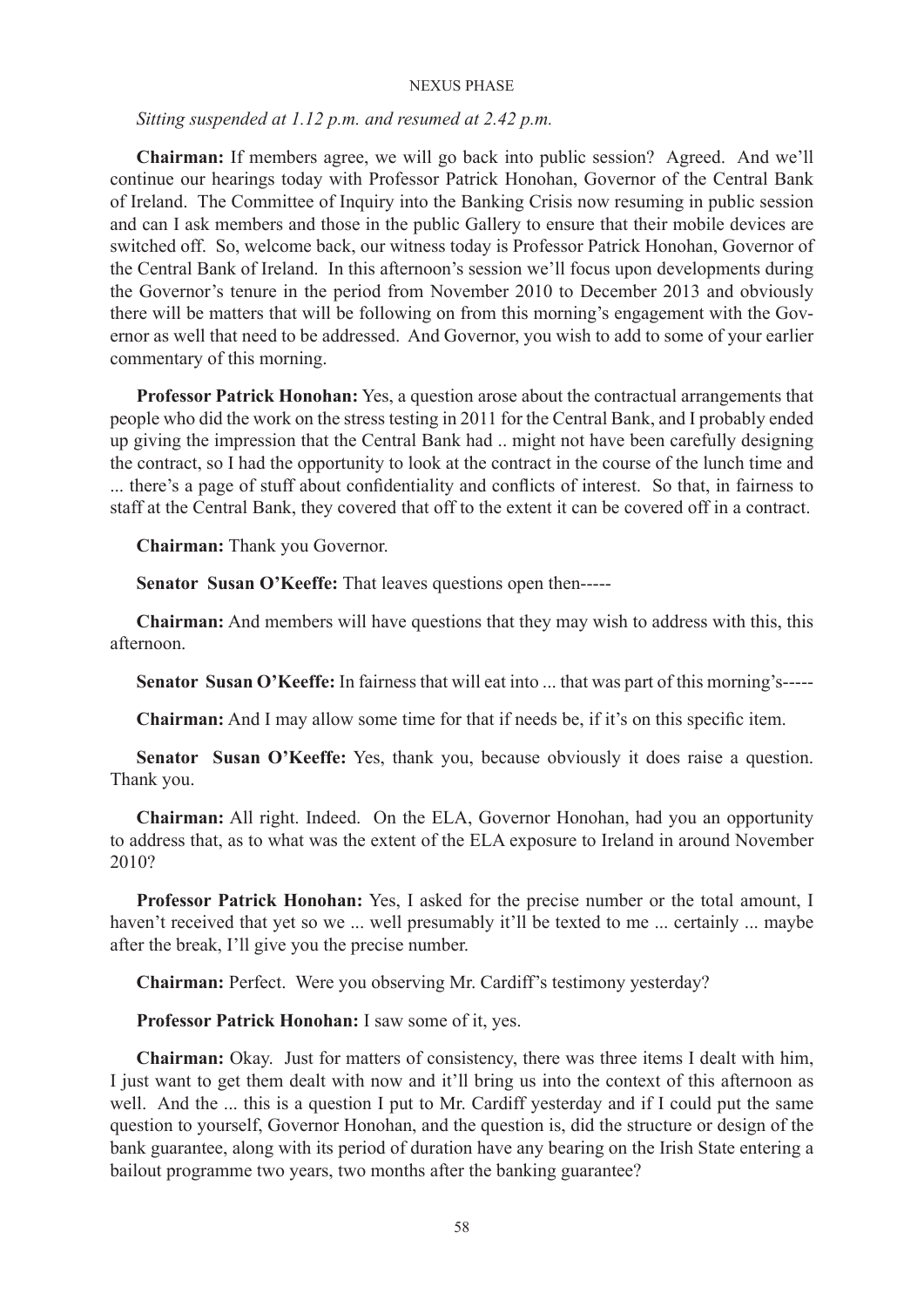**Professor Patrick Honohan:** Okay. So, it ... it gave ... the guarantee gave a sort of silent window when pressures were building up to a certain date. Now, did it lead to the ... did the guarantee lead to ... if it had been a three-year guarantee, yes maybe the crisis would have been at the end of the third year, instead of the end of the second year, so the timing of when things came to a head was certainly exacerbated by the fact that the funding cliff had built up with a view to the end of the guarantee period. But the, the total sums and the borrowings that had to be made, I don't think were in any way altered by that. And if it had have been a one-year guarantee, the cliff would have just come earlier.

**Chairman:** Okay. So the discussions that were taking place with regard to the IMF, and broad discussions that a guarantee may be ... or a bailout may be entered into, was that on the basis that the guarantee was going to run out and something significant would have to be done?

**Professor Patrick Honohan:** Not exactly. I think what ... but I think the ECB's concern was that ... as I warned them, because of the funding cliff, it was inevitable that the ELA would ... which was there already for a year and a half for one bank, would extend to other banks and could build up and that there was no easy prospect to see that repaid in a short period of time. That got them very concerned.

**Chairman:** And as we know from the, the bailout and from the adjustment programme that came with it, there was quite a significant Exchequer or structural deficit, in and around  $\epsilon$ 30 billion, in regards to the State's solvency, regardless of what the banks were actually requiring in terms of ELA. So, likewise as the question was put to Mr. Cardiff yesterday, could I put the same question to you now again, is, were Irish banks that were covered by the guarantee still solvent and therefore qualifying for ECB, ELA funding at the time of Minister Lenihan's last letter to Mr. Trichet? This was the letter of 21 November 2010.

**Professor Patrick Honohan:** Yes. The ... as you will recall from my written statement, the definition of solvency is using conventional accounting measures, not looking for possible negative effects of the future. They were judged to be solvent, two of them because they had got, well three of them I suppose, because they had received promissory notes sufficient in value to make them solvent, and the others because of their-----

**Chairman:** Was there any discussion between yourself and the ECB directly with regard to the potential concerns with regard to the State's solvency, that de facto, if the State was not solvent or was potentially becoming insolvent because of it's ... because of the structural deficit was facing, that the banks were de facto insolvent?

**Professor Patrick Honohan:** No. I refused to consider the idea that the State would not repay the Central Bank. The State's guarantee or any promissory note or anything like that of the State, as far as the Central Bank of Ireland is concerned, is 100% good. Now that, it may be a controversial view in other places, but I regard the Central Bank of Ireland as an arm of the State and it cannot start saying, "Oh, I don't think the State will pay us back."

**Chairman:** And just coming back to Mr. Cardiff's initial statement, where he commented upon Mr. Trichet's letter of 19 November 2010 to the late Minister for Finance. He said, "In many ways [the] letter was entirely superfluous, since it was already clear by the time of the letter that the Government was going to opt into a programme." Now, that would imply, in the same way that somebody would apply for a mortgage, you might be many months negotiating with the bank and then you sign off on the mortgage eventually. But speaking on the same related matter, Jean-Claude Trichet, when he appeared at the IEA-hosted event in Kilmainham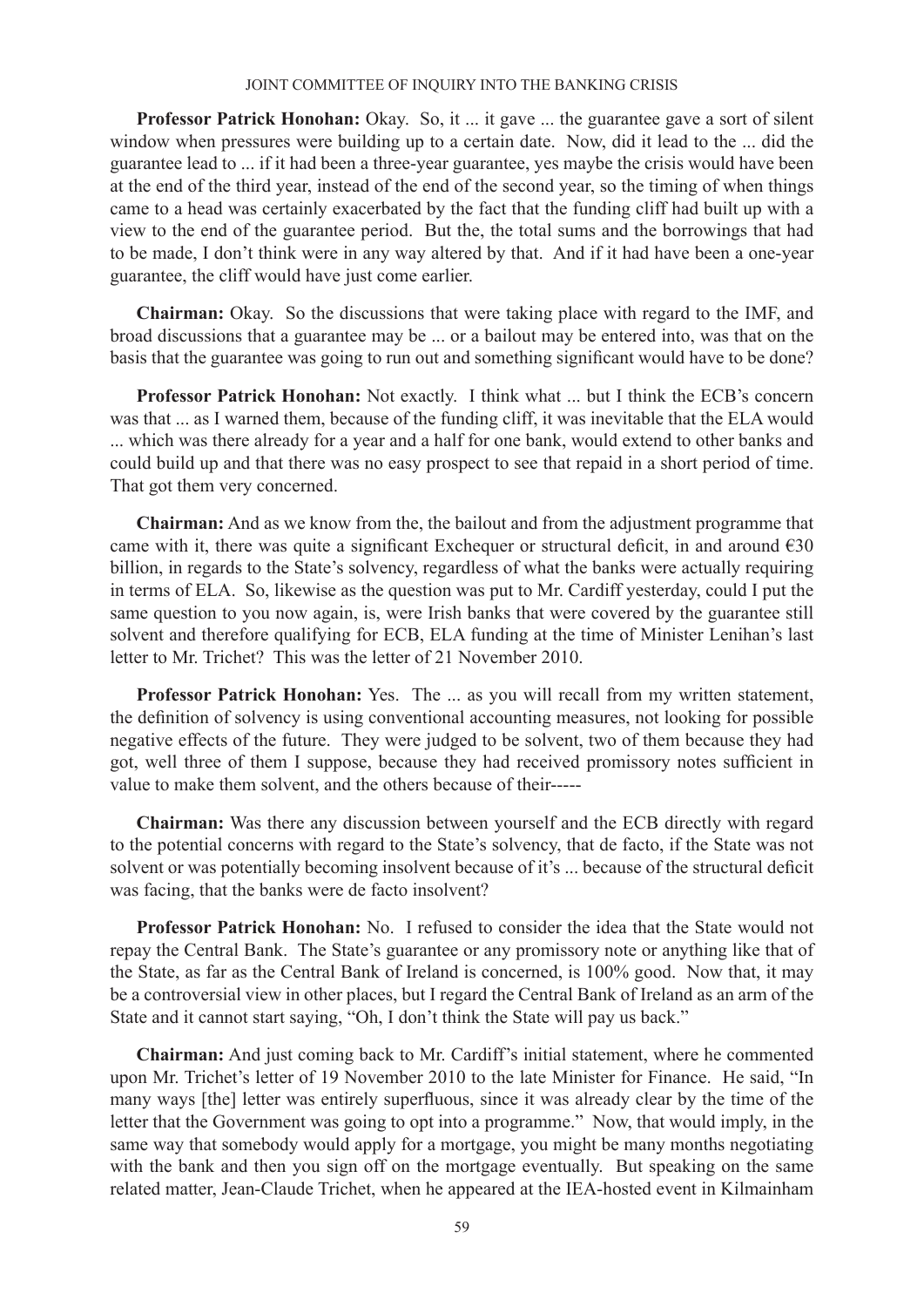on 30 April 2015, speaking in around the same issue, said as "you know, we could also have continued on our side after having gone up to 100% of ... GDP ... to 200% of ... GDP, and why not 300% of ... GDP?". This relates to the ELA exposure, and we'll have the ... more exact sum hopefully later this afternoon. He then went on to say, "Then what would the [commission of inquiry been] asking for", referring to this inquiry, as to what our terms of reference would be. He goes on to say, "You would say, 'were you totally crazy at the ECB to continue, when we were going into the wall at 100 mph, to continue to provide liquidity and liquidity, and liquidity?'." So, Governor Honohan, can I ask you, was Mr. Trichet right in this regard if this action hadn't happened and the entry into the programme had been delayed, would the cost of the bailout have even been bigger for Ireland?

**Professor Patrick Honohan:** Well ... I'd like to say two things about that. First of all, I think he was not correct in saying that the ELA was going to grow up out of all, all proportion. In fact, by that stage, I was presenting projections of ELA which proved to be - and the total access of the banks ... of the Central Bank proved to be reasonably accurate, as these things go. And it wasn't ... you know, it couldn't blow out indefinitely, but it does reflect the concern had been there since September, that the Irish ELA was growing and where was it going to go? So they had no perception.

Now, if the access to the programme had been deferred, what would the consequence have been? Well, I'd like to put it this way, I think the need for a programme could've been avoided if the ECB had decided - which I think they would consider themselves not wanting to do - if they had decided to say, "It doesn't matter, we will fund the Irish banks. Don't you worry about the Irish banks, we trust the Irish State", then the programme might not have been necessary because the markets might've said, "Well, that's all right then. The banks are going to be okay, so there won't be any run on the banks", and the markets are saying, "Yes, we'll lend to the Irish Government; it's going to cost them though. It's going to cost them 7%, 8%, 9%." So the Irish Government could probably have staggered on and staggered through the crises of 2011 and 2012, when the rates of interest would've been ever higher and higher and now we would be saddled with much higher debt servicing costs. So, actually, although the ECB, in a way, by saying ... by refusing to give an open-ended guarantee that the banks would be funded, it actually, inadvertently, did us a favour by allowing the State to go right through those difficult euro crisis years of 2011 and 2012 with the protection of official funding at low interest rates.

**Chairman:** And the funding you're talking about now ... just to clarify, is that funding specific to the banks or funding specific-----

**Professor Patrick Honohan:** Funding for the State.

**Chairman:** So that's the Exchequer deficit being-----

**Professor Patrick Honohan:** Yes.

**Chairman:** -----being met as well?

### **Professor Patrick Honohan:** Yes.

**Chairman:** So, by turn, if a programme had been entered earlier than November 2010, would the cost ... or was there an opportunity for the cost to be potentially less?

**Professor Patrick Honohan:** I don't think so because if you recall, towards the end of September 2010, the NTMA announced ... or the Minister announced, that the NTMA had enough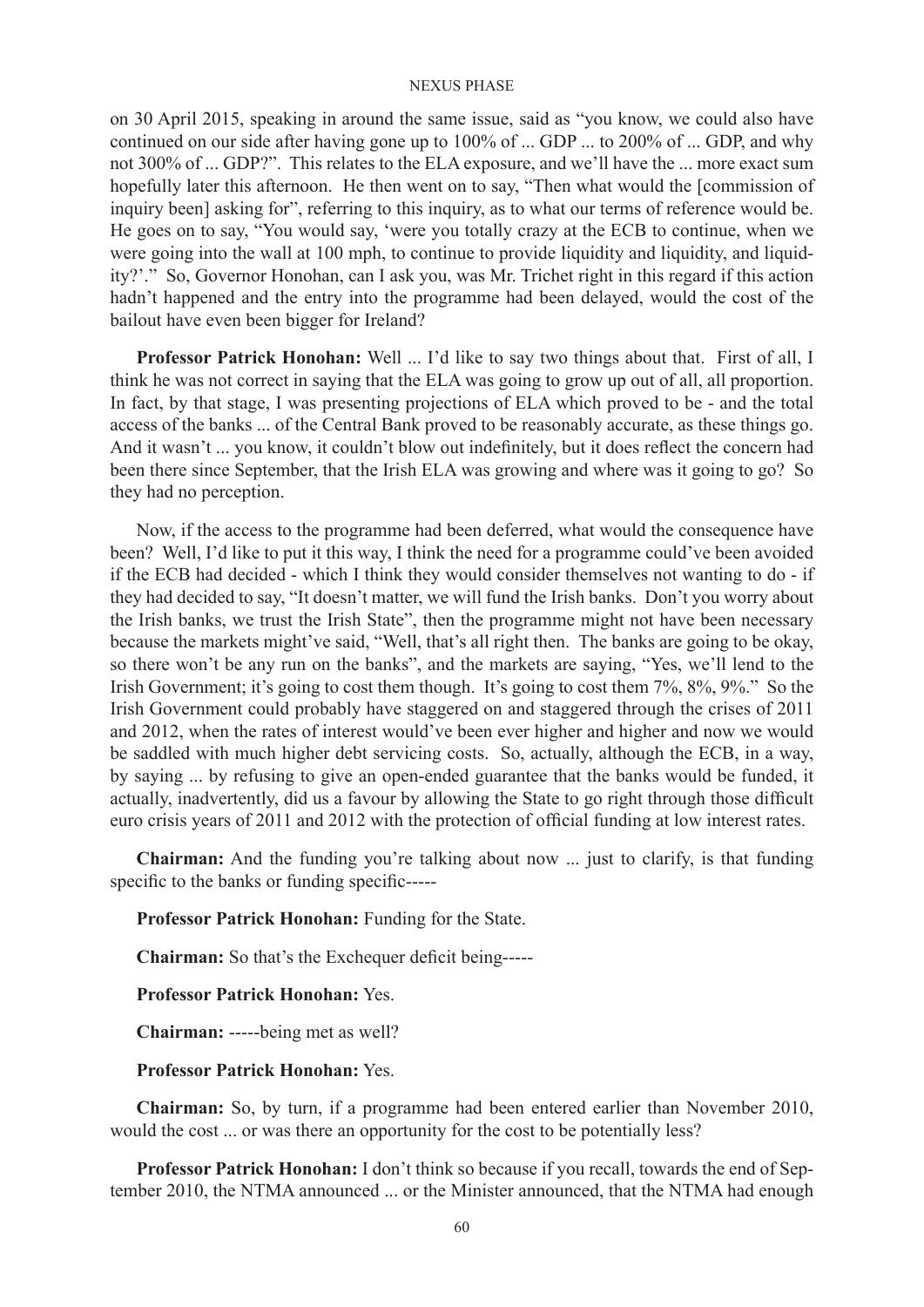cash for several months so it stopped borrowing. And it stopped borrowing because the rates of interest had started to get up to levels where they thought, "How can we justify this? If we were in a programme, it wouldn't cost us this amount." So very little, if any at all, maybe a very small amount, was borrowed at the higher interest rates of 5% or 6%, or something like that, around September. So, we went in, in good time; not too soon, not too late.

**Chairman:** Okay. So, ultimately, was it your ... I will ask you your opinion, was an entry into a bailout programme necessary by that period?

**Professor Patrick Honohan:** Yes. As I say, we could've manoeuvred if the ECB had been prepared to provide open-ended assurances for bank depositors, which they don't want to do.

**Chairman:** And, in any way, did that necessity motivate your thoughts to make a public declaration on what was actually happening at that time?

**Professor Patrick Honohan:** My motivation for that was focused very much on the outflows that were happening around that time, in those previous days, and the sense of growing panic in the financial sector that the Irish situation was getting out of control. I wanted to say, "It's not out of control. There's discussions in place. The IMF are coming. They have lots of money. They're going to protect us." I know that, subsequently, there's been a lot of ... greater attention on the political dimension, which was not in my mind at all and ... so that's unfortunate. My focus was entirely on the financial stability issues and the credibility of the Central Bank in protecting the financial system and the State in that way.

**Chairman:** Thank you. So our first lead questioner this afternoon is Senator D'Arcy. Senator, you have 25 minutes.

**Senator Michael D'Arcy:** Thank you, Chair, Governor. Governor, the independence of the ECB and your own independence, do you feel that they are appropriate?

**Professor Patrick Honohan:** Look ... yes, I mean these ... I think you can't operate a monetary policy in a stable way if the Central Bank is answerable to the Department of Finance. And that's what happens in some countries, mostly now developing countries, that the central bank is simply, more or less, a division of the department of finance and is answerable to the Minister. But what ... independence ... it's not total independence. There's a clear mandate. You're there to do these things and you're answerable, in our case, to the Oireachtas for matters, the Central Bank of Ireland is answerable to this committee and the other committees of the Oireachtas, so independence doesn't mean a complete free-for-all to do whatever one likes to do. There's a mandate ... several mandates, a detailed mandate.

**Senator Michael D'Arcy:** Is the ECB the most powerful committee in Europe?

**Professor Patrick Honohan:** I don't think so, actually. It may be a committee - which in the European structure and Jean-Claude Trichet would always say this and he's probably right - that as an institution, it is organised and disciplined and able to arrive at quick decisions and to implement what it decides to do within its mandate. So, it's very well-organised. And this is one of the reasons why Jean-Claude Trichet stepped forward in the middle of 2010 and then through that period 2010-2011, in an environment where, I believe, he saw that the complexities of decision-making in Europe gave the need for a clear voice, which he would express.

**Senator Michael D'Arcy:** To your knowledge, does or has the ECB participated in regime change, governmental regime change?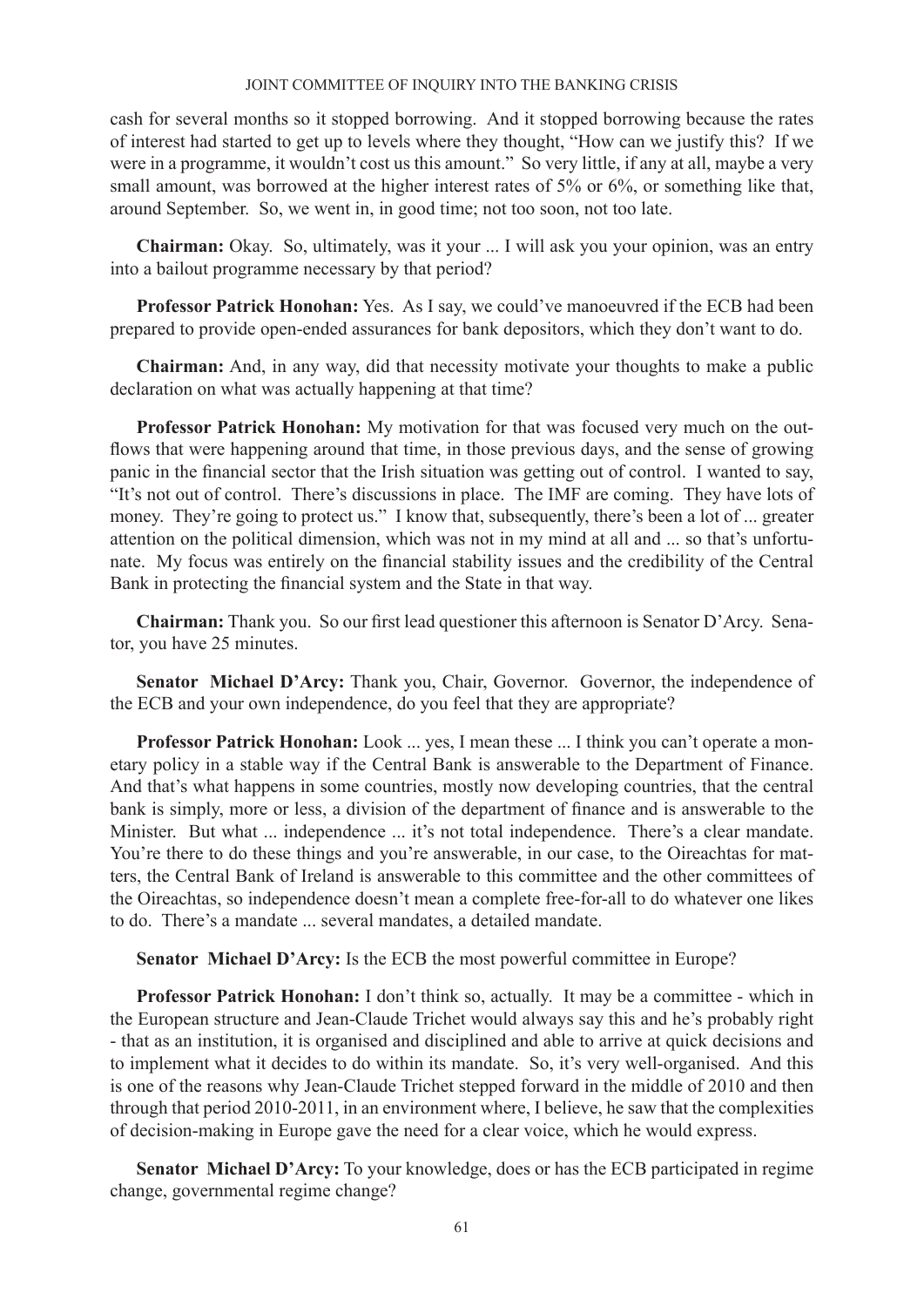**Professor Patrick Honohan:** I don't think so. I'm very reluctant to talk about other countries but there are instances and episodes where people might talk about the European institutions as playing a political role in the context of different governments. But I don't think the ECB has been to the forefront in this and I don't ... I can say, you know, in ... I'm absolutely sure that there has been no co-ordinated attempt by the ECB in any way to unseat some democratically appointed government or anything like that.

**Senator Michael D'Arcy:** If I could read a passage from *Stress Test: Reflection on Financial Crises,* Timothy Geithner?

**Chairman:** Yes.

**Senator Michael D'Arcy:** And he says:

At one point that Fall, a few European officials approach us with a scheme to try to force Italian Prime Minister Berlusconi out of power. They wanted us to refuse to support IMF loans to Italy until he was gone. We told the President about this surprising invitation, but as helpful as it would have been to have better leadership in Europe, we couldn't get involved in a scheme like that. We [couldn't] have his blood on our hands.

European officials, are they-----

**Professor Patrick Honohan:** Don't ask me. I don't know who ... I don't know anything about that so there's no point in asking me. There certainly was no ECB discussion about anything like that.

**Senator Michael D'Arcy:** Lorenzo Bini Smaghi is a former colleague of yours?

**Professor Patrick Honohan:** He's a former ... yes, that's right, he's a former executive board member of the ECB.

**Senator Michael D'Arcy:** He corroborated a story from Timothy Geithner in his publication. Mario Monti, the former European Commissioner who became Prime Minister, in an interview with Alan Friedman in the *Financial Times*, verifies where he was approached five months before he was selected.

**Professor Patrick Honohan:** By Lorenzo Bini Smaghi?

**Senator Michael D'Arcy:** No, Friedman was spoken to by the then President of Italy, that he should be on standby to become President or Prime Minister of Italy.

**Professor Patrick Honohan:** Why are we talking about this-----

**Senator Michael D'Arcy:** Well, I suppose, what I'm trying to get there, Governor, is, there are only two other agencies involved with the IMF-----

**Professor Patrick Honohan:** You don't think it could it be the EURATOM or-----

**Senator Michael D'Arcy:** No, I'm asking you-----

**Professor Patrick Honohan:** ----- the food and safety organisation?

**Senator Michael D'Arcy:** I'm asking you was it the European Central Bank, Governor, of which you were-----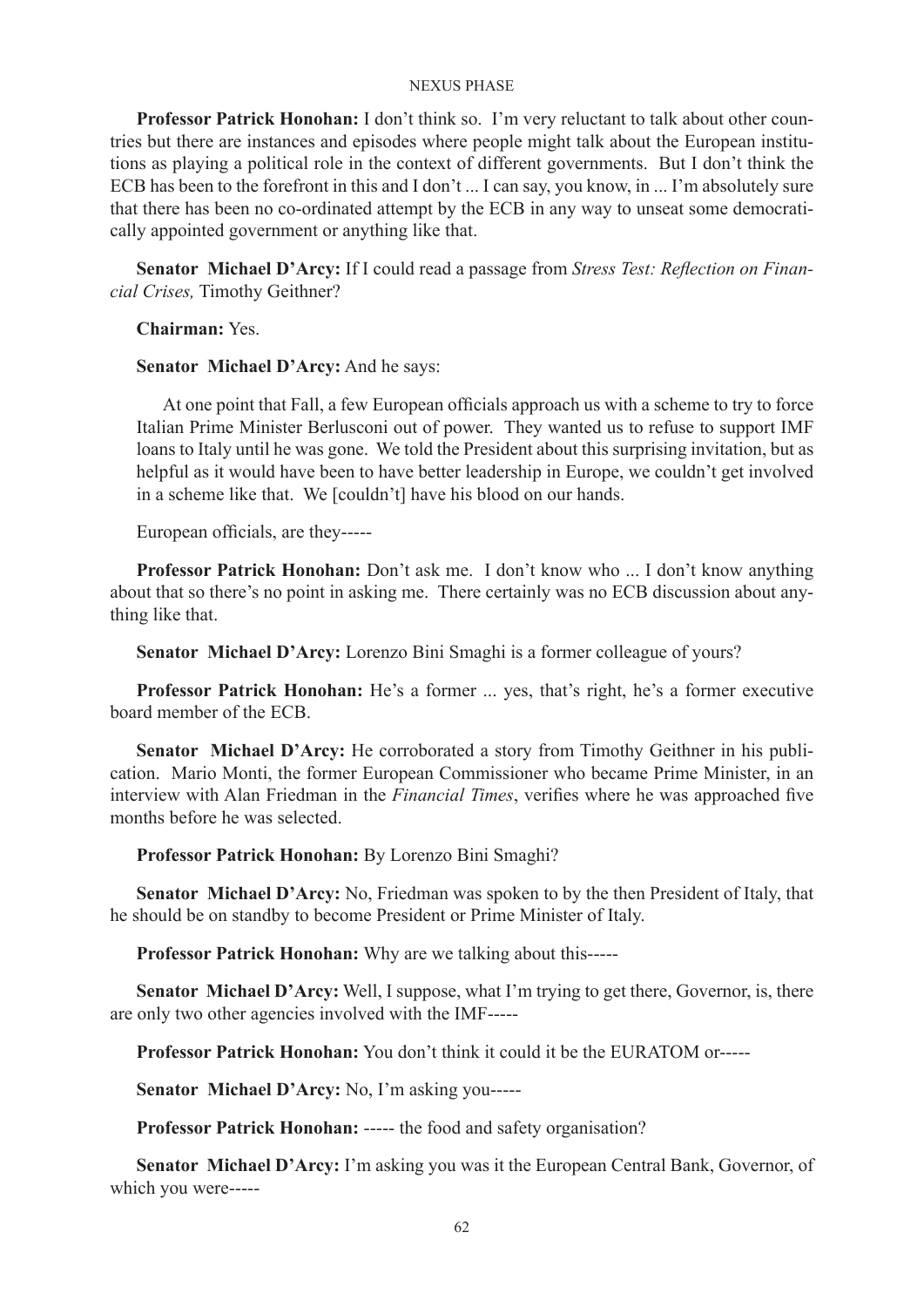**Professor Patrick Honohan:** I never participated in any discussions of this type at the European Central Bank. So I'm sure Lorenzo Bini Smaghi has a story to tell there, but it's not-----

**Senator Michael D'Arcy:** Formally or informally?

**Professor Patrick Honohan:** Formally or informally.

**Senator Michael D'Arcy:** Okay, thank you. And your former vice-president of the European Central Bank, Lucas Papademos-----

**Professor Patrick Honohan:** Yes.

**Senator Michael D'Arcy:** -----became prime minister of Greece?

**Professor Patrick Honohan:** Yes.

**Senator Michael D'Arcy:** Again, it's been described as a *coup d'état,* in spirit.

**Professor Patrick Honohan:** That's very interesting.

**Senator Michael D'Arcy:** Can I ask any information about the ECB's ... did the ECB have any role in a former vice-president becoming prime minister of Greece?

# **Professor Patrick Honohan:** No.

**Chairman:** Okay, I think, Deputy-----

**Professor Patrick Honohan:** This is a ... I mean, obviously you're talking about very important, powerful, and well-connected people, some of whom have sat on committees at the ECB. And some of the things that have happened in political history in Europe you can ... can obviously be criticised. But the ECB or anything ... any part of it that I've had any dealings with has had no discussions formally or informally about that, and I have no part personally, if that's the question, nothing to do with that at all.

**Chairman:** Move on from that. Thank you very much.

**Professor Patrick Honohan:** And no knowledge of it.

**Senator Michael D'Arcy:** Thank you, Chairman. Mr ... or, Governor Honohan, can I ask about your ... the occasion that you phoned "Morning Ireland"? Was it Thursday morning?

**Professor Patrick Honohan:** Yes.

**Senator Michael D'Arcy:** You'd been in ... you were in Frankfurt on that Thursday morning?

**Professor Patrick Honohan:** Yes.

**Senator Michael D'Arcy:** Were you in Frankfurt the day before?

**Professor Patrick Honohan:** Yes.

**Senator Michael D'Arcy:** Did anybody from within the ECB tell you to make that phone call to tell the people of Ireland that there was a bailout going ... discussions, negotiations, that they were occurring at that stage?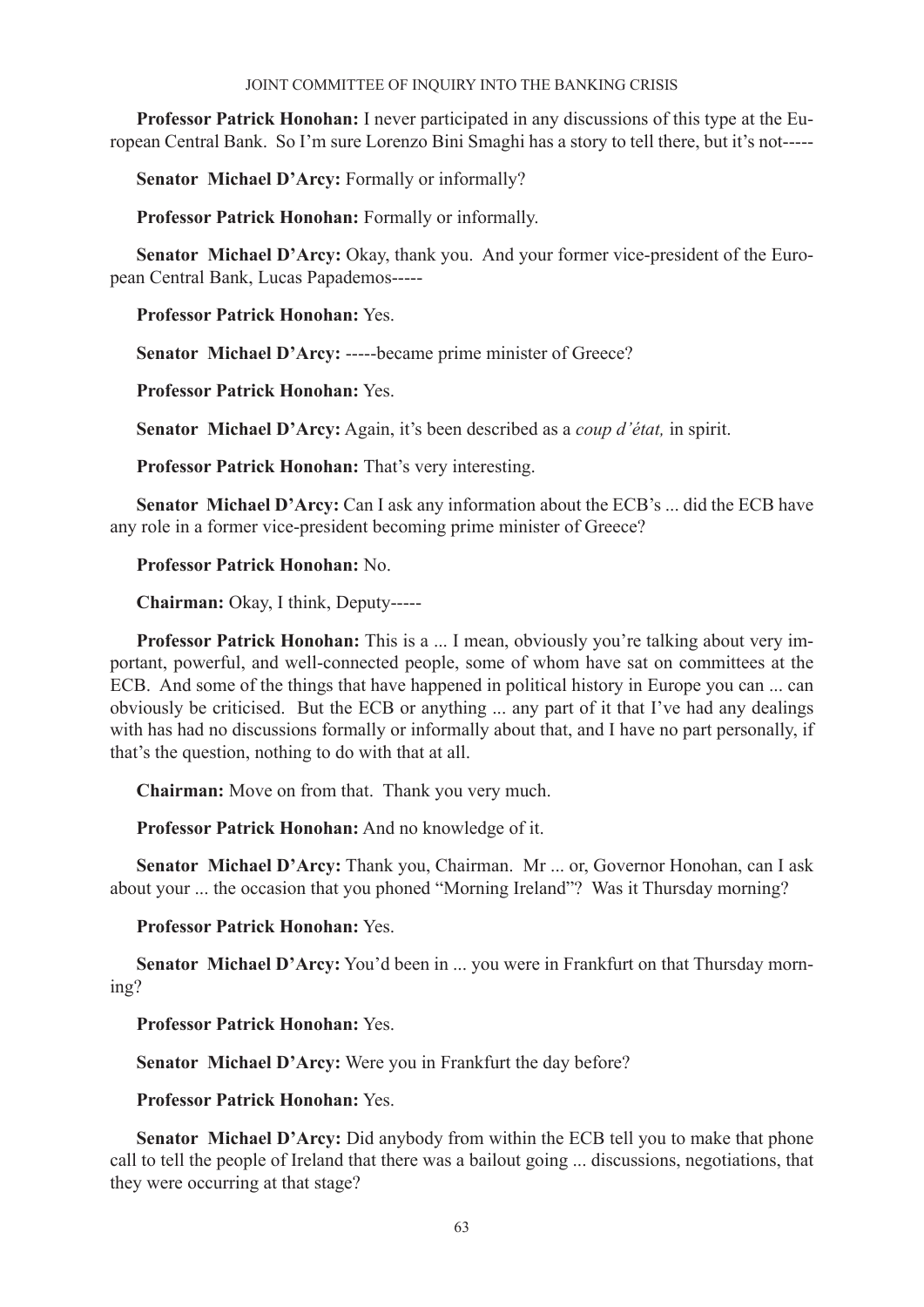**Professor Patrick Honohan:** No. But let me add a little bit more colour.

**Senator Michael D'Arcy:** Please do.

**Professor Patrick Honohan:** The previous day, if I have it right, I learnt on the Wednesday that on the previous day - maybe the Tuesday or maybe it was earlier that Wednesday - that there had been a discussion, which you're well aware of now, the Eurogroup of finance Ministers ... where finance Ministers had ... many of them had pressed Brian Lenihan to announce that he was going to apply for a loan from the IMF and the European institutions. And he refused to do that. He said he didn't have the authority to do that. They were puzzled because they knew that negotiations were going on and they were wondering what was going on. So there was a sense of excitement and concern ... alarm, I would say, in Frankfurt with the people I talked to informally on the Wednesday night. And they were anxious that I should convey to the Minister for Finance the view of those-----

**Senator Michael D'Arcy:** Who were they, please?

**Professor Patrick Honohan:** Pardon?

**Senator Michael D'Arcy:** Who were they?

**Professor Patrick Honohan:** Members of the governing council. And they were-----

**Senator Michael D'Arcy:** Could you name them, please?

**Professor Patrick Honohan:** No, I won't give names because we're getting very close to things that I'm supposed not to be talking about, so names are ... they're all ... they all were at one in saying, "You should be going into a programme.", and I said, "You know, I think we should we be going into a programme too." I phoned Brian Lenihan, so I came out of the meeting and it was late in the evening, nine or ten Frankfurt time, so eight or nine in this time, and I told him, "Look, they want you to announce a programme, and you know, I think you should." And he said, "I can't do that. I'd need a Government decision."

**Senator Michael D'Arcy:** On the Wednesday night?

**Professor Patrick Honohan:** On the Wednesday night. So he was very cross. You know, "Why are they trying to rush me? What's this?" So he was very cross. There was no talking to him. So I went back into the meeting, my tail between my legs, and I wondered what was going to happen next. And I started to worry that I wasn't doing enough, that there was a sense of panic - both in the official circles but especially in the market, and they had these outflows - and I thought, "I should be doing something." And I ... somebody sent me a copy of the *Financial Times*' leader article, which was saying Ireland should be preparing for a bank run, and I'm sitting down here doing nothing? And the leader in the *Financial Times* says Ireland should be preparing for a bank run when I should be doing something, if I should be preparing for a bank run. So I thought maybe ... maybe if I could say on the radio, "Look, we have loads of money, central banks, we can provide money to these banks, you don't need to be taking your money out, your money is perfectly safe." So I took the opportunity in ... not in a meeting but just in a corridor, to ask the relevant senior people, "Will you contradict me if I say the ECB will ... "Don't worry, ECB will give unlimited money." Because then I would be armed with a statement that I could make.

Now, let me backtrack that a week before, actually more like two weeks before, when there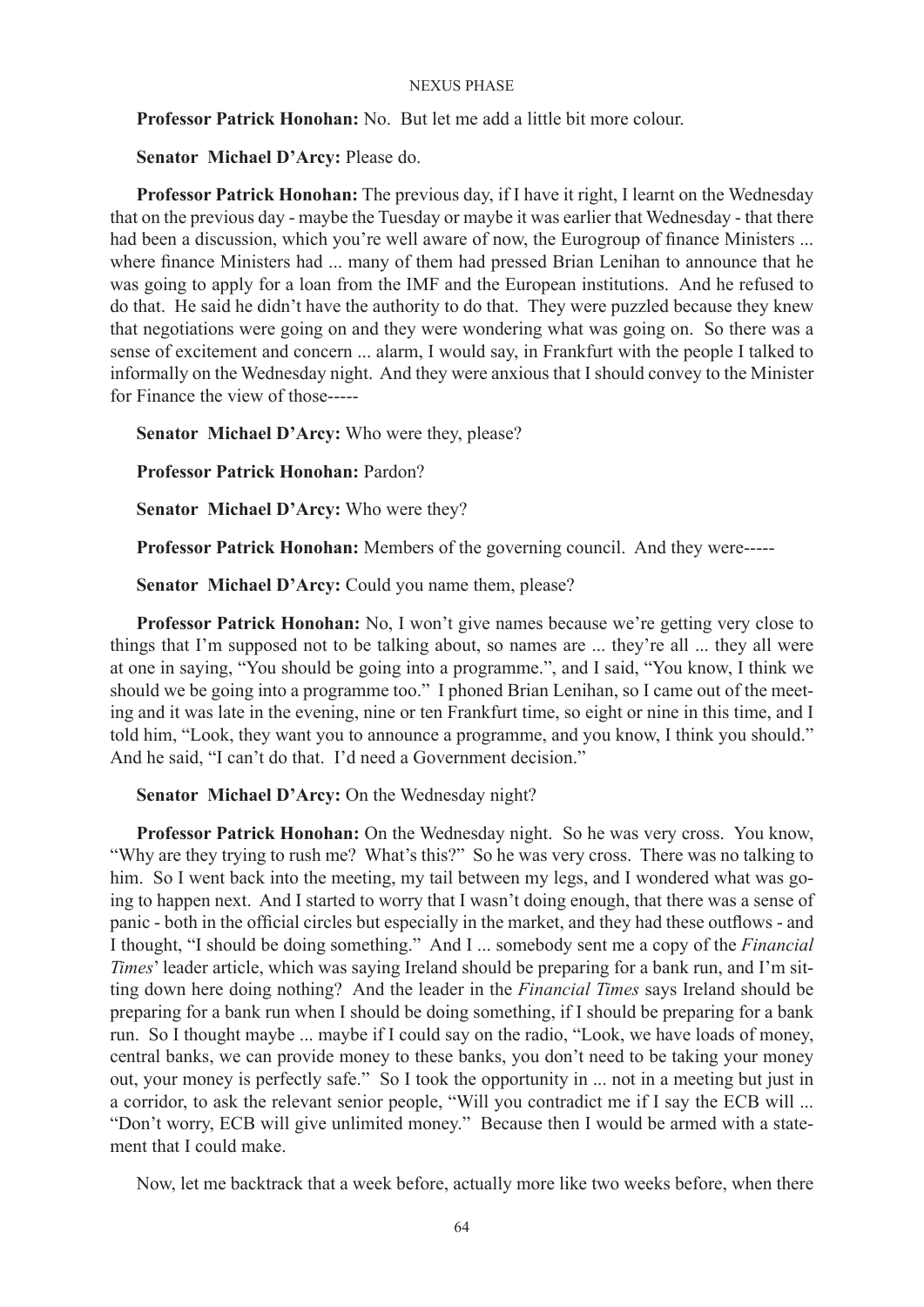were ... outflows were starting to build up, one evening - among many conversations - one evening Brian Lenihan phoned me, I was just outside the Luas on Stephen's Green and he said, "Look, we're hearing from this part of the country and that part of the country that there are outflows. You should make a statement." And I said, "Well, I don't think that's a good idea, because I've no ... I can't just say, "Don't worry, everything will be all right", I have to have some story, I have to have some explanation, justification for this." He said, "Well, look, I'll leave it to you, I bow to your ...". So what did the ECB people say? They said, "We will contradict you, because we cannot give an open-ended guarantee." So I spent the night thinking about what I should do and I decided that, first of all, that time was of the essence, market movements very, very ... you know, once you lose the confidence of the markets it can take a long time to get it back. So I thought, "Now, you must act now." And I thought I'd probably be able to convince people that the Central Bank is going to provide their money, even if I don't give a promise that the ECB ... and I think if you look at the wording of the statement ... of the interview that I gave on "Morning Ireland" you'll see I went very, very close to saying that the ECB would provide all the finances that would be necessary. And then I pulled back, saying, "Of course I would have to ask them, but I don't think they'll say 'No'." And I got away with it. They didn't contradict me. So that was my whole thinking.

Now, was I trying to contradict the Taoiseach? Was I trying to contradict other Ministers who'd said that? No, I wasn't trying to do that. Maybe I wasn't sufficiently attuned to the political happenings that were going on in Dublin because I'd been in Brussels and Frankfurt and, you know, doing all these discussions. When the Taoiseach said ... of the time said, "We're not in negotiations," I took that to be the standard thing ... understood, by informed people, to say, "Oh you're not in negotiations, you're in pre-negotiations", and that it was one of these kind, "Oh, you know, we'll go into the little room, we'll have this round table, and we'll have this square table," that's that what he was ... he wasn't ... so when I said well, we're not ... I didn't say we were in negotiations, we were in discussions, "I hope that, I hope it will be successful, I will suggest that we go into a ...". So I thought I was safe enough on the political arena. I knew they wouldn't be all that happy that I made the announcement but I didn't realise they'd be so unhappy.

**Chairman:** Can I just clarify one thing, Mr. Honohan?

**Professor Patrick Honohan:** Yes.

**Chairman:** Did you instigate the call or did RTE contact you?

**Professor Patrick Honohan:** No, I contacted them.

**Chairman:** Okay.

**Professor Patrick Honohan:** I contacted them, yes.

**Chairman:** Okay.

**Senator Michael D'Arcy:** Did you tell either Brian Cowen or Brian Lenihan that you were going to make the call?

**Professor Patrick Honohan:** No, I didn't, I didn't. No, well, I mean, you know, I don't think I gave that much thought. I was trying to reflect on that, and Kevin Cardiff said he would have liked an hour's notice, and I think it was ... I think my vision was tunnelling down to, "What am I going to say in that?" Obviously, I was going to do it on the basis of my indepen-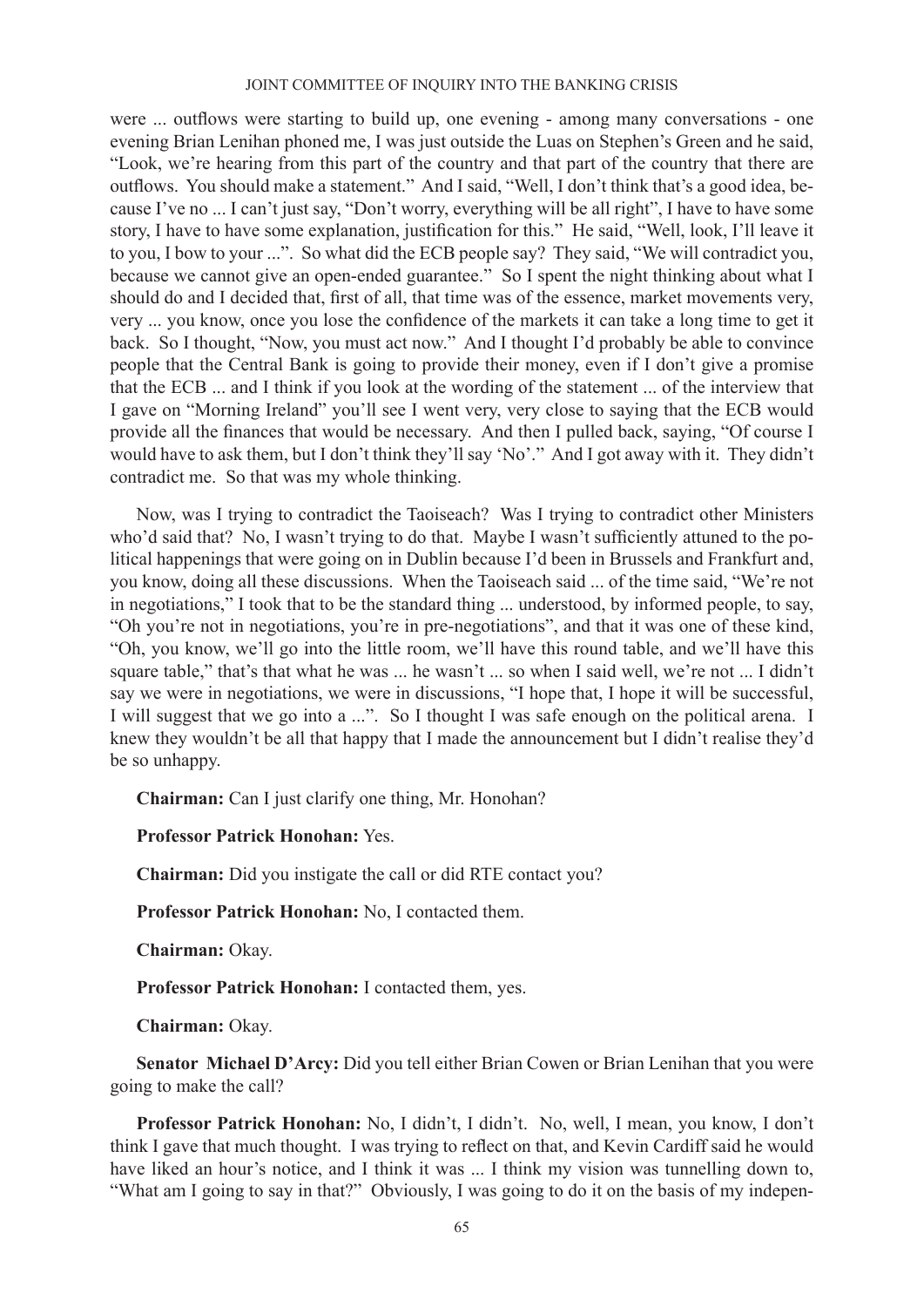dence, I wasn't going to say, "Do you know, do you think I should go on the radio?" I think the answer would have been "No" because it wasn't to place them in a comfortable political position. I don't think I have----

**Senator Michael D'Arcy:** Should you have contacted Brian Lenihan or Brian Cowen?

**Professor Patrick Honohan:** No, I talked to Brian Lenihan already, late last night ... and late the night before.

**Senator Michael D'Arcy:** But to the Taoiseach-----

**Professor Patrick Honohan:** I could have ... no, I don't think so. It would have been a courtesy to inform Kevin Cardiff or to inform the secretary of the Taoiseach, or just ... it would have been a courtesy which didn't occur to me in the ... in my anxiety to get the message across. But I wouldn't ... I think it would have been a big mistake to have left myself in a position where I was being told, "I know you're independent but don't do this." I think that would have been almost in itself a surrendering of the independence-----

# **Senator Michael D'Arcy:** Yes.

**Professor Patrick Honohan:** -----that had been given to me for good reason.

**Senator Michael D'Arcy:** Can I read a passage from a book called *The Default Line* by Faisal Islam? He is Channel 4's-----

**Professor Patrick Honohan:** Oh yes, the Channel 4 fella, yes.

# **Senator Michael D'Arcy:** -----yes:

Something remarkable happened. Ireland's Central Bank Governor, Patrick Honohan, also a member of the ECB governing council, rang up Ireland's main morning radio show and invited himself on air from Frankfurt. He revealed the likelihood of a bailout worth tens of billions of euro, and that teams from the ECB, IMF and EU were already in Dublin. In fact, Honohan was to chair a meeting with the officials within the hour. Honohan had consulted neither of the two Brians. It felt like a monetary *coup d'état.*

Was it a monetary *coup d'état* by the ECB?

**Professor Patrick Honohan:** No. First of all, the ECB hadn't any part in it, as I said. They were saying "No" to my request.

**Senator Michael D'Arcy:** Sorry, Governor, you've said that in the previous day-----

# **Professor Patrick Honohan:** Yes?

**Senator Michael D'Arcy:** -----that the members of the governing council-----

**Professor Patrick Honohan:** Yes?

**Senator Michael D'Arcy:** -----were imploring you to-----

**Professor Patrick Honohan:** Yes, to ask Brian Lenihan-----

**Senator Michael D'Arcy:** Lenihan.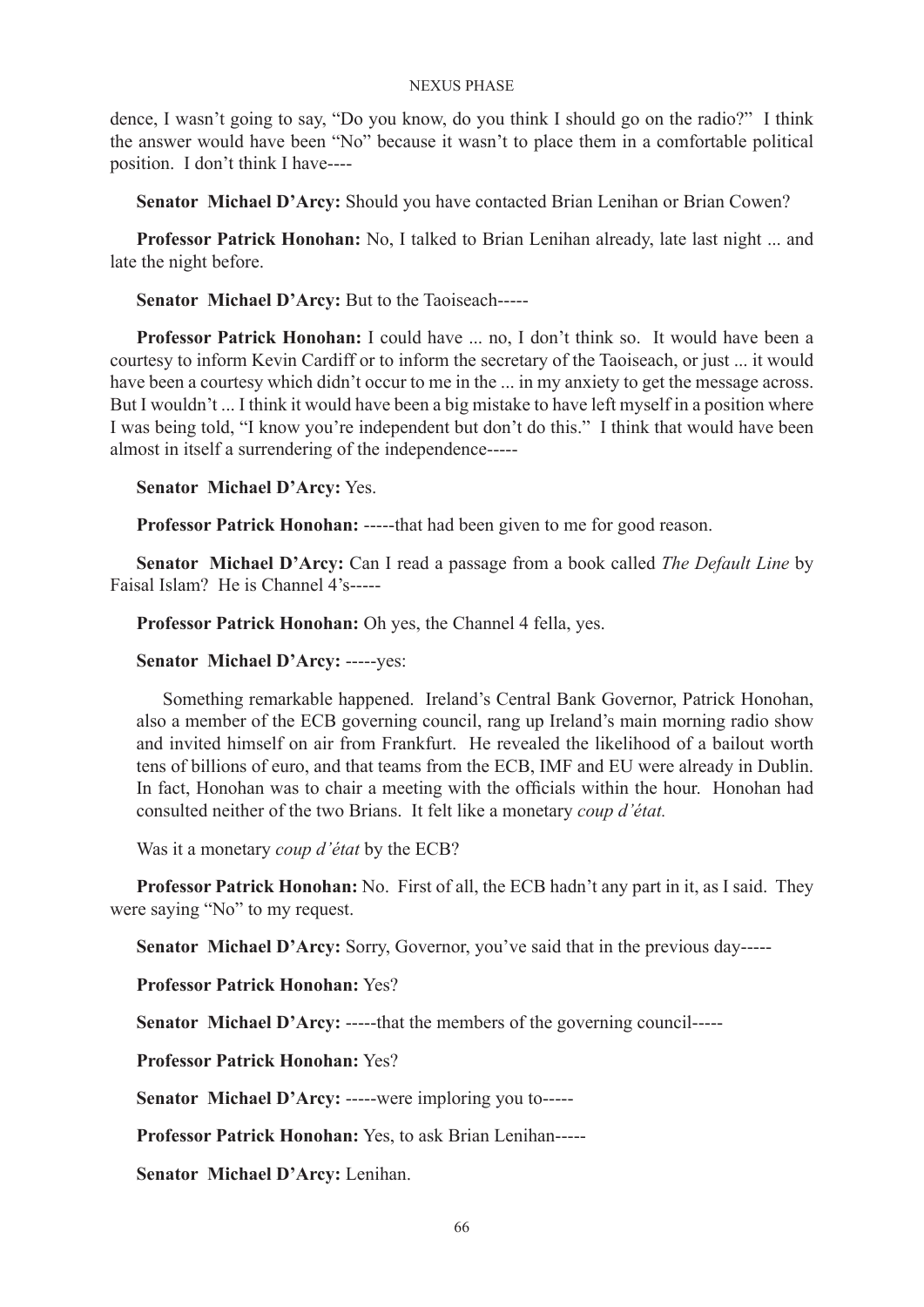**Professor Patrick Honohan:** -----to go into a programme.

**Senator Michael D'Arcy:** Yes. And he was-----

**Professor Patrick Honohan:** And I passed on the message.

**Senator Michael D'Arcy:** Passed on the message and he hadn't.

**Professor Patrick Honohan:** Yes.

**Senator Michael D'Arcy:** Did you not announce the programme?

**Professor Patrick Honohan:** I described what was happening up to then. The Government were still absolutely free to say, "Well, we know about the talks and the negotiations, but we think this is not the way to go, and we're not doing it." Absolutely free.

**Senator Michael D'Arcy:** In Kevin Cardiff's evidence, Governor Honohan, on three occasions he says:

Overall, though, these two days of discussions [this is 14 November] had achieved quite a bit. There was one point of disagreement [though] towards the end of day two [I think]. Mr. Masuch said that his bosses in the ECB would now hope and expect the Minister for Finance would immediately announce a decision to enter a bailout.

Subsequently he says that on another occasion, a number of days later, these discussions were tough, there was great pressure on Lenihan to agree immediately to request an EU-IMF bailout-----

**Professor Patrick Honohan:** From the Eurogroup Ministers, I think he's talking about the Eurogroup Ministers there.

**Senator Michael D'Arcy:** Yes.

**Professor Patrick Honohan:** It's not a *coup d'etat* by anybody else. That's very important. This is a democratic process, the democratically elected Ministers of Europe were saying in the Eurogroup, in a collegial way, "You are in trouble, we are in trouble. You should take action." And they were right.

**Senator Michael D'Arcy:** Governor, the members of the ECB governing council were saying to you, for you to implore the Minister to take action, and when he didn't, did you choose to take that action?

**Professor Patrick Honohan:** I didn't take any action. I went on the radio. The Minister took the action of going into a programme several days later. He could have said "No" and I explicitly said that on the radio. I said, "If it's agreed, I think we'll go into a programme." I think it's very important, these distinctions are very, very important, very, very important.

**Senator Michael D'Arcy:** And that's why we're scoping them, Governor. Did you undermine the negotiation team's position by doing-----

**Chairman:** Mind your language, now, you can ask a question, yes, but be careful of any value judgments in it, and you have about seven minutes to go.

**Senator Michael D'Arcy:** I'm asking a question.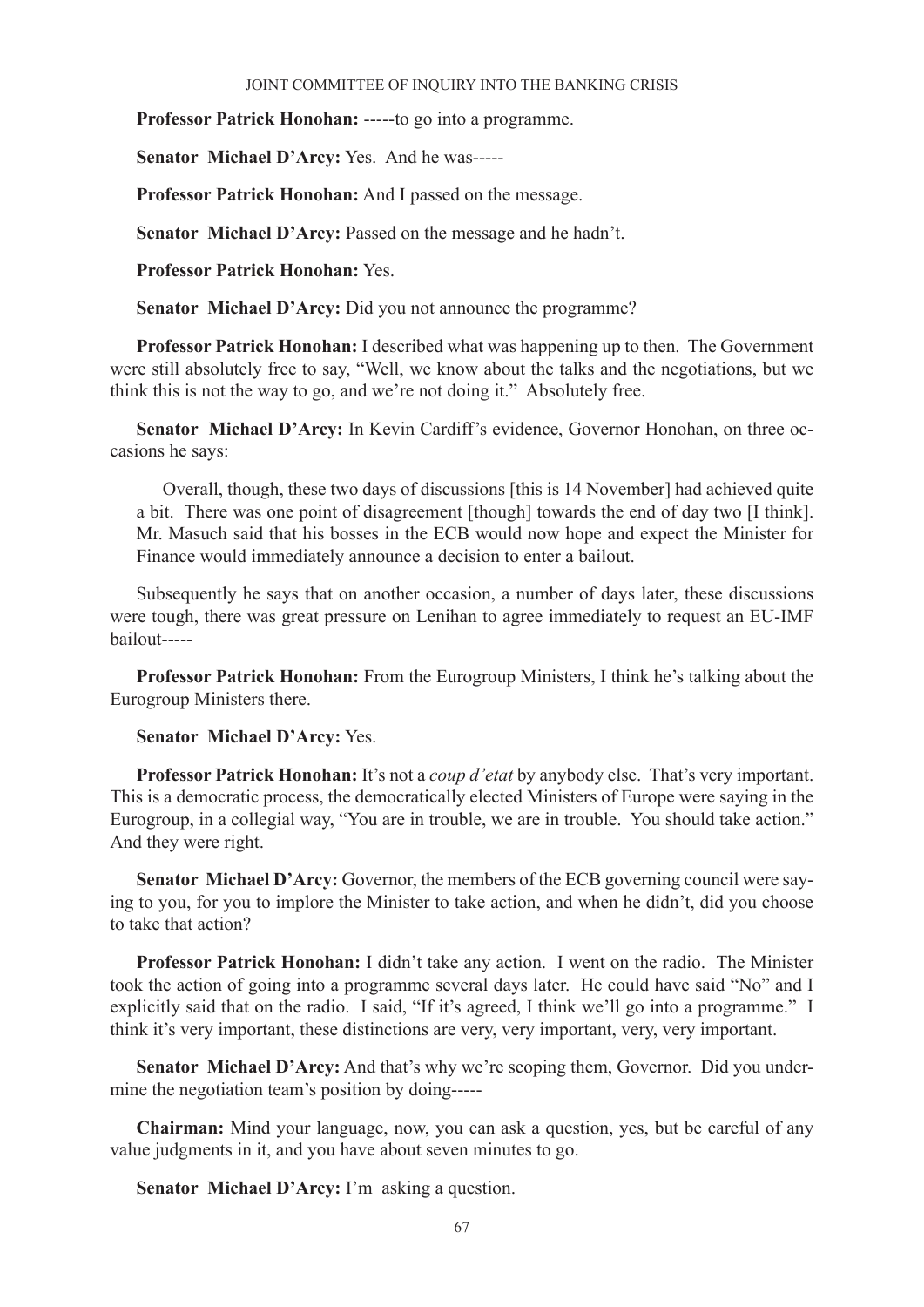**Professor Patrick Honohan:** So, your last question is "undermining". I think, on the contrary. I think it was ... it created an atmosphere in the negotiations. And, you know, I've been working with people in international organisations all my life, since I was 21. I know the way they work. And the sense that the Administration of the country and the political system was working in a systematic and co-ordinated way, and that there wasn't going to be any messing around, and there was proper communication between all the different parts of government, I think that is what really helped us get a very quick agreement to a programme that, financing aspects aside, worked very well for Ireland - and we fixed the financing aspects later. I think it created a good atmosphere, there was no ramping up of asks from the troika side afterwards. There was no sense of that. And they knew the decisions were going to be taken by politicians.

**Senator Michael D'Arcy:** The letter of 19 November, were you aware of the contents of that letter from President Trichet?

**Professor Patrick Honohan:** Yes, I was aware of it in general outline, not the exact wording.

**Senator Michael D'Arcy:** Were you aware that there was a threat to remove ELA?

**Professor Patrick Honohan:** Yes, and I recommended to Jean-Claude Trichet that he should not send such a letter. I thought it was a bad idea. I told him the letter would leak eventually which amazingly it did, about a year and a half later, I think, and then was subsequently published. Well, I'm not sure whether it exactly leaked, but the gist of it leaked. And I just thought it would, from his point of view, it would put the ECB in a bad light to appear to be making an ultimatum. Now he would claim that it was not an ultimatum, it was merely a statement of what necessarily had to happen. But it was inevitable that in the eyes of the recipient, or even more so in the eyes of the general public when they would read a letter, that it would look like an ultimatum. So I recommended against the letter. However, I also told him, "I don't think you'll need this letter because it is clear that we are going into the programme."

**Senator Michael D'Arcy:** Okay. In the film "The Godfather", Don Corleone said it was an offer he couldn't refuse. Was that letter from Mr. Trichet an offer that the Irish Government could not refuse?

**Professor Patrick Honohan:** Well, I think that when it arrived it caused a certain amount of puzzlement and Kevin Cardiff implied that. "Why now"? It's as if, you know, the train has already left the station, and there's a message coming to say, "Be sure to catch the train." This had already happened. The wording of the letter in some respects was sharper and more specific than I had imagined. And I actually recall Kevin Cardiff saying, "Look at these terms and conditions exactly." And when you look down through them some of them were not exactly very easy to comply with. On some interpretations ... well, I said to him, "All they want is entry into the programme. Don't worry about those details." So I think that it didn't actually have as much effect as everybody thinks it does.

**Senator Michael D'Arcy:** The amounts of €10 billion for bank recapitalisation, €25 billion for banking support and €50 billion for financing the State, what analysis was carried out by the troika to come up with these figures?

**Professor Patrick Honohan:** You'll have to ask the troika that. The €10 billion was a sort of round number sum. They wanted to ... as we talked about that this morning, they had the idea they were really focused on the banks: the banks, the banks, the banks. "If we get the banks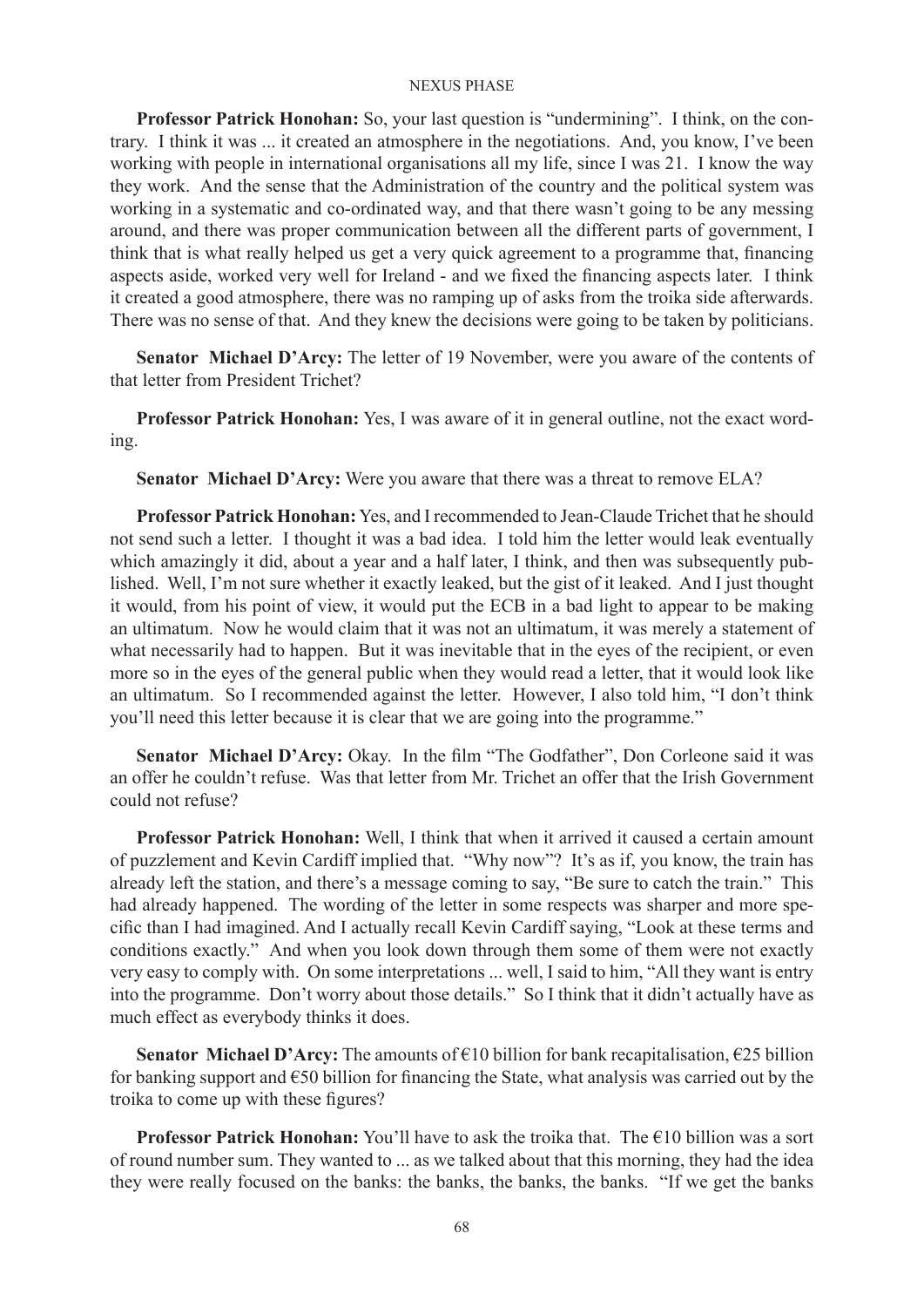recapitalised, Ireland's problems will be solved because Ireland's problems are caused by the banks." So they said, "Why don't you recapitalise them right away?" And we said, "No, we did our sums, you've looked at our sums and you don't see any methodological flaws in them so, you know, we think we know what capital is needed. We admit they could do better with more capital and the market would trust them." So it was a sort of compromise round number figure; put in €10 billion, anyway, and we leave €25 billion in reserve and you can put the rest of that in if needed when the stress test is carried out. So it seemed like a reasonable compromise. In the end we put in, what,  $\epsilon$ 17 billion instead of  $\epsilon$ 10 billion.

**Senator Michael D'Arcy:** The  $\epsilon$ 17.5 billion from the pension reserve fund, was this a condition of the bailout that those moneys would be used?

**Professor Patrick Honohan:** Source of the ... oh, the €17.5 billion, yes, absolutely. They didn't want ... the sums of money which were, "We are fully funded until X months away", those were to be swept in as well. That's what that amounts to. Particularly for the IMF, the scale of the lending, after the huge loan they'd made to Greece, was beginning to stretch their resources. They could see that they might have some other loans to make as well, perhaps to Portugal, which, indeed, happened. So we were getting to the outer limit of the sorts of sums of money that they wanted to lend. But they did want to make sure that the programme and the public finances were going to be sorted for three years, so that, at the end of, it we'd be back in the market, but we'd have enough money for three years. And so they wanted to make sure, that's how they allocated it,  $\epsilon$ 17.5 billion from the ... whatever number it is, I can't remember off-hand ... from the pension reserve fund, and then  $E22.5$  billion from each of the agencies, I think that's it.

**Senator Michael D'Arcy:** The discussions held with the ECB, in particular, Governor, in relation to the burden-sharing for bondholders both senior and subordinated, they were held and they were ... the possibility of burning senior bondholders, raised on a number of occasions. Could you shed some more light on the ECB's refusal and then, subsequently, in a number of years later, we had the bailing-in of bondholders in other jurisdictions?

**Professor Patrick Honohan:** Okay. So there are two particular episodes: there's one episode which is at the time of the bailout, or the programme, and there's another one then at the end of March 2011, at the time of the stress test. So start with the November 2010. When I got back from Frankfurt on Thursday, 18 November, I participated in the first of these meetings, a high-level meeting, it was quite amusing because we talked about more or less procedural things. We were picking up from what we had discussed in Brussels. It was in Kevin Cardiff's room in the Department of Finance and there must have been about 12 or 15 people there, so it was principals, it was just, the senior people. And after an hour or two we broke, and maybe it was 8 o'clock, and we broke for sandwiches, and during the sandwiches, the IMF representative said, "Of course this is not part of our discussions but what about the bondholders? I mean, there are unguaranteed bondholders, how many of them are there? And just hypothetically, what would happen if there was some mechanism for imposing haircuts on them?" Well, this was the first we'd heard of anything like this, even after two days of meetings in Brussels. And obviously, it was a strange attempt by the IMF to bring back on to the table something which presumably they must have ... had been brushed aside in their pre-meetings with the rest of the troika. So, this was our first idea that one of the institutions, at least, would support some mechanism for burden-sharing with senior bondholders at the banks. We were very excited by this ... on the ... there is a unanimous view on the Irish side that this was a great opportunity. Why? Because now we were in a period of three years, prospectively, protected by official financing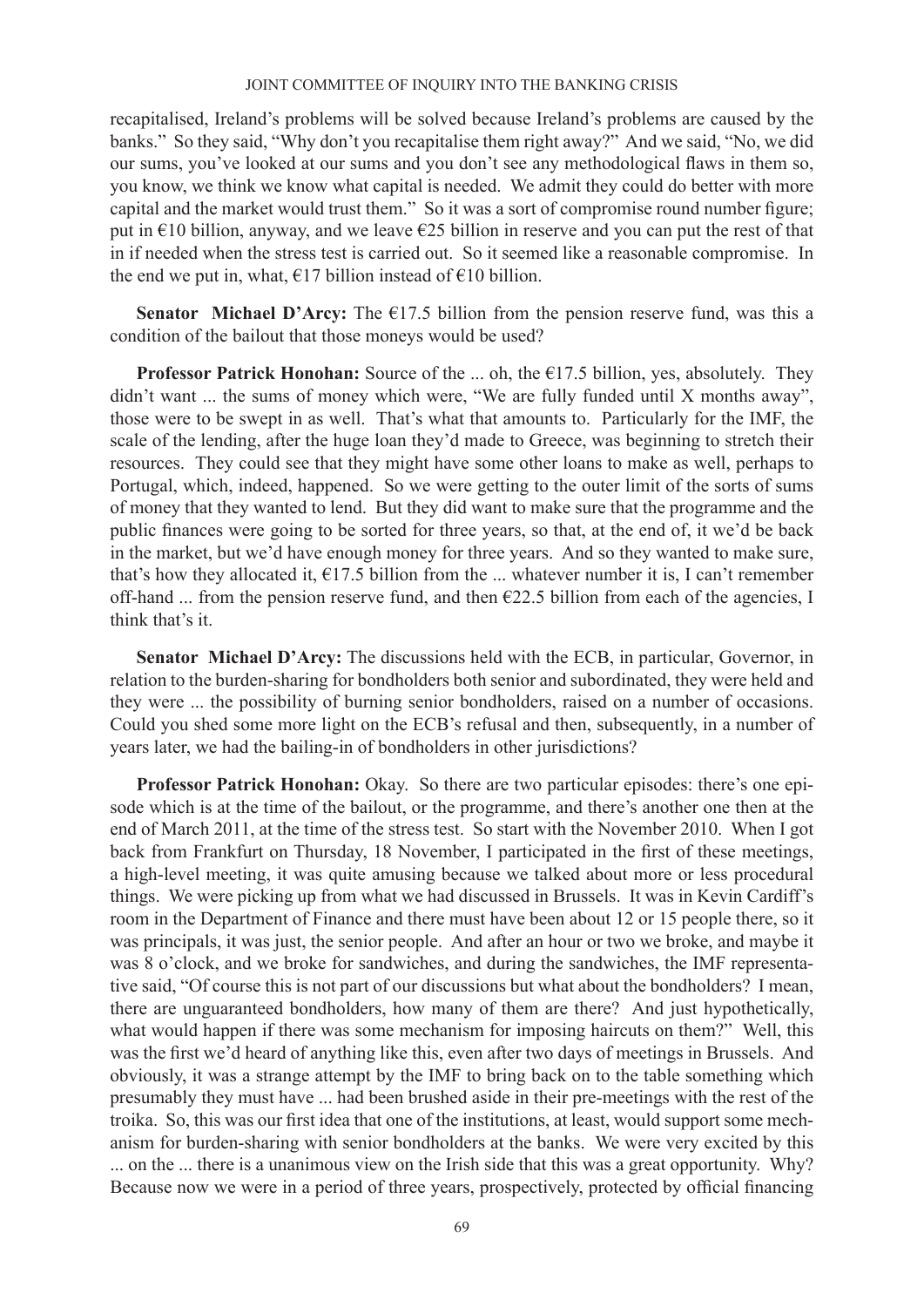so that any disturbances in the markets could be contained and also the reputation risk of burning bondholders would be greatly diminished if it was at the behest of the IMF, who know about these things. So immediately, this was a great plus. So, there followed in subsequent days, it was clear that the others didn't want this discussion to go greyface and they were uneasy and they said, "I think we should get back to the meeting proper now", and stuff like that. So, there were further discussions, not all of which I was involved in, over the coming ... the next few days. So that's that episode. Were the ECB involved in this? I know, Cathaoirleach, I know this is spoiling your time but-----

**Chairman:** I am very simply stating, Mr. Honohan, I just need to get through a particular line of questioning with you this afternoon and I note that the Robert Ludlum stuff and all the rest of it can be very interesting and colourful but there are some factual matters relating to what happened here in Ireland that we need to get through.

**Professor Patrick Honohan:** We'll need to get the specific questions then, because I can go on a narrative indefinitely on this.

**Chairman:** And if members can rely upon the core documents that we have where we spent months of researching them rather than going down to the library to pick up something that might be a thriller and might help us in our final report as well. What I want to focus in upon, particularly with the question that Senator D'Arcy put to you, is there is a document up on the screen there and it's a statement by Minister for Finance, Brian Lenihan TD, on the EU-IMF programme for Ireland and the national recovery plan and on the end of that statement it says:

There has been much commentary about the need for senior bondholders to accept their share of the burden of this crisis. I certainly raised this matter in the course of ... negotiations and the unanimous view of the ECB and the Commission was and is that no Programme would be possible if it were intended by us to ... honour senior debt. The strongly held belief among our European partners is that any move to impose burden sharing on this group of investors would have an enormous ripple effect throughout the Euro system. [And then he referenced yourself.] That was confirmed [to me] by Professor Honohan in an interview last Monday when he said there was no enthusiasm in Europe for this course of action.

So, how do we have that incongruence, where there is a view that there might be a potential for burning of bond holders and there is a view here where you're saying in Europe, there is no discourse or discussion about that?

**Professor Patrick Honohan:** Because it's exactly as I said. The IMF team were arguing in favour of this. The European ... the team from the Commission and the team from the ECB were saying, "This is off the agenda, we're not talking about it." And then subsequently, we know that the troika, as a group, with the IMF now on board and back in their, you know, back in the group, went together to Brian Lenihan and told him, "No, the decision has been taken. There is not going to be a programme if you burn the bondholders."

**Chairman:** Okay, thank you. Deputy Joe Higgins ... no, I'm moving on ... we're way over time, Sir. I'm moving on. You'll come in the wrap-up. Deputy Higgins.

**Deputy Joe Higgins:** Yes. Governor, in your book of evidence, Vol. 2, we don't need to go there but there is a summary of all changes implemented arising from recommendations of the various reports-----

# **Professor Patrick Honohan:** Yes.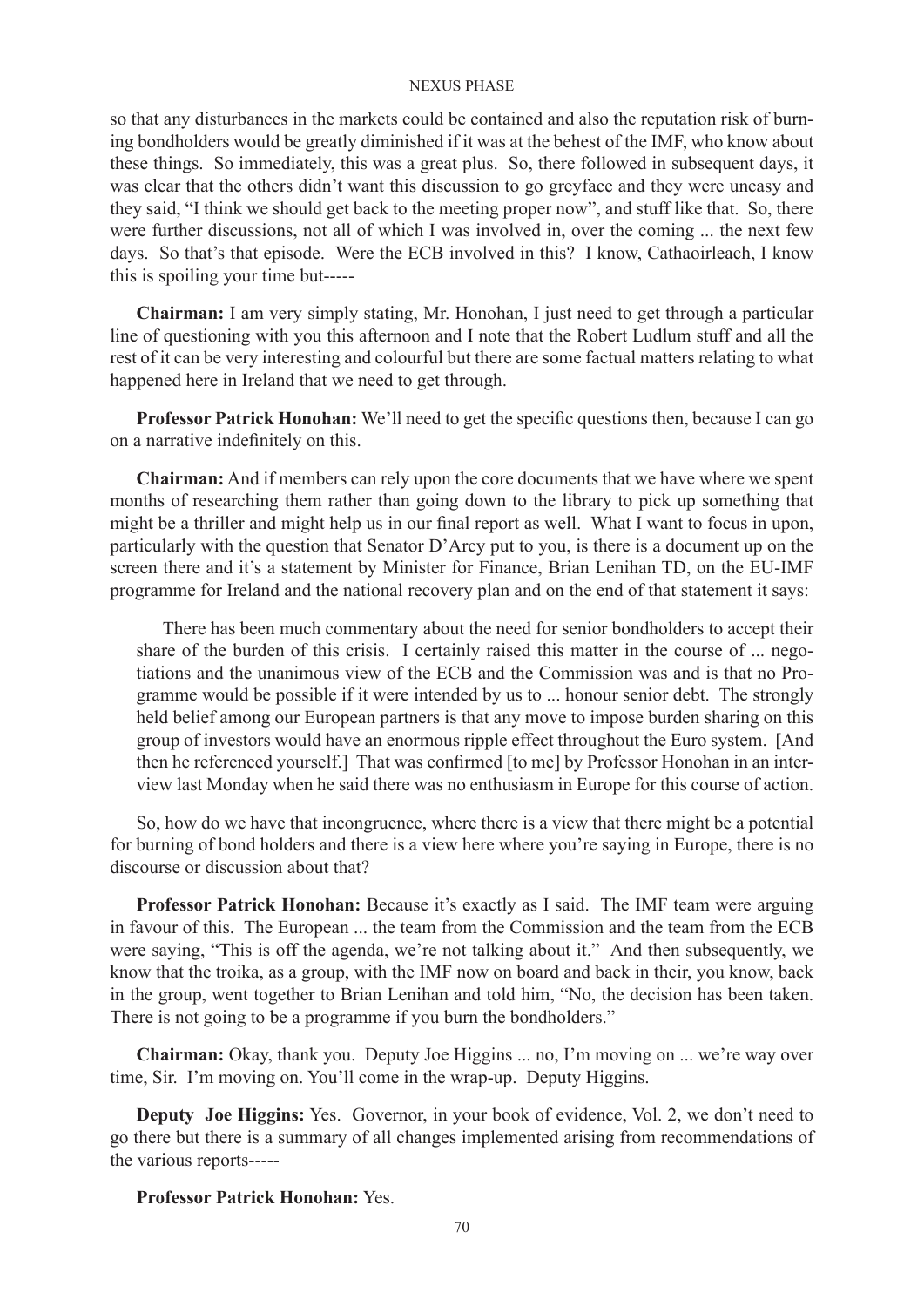**Deputy Joe Higgins:** -----into the banking crisis. So, in your opinion, is the current supervisory regime robust enough to prevent another crisis as happened? And, particularly perhaps, in event of a rapid rise of market interest rates and the impact of that on household and commercial debt?

**Professor Patrick Honohan:** You know, Deputy, the regulatory system is there, the supervisory system is there, it's been improved. Is the economy still an over-indebted economy? Yes. Are there many households over-indebted? Yes. Will their situation be worsened by various shocks? Yes. But this is the working out of a legacy indebtedness. These matters are known and largely understood, so I would say from the point of view of regulation and supervision, we have a sufficient grasp on the situation. Does that mean there could be ... will be no pressures? No, there will continue to be pressures in the work-out. Could there be another crisis, perhaps emerging from some other part of the financial system that we're not talking about on our agenda? You know, the ... yes, I am always concerned that the next crisis will come from where you're not expecting it. So, we have to supervise and regulate those sectors too and some of them are harder to supervise than the banking system.

**Deputy Joe Higgins:** Okay and in relation, Governor, to the current situation in Greece *vis-à-vis* the euro area and some people would object strenuously to the pressure that Greece is being put under but let's leave that aside. In the case of a euro-related crisis, such as Greece leaving the euro, for example, what would the impact be on the Irish banking system and-----

**Chairman:** Phone interference there coming in, Deputy Higgins. It may not be yourself but it's coming from the proximity, so please continue to question but I ask members to now turn off their phones.

**Deputy Joe Higgins:** Yes, and how would the system cope with that?

**Professor Patrick Honohan:** Deputy, I don't want to be unhelpful but I once answered a question about ... in this area before and I realised it's a very big mistake. It's about another country, it's about a hypothetical scenario, it's ... this whole area is very, very market sensitive. It's very politically sensitive ... just as I am very reluctant to get involved in politics at all, I certainly don't want to describe anything about another country under pressure.

**Deputy Joe Higgins:** Even theoretically in------

**Professor Patrick Honohan:** It won't be taken theoretically by our colleagues behind.

**Deputy Joe Higgins:** Right. So, now, Governor, an increasing number of insurance companies, hedge funds, asset managers, special purpose vehicles are choosing to domicile in Ireland and the Irish Financial Services Centre and so forth. Funds under management, according to the Irish funds industry, are set to reach to  $\epsilon$ 2 trillion this year and there's been exponential growth in those fundings, 25% in 2014 and 14% increase in quarter one of 2015, which is  $\epsilon$ 234 billion of an increase, bringing it up to  $\epsilon$ 2 trillion. Now, I just want to ask you in relation to where the next crisis might come from, which is a question you kind of posed there. Is it disturbing or not to see in the Irish funds industry promotional material the following, "Through its work with governmental and industry committees and working groups, [Irish funds] contributes to and influences the development of Ireland's regulatory and legislative framework." That's one quote and the second one is:

Irish regulated funds are exempt from Irish tax on income and gains derived from their investments and are not subject to any Irish tax on their net asset value. There are addition-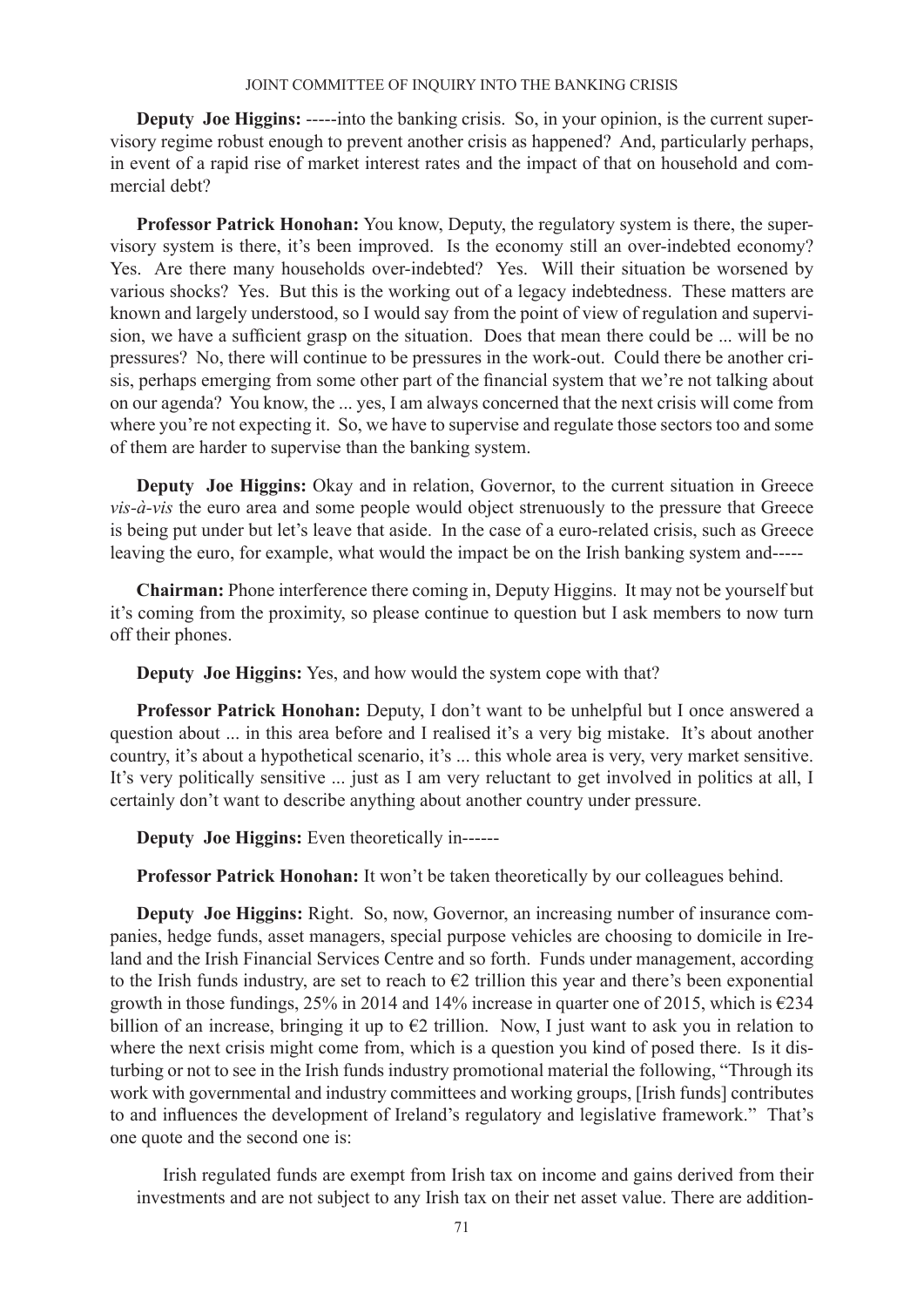ally no net asset, transfer or capital taxes on the issue, transfer or redemption of units owned by non-Irish resident investors. ... Non-Irish investors are not subject to Irish tax on their investment and do not incur any withholding taxes on payments from the fund.

A question that arises for me, which I would like to pose to you, Governor, is the finance industry, perhaps, one crisis ahead of the State and the regulatory system? And let me just put it in this context: that in the 2000s, we had evidence here in the 2000s during the bubble, the regulator was assiduously regulating for issues that had taken place in the previous ten years, consumer issues, etc. You have been busy putting in place regulation to try and prevent what happened during the bubble. But here, we have remarkable language and a promotion not unlike what we heard in relation to property tax breaks, etc. So, is it possible that another crisis is developing here, that the Irish State or regulatory system is not on top of?

**Professor Patrick Honohan:** Okay. No, I think it's a very important question. First of all, some things have definitely improved. The Central Bank does keep a watching eye on the work of the clearing house group but it does not participate in its discussions and we no longer have any responsibility, statutory responsibility for developing the financial sector, which was a goal. We also don't any longer have ... there was an industry panel, a panel of industry specialists, which had certain powers under the previous legislation to poke around in what the Central Bank was doing for as far as regulation was concerned and lobby in that. We don't have that; that was ruled out of the new legislation. The tax matters have nothing to do with the Central Bank. Now, certainly these non-bank areas are ... Ireland is one of the largest centres in Europe for funds. It is also a substantial centre for insurance. We have increased our efforts to supervise the ... Funds is supposed to be simple, but then, mortgage lending was also supposed to be simple. Simple because these funds, the investors are supposed to be sophisticated wholesale entities and there is no risk of them to the payment system or to the general run of things. So, in principle, funds could collapse and the Government wouldn't be entailed.

However, we have to make sure the funds are doing what they say they are doing and that they are set up in accordance with the various pieces of legislation, mainly European legislation on the funds, and we do have a supervisory effort there. It seems to me that the regulation there has become very, very complex, very demanding and we will be increasing our staffing again on that side.

On insurance, we have already identified a sector of insurance which had grown here in the 2000s, a sector which was ... or a product, a range of products under the general heading of variable annuities, which were very complex and rather risky products. We noticed that Ireland was becoming one of the centres for this and we didn't like that because it sounded as if there might be some reasons ... we wanted to make sure that we were regulating it adequately and we weren't just getting these businesses coming here because they were getting some, kind of, lighter run on it. So we scrutinised that very closely, we discovered the risks that are involved and we have imposed much higher capital requirements on the firms that were providing these products and we're satisfied that this is safe. I'll give you just an example from the numbers that I had there. In 2009, insurance supervision, we had 42 people and, in the house at present, we have 96.8 people on insurance. So we are not just regulating ... not just concentrating on the last war, we are looking to the next war and insurance and funds. Funds figures are more complicated because they are mixed up with some other stuff. We have increased there too and I anticipate a further increase as well in the years ahead.

**Deputy Joe Higgins:** Okay, like, I'm sure the reason that people might wonder and be worried was that evidence was given here and, indeed, you referred to it in your own first report on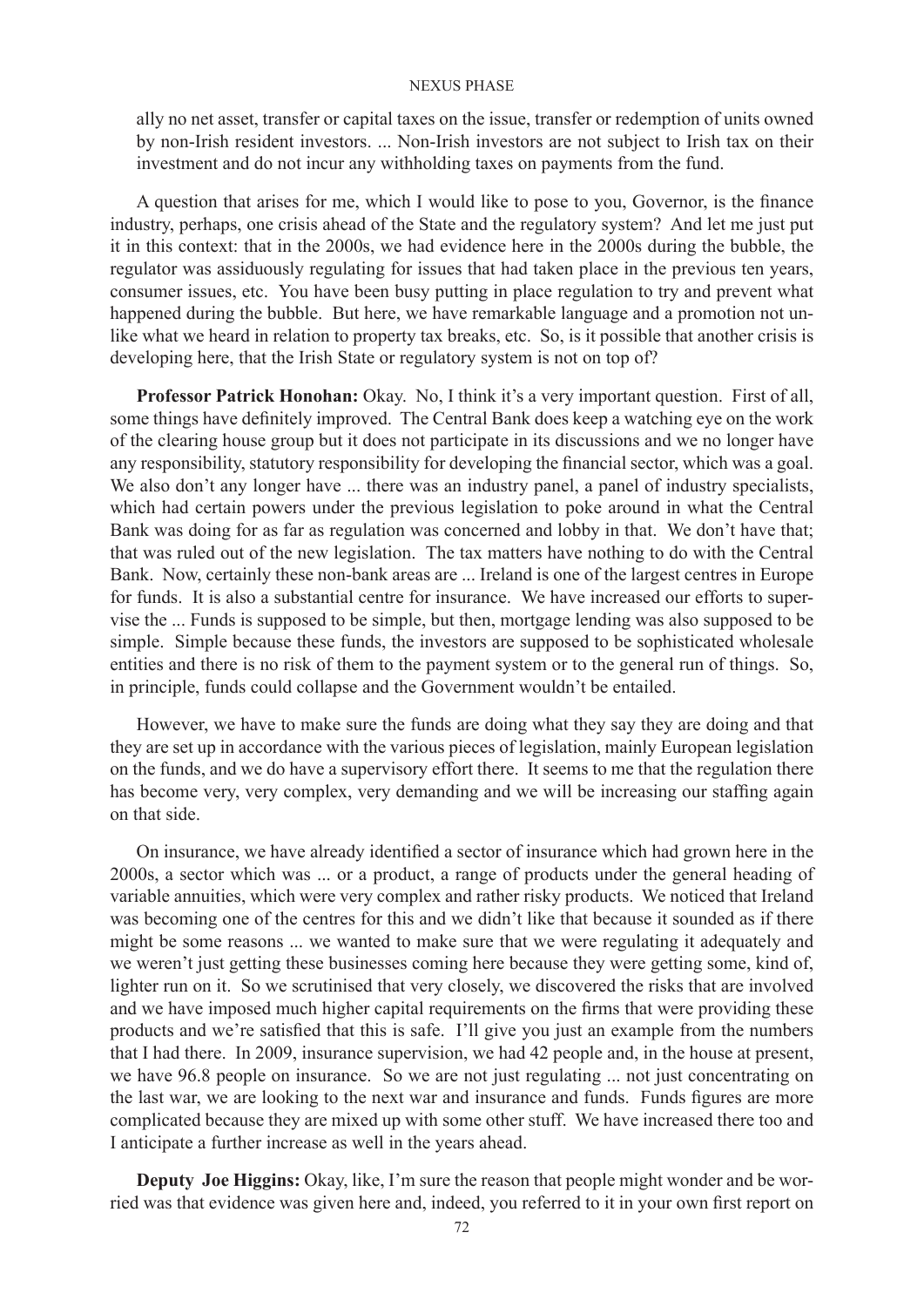the banking crisis, Governor, that a reason advanced for so-called light-touch regulation was because of the Irish Financial Services Centre. So that Irish institutions' regulations wouldn't be heavier regulated in case the IFSC was made to look like an offshore island speculators' paradise or whatever they do on those offshore islands, right. So the question ... and, as you know, *The New York Times* labelled some of what was going on as Ireland being "the Wild West of European finance". The question is ... the number of staff in the regulatory system has not increased anything to the same extent as the funds or even perhaps the amount of funds and the actual funding institutions. So are you confident that the Irish regulatory system knows what is going on in those particular institutions to head off any potential disaster for the future?

**Professor Patrick Honohan:** One area that I'm not fully confident about is the area of entities which are not, at present, subject to regulation because they are just there. They are not doing things that are subject to European or Irish law in requiring them to be regulated. And we have opened a body of work to try to, first of all, collect data and require such companies to provide data to us so that we can start to understand them and we have already been doing this for about two years. And then in case of firms which we have no right to ask for them for data, we have been going to a sample of firms and trying by nature by means of in-depth interview to understand what line of business are they in to see should there be some additional legislative requirement at the European or Irish level? And in doing this, we are feeding this information into the European, especially the European but also the international system. Because this area of non-bank, non-insurance finance is growing because banks are being more strictly regulated. The flows of money are going out into unregulated entities and we want to make sure that that's not going to cause a problem.

**Deputy Joe Higgins:** And Governor, do you think it is healthy that those financial institutions and the industry has such a close innings to a Government through the IFSC Clearing House Group where there is ready access to the highest political levels in this State for lobbyists essentially? Is that healthy?

**Professor Patrick Honohan:** I think if to the extent that successive Governments regard the IFSC and its contribution to employment and taxation as important, I think a degree of interaction is likely to be a consequence of that. I don't think the politicians shouldn't be close at politician level but the officials who make legislation, so the Department of Finance or the Department of industry or whatever enterprise or whatever it's called now, if they want to keep these businesses, they need to understand what legislation ... if this legislation is old fashioned, it will not enable these companies to work. So I don't defend it. It is just part and parcel of wanting to have an international centre.

**Deputy Joe Higgins:** But Governor, is there a fine line between the equivalent of regulatory capture, which you again mentioned in your first report, and a capture of the-----

**Professor Patrick Honohan:** Yes, and I think this is one of the advantages of having an independent regulator because as a regulator, we, the Central Bank, don't care whether the companies stay or go and if we put on a regulation which we think is necessary to keep them safe and if that means that a firm says, ''I'm outta here, it's just too costly for me to do business'', if that is necessary to keep them safe, that's all right. So I think that's a great advantage of the independence.

**Deputy Joe Higgins:** Okay. Governor, how would describe the Central Bank's current relationship with the banking institutions? And do you perceive a difference in the supervisory relationship with the private banks, they are fully private and those that are in public ownership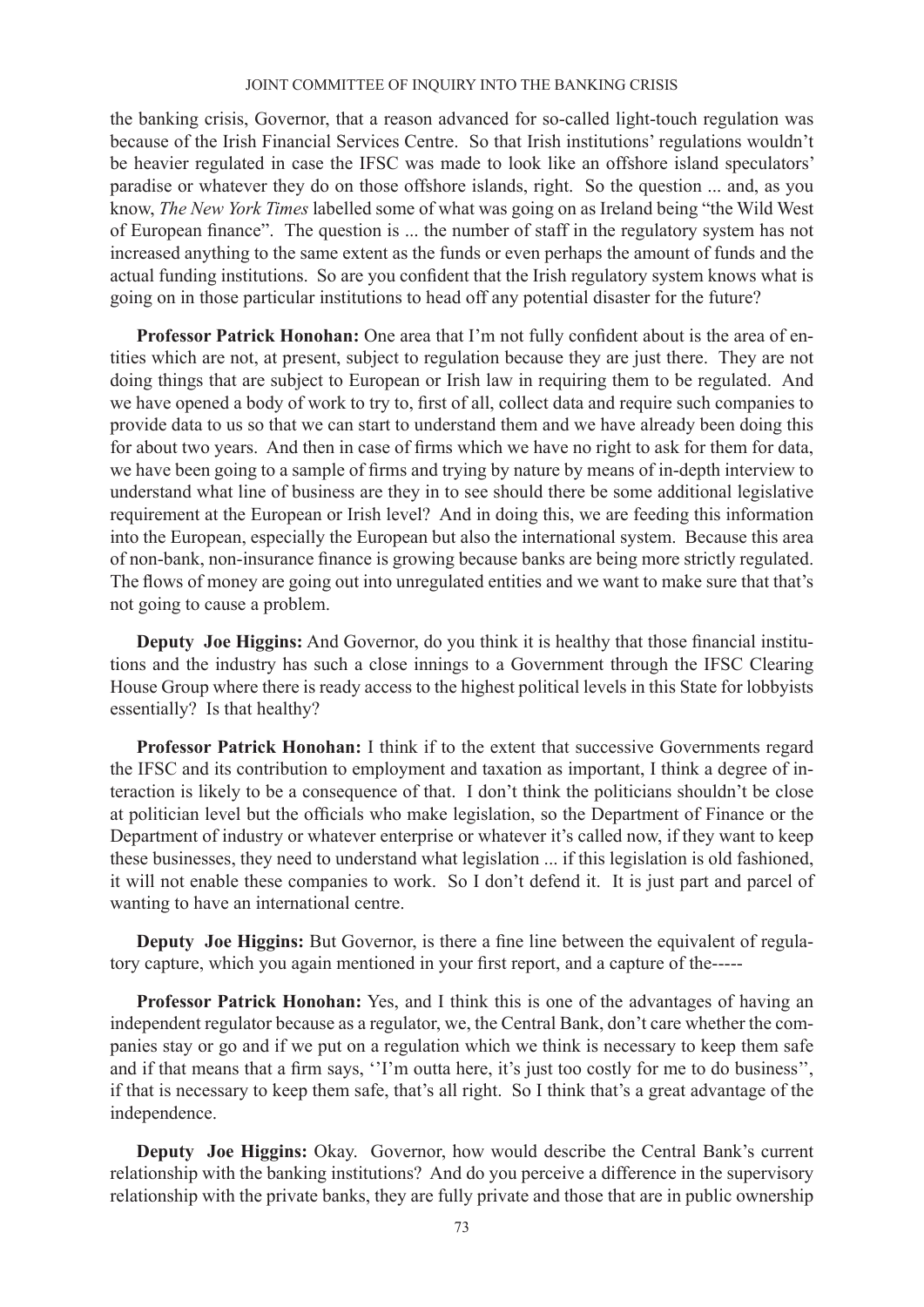or almost in public ownership?

**Professor Patrick Honohan:** I don't think there is that much difference in the tone of perhaps ... I think there has been a great emphasis on the guaranteed, what used to be guaranteed and is still to some extent, guaranteed institutions some of which are in public ownership because of the risk they posed to the State, so greater emphasis on those banks without neglecting the other ones. But I don't ... it's not and when I ... and I don't meet them all that often ... but when I meet the senior officials of let's say, AIB or PTSB, it's not, "Oh, we're all on the side now whereas those fellows in Ulster Bank and Bank of Ireland are something else." We regard them all as regulated entities and dealt with in the same way.

**Deputy Joe Higgins:** Okay. And Governor, in terms of further legislation in relation to financial institutions, do you think that more powers are needed to respond to irregularities and to, let's put it frankly, potential so-called white collar crime in the financial area? And in that regard, what do you think of the United Kingdom senior managers regime, which will include the threat of a criminal conviction for senior executives and directors of financial institutions which fail? And you may have seen a week or two ago that the governor of the Bank of England, Mr. Carney, called for very strict punishment, if I am not mistaken imprisonment, for people who act fraudulently or recklessly from the interests of ordinary people in the financial services. What is your view?

**Professor Patrick Honohan:** So, obviously, when Mark Carney speaks it gets bigger headlines than when I speak, but I do recall at one of the committees - the finance committee - several years ago by now, pointing to similar legislation in Australia, which I invited the legislators to pay attention to. I'm very much in favour of this approach. Cyril Roux was here a couple of weeks ago with you and he said he was sceptical about the effectiveness of fines in ... and I think that's true. I think it very much comes down to individuals. If we're talking about reckless behaviour and negligence, it comes down to individuals. And if individuals are not at risk, then, I think, you're liable to get a number of bad apples. Matthew Elderfield has also spoken about this and he actually shared with me some material that he provided to the ... to the committee and I would endorse what he said. He said that before in public as well ... that it's not just that there's new legislation in Britain. Yes, that's something that we could copy but I think it goes deeper than that. And he's convinced me, and my other colleagues have also convinced me, that we have developed in Ireland, perhaps because of our history and our post-colonial history, we have developed a ... a great potential ... protection of the individual which makes it very, very difficult to believe that there are sanctions in place. So it's very many steps. So I'm very much in favour of more work being done on this, it's not Central Bank business. I understand that the Law Reform Commission is looking into this business of white collar crime and whether our sentencing practices, our procedures and ... you know, what are the all the big reforms that might be needed to make this effective.

**Deputy Joe Higgins:** Because, Governor, it might almost seem a cliché ... what is often said that, you know, a poor person out there steals a loaf of bread or doesn't ... can't afford to pay their TV licence, they're banged up in Mountjoy for a period of time. But, on the other side of the social prism, those who were responsible for billions going awry never see the inside of a jail. So you think there should be very specific changes to the law to make the people at the top suffer consequences if they defraud or-----

**Professor Patrick Honohan:** For wrongdoing, absolutely. I certainly think so and I think it has ... it is remarkable, first of all, how long it takes, how heavy the procedures are and how light the consequences.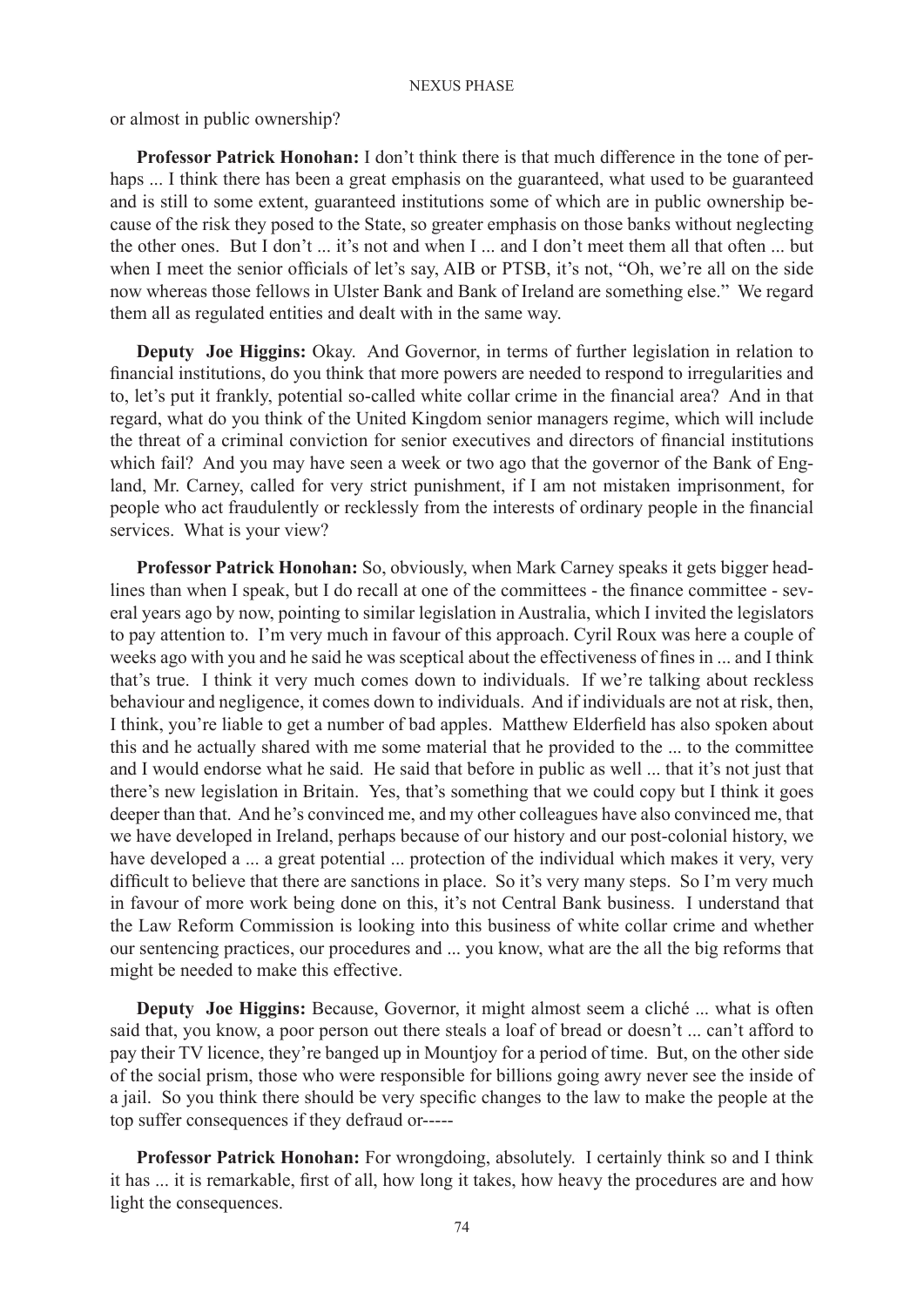**Deputy Joe Higgins:** Governor, in your opening witness statement to us today you say that ... moving on to the bailout, so-called, that exploratory discussions with troika officials were to begin on 4 November but then they were delayed to 14 November.

**Professor Patrick Honohan:** Okay, let me clarify that. So 4 November I agreed that I was quite happy to have Central Bank officials attend meetings in Brussels - not on 4 November, on 4 November I agreed to that - and I expected those meetings would happen early the following week but they didn't happen early the following week and Mr. Rehn arrived in Dublin on the Tuesday and there was no talk of these meetings. And so I said, "What's going on with these meetings?", I said to his colleague and he said, "Oh, they're coming soon, I don't know.", and then they did happen at the end of that week.

**Deputy Joe Higgins:** Yes, but you said then it was delayed until 14 November because the troika-----

**Professor Patrick Honohan:** Yes, they were hammering out ... presumably they were hammering out things like this bailout stuff.

**Deputy Joe Higgins:** Yes, the troika hadn't its act together so to speak.

**Professor Patrick Honohan:** Yes, they disagreed.

**Deputy Joe Higgins:** But then, is it the case that the troika, or elements of it, went into overdrive coming up to 18 November? And there is a thesis, Governor - I'd ask you to comment on it - that, in fact, the ECB acted in such a way and gave signals to the market to bounce Ireland into the bailout. Do you accept that?

**Professor Patrick Honohan:** Well, I think, first of all, the ECB definitely wanted a bailout. I think that they ... they were ... I'm looking for the word ... well, they were unwise in the statements they made, formally and behind close doors, to the market. First of all, I'll give you an example: on 2 September ... 2 September Jean-Claude Trichet was asked at the press conference, "What about Anglo Irish Bank, blah, blah, blah, blah?" He said, and I brought the quote along with me, it's quite extraordinary ... he said, when everybody knew that Anglo Irish Bank had ... was heavily into ELA and that nobody ... the Irish Government couldn't afford to pay for that, he said "It is clear that that bank is matter for the Irish Government." Yes, there you are, "Do you not share ... [questioner] Do you not share any of the concern that there is in Dublin that the cost of bailing out this specific bank [the reference is to Anglo Irish Bank] is creating an intolerable burden on the Irish state?" Jean-Claude Trichet:

I already responded on this. If I am not mistaken, it is a bank which is owned by the government. So it is the responsibility of the government of Ireland and of the Irish authorities in general to take the appropriate decisions.

Immediately that was taken that, "Oh, okay, so the ELA for Anglo isn't for ever, the Irish Government are going to have to do something about it." I thought that was an unwise thing to say and I told him so. Subsequently, there were other statements, including statements off the record that were relayed to me. They said, "We heard from a very senior official in ECB that ..." so all of that noise was certainly making it difficult for Ireland to build the confidence to stay in the markets.

**Deputy Joe Higgins:** Does that give credibility to the claim that that was, in fact, a strategy of the ECB?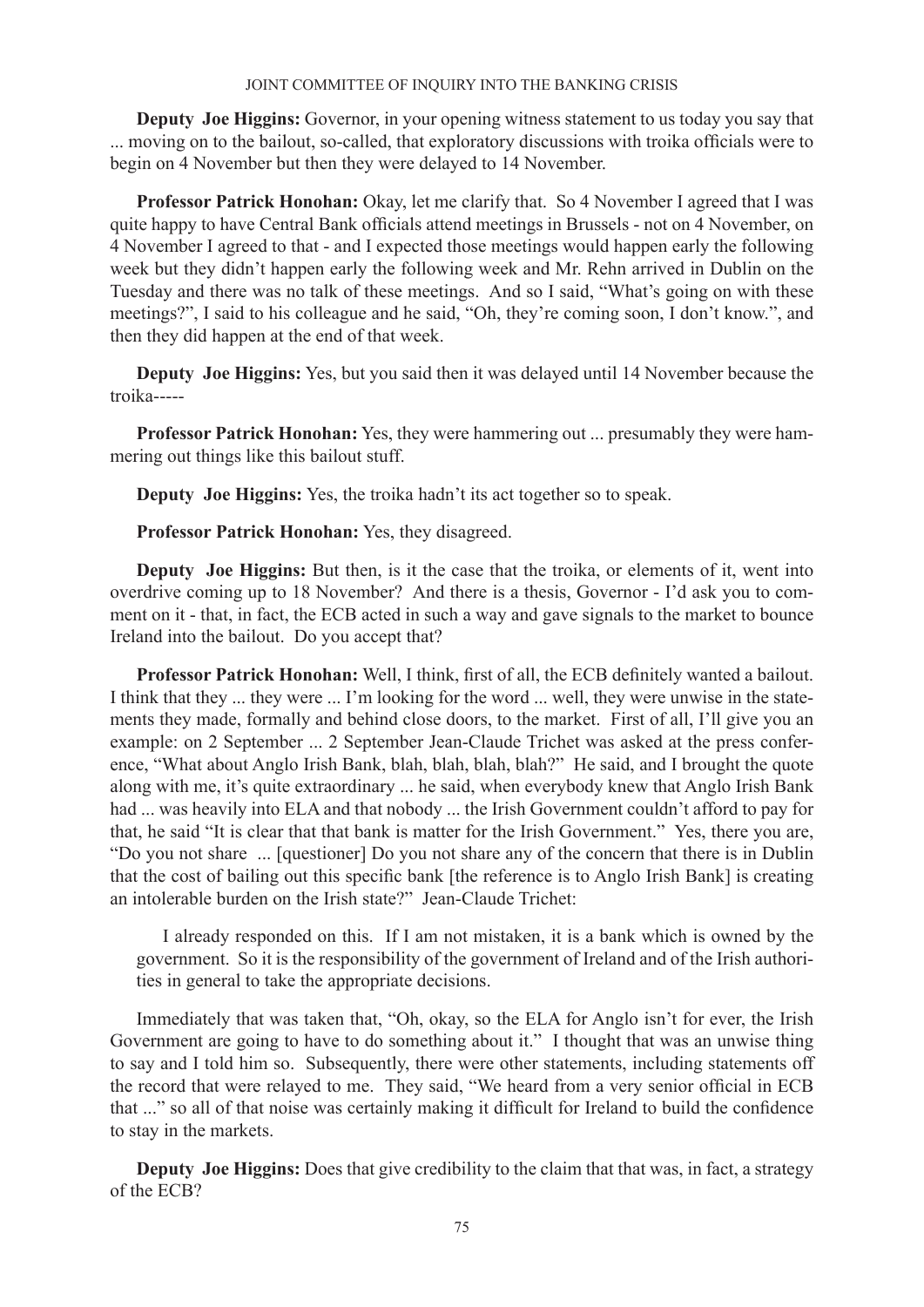**Professor Patrick Honohan:** I don't think so. I think that they hadn't thought through the consequences of their actions. They hadn't thought through the safe way to proceed, which was to not communicate any indication that Ireland was liable to lose access to the markets.

**Deputy Joe Higgins:** And then, Governor, further ... if negotiations began on 18 November-----

**Professor Patrick Honohan:** No, they began on the 14th in Brussels. Not formally, they were just discussions, but, in practice, they were negotiations.

**Deputy Joe Higgins:** Yes. So by 18 November they were well under way?

# **Professor Patrick Honohan:** Yes.

**Deputy Joe Higgins:** Why then did Trichet write this allegedly threatening letter on the 19th, the next day, threatening this State with rather dire consequences if we didn't formally agree, more or less immediately?

## **Professor Patrick Honohan:** I think because-----

**Deputy Joe Higgins:** This is ... this is a letter - for the sake of clarity - from Mr. Trichet to the Minister for Finance, Brian Lenihan, on 19 November 2010.

**Professor Patrick Honohan:** It's hard to understand his motivation. He may have been under pressure from some of the governors - I don't know, they wouldn't have spoken to me - that they were just looking, in a very narrow way, on the growth of ELA and the prospective growth of ELA and they thought this is something that needs to be brought under control - or he may have been motivated by observing what Brian Lenihan was responding ... in the Eurogroup - Trichet, I think, would have been at that meeting, I'm pretty sure he was at that meeting, he would have seen Brian Lenihan saying, "No, no, no", to people who were asking him to go for the programme. So he was probably discounting the information he was receiving from his own staff, the technical staff that had negotiated ... they saying, "Oh, the negotiations are going fine", he probably said, "Well, that's not what I saw in Brussels and also I'm under pressure from some governors who don't like the way things are going." Some combination of that. It seemed unnecessary and behind the curve to me.

**Deputy Joe Higgins:** Finally, Governor, the euro area summit of 29 June 2012. The political establishment returned from that, by common consent, making very large claims for what was achieved - that it was a seismic result, etc. - in relation to recapitalisation from some European fund, thus replacing Government funding and, therefore, releasing funding for public services, etc. The sentence around which all this turned was, "The Eurogroup will examine the situation of the Irish financial sector with a view to further improving the sustainability of the well-performing adjustment programme". Governor, what did you make of this at the time? Did you accept or were you ... agreed with the type of claims that were made by the Government leaders in relation to what that meant? And is it the case that nothing has come of it?

**Professor Patrick Honohan:** So, I wasn't part of the discussions on that. It came out, I thought this was a good step forward, this gives a clear political signal for achieving whatever we can achieve in terms of improving the financing arrangements around this. And various initiatives were taken after that, some suggestions were ... different types were retained from different parts of the ... of the ... administrative group in Dublin, you know, the Department of Finance, the NTMA and so on. My idea was that the whole financing arrangement around An-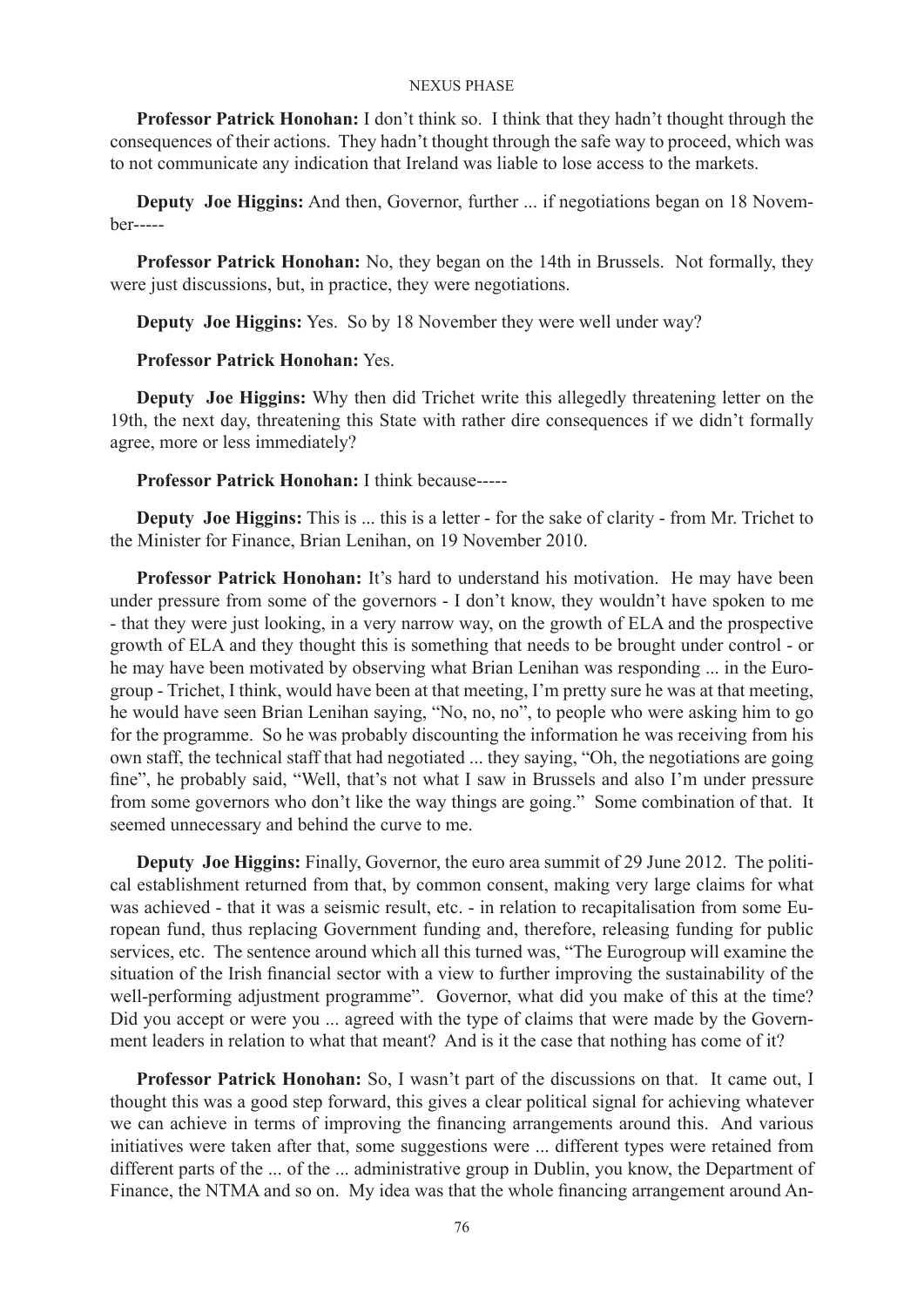glo Irish Bank, this was the mechanism that would work best and, all in all, I suspect, although there was no explicit link, and everything was done strictly in compliance with a ... with central banking legislation, and with contracts of law, the financial advantage to the State of the way the Anglo Irish Bank liquidation worked out, and the way this thing, this promissory note, was structured around that, was probably seen by the political, other ... the Ministers in other countries, as being at least part of the delivery of that political commitment. They hadn't delivered it but they probably thought, "Well, you got the promissory note."

**Deputy Joe Higgins:** That's all? That's all?

**Professor Patrick Honohan:** Well, I'm afraid it's quite a lot actually. It's quite a lot.

**Deputy Joe Higgins:** Yes, but we were led to believe that billions would be pouring from some fund to replace funds that were committed to the banks and that then they were going to restoring society, public services, etc.

**Professor Patrick Honohan:** This was ... some of the ... some mechanisms could have been false savings. This one was a real saving and we made sure that it was designed in such a way that it's actually quite advantageous, so-----

**Deputy Joe Higgins:** Is it not putting the debt into 2050 on the children of children unborn?

**Professor Patrick Honohan:** It's greatly reducing the servicing cost. Greatly reducing, by billions. So, it really is advantageous.

**Chairman:** Thank you. Thank you, Deputy Higgins. Just a ... on one matter from Deputy Higgins, and just returning to something earlier as well, Deputy Higgins raised the issue with regard to white collar crime. And even moving aside from white collar crime there's the issue ... the difference between bankers and banks. When your colleague was here recently, Mr. Roux, a question was put to him and you addressed that at the moment. I'm just looking online there, because I was actually looking for the exact page that I was speaking to him about the time, but I just noticed now that, seven years on from the crisis,  $\epsilon$ 150 billion in bank fines and penalties, and ... that is dated 30 April 2015, that's a CNBC website, it wasn't *The Wall Street Journal* one that I was looking for. However, I see in *The Wall Street Journal*, on 18 June 2015, "Fines aren't for fair markets, for lasting change we need a system of accountability and standards." How do we address this, Professor Honohan? Years on from the crisis, the biggest financial meltdown this country has ever faced, a financial crisis at a global level, and we still see behaviour in financial markets that fines are running into billions ... multiples of the sum that this country actually required in funding.

**Professor Patrick Honohan:** Yes. Okay, well ... while that's a very big and broad question, I'll just say, from the Irish point of view, we also are participating in this fines business, and we have a lot of administrative ... 13 cases against banks in the last five years, monetary penalties €11 million, not as big as the American ones because they have much bigger banks and so on and so forth. In addition, there, I will recall, even though we're not to go too far into this, but there have been convictions of bankers here, of senior bankers here, and there are administrative sanctions procedures which could add to those, so action is being taken. But I would stress that our ... I think the work of the Law Reform Commission should be attended to and acted on. Law Reform Commission recommendations aren't always acted on and, like we saw, the bankruptcy was sitting around for years. But this should be acted on because I think we won't get effective results if there's a sense that individuals can go away scot free.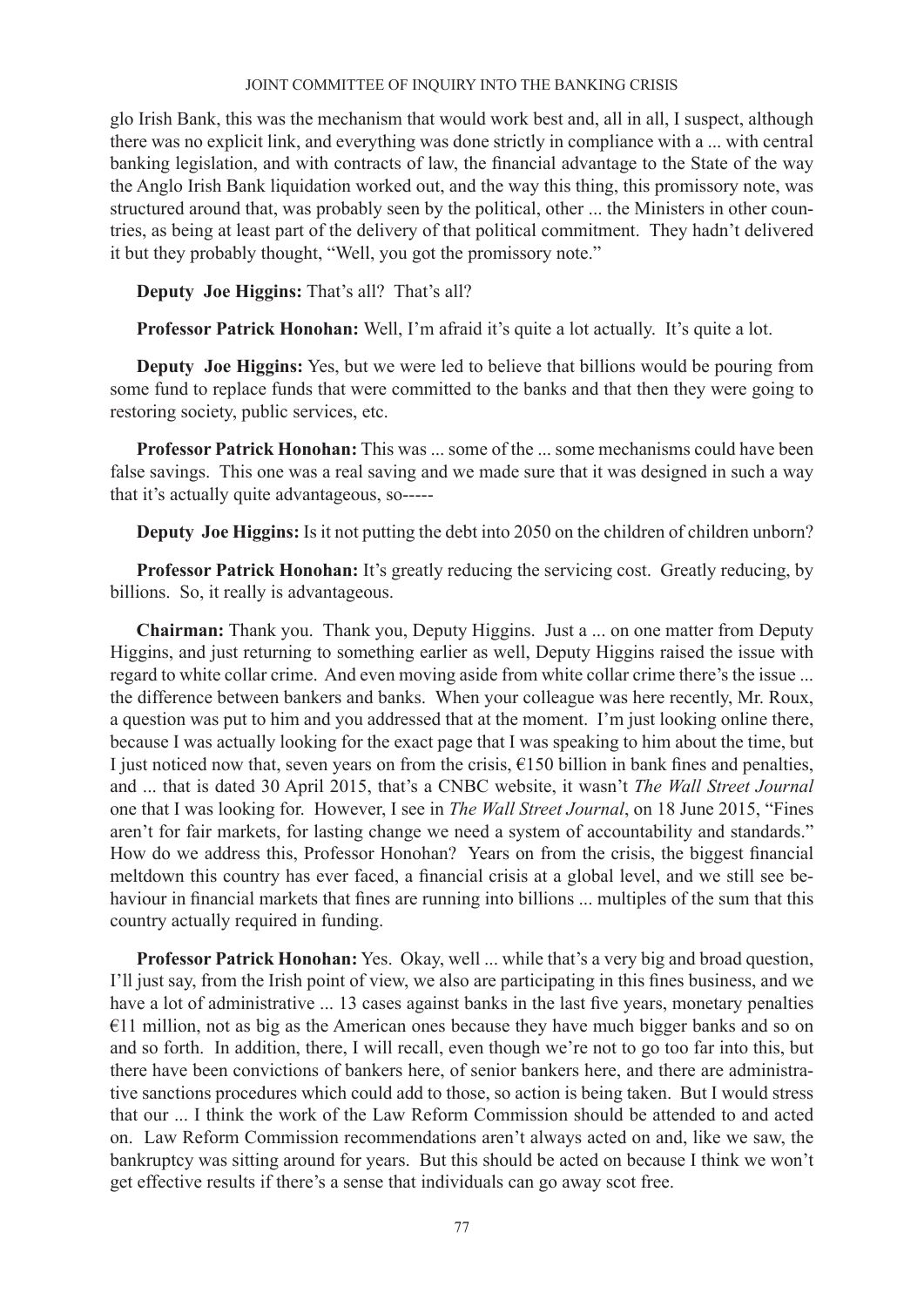**Chairman:** All right. I just want to deal with one other matter, and if I can get a particular document up on screen there. Professor, this is a letter to yourself of 25 October 2012. The letter is from Minister Noonan and it relates to the Minister for Finance writing to you requesting that you present the Government proposal to the economic management council, EMC, of 8 November 2012, covering the liquidation of IBRC and the replacement of the promissory notes with long-dated Government bonds.

And if I can go to the second page of that, because the second page is where the ask actually is, and it's the very last paragraph there with bullet points. It says, "The ECB agree, as a minimum, to a long-term [this is what they're asking you to go to Europe and talk to the ECB about] weighted average life for Government and Government guaranteed marketable bonds, in line with the proposal." The other ask that they ask you to take to the ECB is, "The ECB agree that the Central Bank of Ireland will affirm to the market that it will hold these bonds to maturity in order to ensure the financial stability of Ireland." And the third ask they're asking you to take to the ECB is that, "The MFI status is retained for IBRC, for technical reasons, post liquidation, until the assets are sold." It concludes, "Absent agreement on these key issues the proposal will not proceed." So these are the key requirements to set up the liquidation of IBRC. Could you outline to the committee this afternoon, the reception this proposal was ... how the ECB received this proposal?

**Professor Patrick Honohan:** So, bullet points 1 and 3 were fully agreed by the ECB, and so the average life of Government bonds that were used in this transaction was 34.5 years. My idea was 40 years and it was whittled away to 34.5, which I thought was long enough. The second point was challenged by ... on legal grounds, by ECB staff, who felt that a commitment to hold the bonds to maturity would create serious concerns about possible inconsistency with Article 123 of the treaty. Our lawyers in both the Central Bank and independent lawyers, were engaged by, I believe the ... well, either Central Bank or by the Government, I can't remember, felt that this argument was wrong and that we could hold them to maturity. But, the ECB held out very firmly and said there had to be a prospect of disposing of these bonds so that they would not be held to maturity.

And, over the following months, there were detailed discussions and negotiations, and in the end a form of wording was agreed where ... which was acceptable to the Government, despite the statement in the letter, which said that they would be disposed ... the bonds would be disposed of as quickly as possible, subject to financial stability conditions.

So, you can see the financial stability argument is there, and then, in addition, there was a schedule which was a minimum schedule, and that minimum schedule was back-loaded, but it was going to ensure that the bonds were disposed of well before maturity, thereby disposing of the bulk of the legal concerns.

So, I would say we ... those three principles were there and we had to ... Irish side had to concede, to some extent, on the second one. Turned out, however, because of the financial structure of the bonds, floating rate notes and so forth, that the great fall in interest rates and in the spread of the Irish Government against German bonds, that this second condition no longer was vital for the concerns of the Department of Finance and the fiscal concerns of the Government, that actually, disposing of the bonds into stable financial conditions at these lower spreads gave you as much advantage as hanging onto them, in terms of the profit flow of the Central Bank. So, actually everything has worked out. The design was fail-safe and it has worked quite advantageously. So the Central Bank has since then been disposing of these bonds and continues to do so. The financial stability conditions allow that and it's disposing of them more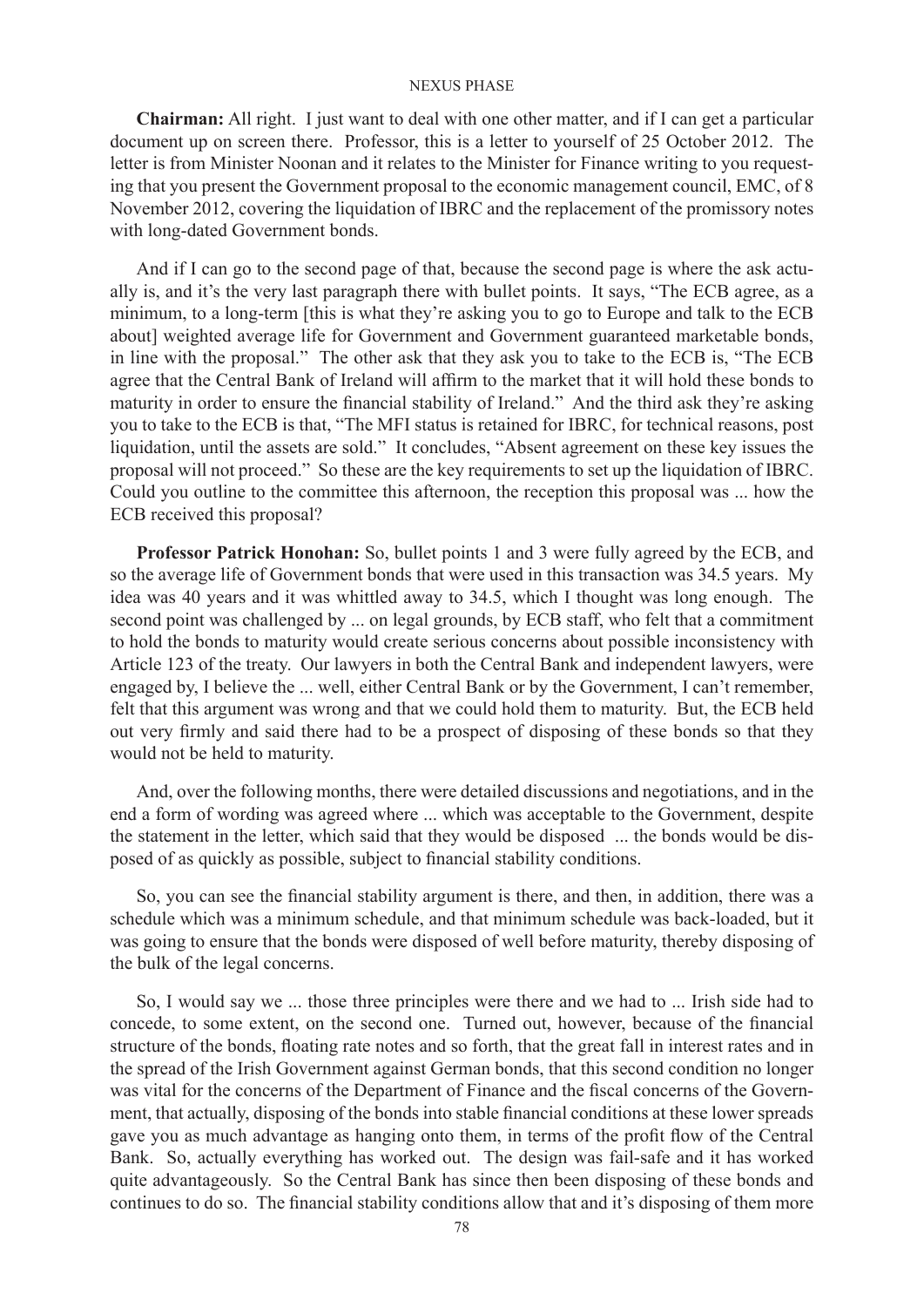rapidly than envisioned and will continue to do so.

**Chairman:** Thank you. I now invite Deputy Phelan, after which I propose that we'll take a short coffee break. Deputy.

**Deputy John Paul Phelan:** Thank you, Chairman. Good afternoon, Governor. I have a few ones at the start, kind of, like questions that you might have set yourself, maybe, in a previous life. I'd ask you to discuss ... there's a quote from Vol. 1 of the core documents, it's an IMF survey, 19 December 2013, "Ireland's Economy Back from the Brink, But Continued Progress Needed". The quote I want to put to you is this ... you needn't even find it, I'll put it to you, "And on the financial side, regulation and supervision, which were deficient in the run-up to the crisis, have been revamped." Discuss briefly.

**Professor Patrick Honohan:** Well, yes, I mean, a lot of things have been done and as, I think Cyril Roux explained to the committee, of course we now have a new wave of redoing the banking supervision, because now the European thing has been set up. But in the early years, and it wasn't just for banking because we were paying attention to the other non-bank sectors as well - great increase in staffing; separation of the enforcement task from supervision; separation of the policy design, very complex European policies, separation of that from day-to-day supervision so that the day-to-day supervisors are clear to go; hiring of experienced outside people who weren't caught up in what had happened to lead this in the first instance and now the training up of internal people; a change I think also in the culture. We've done formal things to change the culture of the organisation - there are management things - and informal ways of changing the culture, bringing in things like all staff meetings and, I hope, creating an atmosphere where nobody is afraid to speak up and say, "I think you're going the wrong way."

**Deputy John Paul Phelan:** Has there been anybody who has had the opportunity? I am not enquiring for names, who-----

**Professor Patrick Honohan:** I was just thinking how I would convince the committee that ... someone might, "How would you encourage this?" And I think the way to encourage this is - and it has happened but not deliberately because of this - is promote some of them, you know. So if somebody, "He's always saying..." There's one particular chap who says, "Well, that's a very good point, Governor, but...", so, you know-----

**Deputy John Paul Phelan:** Similar to politics in some way then.

**Professor Patrick Honohan:** Yes. So, anyway, I think that cultural thing is important, that the sense of challenge that people are entitled to. Now, there'll be some people who'll say, "Yes, I challenged him; it didn't get me anywhere at all", because you have to be, you know, convincing as well.

**Deputy John Paul Phelan:** Can I just move quickly to another question on outside advice. Can you outline the type of external advice now sought and received by the Central Bank to facilitate the delivery of supervisory responsibilities, and in what circumstances does the Central Bank seek such external support, from whom do you seek it and to what extent do you avail of it, I suppose, in the ongoing work?

**Professor Patrick Honohan:** Well, we have spent a lot of money on consultants ,including lawyers but also financial services firms. What do we use them for? Well, it, sort of, has evolved to ... And I would like to have the situation where we are only relying on consultants to be, if you like, body shops, where we want to do a big thing that involves a lot of people and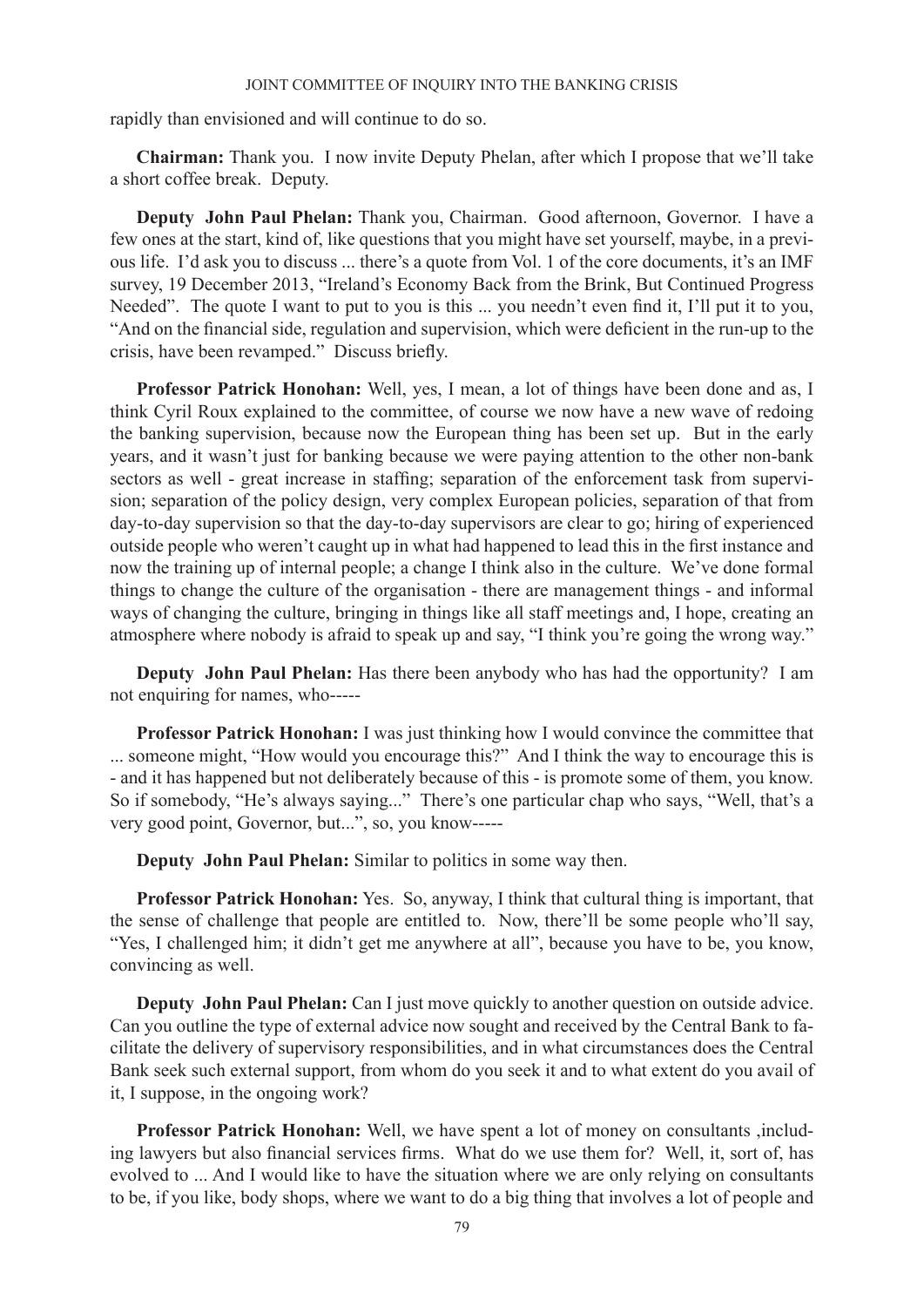we don't want the people all the time. To some extent, that's what we did in 2013 for the asset quality review. We engaged a lot of financial service firms to be doing this loan-by-loan assessment, but in the earlier years of the crisis we drew on advisers like Barclays Capital ... the Department of Finance had Rothschilds, which we had a problem ... Boston Consulting Group. They provided experts who were very broad in their experience and were able to being new ideas from left field at a time when we needed to consider lots of different issues. We have also used consultants to fill holes in our staff. For example, at the moment, for a particular reason in the enforcement area, we have felt the need to employ additional on one or two big projects which we weren't able to fill the staff locally.

**Deputy John Paul Phelan:** ...just as a matter of interest, again without getting into too much specifics-----

**Professor Patrick Honohan:** Well, in that case, it would have been important that they would have legal background.

**Deputy John Paul Phelan:** I now want to turn briefly again to the discussion that was had earlier with Senator D'Arcy, although I don't have any movies or books with me, but in your statement, you referred to the 19 November letter as being "gratuitous", which is, some might say, a somewhat strong word, in light of the fact, as you said, that discussions had already commenced. Why did you yourself feel the need to go on "Morning Ireland" on the 18th and could it not be said that that might be perceived by some to have been gratuitous itself?

**Professor Patrick Honohan:** Yes, well, my focus was entirely on creating an atmosphere in the country that the situation was in hand, we were seeking the assistance, the assistance was available to us and that things were not out of control. That was the communication that I felt I needed to make.

**Deputy John Paul Phelan:** Did you ask the Minister or any member of the Government to make a similar interjection before you made that phone call?

**Professor Patrick Honohan:** No. The idea to do something like this came to me late in the evening. I had already had this conversation with Brian Lenihan and I knew he wasn't going to say anything about going into a programme. I think he would have expected me to provide the assurances rather than the other way round. As I said, he wanted me to do that a couple of weeks before, so, no, I just thought it was my responsibility to do that and not just hang around and see what happens.

**Deputy John Paul Phelan:** I suppose the point I am getting at and it's not my own point, it's a point that has been made by politicians and commentators, is that your intervention was perceived by some to perhaps stray beyond an economic intervention, that is was close to the edge of almost a political intervention. Do you think that that criticism-----

**Professor Patrick Honohan:** I don't think so because if you look at - because this has been published in various places - the text and I think it holds up. I think I made a very explicit statement at one point in that I said: "This is not my call; it's the Government's call." So she asked me what ... Rachel, she said, "So it would be a big loan?" I said, "If it's agreed", so everything was very conditional. What I wanted to say was there is work going on, things are in hand. So I don't think that anybody could construct out of it that I had eliminated the power of the Government to say "No" or to do anything else or to hold out for six months or... They could have done that.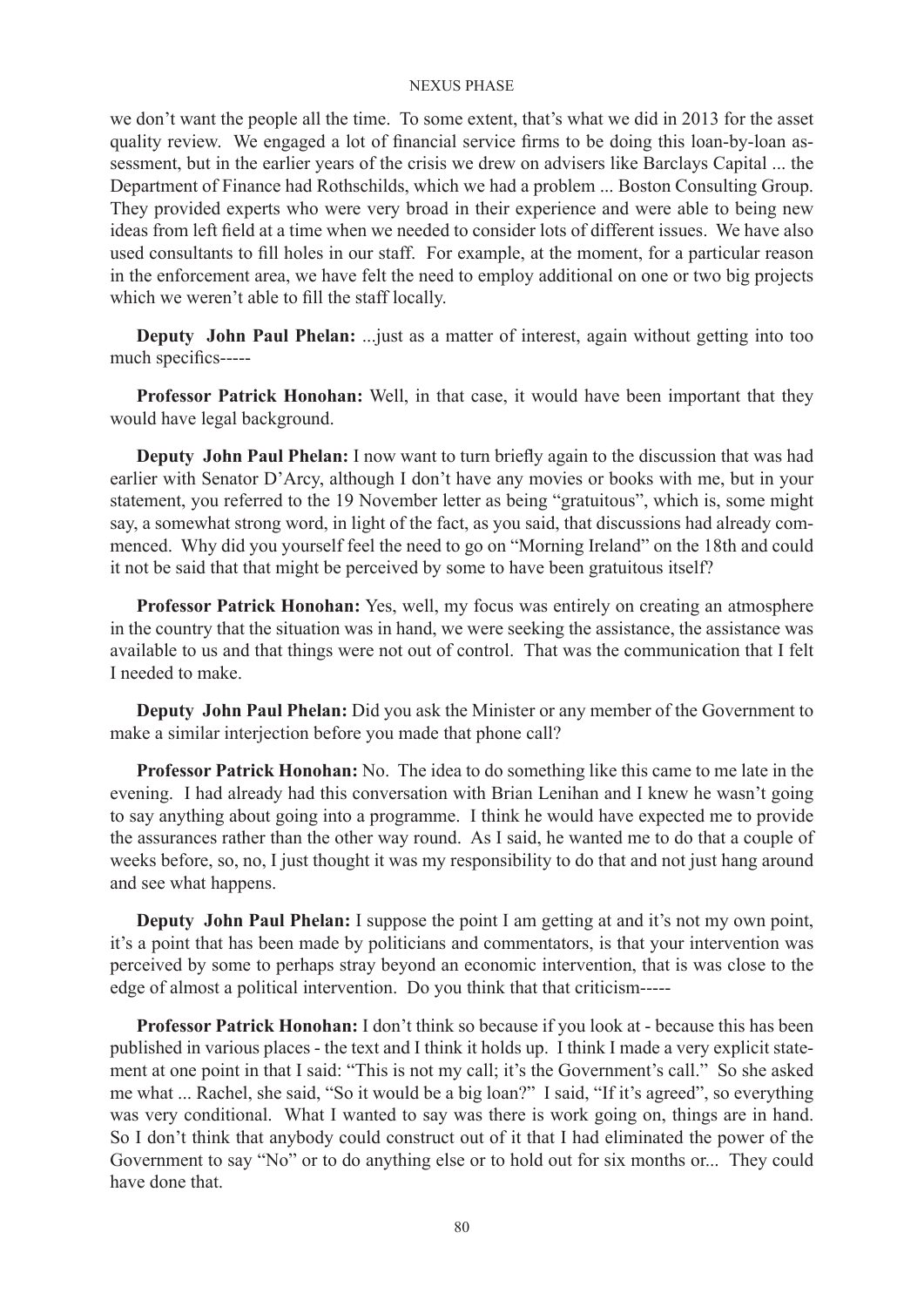**Deputy John Paul Phelan:** Can I ask you did it have any immediate effect on the pace of deposit withdrawals, which was part of the reason that you had expressed for making the call?

**Professor Patrick Honohan:** It had a bit and the spreads on Irish Government paper went in. But then the following, if you remember then early the following week if I am not mistaken - maybe it was the week after - but there was a certain point where the coalition was announced to be at the end. The Green Party said, "Well, we are out of here when all this is sorted out and there's a budget." I think the markets then did not like that. The markets didn't like the deal either; they didn't like the interest rate; they had heard the rumours about the bank bail-in and they discovered there is no bank bail-in, bondholders bail-in; they didn't like that; they thought Ireland had not been given a good deal, which we agreed with, but it was the best we could do. Eventually it was an okay deal, but for that moment it wasn't, so the markets said, "No, this isn't going to work."

**Deputy John Paul Phelan:** Do you believe that your intervention brought forward the eventual agreement on a bailout deal?

**Professor Patrick Honohan:** I don't think so, no. I think it was well on its way.

**Deputy John Paul Phelan:** Can I ask you-----

**Professor Patrick Honohan:** I, sort of, suspect that Brian Lenihan was casting around for a way of closing the political circle and somehow he would be able to ... There's another thing I said in the interview, I said it could be "a precautionary amount of money". He was hoping, "Maybe, I won't have to borrow it, it will just be precautionary." Of course, he knew that was off the table by that stage. I think he just hadn't found a way of communicating it so it obviously did political damage to him; that's for sure.

**Deputy John Paul Phelan:** Okay. I want to refer to your evidence from earlier where you spoke about the groundwork being laid by Mr. Lenihan in early October 2010 for the bailout. On the political side or, indeed, on the official side, who was involved in that groundwork? Was it just himself or ... You said that the early groundwork for a bailout was taking place in October 2010. Do you believe that anybody else within the Government would have been aware of such groundwork?

**Professor Patrick Honohan:** I can't remember exactly where I said that but I think that I'm talking there about the various officials in the Department of Finance, that you've been talking to and will be talking to, also the Central Bank and NTMA. As far as the political communication, my line of sight into Government was almost entirely through the Minister for Finance. I also had access to the Taoiseach but I didn't speak to him all that often, so I assumed that all of that was being fully communicated to the appropriate Ministers in the Government. It seems it wasn't but----

**Deputy John Paul Phelan:** Okay. My brief closing one ... it's been raised by a number of members of the inquiry with different witnesses about the nature of your role as Governor of the Central Bank and your role as a member of the governing body of the ECB and I just really want to firstly ask you, is there a laid-down protocol as to how the functions work together? And, secondly - my time is up today so I have to put it all together to you - can there be a position where those roles conflict? And I just really want to firstly ask you is there a laid down protocol as to how the functions work together and, secondly, this is ... my time's up, so I have to put it all together to you, can there be a position where those roles conflict?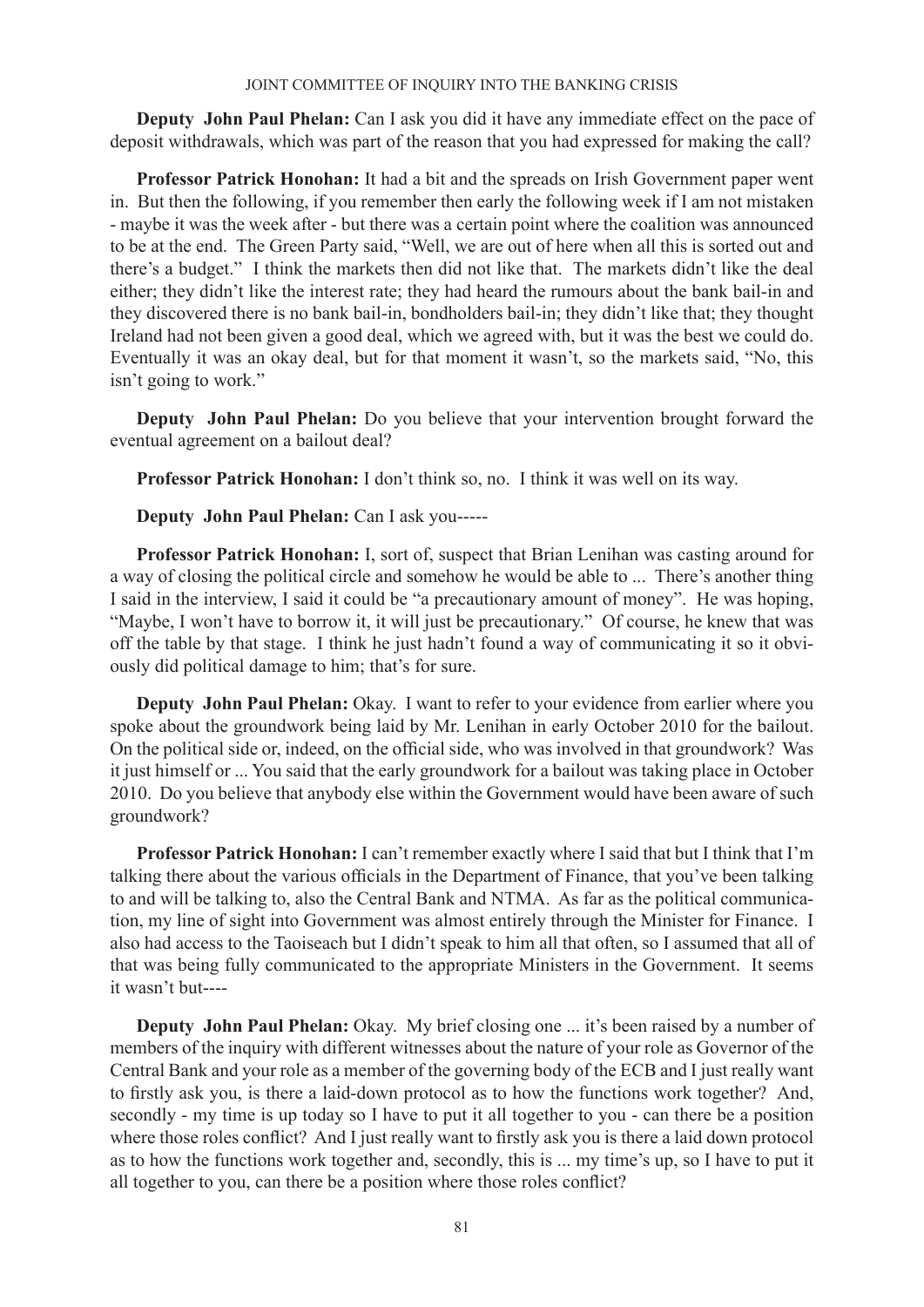**Professor Patrick Honohan:** Yes, there could be. Look, it's clear enough to me that the Central Bank ... you may not realise this, but the Central Bank is set up as ... it is, since the Maastricht treaty and that, the Central Bank is part of the euro system and that ... its main function is to be part of the euro system and setting monetary policy for Europe. And then, in addition, if they don't interfere with that function, the Central Bank can be given other responsibilities like supervising insurance companies, like giving advice to the Government, or to the general public, economic analysis and advice. So this is a separate mandate and so, as Governor, I have the ... my first task is to set monetary policy in Europe, but I also have the separate mandate to advise and analyse the economy and provide advice and it's in that role, that second role, that I can completely be free to tell the Minister for Finance, "The ECB want you to do this, but I'm telling you that the best course of action for you is to do that which is different."

## **Deputy John Paul Phelan:** Have you ever had to do that?

**Professor Patrick Honohan:** Yes, but so ... but when it comes to setting interest rates for Europe, it could actually be a situation where it would be better for Ireland to have higher interest rates but better for Europe as a whole to have lower interest rates and, in that case, because that is clearly the European mandate, then I'd have to say, "Sorry, Ireland, we're going to have the lower interest rates."

## **Deputy John Paul Phelan:** Thank you.

**Chairman:** Yes, I just have one question relating to that and I was going to deal with it after the break but, seeing that we're on that topic, I'm just going to take it now.

# **Professor Patrick Honohan:** Yes.

**Chairman:** Drawing on from Deputy Phelan's question, and I'm sure others may want to ask it as well, is ... do you have a view on the risks, or the potential risks, to Ireland's financial stability given the dual supervisory regime of the ECB and the Central Bank of Ireland because ... and what that might represent?

**Professor Patrick Honohan:** Yes. So, this is ... it comes to be even more complicated because now the euro system, the treaty has been interpreted to give the euro system the role of supervising the Irish banks. So, supposing there was a situation, which we don't imagine now, where there was a need to resolve an Irish bank and this was going to cause some stress and pressure on Ireland, previously we were the supervisor and we could take account. Will the SSM take account? Well, it'll certainly have the information to take account and I think that's why, in addition to supervision, a separate resolution regime has been set up, and eventually it will be funded and eventually that problem will be resolved. But it is a potential conflict, but it doesn't reside solely in the Central Bank anymore.

**Chairman:** Okay, with that said, I now propose that we take a short break, to resume again at 4.30 p.m. In doing so, I just want to remind the witness that once he begins giving evidence, he should not confer with any person other than his legal team in relation to the evidence or matters that are being discussed before the committee. With that in mind, I now suspend the meeting until 4.30 p.m. and remind the witness that he's still under oath until we resume. Is that agreed? Okay.

# *Sitting suspended at 4.13 p.m. and resumed at 4.36 p.m.*

**Chairman:** So I propose that we go back into public session to continue our proceedings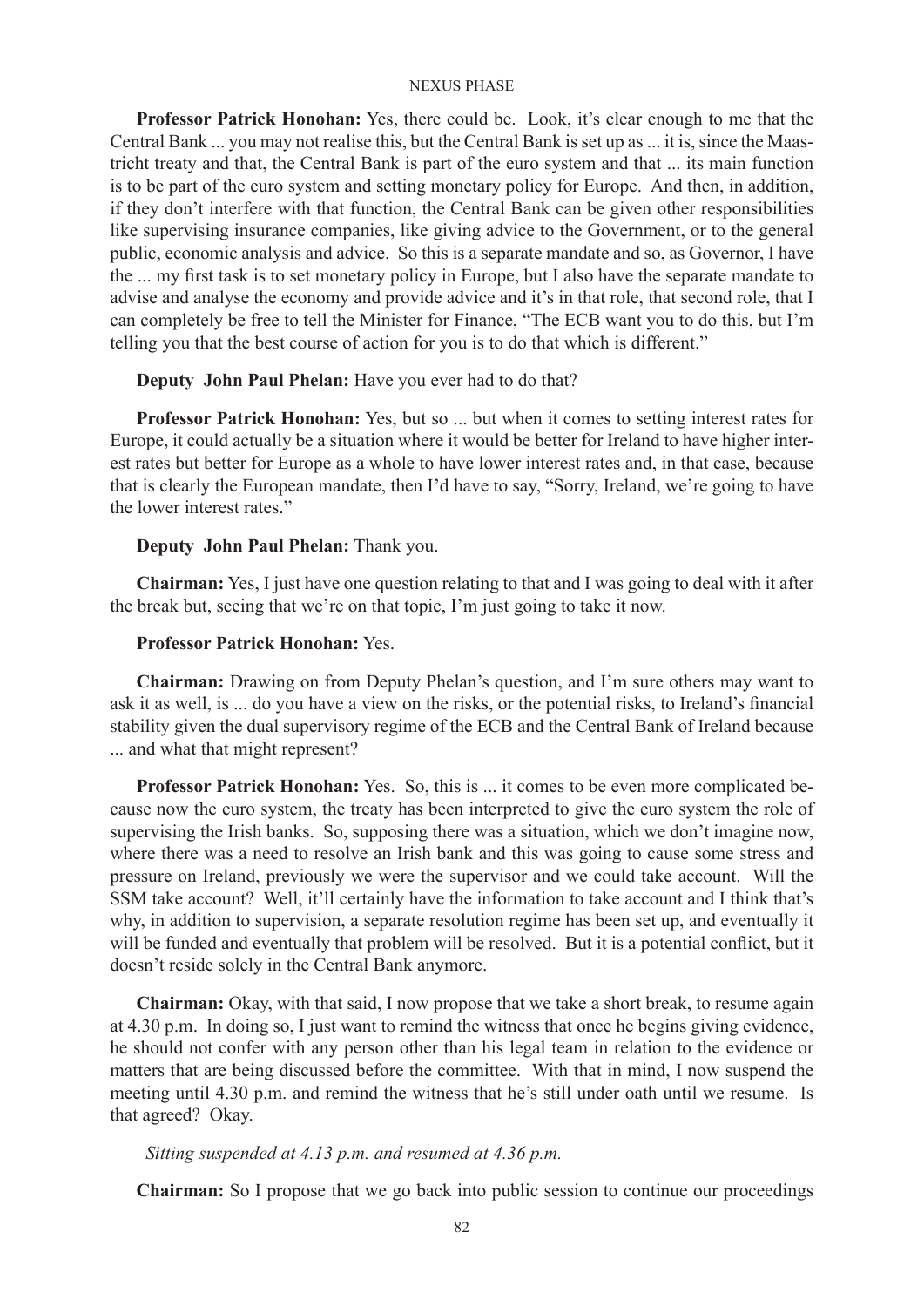with Governor Honohan this afternoon. Is that agreed? Agreed. And our next questioner is Deputy Eoghan Murphy.

**Deputy Eoghan Murphy:** Thank you, Chair, and thank you, Governor. I just want to pick up on that area of discussion that we left off on before the short break. And it's in relation to your role then when it actually came to negotiation, when it came to that period of time in 2010. Because you talk in the book, *In Calm and Crisis* ... you wrote a chapter on Brian Lenihan about the Deauville declaration and how, essentially, in terms of market confidence, the die was cast and there was going to be an application for a bailout. So, at that point, is there no turning back in your view? Was that it?

**Professor Patrick Honohan:** Well, I mean, the Deauville declaration, as markets started to appreciate what it meant, was a departure from tradition, where traditionally, if governments into trouble but they should be able to get out of it, the IMF would come in, provide a loan to tide them over. Now the Deauville declaration seemed to be saying, "Oh no ... if governments are in trouble, first hit has to be taken by the private bondholders and then there'll be assistance." So, actually, Jean-Claude Trichet was very much on top of this, he could see the ... the market dynamic that was going to follow from this because he'd understood all these debt negotiations over years and years and he was very alarmed at this development. It took the markets a few days to realise that, but then it added to ... step by step, other pressures came on and as the spreads on Irish Government debt went up and up, that was the trigger for me to recognise that things couldn't get back. Could they have recovered from the Deauville declaration? They tried to say, "When we talk about this, it'll only be later, not now." But the markets-----

**Deputy Eoghan Murphy:** It was done.

**Professor Patrick Honohan:** I don't see it as the only ... the only factor, no.

**Deputy Eoghan Murphy:** It seems clear that the ECB was in favour of Ireland entering a programme from September of 2010. But, was that ever communicated to you from Mr. Trichet or the board, that we think, the ECB, that Ireland should apply for a programme?

**Professor Patrick Honohan:** The first time it was communicated in any, sort of, formal way was in ... what date are we talking about, I guess it was 11 November when ... no, it's Friday, 12 November, after the famous discussion in Seoul. But from September, informally, colleagues at the ECB were saying, "Don't you think you should be thinking, don't you think you should be talking to the EFSF people, the IMF?" So there were these informal suggestions, in a collegial way, and I emphasise that. There's a tendency for people to look for demons here and in particular, Jean-Claude Trichet who is a very forceful and definite person, really felt himself to be - and I believe was - a friend to Ireland. When Ireland wasn't doing what he thought they should be doing for their own good, then he got sort of schoolmarmish about it but it was very much ... he felt it was the right thing to do.

**Deputy Eoghan Murphy:** An ECB team came to Dublin in September but in October ... towards the end of October, the 25th, a team from Ireland went to Brussels. And this was effectively ... from what's in Kevin Cardiff's long statement, the first salvo in the opening-----

**Professor Patrick Honohan:** Which date are we talking about again?

**Deputy Eoghan Murphy:** 25 October, an Irish delegation goes to Brussels.

**Professor Patrick Honohan:** Yes. That's right. I don't think the Central Bank was involved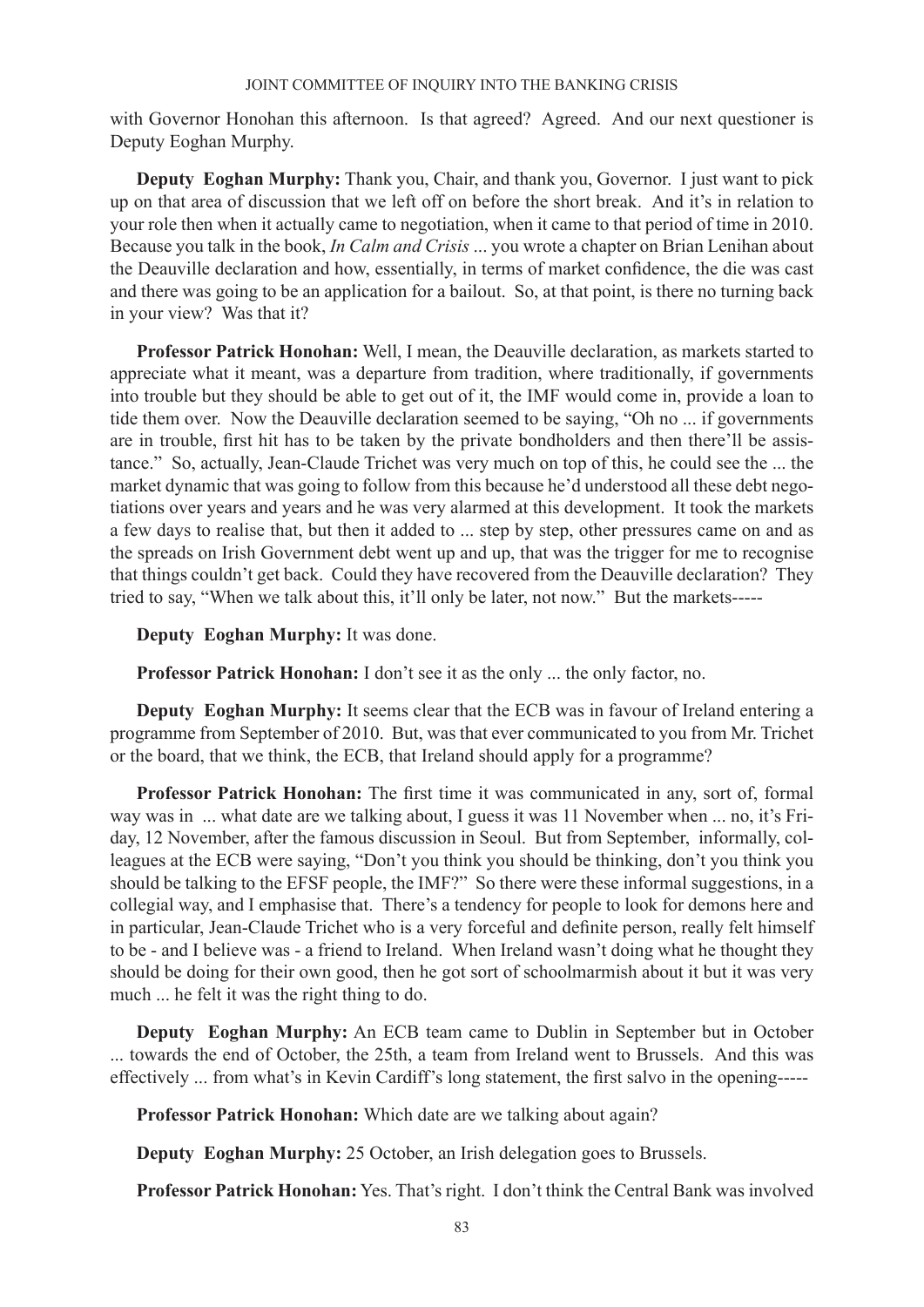in that at all. I would have been aware of that meeting but-----

**Deputy Eoghan Murphy:** He says he goes in ... they attend the first part of the meeting with the Commission and it maintains "for a brief moment the fiction that the ECB was present to deal mostly with banking matters". So, just commenting on that idea of this fiction, that they were only there to deal with banking matters, the role of the ECB played, were you kept informed of the role that they were taking in the negotiations, and did they overstep the mark?

**Professor Patrick Honohan:** Well, they are two very different questions. I wasn't kept very closely informed of what they were doing because ... and, in fact, the governing council, and this is true for all the programmes, the governing council of the ECB, which is my interaction with the ECB machinery, it does not examine the details of the programmes and minimum wages and, you know, social welfare payments and tax rates. None of that is discussed by the ECB governing council. The ECB is somewhat distant from the negotiations but, of course, it's a powerful figure because it holds the purse strings on the banking system.

**Deputy Eoghan Murphy:** Mr. Cardiff writes about that being a fiction, that they're somewhat at a distance, that while they haven't signed an agreement, they're there at the negotiations. They are playing a part in those-----

**Professor Patrick Honohan:** That's right. And they're very powerful. Even though they are not providing any money in the loan, they are providing money through another channel through to the banking system. So it's a very complex relationship.

**Deputy Eoghan Murphy:** Had they that authority though? Do the ECB officials have the authority to be in the room, getting involved in those, kind of, detailed discussions that are outside the-----

**Professor Patrick Honohan:** They have the authority but they are required under the ESM treaty, I think it is, now, that these sort of loans require the ECB to be present at it, in this liaison role. So they have been mandated by the European Council and by the political structure to be there. Now is that a good idea or not? I think it's not a good idea but it is not something that they have simply taken on themselves; they have been given that mandate.

**Deputy Eoghan Murphy:** Okay. Coming then to the end of the negotiations, and you have written in that same chapter in the Lenihan book:

It was on Friday, 26 November that the Troika staff told Brian in categorical terms that burning the bondholders would mean no programme and, accordingly, could not be countenanced. For whatever reason, they waited until after this showdown to inform me of this decision, which apparently had been taken at a very high level teleconference to which no Irish representative was invited.

We spoke about that teleconference with Mr. Cardiff and we've had another evidence, but, what do you mean, "For whatever reason, they waited until after this showdown to inform me of this decision?" Should you have been party to those discussions?

**Professor Patrick Honohan:** Well, not exactly, but I wonder why they didn't have me in the room or did they feel-----

**Deputy Eoghan Murphy:** The ECB?

**Professor Patrick Honohan:** The ECB, yes - no, the ECB and the troika. I mean, there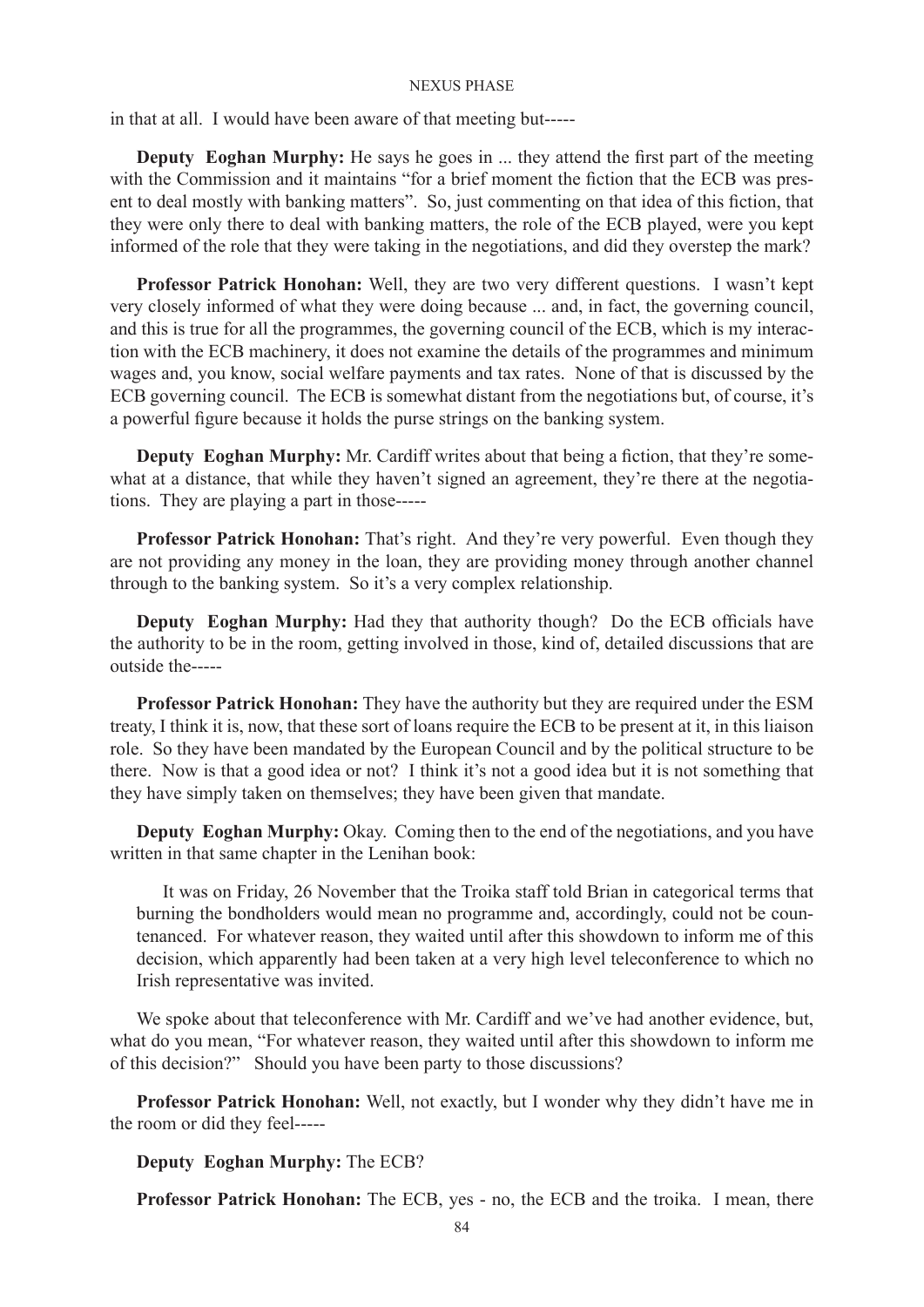was a meeting with Brian Lenihan and I don't know who else was there, Kevin Cardiff and his Department of Finance staff. I just wondered why did they feel that I would be in an awkward position since ... but I wouldn't have been in an awkward position because they knew which side of the table I was on, on the Irish side all of the time. However, I knew fairly quickly afterward but it was a bit odd, I thought, when we had discussed as the Department of Finance, NTMA and Central Bank all along.

**Deputy Eoghan Murphy:** Sorry, you'd be on the Irish side of the table-----

# **Professor Patrick Honohan:** Yes.

**Deputy Eoghan Murphy:** -----all the time? That's ... and that's clear to you in your role and that's the role-----

# **Professor Patrick Honohan:** Yes.

**Deputy Eoghan Murphy:** -----you had taken at the negotiations. Okay. Talking about the interest rate that was agreed because Mr. Cardiff says there was a little less solidarity in the interest rate from the ECB and you said that we didn't like the interest rate on the table in the negotiations.

**Professor Patrick Honohan:** Yes, now, the ... as I understood it, but the NTMA people might have a little bit more visibility on this because that was really their special bailiwick. The principle that had been adopted by the European lenders was that they would charge the same interest rate as the IMF and the IMF has a set of rules and you just have to look it up. But why is it uncertain and complex? Well, the IMF ... it depends on what multiple of your quota and what would be included with the ... would the reserve tranche be included or not? The loans will be in SDRs ... well, do you want to hedge the risk of SDRs against euros? So it's quite complicated and there were some decisions to be taken by the Irish side and it worked out, in the end, when we swapped into euros at this number, whatever it was, 5.75, 5.8 ... when we started, we thought it was going to be around the five mark, but when the sums were done, it was ... it worked out even higher.

**Deputy Eoghan Murphy:** This issue of less solidarity, I mean what-----

**Professor Patrick Honohan:** Well, I mean, the ... as I say, there wasn't any discussion that it was ... *fait accompli* ... that already political decision had been taken in Europe. We will charge the European ... the IMF interest rate. Well, that was a high interest rate because of what a high multiple of our quota we were borrowing from the IMF. We were borrowing really high percentages and I could've imagined that being overridden as it subsequently was, by a sense that, "No, no, this doesn't make sense. We're all in Europe here. Everybody else in Europe can borrow money at much lower interest rates, why are we imposing this very large surcharge?" And that was brought down in June 2011. It would have been nice if that had been ... if that sense had been there earlier on. But Greece hadn't got that so why could we expect it? Both Greece and Ireland got it pretty soon after that, but I don't think there was any room for manoeuvring. The complexity of European negotiations means you can't just say across the table, "And okay, and about the interest rate, are we okay then with it ... you know, take three percentage point off it?" No, there are parliaments, there are 19 governments and so on and so on.

**Deputy Eoghan Murphy:** My final question then is, in relation to the ... moving to January, February, March 2011, and there was a view in the Department of Finance at the beginning of 2011 that burden-sharing might then be acceptable. There was a view that perhaps the view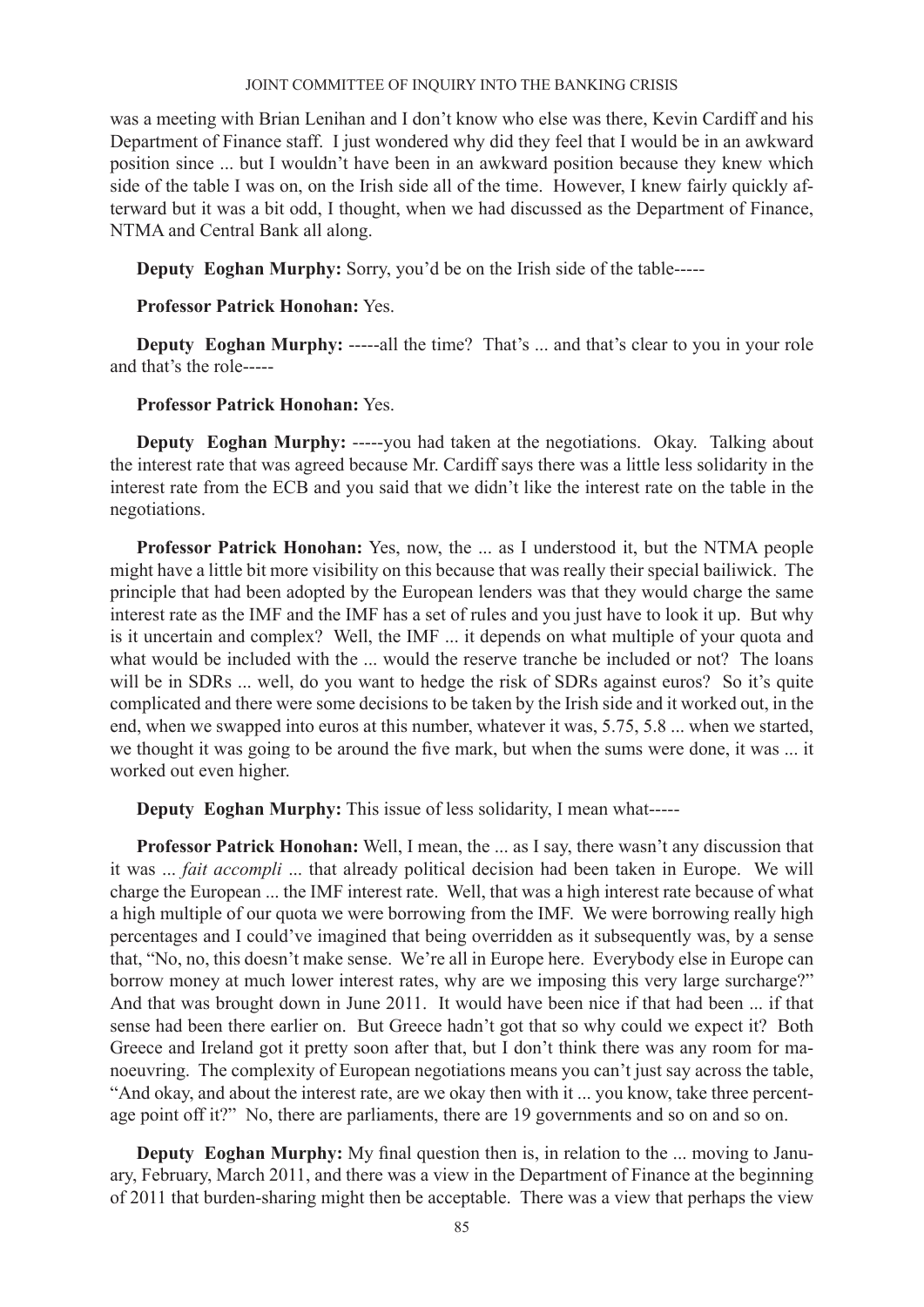of Mr. Trichet, in the ECB, had shifted. Were you aware of that at the time? Did you sense that-----

**Professor Patrick Honohan:** Well, actually-----

**Deputy Eoghan Murphy:** -----and what ... where did it come from?

**Professor Patrick Honohan:** Yes. I actually ... we never committed to not burning the bondholders. We committed to not including the burning of bondholders in the programme but we never signed any document that said, "We will never burn bondholders." So, it was still there for attitudes to shift and I remember saying to ... even before the election, saying to Brian that, "Well, there's a big payment coming up for Anglo, have you thought about doing something on that?" And he said, "I can't go against the whole of the G7." He thought it was politically, internationally politically inconceivable. So that one went. I think it was subsequent to that that there ... that the Department of Finance, and they had more visibility on this than I had, had a sense that the Europeans were weakening on the issue of bail-in, especially for Anglo and INBS. Now, I ... also I wrote to the Minister, and I think it's in evidence that was provided to you by the Central Bank. I wrote to the Minister, the new Minister, Michael Noonan, offering my advice on this matter, and I said, "Look, the ECB are firmly against, for going-concern banks, but it is possible that they would accept a bail-in for the ... for Anglo and INBS."

**Chairman:** Final supplementary there, Deputy.

**Deputy Eoghan Murphy:** So did you give that sense to the Department, that burdensharing might be acceptable then?

**Professor Patrick Honohan:** From what Kevin has said, I think he picked up ... well, maybe that ... maybe I was the only route. But I think he may have got some independent, because he was meeting, we were all meeting the officials of the troika, including the officials of the ECB. He could have picked it up independently, I think he probably did.

**Deputy Eoghan Murphy:** And just to clarify a point, you said all of the G7 were against burden-sharing, but weren't the UK in favour of it on that teleconference call?

**Professor Patrick Honohan:** Okay. Ireland is not a member of the G7. We hear at second and third hand what happened at the G7 conference call, so I'd only be repeating hearsay to say what countries were in favour.

**Chairman:** Thank you very much, Deputy. Senator Sean Barrett. Senator, ten minutes.

**Senator Sean D. Barrett:** Thank you, Chairman, and welcome back, Governor. You, in your presentation on page 9, you model the cost of our troubles in this regard as  $\epsilon$ 100 billion, compared to how the economy would have performed "in the presence of [a] prudent pre-crisis banking practice". From watching it, what do you think happened to Irish banking? I think, you know, a most conservative, straight banking system, which ended up with the highest rate of bailout, I think after Iceland, in the world. Did you see in your studies what was happening in Irish banking?

**Professor Patrick Honohan:** I think what happened was, first of all, they had never any experience for 100 years of any big banking problem, so there was something small in the 1970s. So you'd just ... I'd say every banker ... it wasn't part of their ... the potential that there'd be bankruptcies and they'd all lose their jobs. They may have thought, "Well, we're taking some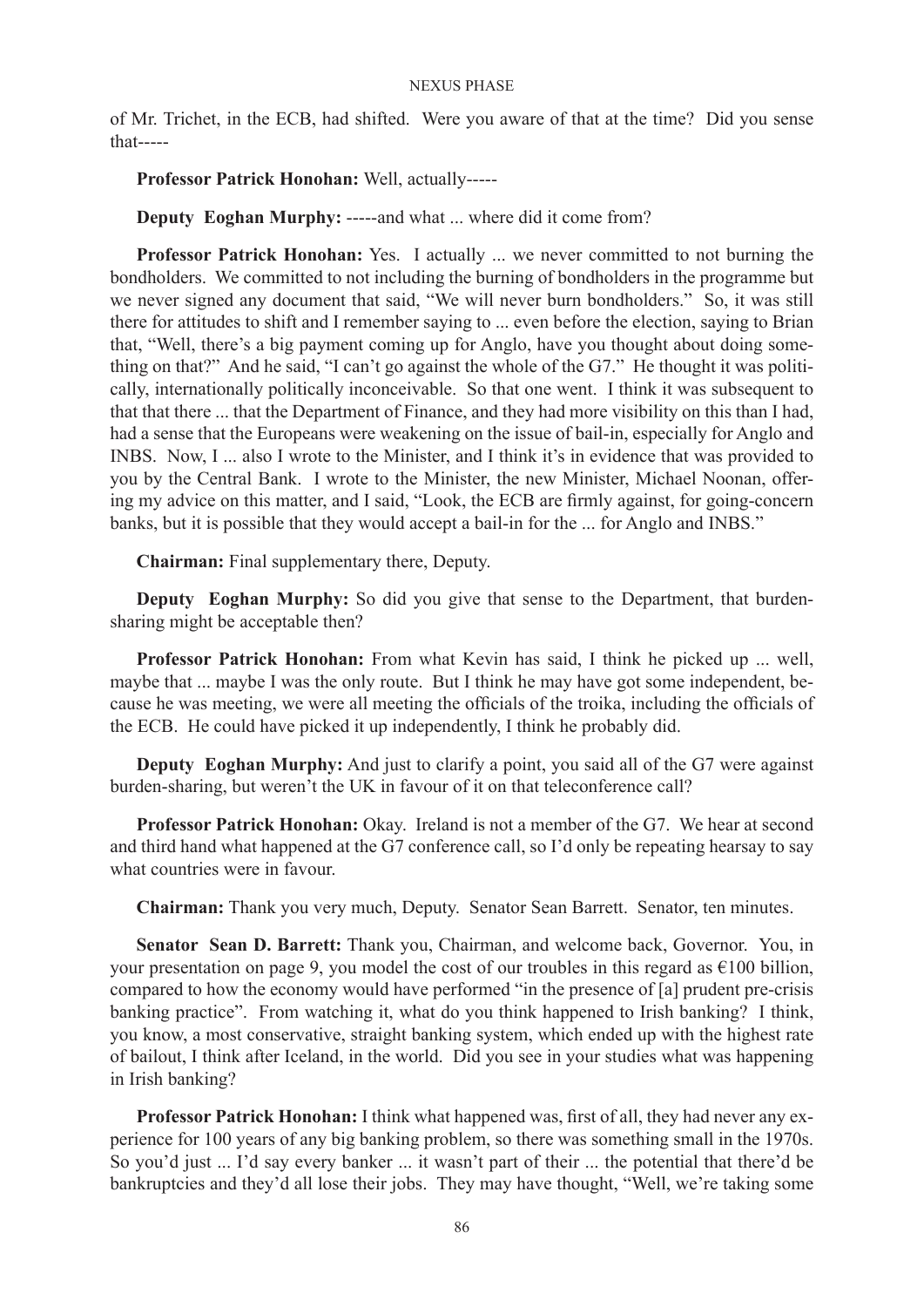risks here and things might go wrong, we might have a few years of bad profits and the stock prices might go down." But they just couldn't imagine, from the long history of stability, that anything really bad could go wrong. Secondly, everything was going so well in Ireland. We had the Celtic tiger period, people were flooding into the country, they would need houses and money is so cheap now that we're in the euro, it costs nothing. It makes ... so there was a kind of myth, a foundation myth of this bubble, which lots of people bought into. And then they thought, "Oh, and anyway, if anything goes wrong, well we have super risk control mechanisms. We have hired people with maths PhDs, and they have complicated models which show nothing can go wrong and we know...", and then they look across to USA, which was shovelling out money into mortgages. They look at Britain, shovelling out money into mortgages and it seems like, well, this is the way to go. So the just ... those were the influences that drove them. Why did they not dig deeper? I don't know. They all ... you've had them here, and they all feel bad about it, because they can't really understand why they didn't have a second guess and that nobody came to them in the way that says, look, there a number of checks you should be doing here and if the regulator is not doing it, you better be doing it. And anyway, they should have done it anyway, even if the regulator wasn't doing it.

**Senator Sean D. Barrett:** In relation to the world as we plan it ahead, Governor, how would we decide what's the optimal rate of credit growth in an economy like Ireland? Obviously something below 25% per annum, but is there a formula which you've come across in your studies?

**Professor Patrick Honohan:** Well, the formula for any bank is not to grow too fast because you're not going to be able to control the credit, and if you're getting-----

# **Senator Sean D. Barrett:** Yes?

**Professor Patrick Honohan:** -----if you're getting borrowers like that, they're borrowers that are being refused elsewhere etc, etc. So there's a too high, but is there a too low? I think a planned economy, could think of it in those ways, we work in a market economy and it's an outcome, an outcome of decisions taken on a good assessment of risk.

**Senator Sean D. Barrett:** Are we protected now against sectoral concentration in construction and in commercial property, in particular?

**Professor Patrick Honohan:** Well, it certainly is not happening all that much. Actually, the banks are still very concentrated in ... in the old kind ... that's all they do. But, actually, around the world, that's all they do - they lend money to ... to personal sector to build houses. By the way, on those sectoral concentration limits - and there was a mention of them earlier on and why they came in - I checked, I said, "Are they still in force or are they not? You know, give me a clear answer." And the answer is, they are still in force. None of our local banks are violating them at present. How could that be, when they've got all these mortgages? Because mortgages, personal lending, were not included in the sectoral limits. So ... but, in fact, there's an overlay of many other controls, so that even if there's some banks doing offshore business that are in violation of that - technical violation - they are being ... they are being told, "It's okay because we have this other check on you".

**Senator Sean D. Barrett:** If we decide that X - we'll use that - is the optimum rate of growth and credit, how can we separate that X in allocating it to the pillar banks and non-pillar banks? Would your successor have to intervene at that level?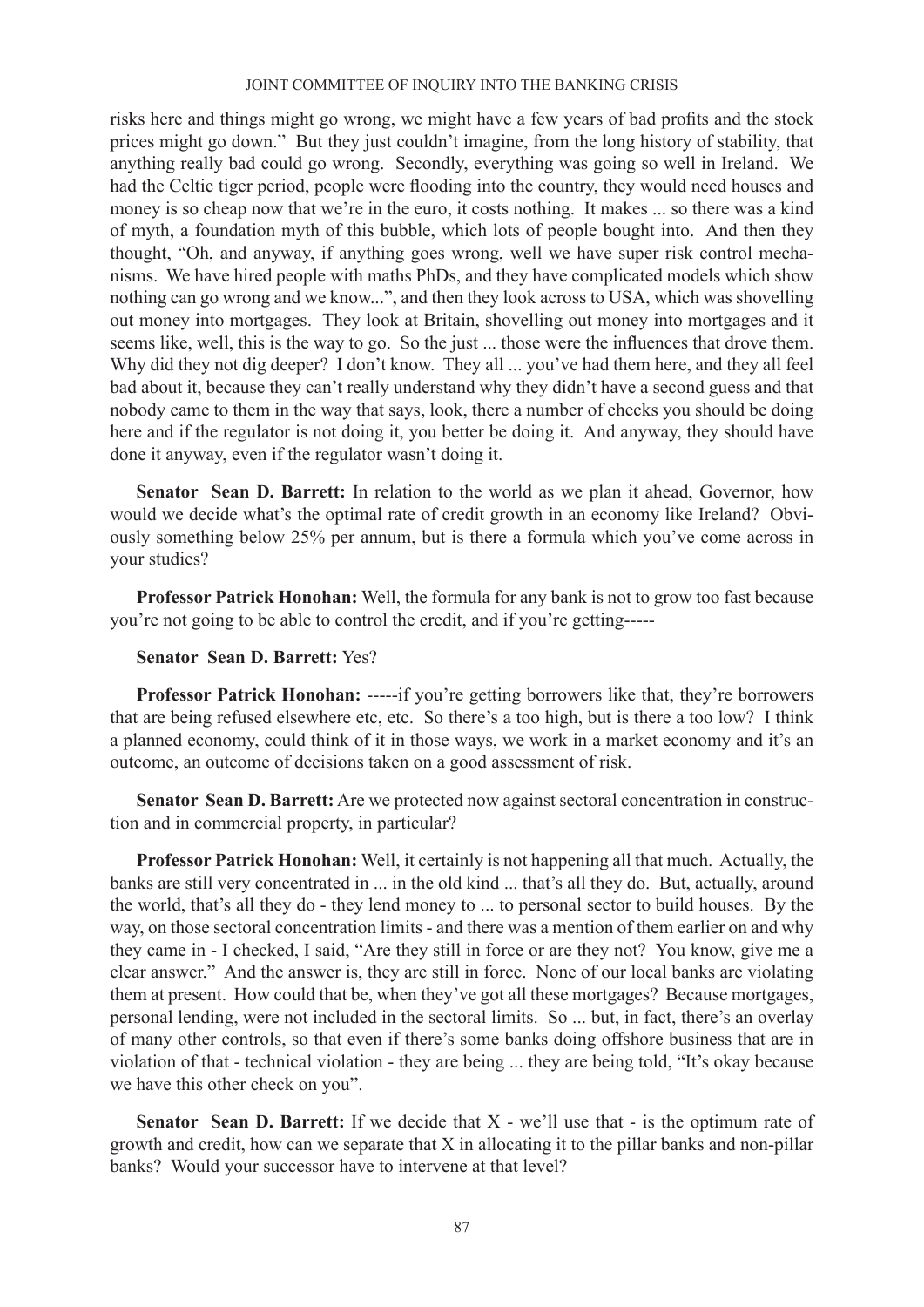**Professor Patrick Honohan:** No, I know ... I think this is ... as I say, we could have a State-controlled planned system of credit. I would not recommend it. Then you would have to answer those questions and there isn't really an established methodology for it. Explaining and interpreting the growth of credit is something that has been quite difficult for, as you can imagine, I know, that ... econometricians to do, because sometimes credit grows because there are good opportunities for the future and people want to borrow for that, and sometimes credit grows because there are bad situations happening and firms have to borrow to fill holes in their in their balance sheets.

**Senator Sean D. Barrett:** How do we compare, in regulatory regime and procedures, now to international comparisons? And, I suppose, *The Economist* raises Canada, Australia and Singapore as places which regulated banks and didn't get into the kind of difficulties that other countries did.

**Professor Patrick Honohan:** Well, I hope they're not the next ones. Only being completely facetious but where we-----

**Senator Sean D. Barrett:** They may send for you, of course, in your career change.

**Professor Patrick Honohan:** But, well, there are these international standards. We've been assessed against them again. We have the ... you saw the - and it's in the documents - the latest FSAP report on ... or not FSAP, but the IMF's ROSC on banking, they found four things that they wanted us to fix, including more independence for the Central Bank, by the way. Whatever. So we are constantly being assessed and reviewed against best practice but there's nothing to compare with common sense and making sure that you understand what you know and what you don't know.

**Senator Sean D. Barrett:** Openness and communication and nobody afraid to speak up. Can that survive when you depart, because we've had witnesses here who very obviously don't believe in openness and communication? And with you being absent from the principals in future, I just would be worried about that. It's not common yet in the Central Bank, the banks themselves or the Department of Finance.

**Professor Patrick Honohan:** Well, I think we are moving to a more open environment. It's an expectation now. Previously, there wasn't an expectation and I think that if senior managers in the Central Bank, if directors in the Central Bank, argued for less openness and less transparency and less challenge, there would be concrete policy decisions to point to that say, you know, "Why are you moving against that?" I think we ... okay, you can never be sure that ... culture change takes a long time and it is about culture change.

**Senator Sean D. Barrett:** In the list of mortgage misdemeanours, you didn't name the individual banks. Doesn't that contrast with the UK, where a man was deprived of his knighthood and the fines were imposed on named banks? Is this light-touch regulation?

**Professor Patrick Honohan:** Actually, in my report ... I hope you're not talking about the CCMA, but, in my report, the banks were mentioned X, Y, Z and A, B, C. By the way, Senator, you believe that you have the code, but it's very complicated, because every time bank A comes up or bank X comes up, they're rotated, so the same bank isn't identified. Originally, I had all the bank names there. The legal adviser to the bank said, "You'd better not". I thought the banking inquiry would ask me to provide a key which, under 33AK, I would, of course, be happy to do and maybe it wouldn't be ... I don't mind doing that but I don't think it really mat-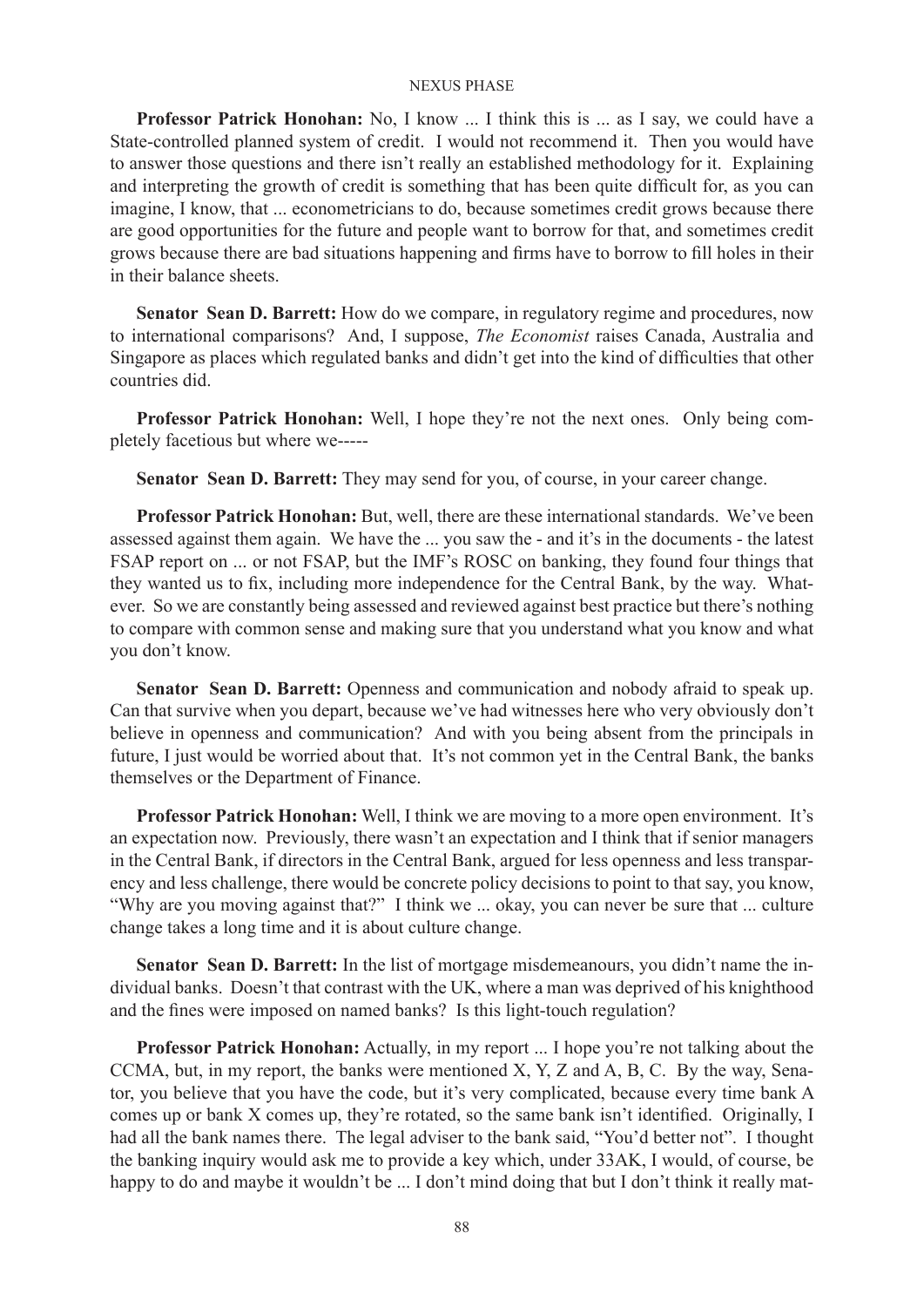ters because we know there were faults everywhere. I would be quite comfortable about being open about that. Some things that are confidential at one moment, five, six, seven, eight years later are not confidential. But that's a very difficult judgment call.

**Senator Sean D. Barrett:** The Chairman reserves the right to ask that question.

**Chairman:** Just one question there, Senator, please.

**Senator Sean D. Barrett:** When you were announcing your retirement, you seemed to express the view that the next Governor should not be a person like you which ... could you describe the ideal next Governor? What you had in mind when you said in that?

**Professor Patrick Honohan:** No ... well ... I didn't really want to imply that. I wanted to imply that the ... there are certain activities which were crisis-related activities which I rolled up my sleeve at and got very much involved in and now the environment is different and I could roll up the sleeves even further or wear different sleeves and start a new period of time. And maybe I wouldn't be as good, I don't know if I'm any good, but I'm not sure I'd be playing to my strengths, put it like that, in the newer environment. So, that ... I would do my best. The newer environment would be where, you know, for example, Deputy Higgins is saying what about making sure we know everything about the non-banking decisions and so forth and that's very detailed work and meticulous and, you know.

**Senator Sean D. Barrett:** Did you imply an administrator rather than an academic as the next Governor?

**Professor Patrick Honohan:** Nothing wrong with an academic-----

**Senator Sean D. Barrett:** Hear, hear.

**Chairman:** All right, good point to conclude on, Senator Barrett. Senator O'Keeffe.

**Senator Susan O'Keeffe:** Thank you, Chair, as a non-academic. In 2002, Mr. Honohan, you said you were observing about the change in legislation that created the division in the Central Bank and the regulator and you said, "The division of responsibilities contain the hazard of ambiguous lines of responsibility especially in the event of a systemic crisis." So, I'm just wondering whether now you believe that the changes ... the regulatory structure introduced in 2010 has addressed the ambiguity of responsibilities or is there more work to be done?

**Professor Patrick Honohan:** No, I think that very complex structure that was put in place ... you could quite clearly see the danger that exactly happened. I didn't, obviously, foresee it but it was obvious that this structure did not make sense. But it wasn't the cause of the crisis. They have the powers and so on and so forth.

So, we have now ... we have a system which is still quite complex and, in fact, has become a little bit more complex because of the euro system, the SSM role, and you can see them struggling in the euro system ... us struggling with quite similar issues. The supervisory board being separate from the governing council but in that case they have protected it. The governing council takes all the final decisions. The supervisory board, which is the one that Cyril Roux sits on for Ireland, they do all the donkey work but it's not as in our former structure here that they didn't have to refer to the Central Bank board. They do in the ECB.

I think we've ... one issue which I've been very attentive to is that because of the SSM's rules, the risk of a barrier in information between the banking supervision and the rest of the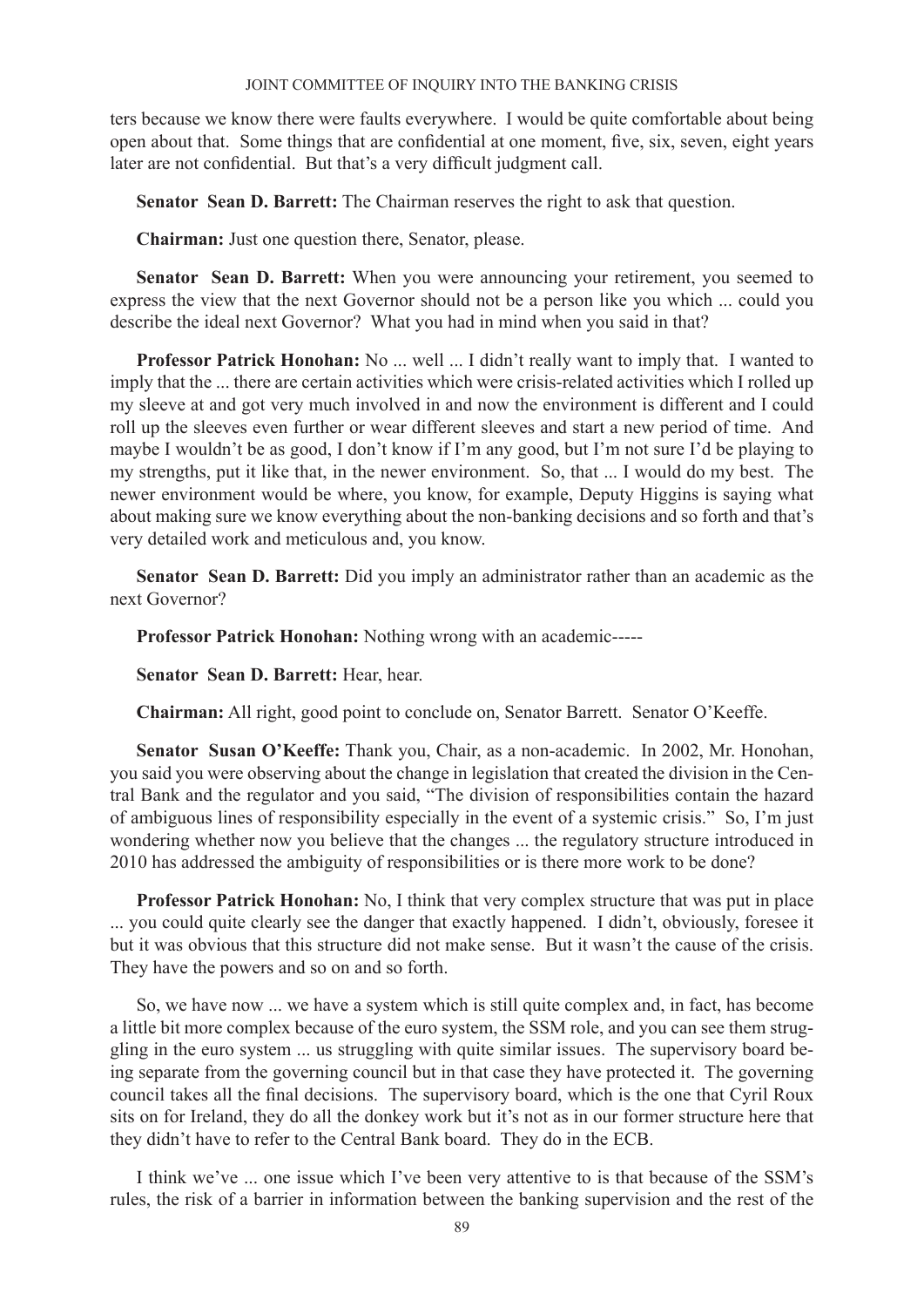Central Bank re-emerged, so we're being very careful that we collect the information in such a way and under such authorities that the necessary information can still flow to the Central Bank.

**Senator Susan O'Keeffe:** In Vol. 3, page 13, there is a letter written to you by Mr. Michael Noonan, the Minister for Finance, and it refers to ... it's a letter about the IBRC and the prom note. What I just wonder is, it says:

As you aware a proposal, to address these issues, has been prepared and presented to the Economic Management Council [EMC]. The Council has given approval for the submission of the proposal to the ECB for assessment and for consideration [...] I request, therefore, [that you do that].

And I'm just wondering whether that's the line of authority now. Is it to the economic management council? Is it to the Minister for Finance? Is it to the Cabinet?

**Professor Patrick Honohan:** So, the reason this letter was written. It's not as if it was the first time I'd heard of this proposal.

**Senator Susan O'Keeffe:** Of course not.

**Professor Patrick Honohan:** The reason was this ... I suppose ... I mean, the Economic Management Council ... it is a Minister is appealing to the authority of the Economic Management Council. He's not saying, "Don't take it from me, take it from the Economic Management Council." He is presumably using this letter with the Government. So, I'm not sure I should speak to why he is doing that. He is requesting me, because I am somebody who deals with the ECB, to do something on his behalf. But he is also saying that it has a further weight, not just the Minister for Finance's weight, but it has the weight of the Economic Management Council. That is how I have interpreted that.

**Senator Susan O'Keeffe:** Okay, would you routinely then get letters of this kind?

**Professor Patrick Honohan:** Never got it. Never got a letter referring to the Economic Management Council. Never-----

**Senator Susan O'Keeffe:** Never?

**Professor Patrick Honohan:** Never before or-----

**Senator Susan O'Keeffe:** Never since?

**Professor Patrick Honohan:** Never since, I don't think so.

**Senator Susan O'Keeffe:** So this was the one, okay.

**Professor Patrick Honohan:** They must have decided, the lawyers must have decided they wanted this.

**Senator Susan O'Keeffe:** Okay, fine. Let's go back to the BlackRock thing if we may. You kindly said you had checked-----

**Professor Patrick Honohan:** Yes-----

**Senator Susan O'Keeffe:** -----over lunch and you might just indicate what it is that you checked and then we can just go over.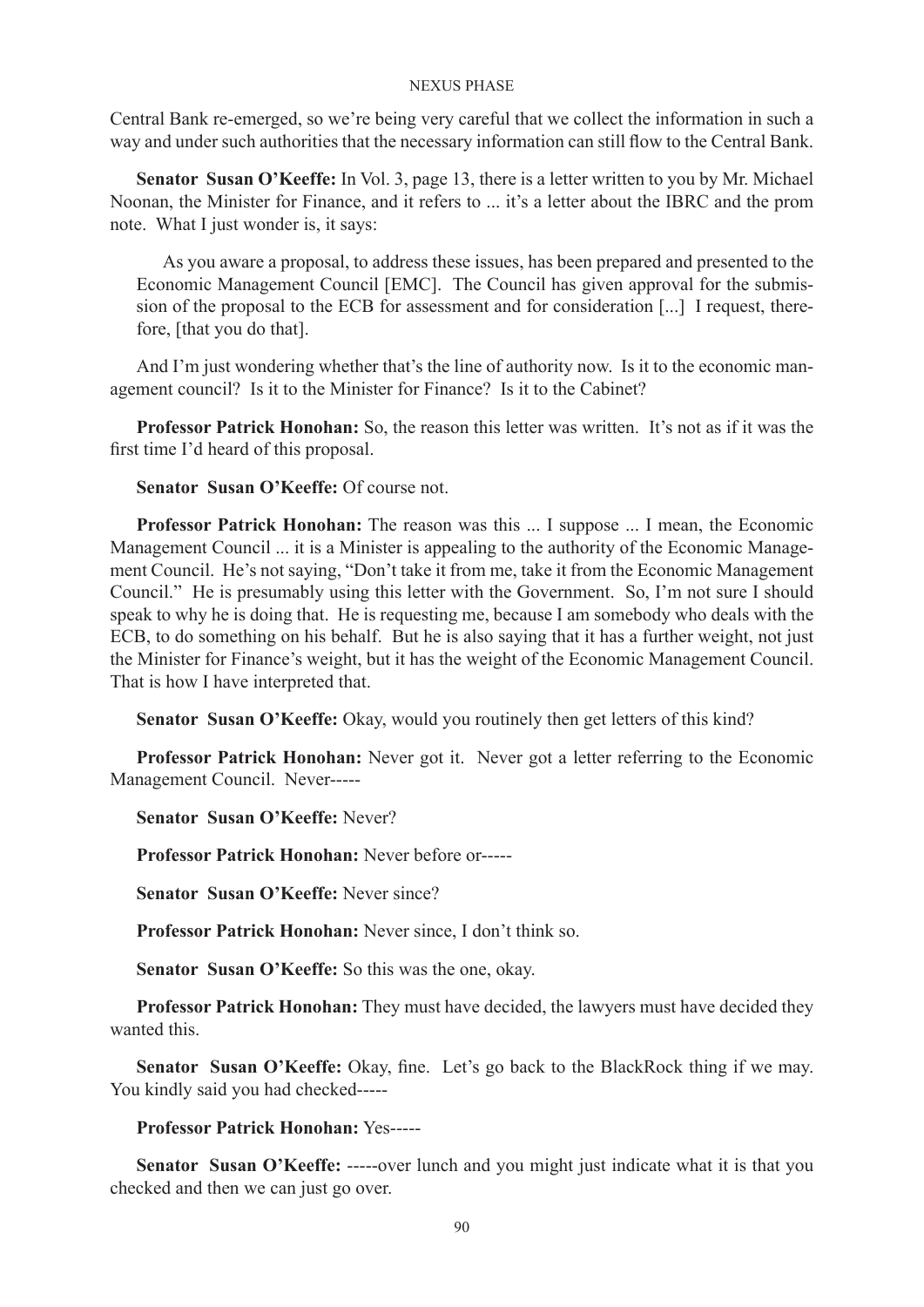# **Professor Patrick Honohan:** I checked the contract-----

## **Senator Susan O'Keeffe:** Yes.

**Professor Patrick Honohan:** I thought I was going to be able to look at it here but maybe if I can ... I checked the contract and sure enough, not very surprising, there is confidentiality clauses in it. I'll give you the sense and the gist of it.

**Senator Susan O'Keeffe:** We can probably take your ... okay, when you are ready, in your own time.

**Professor Patrick Honohan:** But the contract, here we are. Okay so there is one section in the contract. Section six, next page: confidential information: all information regarding this agreement, parties, business and their subsidiaries and affiliates, the client data, any pre existing IPR, blah, blah, blah, shall be kept in confidence by each of the parties hereto. These confidentiality obligations shall not apply to information lawfully in the public domain. BlackRock acknowledges that it has been notified of its obligations under Section 33AK, as amended, and it undertakes to inform all respective employees, servants, agents and third party contractors.

And then it says in another section of the contract which is before that. It says, while BlackRock does not make a market in the assets covered by this agreement, BlackRock or its affiliates, for itself or on behalf of its clients, may own positions in such assets or the individual securities underlying them, whether long or short and BlackRock and its affiliates, for itself or on behalf of its clients, shall not be restricted from transacting in them. BlackRock shall ensure the precaution to safeguard against conflicts of interest including, but not limited to Chinese walls, shall be put in place internally.

So this apparently is the sort of standard contract that one would put in to protect against that. Is it a sufficient protection? Some people might argue that but it's as best as we can do.

**Senator Susan O'Keeffe:** And just remind us, the contract that you had with ... the Central Bank had with BlackRock had was, I think you said it was you paid quite a lot of money, was it €15 million or €20 million did you say?

**Professor Patrick Honohan:** Well there were, some things were ... they had subcontractors as well, so they didn't get all that money.

**Senator Susan O'Keeffe:** But there's-----

**Professor Patrick Honohan:** But the whole thing cost, well it was all published in our annual report. But I think it's  $\epsilon$ 20 million or  $\epsilon$ 30 million I think.

**Senator Susan O'Keeffe:** €20 or €30 million-----

**Professor Patrick Honohan:** Is it €30 million? Yes, okay.

**Senator Susan O'Keeffe:** And so by March, in March 2013 they were still, they were coming back to do another set of stress tests, isn't that correct?

**Professor Patrick Honohan:** Yes, we teed them up to do .. because the troika, this was one of their bad ideas. They said, ''You'll do a stress test every year'', and I said, ''This is not a good idea'', and we managed to get them to not do that. Why was it not a good idea? Because the situation had not clarified any more and if they had put a stress onto a stress and tried an-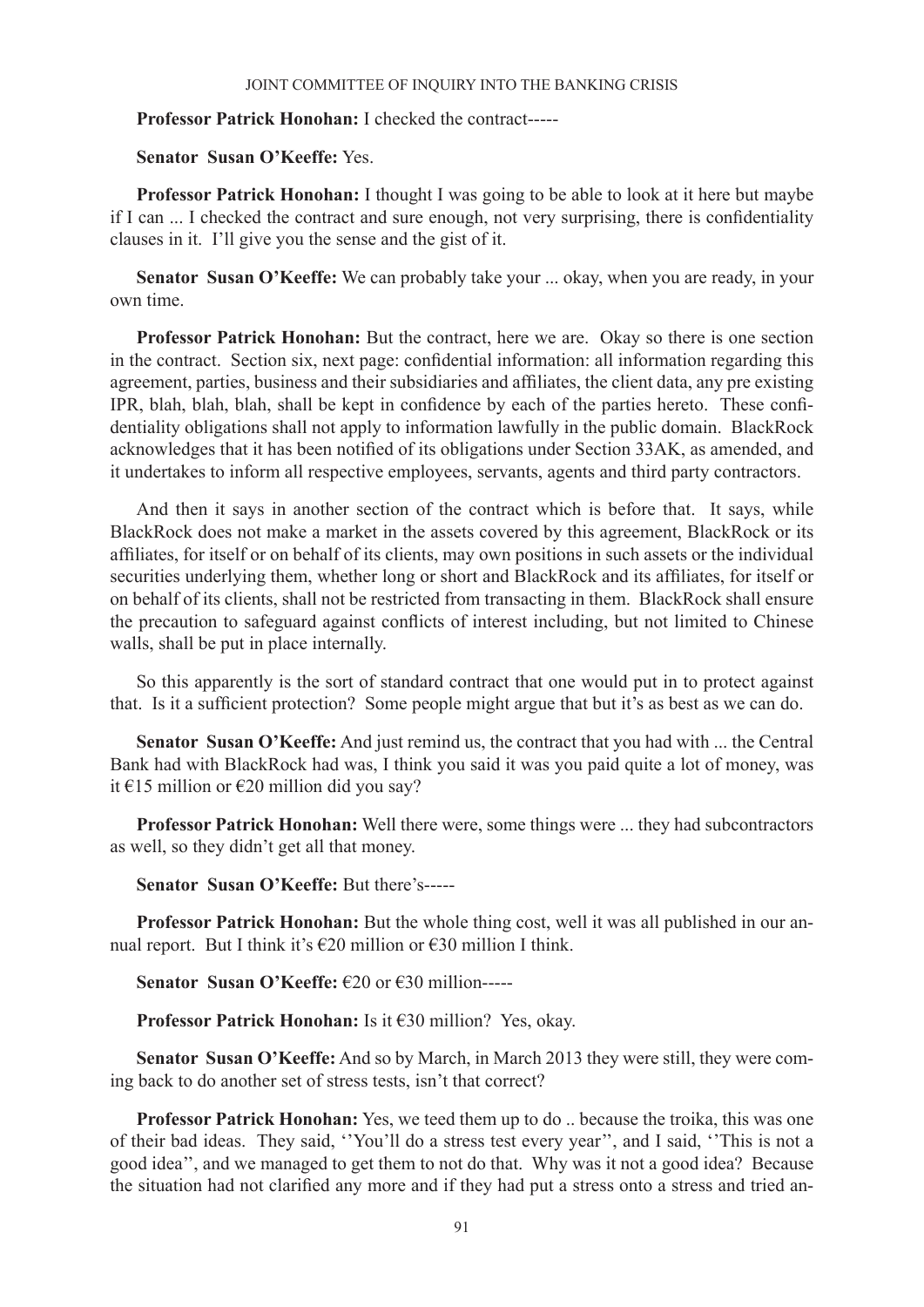other stress, there would be endless amounts of Government money going in. So we managed to get them to postpone the stress test until the very end of the programme. But we were very far into it and we engaged BlackRock to do other work in, I guess, well it might have been the end of 2012, was it? Some time like that and they did some work and it was useful and interesting and valuable for us going forward. But then we said, ''No, we are not continuing with this because we are not continuing with a stress test of this type." And we did a different, more limited exercise at the end of 2013 and then the SSM stress test in 2014, we didn't engage BlackRock for that.

**Senator Susan O'Keeffe:** Okay, so given in that year they did take a stake in Bank of Ireland, at 3%, would you now-----

**Professor Patrick Honohan:** Now, in fairness to them, I don't ... I think their investment arm ... they are a huge company and their investment arm thought, ''Oh, yes what about those Irish ... Ireland seems to be coming well ... Ireland, we will take what is it? Oh, Bank of Ireland, let's take 3%.'' You may think 3%, that's a huge ... but they are just a huge investment firm and I doubt very much if they violated the terms of that contract and said, ''Oh, let's check with the guys who know in Dublin'', no.

**Senator Susan O'Keeffe:** I was actually going to ask whether or not in future, one might write the contract differently?

**Professor Patrick Honohan:** Well, I ... no, apparently this is the way you protect against that. Now if somebody wanted to and I don't think for a minute that they would. But if somebody wanted to say, "We will use all that information", would that be a very robust protection? Well what can you do if people don't want to? But I don't for a minute suggest that they did.

**Senator Susan O'Keeffe:** If I could go ... if I might go back please to the RTE radio interview. Just to check, on Tuesday, 16 November, Wolfgang Schäuble it is understood and reported that he has asked Mr. Lenihan to announce his application for aid after the meeting that had taken place that day and that Mr. Lenihan had said no, that he didn't want to be put ... he said "I wouldn't participate on that basis; my Government had the sovereign right to decide how it conducted these discussions." Then I understand from what the evidence you have given here today, that you had a phone call with Mr. Lenihan and you said he was cross, he didn't understand "why are they trying to rush me" and you said that you thought it was a good idea that he announce. Is that correct?

## **Professor Patrick Honohan:** Yes.

**Senator Susan O'Keeffe:** So Mr. Schäuble had asked him to announce, you asked him to announce, and he said "No"?

**Professor Patrick Honohan:** It is not announce, I asked him, or I suggested that it would be a good idea to apply, not to announce, it wasn't about announcing, it was about applying. They wanted an application. That's what they ... only with an application could they continue to negotiate it. So the discussion in Brussels wasn't about an announcement, it was about an application. I made an announcement about the discussions going on which were common knowledge to many, many people. I did not announce an application because there hadn't been an application and wasn't until the following Sunday.

**Senator Susan O'Keeffe:** Okay, so when ... when you went on the radio - I have the transcript here: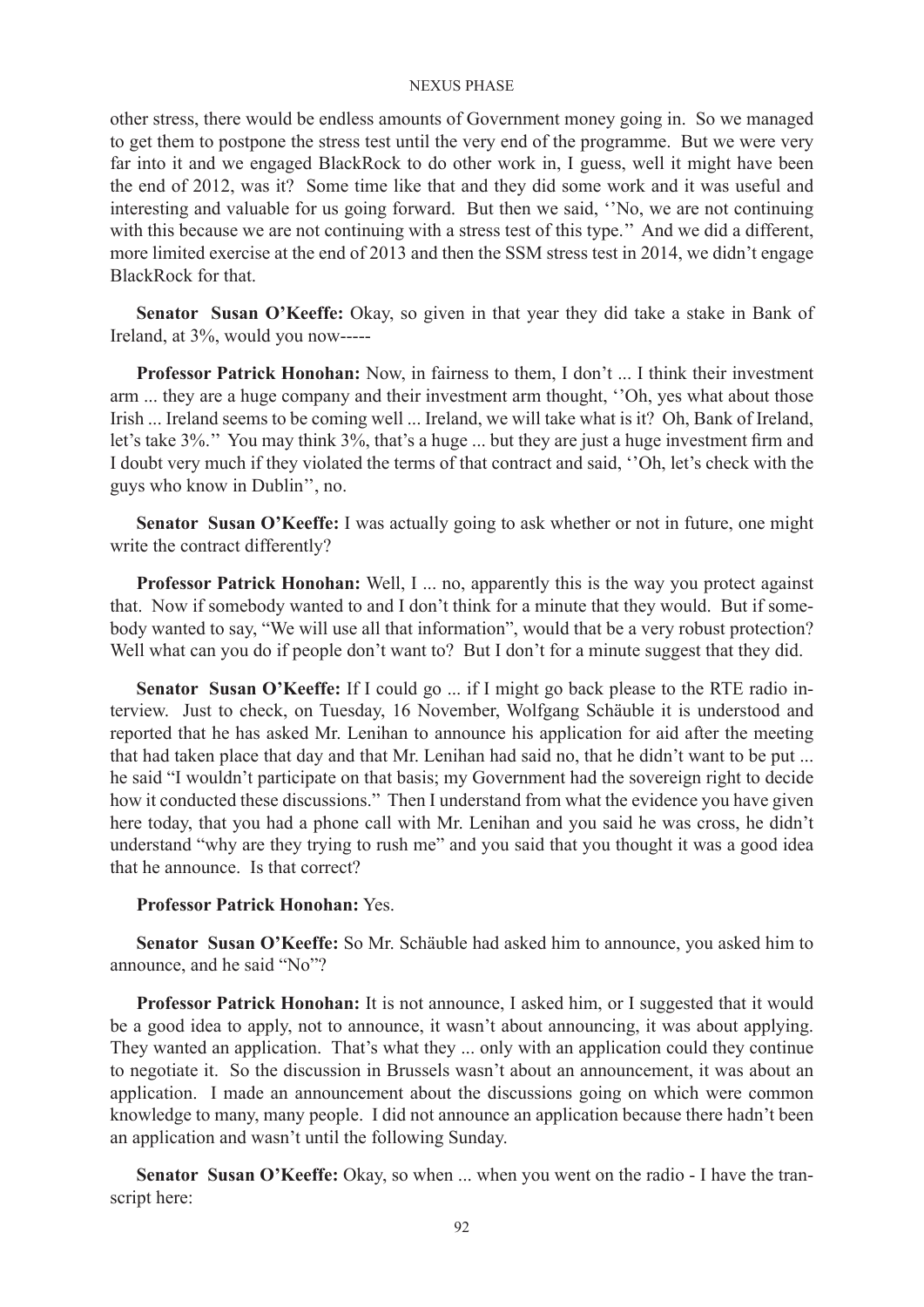Rachael English: And you can confirm that they will be giving us a loan?

Patrick Honohan (Governor of the Central Bank): Well if it's agreed. If it's agreed of course yes.

Rachael English: And when you say if it's agreed, I mean why else would they be here?

[And then you go on and say there's an expectation and so on.]

Rachael English: So it is your understanding then, that there will be a loan, and that we will have to accept it?

Patrick Honohan (Governor of the Central Bank): It's my expectation that that would happen yes absolutely.

[And then at the end she says] Listeners are getting on to us, they're looking for absolute clarity here.

[And you said] Look it's not my call. It's the Government's decision at the end. It's my expectation that this [is] what is definitely likely to happen. That's why the large technical teams are sitting down discussing these matters.

So I'm wondering, Mr. Honohan, how would it have been possible for any member of the Government at that point to come along behind you and disagree with that, which you have suggested earlier?

**Professor Patrick Honohan:** I think it would have been very easy for them to do so, if they wanted to. But they didn't want to. They wanted to have a programme, they just couldn't imagine, or the Minister and the Taoiseach, whoever knew about it, the whole machinery was moving in that direction. But they could have said "No, no". I mean ... I don't want to ... there are other countries where we have seen lengthy debates - when somebody says I think there will be a programme and other people say there won't be a programme, there will be an agreement, there won't be an agreement, this person thinks there will, that person thinks there won't - going on for months and months. So, I don't think if the ... if ... supposing the troika had said ... had suddenly presented a new demand, and you had already heard from I think Kevin Cardiff's evidence of suggestions in the background, that other things might have come into play ... I don't want to talk about but he's mentioned ... supposing that had come onto the table? I think the Government would have said, "This is not what we're in for here, no, no, back away; we're not doing this."

**Senator Susan O'Keeffe:** But, do you accept finally-----

**Chairman:** Final question, Senator.

**Senator Susan O'Keeffe:** Finally, Mr. Honohan, do you accept though that really on that morning, you did pretty much copper-fasten the fact that there was going to be-----

**Professor Patrick Honohan:** It was already copper-fastened. It was already copper-fastened, it was a done deal by the day before, that was what was going to happen. They could have gone out of it but the whole momentum was moving in that direction.

**Chairman:** Thank you Senator. Senator Mark MacSharry.

**Senator Marc MacSharry:** Thanks very much and thanks Governor again. Just on that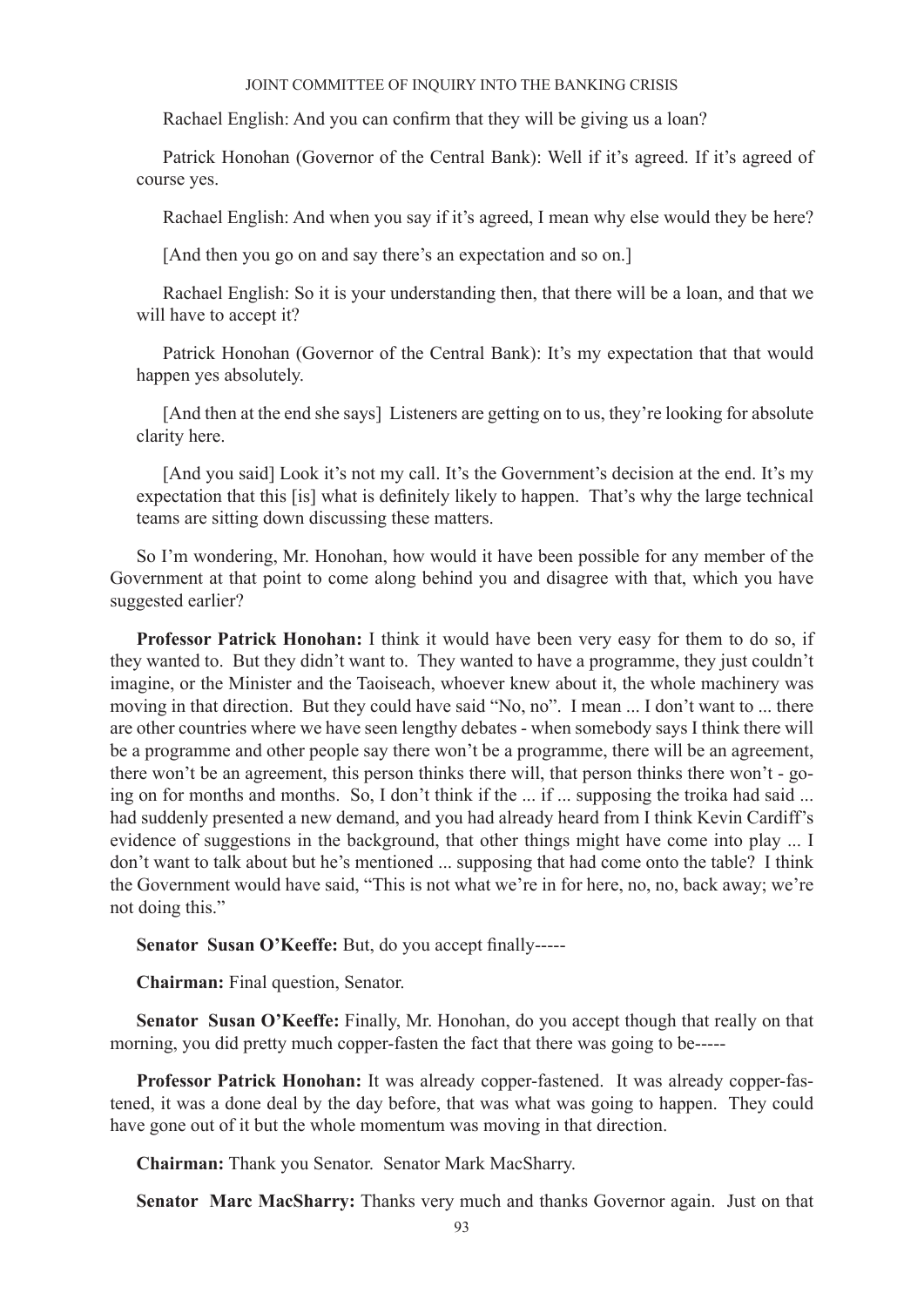point so, what was the impact among colleagues in the ECB after you had done this? Was this something they were pleased about, did they say "Well done Governor for doing that?"

**Professor Patrick Honohan:** Yes, I wasn't very comfortable about that because there was a sense of "Oh now, everything's going to be all right now", and because ... and I felt, well I'm doing this for the stability of Ireland and for reassuring people in Ireland, not to appease some people around the table. There were one or two people who thought, you know, doing it for us. No, I mean that would be ridiculous, you know ... how could you have any respect for yourself, if you were doing it because there was some pressure around the table?

**Senator Marc MacSharry:** Was that a reasonable insinuation or complexion for people at home to draw? That the Governor was over for the ECB meeting and pressure was applied and off he went-----

**Professor Patrick Honohan:** I think it's ... I can understand why people did it and it puts you in an awkward position. In this case, the interests of the ECB and the interests of Ireland were aligned. They are not always aligned.

Senator Marc MacSharry: Can you describe the respective roles of the Irish authorities in the shaping of the implementation of legislative change in respect of bank regulation? And how has this changed during your tenure?

**Professor Patrick Honohan:** Well, I don't know what ... legislation is the responsibility of the Government. The drafting of financial legislation is largely the responsibility of the Department of Finance but in the case, for example, of bankruptcy legislation it's the responsibility of the Department of justice, and we've been very much involved in ... so, the role of the Central Bank is in advising, in suggesting legislative changes that seem to be needed to deliver our mandate, and in helping on matters which might not be in our mandate, but for which we have expertise. For example, in bankruptcy legislation, we were asked ... bankruptcy legislation in considered, in many financial circles, to be quite aggressive and anti-creditor legislation. And, of course, they wanted to know is the Central Bank on board for that. And we said "Yes, we're on board for that, even though it is in that direction." And then so that way of technical advice. The Attorney General and parliamentary draftsmen of course had ... they were advisors to the Government on making sure the legislation hangs together, makes sense, is coherent with other pieces of legislation, is constitutional and so on and so forth. But I'm not an expert on that.

So the role of the Central Bank is to advocate for some legislation and to help in the technicalities. A lot of legislation is transposition of European directives. Directives set out what needs to be achieved, but the Irish legal system is a particular, and the legislation has to be designed coherent with the rest of Irish legislation. So, we would have experts, sometimes we second them, sometimes they just work with committees to try to make sure that that legislation gets transposed promptly and effectively.

**Senator Marc MacSharry:** And on the issue of mortgage arrears, which you have highlighted as an issue that still lingers as something that more needs to be done on, while there's no legislative change during the period, there's codes of conduct and so on, what agency, in your tenure, has provided the leadership in what ought or should be done with regard to that issue?

**Professor Patrick Honohan:** Well, I would mention the bankruptcy ... or, insolvency legislation. This is a big part of dealing with the mortgage arrears, and I'll play the role that we had there. We had a number of powers in the Central Bank and used them. Firstly with the code of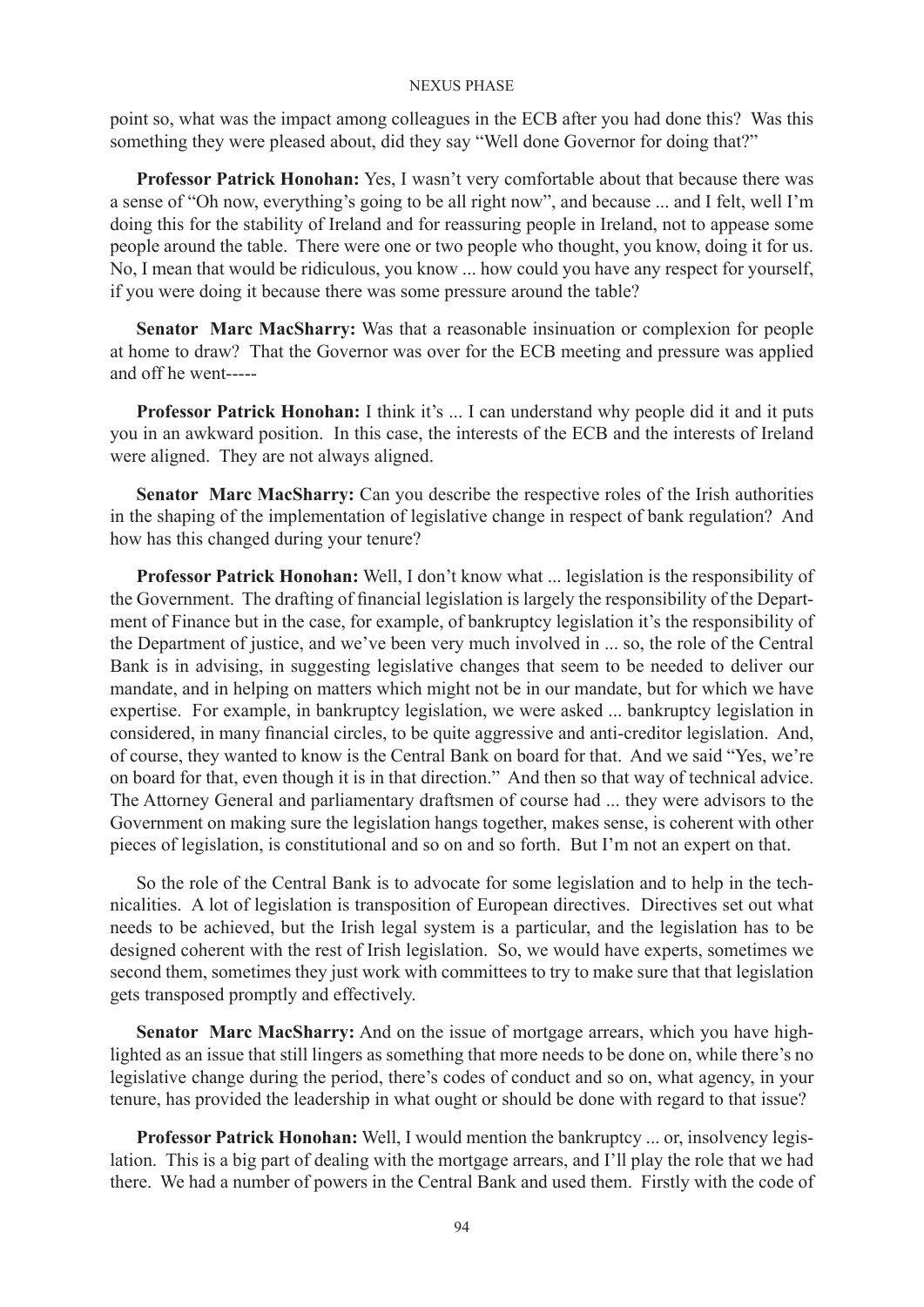conduct on mortgage arrears, that's under consumer protection power. And then we used the ... our powers under prudential supervision which, in ways, are more ... they're ... we've greater powers in that case and we use them. They might have had the side-effect of accelerating the resolution and easing the situation of borrowers, but they had ... the principle effect was to make sure that the banks would sort their problems promptly, because we felt that they were placing ... they were ... they were prolonging the risk situation by not dealing with the mortgage arrears promptly. So, we used our prudential powers to oblige the banks to meet certain targets. We had already used, not formal powers, but we had already used informal powers to get them to ramp up, dramatically, their capacity to deal with the mortgage arrears situation. So we felt we were taking the lead to that extent, in using existing legislation.

**Senator Marc MacSharry:** Okay. As opposed to Government?

**Professor Patrick Honohan:** Yes, because the legislation was there and ... yes.

**Senator Marc MacSharry:** Okay and just on that mortgage arrears issue, was the engagement with banks and the drawing up of insolvency legislation and the efforts to deal with this issue, did it deal predominantly with simply telling banks "sort out your problem", or did it take any position in defining what forbearance should look like or what tools should be used, what suite of tools should be used by individual institutions?

**Professor Patrick Honohan:** To some extent we did that, and it's sort of innovative. It's not what's done in other countries and people are looking at it, not always favourably, many people outside thinking we're too sympathetic to the debtor. By defining this sustainable solutions and defining what would be sustainable in terms of a restructuring. We also, of course, when they can't find a restructure, there is the recourse of the courts. But, we defined what sustainable would look like and we talked very much about the split mortgages, which had been used, actually ... people said "Oh they'll never use them", but actually they're using quite a lot of them there, I think, there should be more use of that.

**Senator Marc MacSharry:** Is there data on the amount of use?

**Professor Patrick Honohan:** Yes, that is published on a regular basis.

**Senator Marc MacSharry:** You say it is quite a lot, is it?

**Professor Patrick Honohan:** It is quite a lot, it is growing, yes.

**Senator Marc MacSharry:** How does one underwrite a split mortgage?

**Professor Patrick Honohan:** Well, I mean, you have to make a judgment on the prospects of the particular individual.

**Senator Marc MacSharry:** Is the criteria for that in any way determined by the Central Bank?

**Professor Patrick Honohan:** Let me say, what we tried, what we had the ambition earlier on was to say "Look, let's have a mechanical rule, let's see if there is a mechanical rule which could allow the banks to sort the people who can pay from the people who can't pay and give it a standard haircut." We couldn't find a mechanism. All mechanisms which we designed were going to involve too many additional losses and therefore additional burdens on the taxpayer going to people who didn't need the help. So it has to be judgment case by case. So how do you underwrite it? Underwriting a loan is an art rather than a science.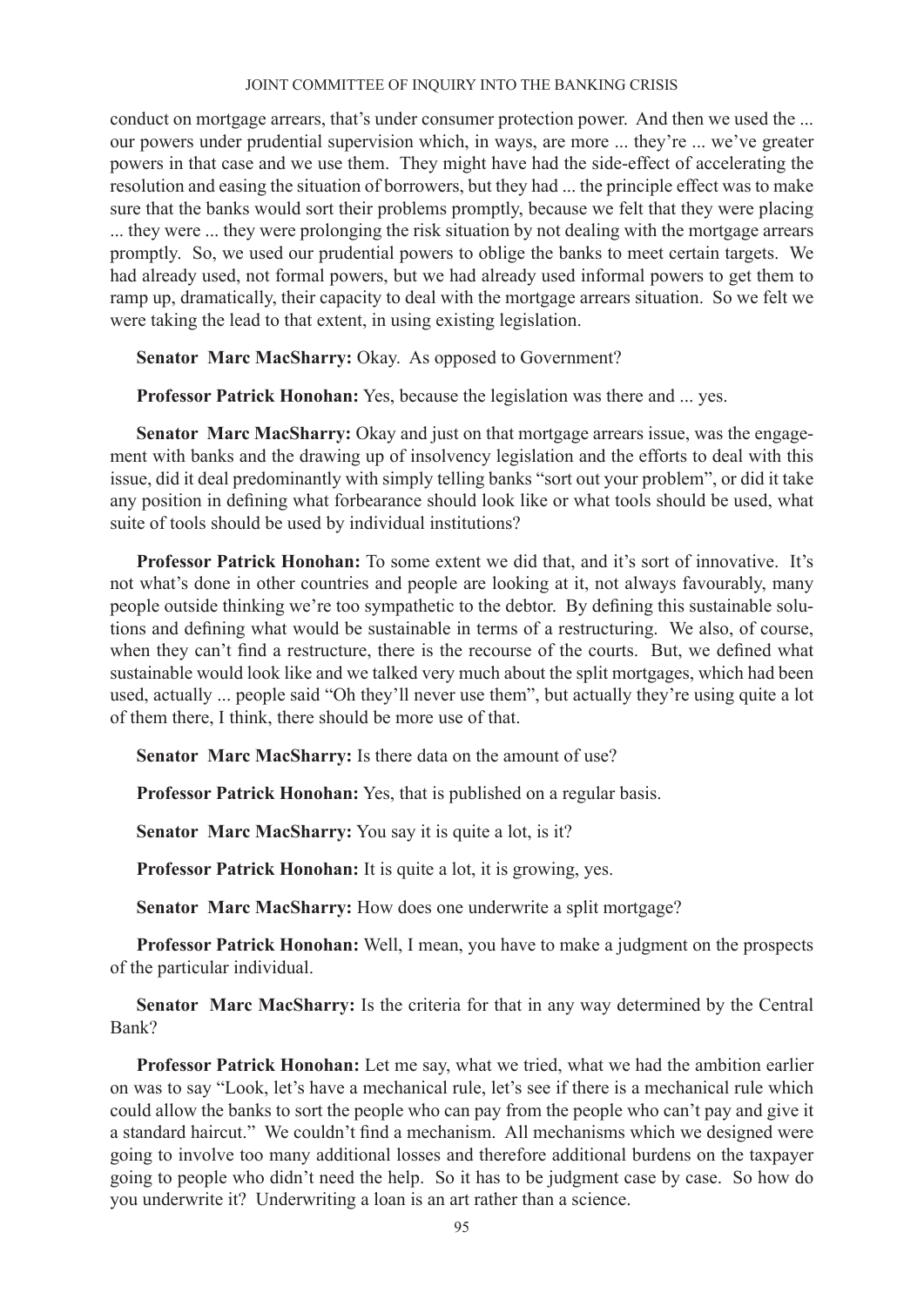**Senator Marc MacSharry:** But there is nothing say, throughout the period, to have told the bank, "Look, focus more on the consumer." It's just get your money as quick as you can and get on with it.

**Professor Patrick Honohan:** Well neither that but these banks are stand-alone entities, they are subject to prudential regulation and consumer protection legislation. They are not subject to mandate from the Central Bank to give away money. That's not, we don't have that power. Probably the constitutional issues would even arise but nobody should expect the Central Bank to do that because the Central Bank has not been given the mandate to decide who gets to not repay their loans.

**Senator Marc MacSharry:** Should they have had input in that regard?

**Professor Patrick Honohan:** No I don't think so, I think it would be ... how could we do it, 100,000 cases? It is an interesting question though.

**Senator Marc MacSharry:** Yes it is.

**Professor Patrick Honohan:** If it had been a smaller problem and the Government wasn't under such financial pressure, I could imagine a solution which would have been a little bit more expensive but would have sorted the problem earlier.

**Senator Marc MacSharry:** Could more be done by yourselves in the Central Bank in that regard, in terms of the design of tools and who is getting looked after and who isn't, to put it crudely?

**Professor Patrick Honohan:** We're out of ideas.

**Senator Marc MacSharry:** Okay. Just two other very last questions. Did the Minister share your opinion of the urgency of entering the programme?

**Professor Patrick Honohan:** Yes I think so. Well, I think he did. I think he saw that the writing was on the wall and he was trying to find a way of getting something better somehow.

**Senator Marc MacSharry:** Did you feel he was battling other political entities either within his party or the Government to try and-----

**Professor Patrick Honohan:** I think he was, no I think he was truly trying to get to a situation where he had a package that could be welcomed by his political colleagues and the general public. There probably wasn't any such package.

**Senator Marc MacSharry:** Finally, during the period from when you took over, what was your sense of the performance of the Taoiseach and the Minister of Finance? For example, was it assured, confident, in control or did you have a sense that it was incoherent and disorganised? Indeed can I just put a second point to that; what was the impression of your colleagues in the ECB and around the meetings over there, of the performance of those same two gentlemen and their Government?

**Professor Patrick Honohan:** Well, I suppose I am obviously much more close to the Minister for Finance, Brian Lenihan, and I think he was very much admired by his colleagues at the Eurogroup, admired and liked by Jean-Claude Trichet and others. That is certainly ... I have less visibility at the ... what people, you know, the European Council, I didn't have any visibility into that for the Taoiseach. But I would say domestically, to the extent that I was at a number of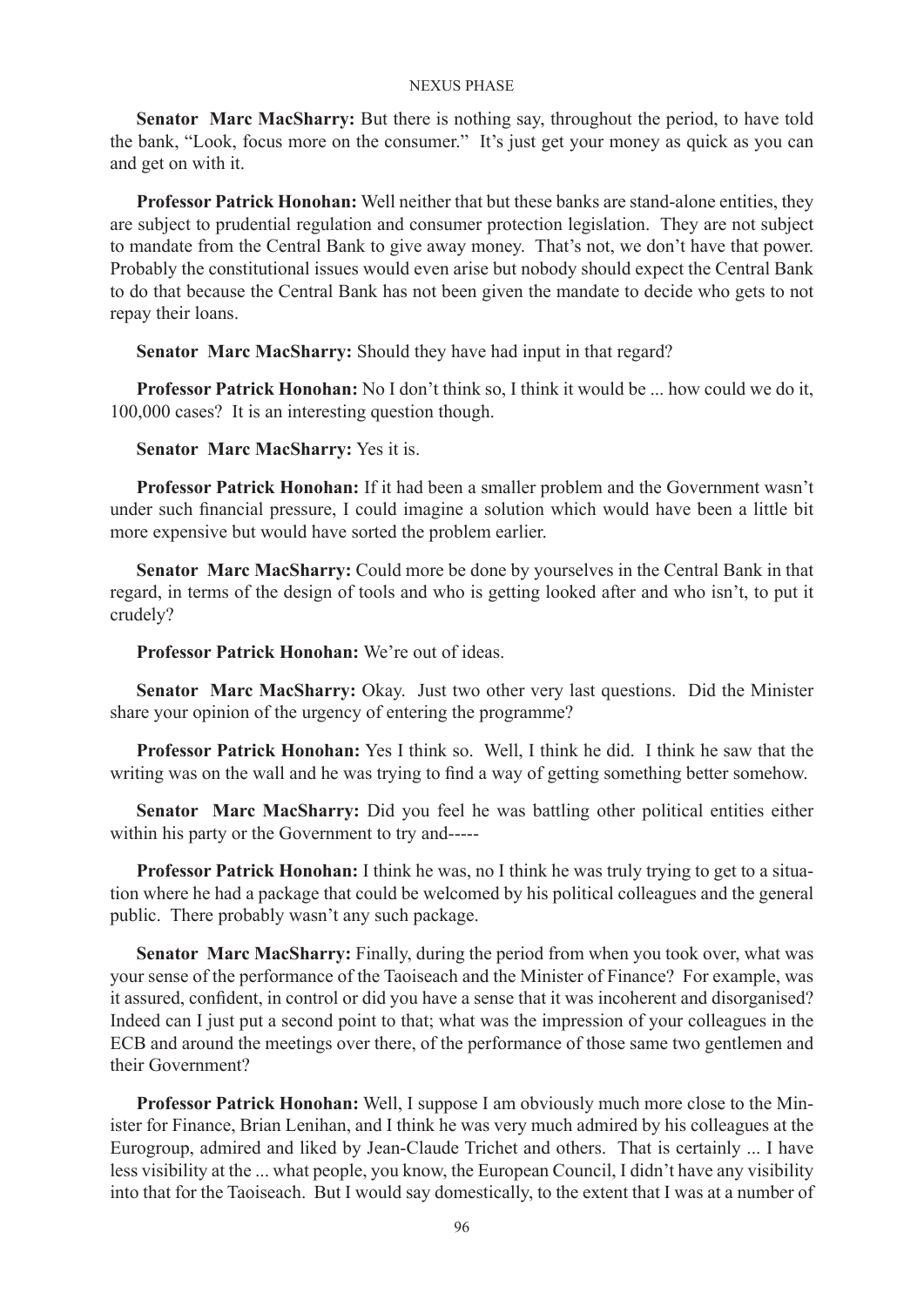meetings with the former Taoiseach, Brian Cowen, I found him to be a very business-like and effective chair and in charge of any meeting that I was at, courteous, in command of the situation and that was what I saw. I know that ... I think there were a number of hard things that had to be ... not hard things that had to be said, just bad news that came out from time to time. The Quinn event, when we had to intervene in the insurance company and despite ... that must have been a body blow to the Taoiseach. And, despite that, he was very conscious that this is a very serious problem, I'm ... and I ... you know, and he sometimes doesn't get that image but I found him to be businesslike. But my main dealings were with Brian Lenihan, I mean, I only had a very few one-on-one meetings with the Taoiseach. It was mostly in environments in which he was the chair.

# **Senator Marc MacSharry:** Thank you.

**Chairman:** Thank you, Professor Honohan. Thank you, Senator MacSharry. Deputy Michael McGrath.

**Deputy Michael McGrath:** Thank you very much, Chair. Governor Honohan, do you judge the IMF country reports and OECD reports as an important information instrument aid in banking regulation, banking supervision and financial stability issues?

**Professor Patrick Honohan:** So, the IMF reports sometimes are about the economy at large and so on and so forth and sometimes they provide useful information and they assemble the information in a very orderly way and sometimes I do learn a bit from them - "Oh, I see, yes. No, that's a good point, I hadn't seen a note in that way." So I think they are valuable. They ... we then have the particular reviews of regulatory practice, which were done sector by sector. We had the banking one. I think that's included in the documents that were provided, so it's, obviously, one of interest. We didn't ... and I mentioned that there were four things they wanted us to fix. We didn't agree with two of them, but we're doing them anyway. And maybe we didn't agree with three of them but, you know, they're serious people. It's ... you don't ... there's room for professional disagreement on a number of things and we know in the past they didn't catch everything in Ireland - far from it in 2006 - but that doesn't mean we shouldn't listen to them.

# **Deputy Michael McGrath:** Okay. Did you-----

**Professor Patrick Honohan:** OECD, yes, yes, also useful. More of economic advice generally, rather than, you know, very specific and detailed.

**Deputy Michael McGrath:** Did you get the figures for the ELA exposure?

**Professor Patrick Honohan:** Yes, I did. So, if we talk about the total exposure of the ELA, plus normal operations, it rose from  $662$  billion at the end of August 2010, and I'll give it to you month-by-month then: to  $\epsilon$ 100 billion at the end of September;  $\epsilon$ 109 billion at the end of October; and  $E131$  billion at the end of November. Now, the ELA component of that, it was €12.7 billion at the end of August; it went to €26 billion at the end of September; €33 billion in October; and  $E$ 45 billion at the end of November. The peak day for exposure of the euro system and the Central Bank to the Irish banking system was actually 24 February 2011, when it reached ... instead of end of November, I told you, €131 billion; 24 February was €153 billion. Now, the reason it spiked on that day, because that was the day when the deposits were shifted from Anglo Irish Bank to the purchasing bank so it was that manoeuvre around that.

**Chairman:** This is billions now, not millions?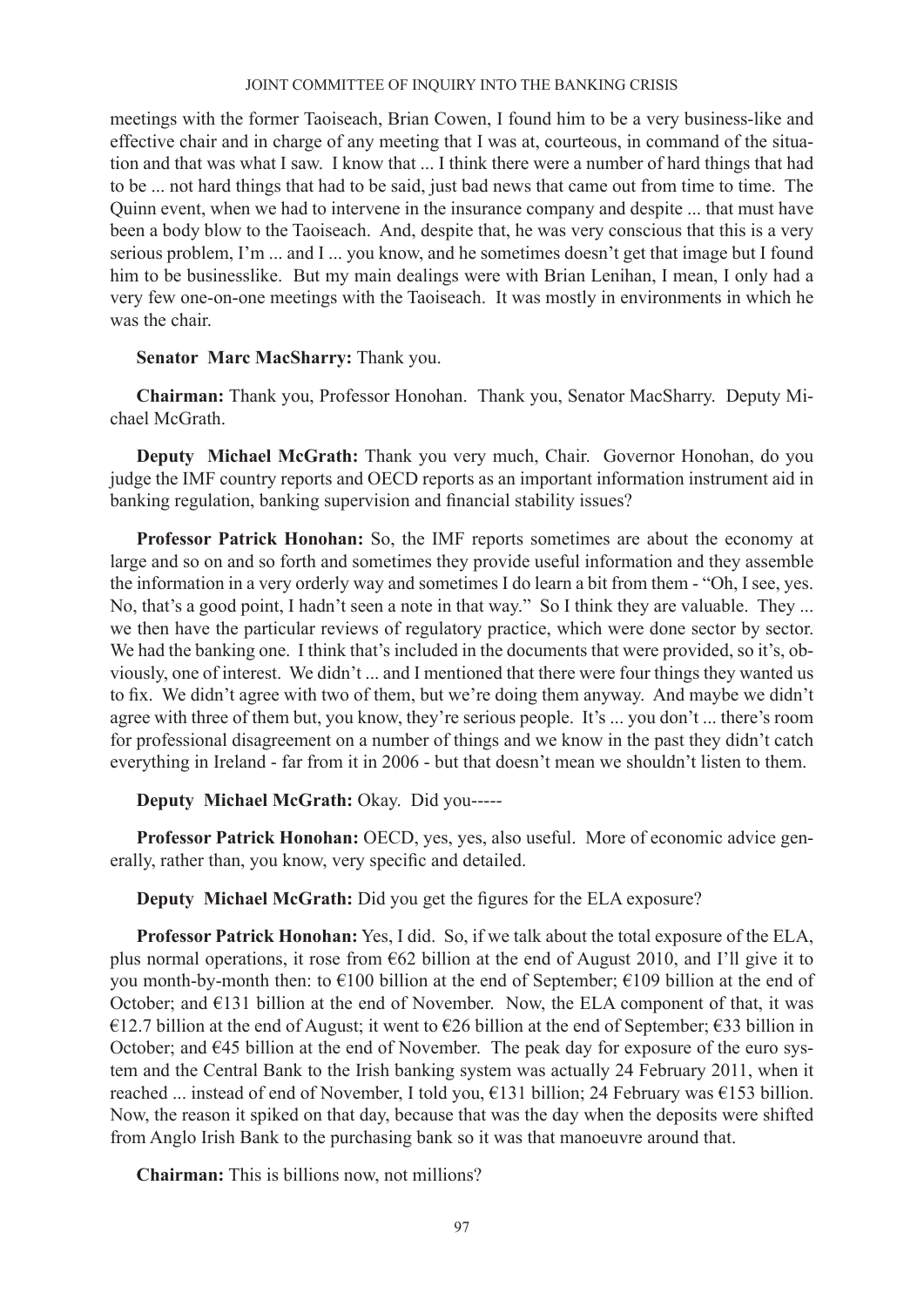**Professor Patrick Honohan:** They're billions, yes.

**Deputy Michael McGrath:** They sure are.

**Professor Patrick Honohan:** Yes, they are, yes. So, I think you can see why Jean-Claude Trichet ... especially the ELA, because there's always a sort of, "Oh, ELA is very bad. That means they're not really normal collateral." You can see those numbers doubling in September and going up again. You can see why he was saying, "Wow, when is this going to stop?"

**Deputy Michael McGrath:** So, towards the end of November 2010, the total exposure of the ECB to the Irish banking system was  $\epsilon$ 131 billion-----

**Professor Patrick Honohan:** Yes.

**Deputy Michael McGrath:** -----of which ELA was €45 billion?

**Professor Patrick Honohan:** That's correct.

**Deputy Michael McGrath:** Was that effectively State guaranteed, Governor?

**Professor Patrick Honohan:** Yes, it was, it was.

**Deputy Michael McGrath:** The  $\epsilon$ 45 billion or the  $\epsilon$ 131 billion?

**Professor Patrick Honohan:** No, just the €45 billion.

**Deputy Michael McGrath:** €45 billion.

**Professor Patrick Honohan:** Now, when I say "guaranteed", it wasn't a good enough guarantee, I'd say, for the ECB to be really comfortable about it, but we had various ... we had securities from the various banks and, by that stage, I think they were all in ELA. They were good quality securities and we took them at ... we allowed them only a very steep haircut on their nominal value, so there'd be bundles of loans. But that would be the first line of defence for us but, in addition, we had a letter from the Minister for Finance. And this had been a practice that was established before I arrived and it would have been in anticipation of an ELA. It was a decision that had been taken in 2007, how they would do this thing - that the Minister would write a letter saying that it would be his intention to seek Government approval and Oireachtas sanction, or whatever it was, for the moneys, if it turned out that they failed. Now ... so, it was a ministerial guarantee, but it wasn't binding; it wasn't part of Ireland's debt. It wasn't binding in the same way. It was like a political guarantee rather than a legally binding one.

**Deputy Michael McGrath:** But the sovereign was standing behind-----

**Professor Patrick Honohan:** It was-----

**Deputy Michael McGrath:** -----the ELA?

**Professor Patrick Honohan:** The Minister for Finance was standing behind ELA, yes. And that's quite important. And I was very conscious of that because every bit of ELA you were giving was putting the State on the hook.

**Deputy Michael McGrath:** Did you say earlier, Governor, that the ECB would never have withdrawn ELA?

**Professor Patrick Honohan:** I was talking about September, would they have given this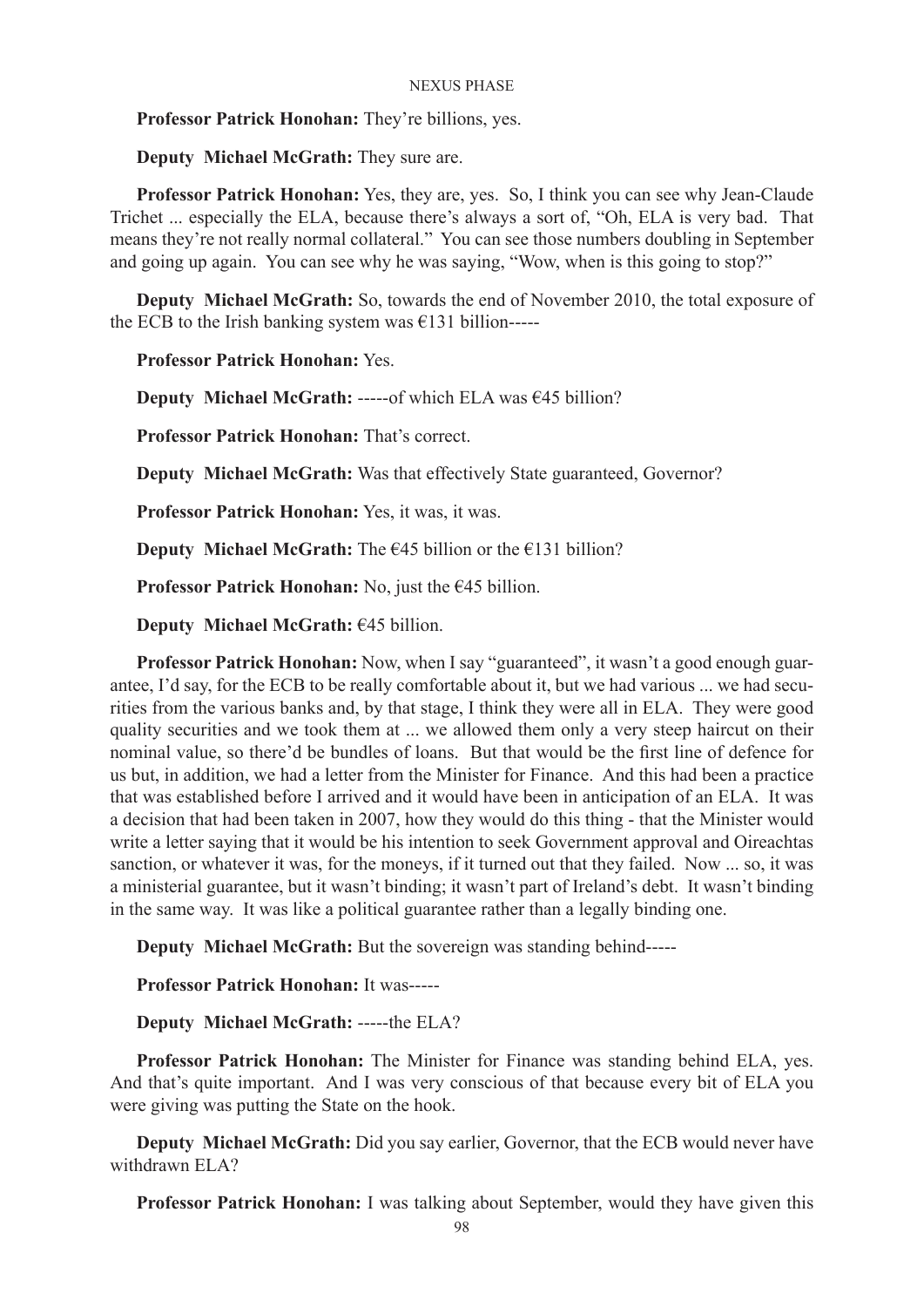large amount of ELA in September 2008. Would they ever have withdrawn ELA? Well they ... later, in 2010, 2011-----

**Deputy Michael McGrath:** Yes.

Professor Patrick Honohan: Jean-Claude Trichet sent the letter. He said, "Unless you go into the programme, we'll withdraw ELA."

# **Deputy Michael McGrath:** Yes.

**Professor Patrick Honohan:** Supposing there had been a turbulent meeting of the Government here on that Saturday or Sunday saying, "No, no we will not go in, never", supposing there had been that and he hadn't made the application on Monday, would Jean-Claude Trichet have withdrawn ELA on that occasion? I don't think so. But he-----

**Deputy Michael McGrath:** So it was a game of chicken.

**Professor Patrick Honohan:** It was a game of chicken but ... not real ... a game of chicken, it's you know, you either fall over the cliff or you don't fall over the cliff. But it would not like that, because the ECB could say, "Well, this is a very bad situation and so as a result of that we are going to apply this additional rule, this additional cost, this additional, exceptional, supplementary burden", which they have the right and power to do. So, unfortunately for Ireland, there always is the potential in this situation for a graduated pressure, and this is something that is not often recognised. People say, "Oh, they would always have given ELA." Probably they would, but maybe on terms that would make it very, very uncomfortable and costly.

**Deputy Michael McGrath:** On the evening of 18 November, when you stepped out of the informal gathering of the ECB, was it a meeting-----

**Professor Patrick Honohan:** Yes.

**Deputy Michael McGrath:** -----or was it an informal-----

**Professor Patrick Honohan:** No, yes.

**Deputy Michael McGrath:** -----gathering. You stepped out to make the call to-----

**Professor Patrick Honohan:** Yes.

**Deputy Michael McGrath:** -----Minister Lenihan, presumably you relayed the contents back to your colleagues when you went back in.

**Professor Patrick Honohan:** Well, I'm not sure that I did actually, because it was none of their business really.

**Deputy Michael McGrath:** Okay. But did anyone suggest to you, within the realm of the ECB, that you should consider making a public statement?

**Professor Patrick Honohan:** No, no. This was all my idea. I did ... I remember one of the people I spoke to asking, "Will you contradict me if I say" ... he said to a journalist ... claimed that he had been behind the phone call; quite the contrary. He almost scuppered the idea of a phone call by not giving me that ammunition.

**Deputy Michael McGrath:** You said, Governor, that there was excitement and alarm at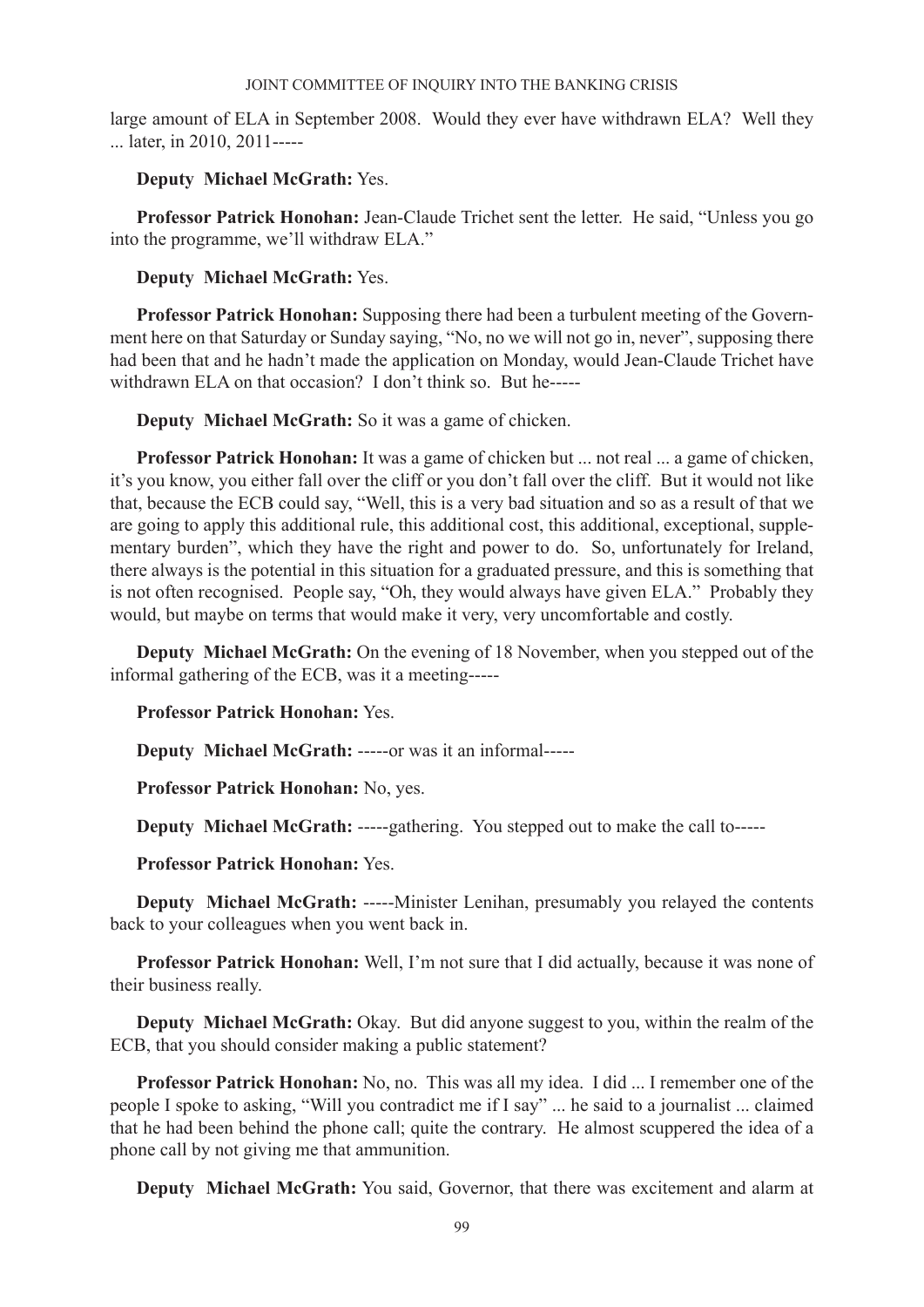ECB level on 18 November. You made contact with Minister Brian Lenihan, the following day you made the statement on "Morning Ireland". On 19 November, Mr. Trichet issued the infamous letter to Brian Lenihan, which contained what I think can only be described as a very direct and explicit threat. Is it the case that the ECB, come hell or high water, was determined that Ireland would get into a bailout?

**Professor Patrick Honohan:** I think that Jean-Claude Trichet, and the other members of the governing council, could not understand why Ireland had not already applied for it's own sake. And yes, they wanted it for the stability of Europe as well, but they couldn't understand why Ireland wasn't doing it for it's own sake. In fact, Ireland was doing it but, you know, it just hadn't taken the formal application step. So I don't think it was ECB versus Ireland; it was ECB saying, "Come on, Ireland, come on, you know you have to do this." It's a bit different.

## **Deputy Michael McGrath:** Yes.

**Professor Patrick Honohan:** And that's why I think Jean-Claude Trichet said to the group, you know, when you were in the Royal Hospital, he was saying, "I only gave advice." Yes, but you see he has to stay within his mandate. It's advice, it's saying, "I'm operating a system here where we are absolutely on the limit of what we can lend you and so it's my responsibility to tell you that you're at the limit, so you better go in." Now, then he gives helpful advice about the measures that should be taken in the programme which, I think, those too are gratuitous. But that's what central bankers do all the time to governments, they tell them, you know, "You should have a better budget and it should be like this." I try to avoid doing that, you know, expect for when I really am being helpful. But it would have been standard behaviour of a central banker, and he was a national central banker before he was a European central banker so, it wouldn't have been very surprising. Though when it comes it three years later it looks a bit odd. You say, "Well, how does that sit with your mandate?" I think it, sort of, sits with the mandate. He's not actually threatening, he's just saying, "Here's the situation. We're at our limit. We're at the situation where we are placing our legitimacy at risk by extending ever-increasing amounts of ELA." Should it have been a deadline ultimatum? No.

**Deputy Michael McGrath:** Just to clarify - you don't believe it was a threat.

**Professor Patrick Honohan:** No, I think it was taken as a threat but I think that he is ... he is also entitled to see it as reasonable advice from the ECB. I told him it would be interpreted as a threat.

**Deputy Michael McGrath:** So you would have seen it as a threat.

**Professor Patrick Honohan:** It has a double effect. He's within his mandate but it's certainly going to be seen as a threat and taken as a threat, and it was taken as a threat.

**Deputy Michael McGrath:** Finally, Chair, on the issue of the involvement of the ECB in the question of burden sharing, both in November 2010 and in March 2011, Kevin Cardiff's description of what Mr. Trichet said at Kilmainham was that it was a fallacy that the ECB simply advised Government.

**Professor Patrick Honohan:** Yes. So it's a similar sort of situation. Now, why did the ECB ... there's a funny situation there, and I'm sorry to be circumstantial again, a Chathaoirligh, but ... so we had ... end of March - we'd done all this stress testing the BlackRock people and so on - and we have come out with a number, which has ... we thought we could have got away with a little bit less and then they thought ... anyway, we got a number and we got a big document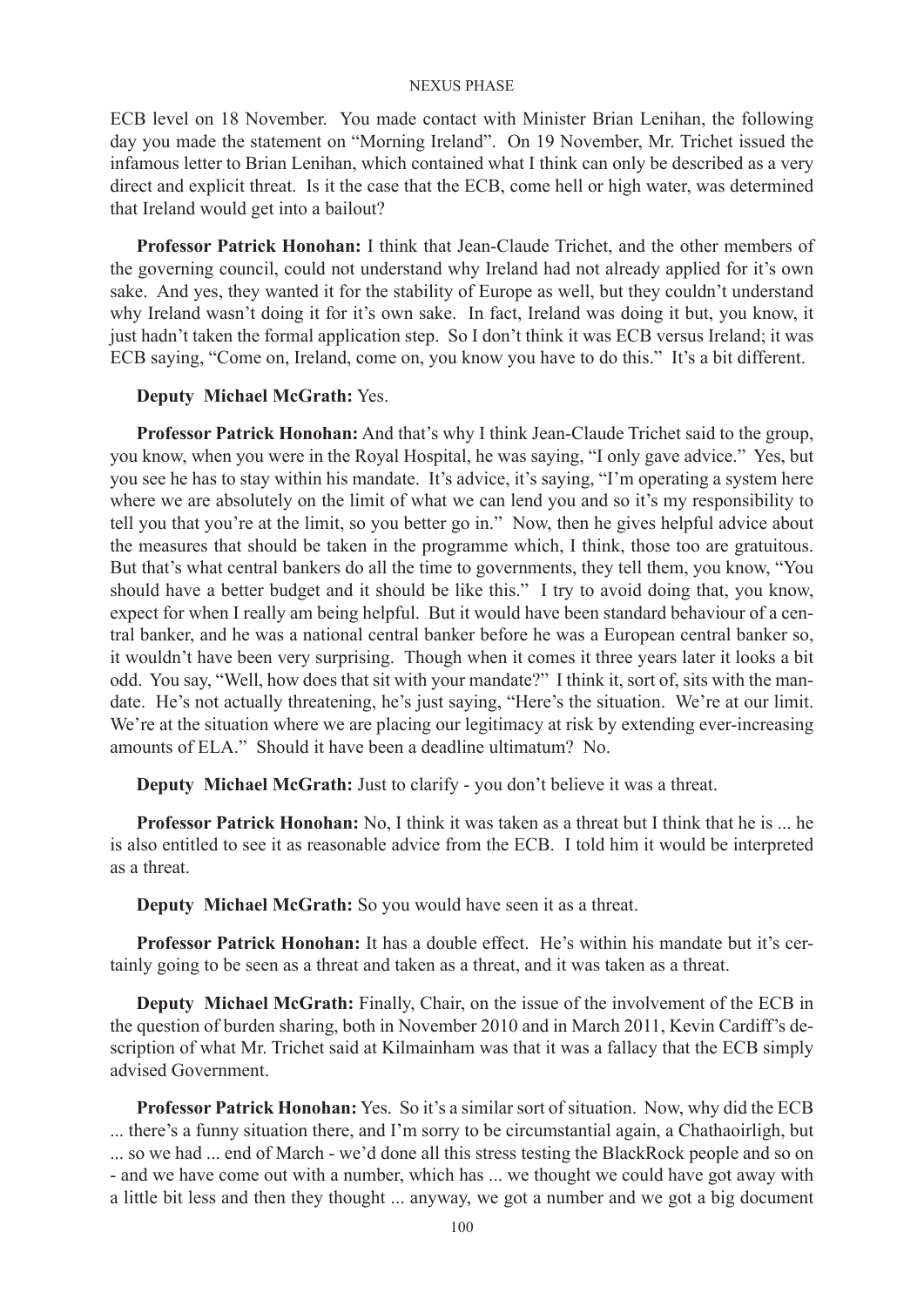shows exactly how it's calculated, and we're already to go and ... well, is the ECB going to say "Yes, this is a good decision and the Irish banking system can move forward?" And then the Government shares with the ECB staff, and the troika staff generally, the ministerial statement which they're planning to make.

**Deputy Michael McGrath:** At the end of March ... 31 March?

**Professor Patrick Honohan:** The end of March.

**Deputy Michael McGrath:** Yes.

**Professor Patrick Honohan:** And for some reason they include the idea that maybe they will bail in the bondholders - not absolutely, but maybe - if things ... if the capital situation worsens. It's not an absolute, it's a maybe. And the ECB ... I'm just kind of trying to project the ECB's view, they're being asked to say "Great idea. Ireland's programme ... they've ... recapitalising the banks and we think it's a great idea." But if in the statement it also says "And, you know, we might burn the bondholders", ECB looks as if it's endorsing burning the bondholders, which it doesn't want to do. So it certainly doesn't want to do that, to endorse the statement, so they say "Take out the mention of the burning of the bondholders." That's the way it happened, so ... why-----

**Deputy Michael McGrath:** Mr. Cardiff said-----

**Professor Patrick Honohan:** -----why they put it in the speech-----

**Deputy Michael McGrath:** Mr. Cardiff said he received an instruction-----

**Professor Patrick Honohan:** Oh no, he got an instruction-----

**Deputy Michael McGrath:** -----from the phone ... over the phone-----

**Professor Patrick Honohan:** -----yes, sure ... sure, yes.

**Deputy Michael McGrath:** -----from Frankfurt.

**Professor Patrick Honohan:** They said "We won't give a favourable statement unless you take out the reference to the burning of the bondholders." But the thing I couldn't understand ... I was in favour of finding ways of burning those Anglo bondholders but you either do it or you don't do it. You don't say "Oh, we might do it." So I ... it was ... I think ... I think it was a very peculiar action.

**Deputy Michael McGrath:** And was there a decision made to actually do it?

**Professor Patrick Honohan:** I ... we should have actually done it or not.

**Deputy Michael McGrath:** But that decision was not made, you're saying, to actually do it?

**Professor Patrick Honohan:** No, not that I saw it. Not that I saw.

**Deputy Michael McGrath:** Okay. Thank you.

**Chairman:** Thank you very much, Deputy. Deputy Pearse Doherty.

**Deputy Pearse Doherty:** Thanks. Professor Honohan, I have ten minutes and ten ques-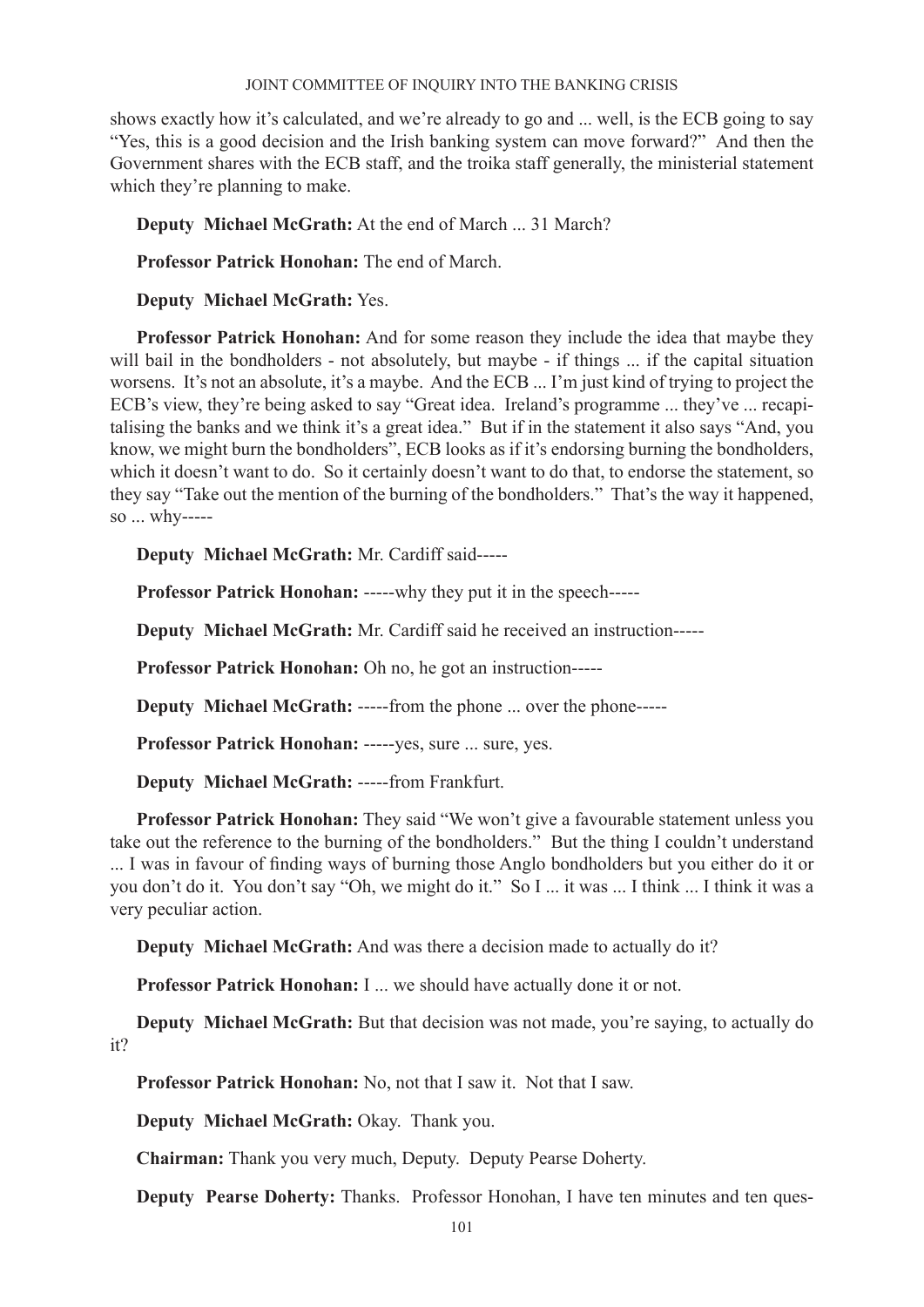tions, and leading from Deputy McGrath's question, should the Government at that time - in 2011 - have announced in the Dáil, without talking to the ECB, that they were going to burn the bondholders in Anglo Irish Bank, in your opinion?

**Professor Patrick Honohan:** I actually don't think they should have. If they'd managed to get the ECB on board, then they should have done it. And we know that even the governor of the Bundesbank ... the president of the Bundesbank was in favour of that and there would have been others as well. But it was the majority view in the ECB. So they hadn't sold the message ... doing it with ... against the views of the ECB would have caused ... cost more than the gain from that and certainly would have put paid to whatever happened later in the promissory note.

**Deputy Pearse Doherty:** What was the ECB likely to do in reaction to the Government taking a unilateral decision?

**Professor Patrick Honohan:** Well, I would just say, we'd never have got the promissory note thing. That alone is much more than the burning of the bondholders. At that point, the  $\epsilon$ 5 billion left, so.

**Deputy Pearse Doherty:** Would they ... would ... could they have switched off the ELA at that time?

**Professor Patrick Honohan:** Yes, they could have done lots of stuff.

**Deputy Pearse Doherty:** Okay. In terms of the recommendations in the 20 pages of recommendations-----

**Professor Patrick Honohan:** They wouldn't have ... sorry, they wouldn't have cut off ELA.

**Deputy Pearse Doherty:** They wouldn't have cut off ELA.

**Professor Patrick Honohan:** They wouldn't have. They would have done other things, which would have been-----

**Deputy Pearse Doherty:** Okay. In terms of the recommendations that's in the core documents, the 20 pages of changes that you've introduced, is there any still outstanding from previous reports and are there any plans to introduce these changes in the future? Are there any gaps in your implementation of the necessary changes?

**Professor Patrick Honohan:** Yes, there probably are a few things. On banking we are in the process of ramping up the numbers again, which will go to filling one of the gaps the IMF found. They said we didn't pay enough attention to the ... what are they called ... insignificant banks, something ... not high impact, but low impact firms. They wanted us to do more which may or may not be terrific use of funds, but hopefully when we get the legislation sorted on the charge back of supervision, institutions will pay for it. So we have to do more on that, and there's more to be done on insurance with a move to Solvency II, there's a lot more to be done on that. So there are ... but I think that's a constant battle, and what worries me is that the constant battle may lead to a bigger and bigger institution which will be harder and harder to manage. But that's a different matter.

**Deputy Pearse Doherty:** Professor, when you-----

**Professor Patrick Honohan:** Sorry, there's a few other bits of legislation. I don't want to give the impression ... there are a few outstanding things, but that's normal.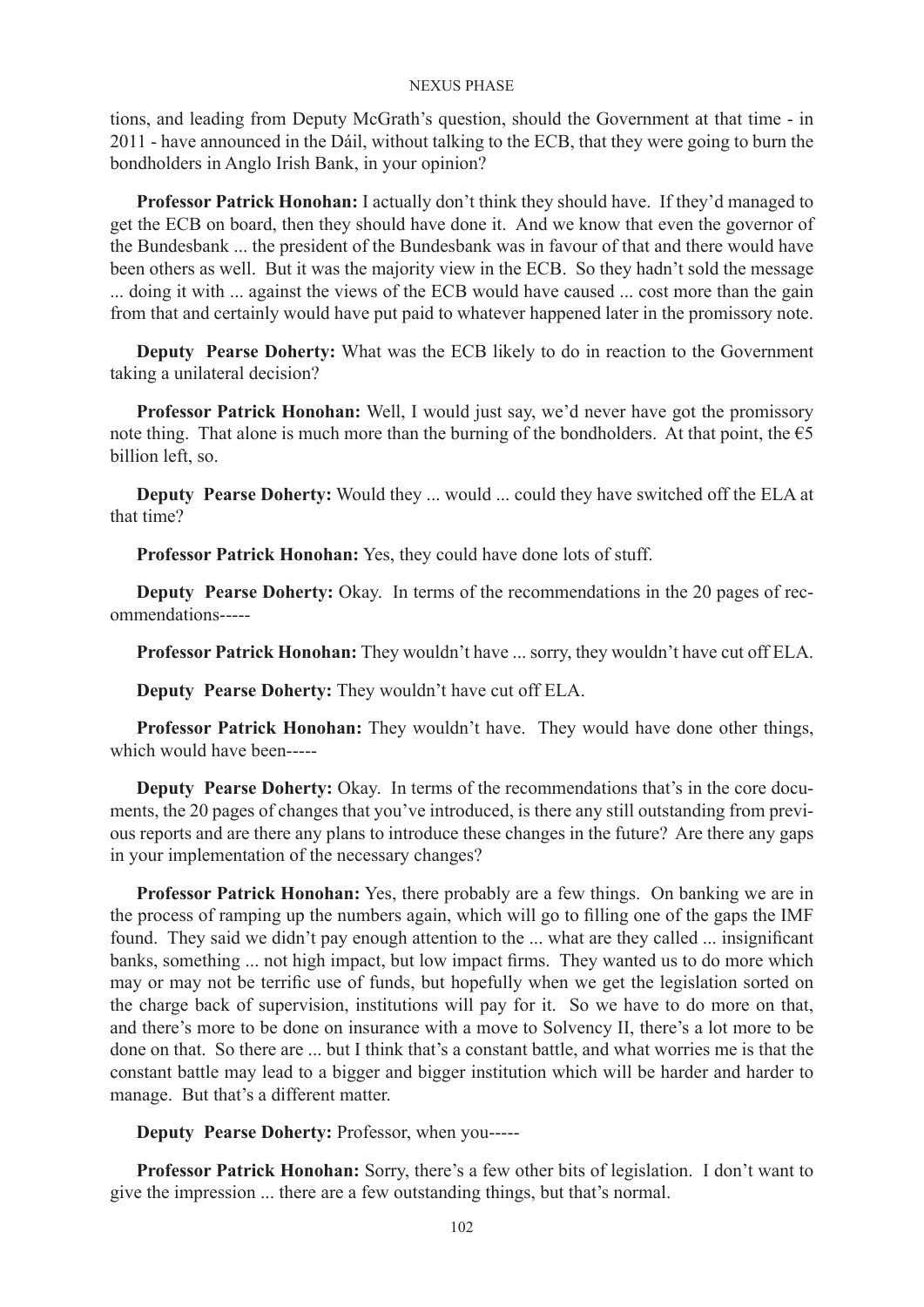**Deputy Pearse Doherty:** Maybe that's something you could submit to the committee at a later stage, if you wouldn't mind?

**Professor Patrick Honohan:** Yes, I think we could do that. I don't want though to take you up on your offer to do a big analysis of those costings, that's for future years I think.

**Deputy Pearse Doherty:** Okay.

**Chairman:** I get awfully concerned when you write to me, Governor, so please don't.

**Deputy Pearse Doherty:** Governor, in 2011 you responded to a question that I put in relation to the programme of assistance, or the bailout, you said, "I was not all that happy with the negotiations, not that I think it was a bad deal." You went on to say, "There were a lot of missed opportunities", and you went to give a specific example. You said, "For example, the managing director of the IMF, Christine Lagarde, last week proposed that the EFSF should now be able to inject capital directly into banks, not just lend money to governments. This is not agreed in Europe." You went on to say:

To my mind, we could have developed something like this and instead of Irish taxpayers' money being put into banks, the EFSF's money would be put into them and it would own 99.8% of AIB. This would have reduced the indebtedness of the State and lowered the risk.

Was this something that you were suggesting at the time, or something that could have been done?

**Professor Patrick Honohan:** Yes, I suggested that to a couple of influential people in Frankfurt, but also to the troika people. They said, "You know that's a very interesting idea but forget it, we don't have a mandate to do that, the IMF doesn't do that. The FSF doesn't have it in it's mandate." I suppose what I thought was that maybe negotiations would go on for longer so that we could say, "Well it's not in your mandate now for the EFSF but why don't we develop that." But, you know, it just was too far out of their realm.

**Deputy Pearse Doherty:** You did say that at the time, that it was put together more quickly than was really strictly necessary. Do you believe that the Government should have held out longer and tried to get these points across the line?

**Professor Patrick Honohan:** I don't think they would have been got across the line, I mean we're five years later and none of that has been done now. The EFSF has not ... the Spaniards took a big loan in 2012, the Government borrowed the money and put it into the banks. Same model. I don't think ... you know, a couple of weeks here and there.

**Deputy Pearse Doherty:** How could it be a missed opportunity if it couldn't ... if you believe it couldn't have been achieved?

**Professor Patrick Honohan:** A missed opportunity for them, for Europe. Not a missed opportunity for Ireland in the sense that ... if we'd only done this they would have easily agreed.

**Deputy Pearse Doherty:** You also said that ... in terms of the markets and the response to the bailout, you say, "The markets didn't like the fact that there was no bail in."

# **Professor Patrick Honohan:** Yes.

**Deputy Pearse Doherty:** So the markets, in your view, were expecting that there would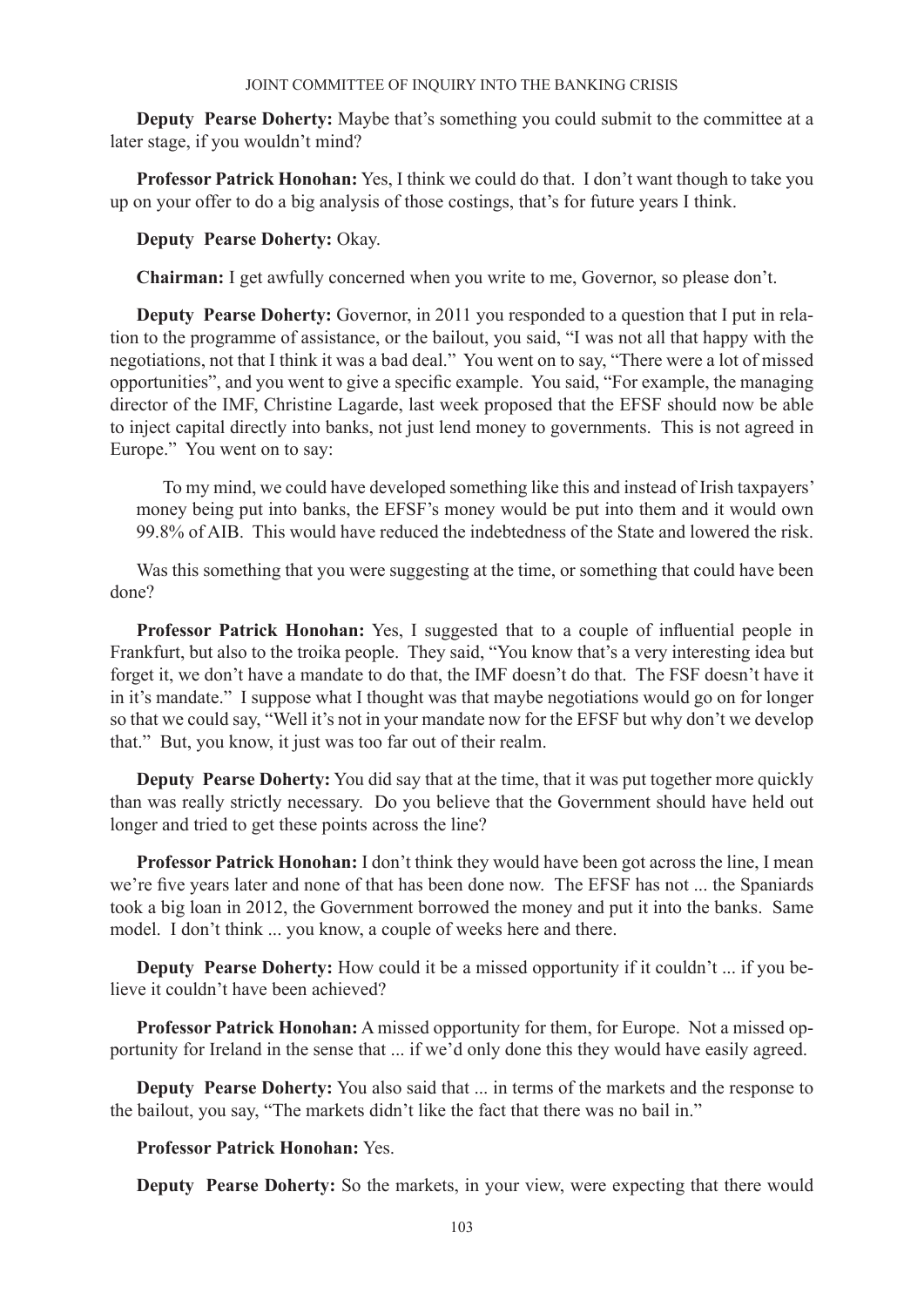be a bail in?

**Professor Patrick Honohan:** I think the markets had factored in something like that. The prices ... yields had gone up and prices gone down for bonds, because they said, "Oh, there's going to be bail in here." So that when the ... the markets, of course, anybody holding these bonds wouldn't have liked it but the potential buyers of Irish Government paper would have been pleased. There's lots of investors, there views are not all aligned.

**Deputy Pearse Doherty:** Future bondholders wanted the troika programme to agree to burn some existing bondholders.

**Professor Patrick Honohan:** In the sense that ... when I say they liked it, I don't care whether they like it or not, I'm saying what will be the price at which Ireland can borrow? And when I say the market would like it, I mean the market would have been prepared to lend to Ireland at a lower rate if they had found that, as a result of the package, Ireland was less indebted.

**Deputy Pearse Doherty:** Okay. Can I ask you just quickly on reckless lending, reckless misconduct and you've given your comments on this before, but just for the inquiry's sake, do you believe that reckless lending/misconduct should be an offence? It's not under Irish law at this point in time. By bankers.

**Professor Patrick Honohan:** I have a general idea that something of that type should be introduced and some of that has been introduced in the UK. It's not something that I've studied in detail-----

**Deputy Pearse Doherty:** Yes.

**Professor Patrick Honohan:** ------it's not an easy thing and it won't be easy to get convictions even if it is introduced but, I think, it's worth doing.

**Deputy Pearse Doherty:** Okay. In relation to the stress tests that were carried out by BlackRock, have you done an analysis on the accuracy of those stress tests given that the injection of capital that went into the banks were based on a three-year scenario and the three years is up? I want to particularly pay attention to the residential mortgage losses that were expected to incur over the three-year period, which was  $\epsilon$ 9.5 billion. Did the four institutions, which obviously excludes Anglo and Nationwide, did they incur a  $\epsilon$ 9.5 billion of losses in residential mortgages?

**Professor Patrick Honohan:** In so far as the residential mortgages are concerned, the BlackRock model assumed that there'd be a lot of actual losses incurred in a short period of time. And that's because they were applying a model that worked in the United States, where you stop paying, you walk away, the bank seizes the property, sells it, and they've realised the loss and they're out. That's not how it happens here as we know. So what's happened since then is that the actual rate of arrears increased faster than the BlackRock model predicted but the rate of losses has been much slower. There have been very few actual losses realised.

**Deputy Pearse Doherty:** The banks were capitalised on the basis of €9.5 billion losses that would've been accrued-----

**Professor Patrick Honohan:** And-----

**Deputy Pearse Doherty:** -----up until last year.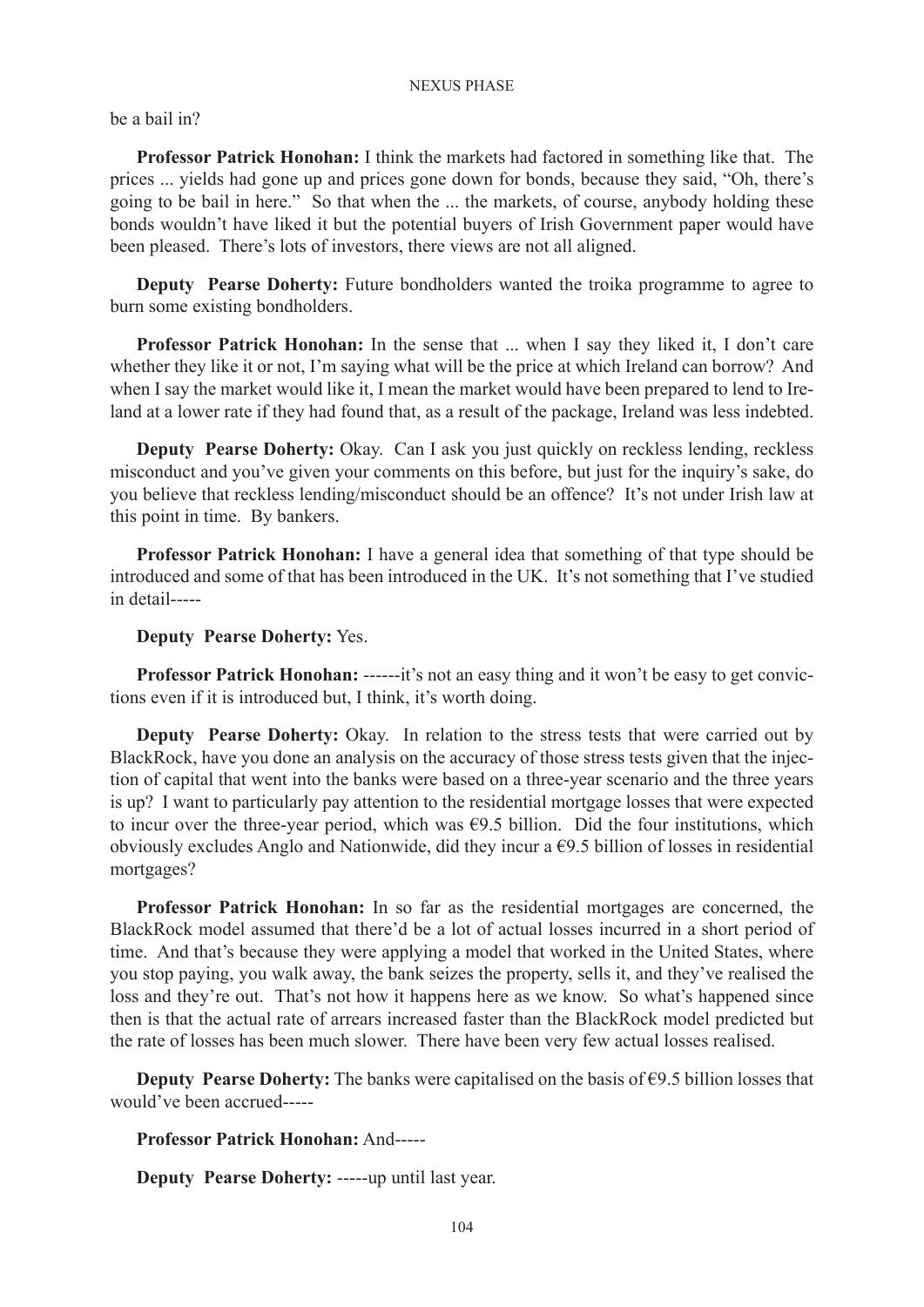**Professor Patrick Honohan:** And I believe that they will ... yes, but they will actually incur those losses, they'll just have happened later and later.

**Deputy Pearse Doherty:** In your view, what portion of those  $\epsilon$ 9.5 billion have the four banks accrued so far in losses?

**Professor Patrick Honohan:** Very little, because they make provisions against future losses but the losses are not actually accounted for in their books until-----

**Deputy Pearse Doherty:** They're not writing them down ... their debts-----

**Professor Patrick Honohan:** Yes, yes.

**Deputy Pearse Doherty:** -----but they were capitalised-----

**Professor Patrick Honohan:** But to bring it to a conclusion, even in the case where they have ... suppose they have a loan and they're pretty sure they're only going to ... they're going to repossess the property. It's still there. The loan is worth 100, the provision might be at ... it might be 80 or 90, or 50, or something ... some number, and ... but the loss will not be incurred until they actually sell the house.

**Deputy Pearse Doherty:** Even though they were capitalised four years ago for that purpose.

**Professor Patrick Honohan:** Yes, but they'll need it. They'll need it.

**Deputy Pearse Doherty:** Okay, can I ask you in relation to the accelerated capital sales of the Anglo bonds now that the Central Bank hold and that you're selling them above what was the minimum requirement-----

**Professor Patrick Honohan:** Yes.

**Deputy Pearse Doherty:** -----are all of those sales more beneficial to the Exchequer at this current point in time than it would be to hold on or just sell the minimum amount?

**Professor Patrick Honohan:** We've done some ... quite a lot of work on this because it's something that's of great interest to the Department of Finance. It shouldn't be something that ... of any particular interest to the Central Bank and I think we have ... we're pretty convinced ... of course, there's uncertainties in here, what happens if you held onto them? What price would they be sold at later? And so on and so forth.

**Deputy Pearse Doherty:** Not in the future. I'm talking about now. If you hold ... if they're held by the Central Bank, there's a rotation in terms of how the money goes back-----

**Professor Patrick Honohan:** It depends. If you sell them now, you get something and then ... relative to what? Relative to selling them later. What will happen later? So there is this element of uncertainty in it but it is our belief that the faster sales that we have been doing are advantageous, net advantageous to the Exchequer.

**Deputy Pearse Doherty:** In the long term?

**Professor Patrick Honohan:** No, actually ... it actually accelerates the benefit to the Exchequer-----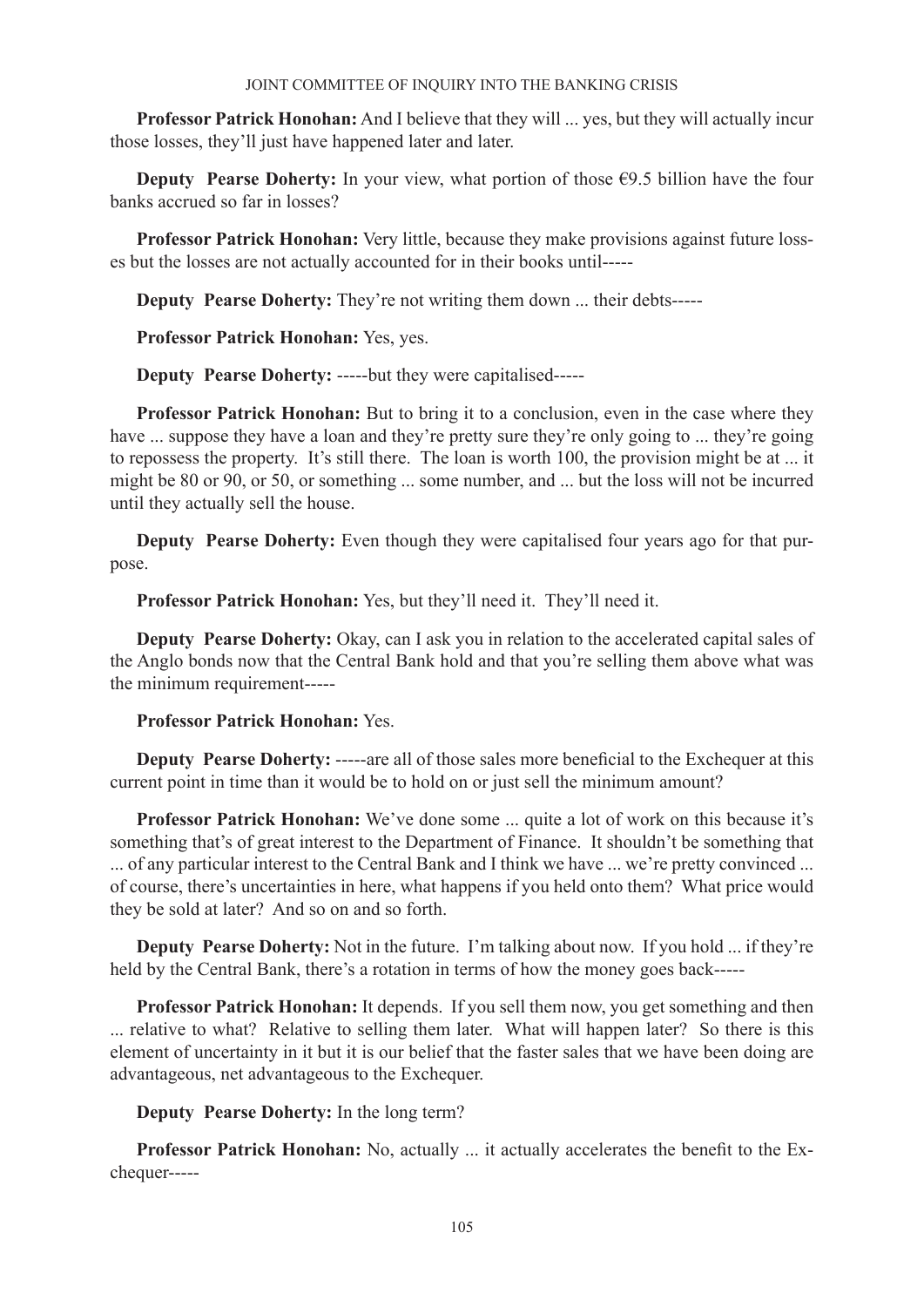**Deputy Pearse Doherty:** Okay.

**Professor Patrick Honohan:** -----because the cash ... it comes in faster. You might get more money over a longer period of time but it'll be way in the future.

**Deputy Pearse Doherty:** Okay. Can I ask you-----

**Professor Patrick Honohan:** And we're continuing to sell those-----

**Deputy Pearse Doherty:** -----Kevin Cardiff gave evidence here that there was, kind of, a secret group of individuals that were looking at contingency planning in relation to the potential exit from the euro. Can I ask you, were you part of those discussions?

**Professor Patrick Honohan:** I really don't want to talk-----

**Deputy Pearse Doherty:** Okay.

**Professor Patrick Honohan:** -----about contingency matters but-----

**Deputy Pearse Doherty:** That's fair enough.

**Professor Patrick Honohan:** -----you can imagine that we do lots and lots of contingency stuff.

**Chairman:** Is the name "Johnny Logan" familiar to you?

**Professor Patrick Honohan:** No, I'm not familiar with that reference, but ... no, and we're ... you know, and anything to do with ... but I won't say that, there are some contingency things that we look at and we didn't bother to tell the Department of Finance about, but there's a good communication.

**Chairman:** Okay, thank you.

**Deputy Pearse Doherty:** Can I ask you ... the Chairperson was asking ... the Chairperson was asking a question in relation to ... at the opening of the session, in relation to the ELA ... or the solvency of the State and the provision of ELA and obviously you needed to believe that the banks were solvent and a guarantee provided that satisfaction but the State had to be solvent for you to be able to be ... to ensure that the ELA could ... that the banks were solvent. And you mentioned you always took the Government at its word. The question is, did the ECB ever raise issues in relation to the fact that the country was becoming insolvent, i.e., that it needed to get into a programme because the markets were shutting them out?

**Professor Patrick Honohan:** This would not have been raised formally by the ECB, but I know that some people would have said to me, "Oh, yes, it's all very well for you to take the Government's guarantee." But that would be ... I'm not talking about-----

**Deputy Pearse Doherty:** But is that not hugely significant, because is it not, and correct me if I'm wrong here, it's not your final call in relation to issuing ELA to the banks?

**Professor Patrick Honohan:** Yes, exactly, exactly.

**Deputy Pearse Doherty:** Because the ECB-----

**Professor Patrick Honohan:** They can say ... the ECB can say, by a ... it has to be a super majority. They can object to the ELA, and they could object on a number of grounds.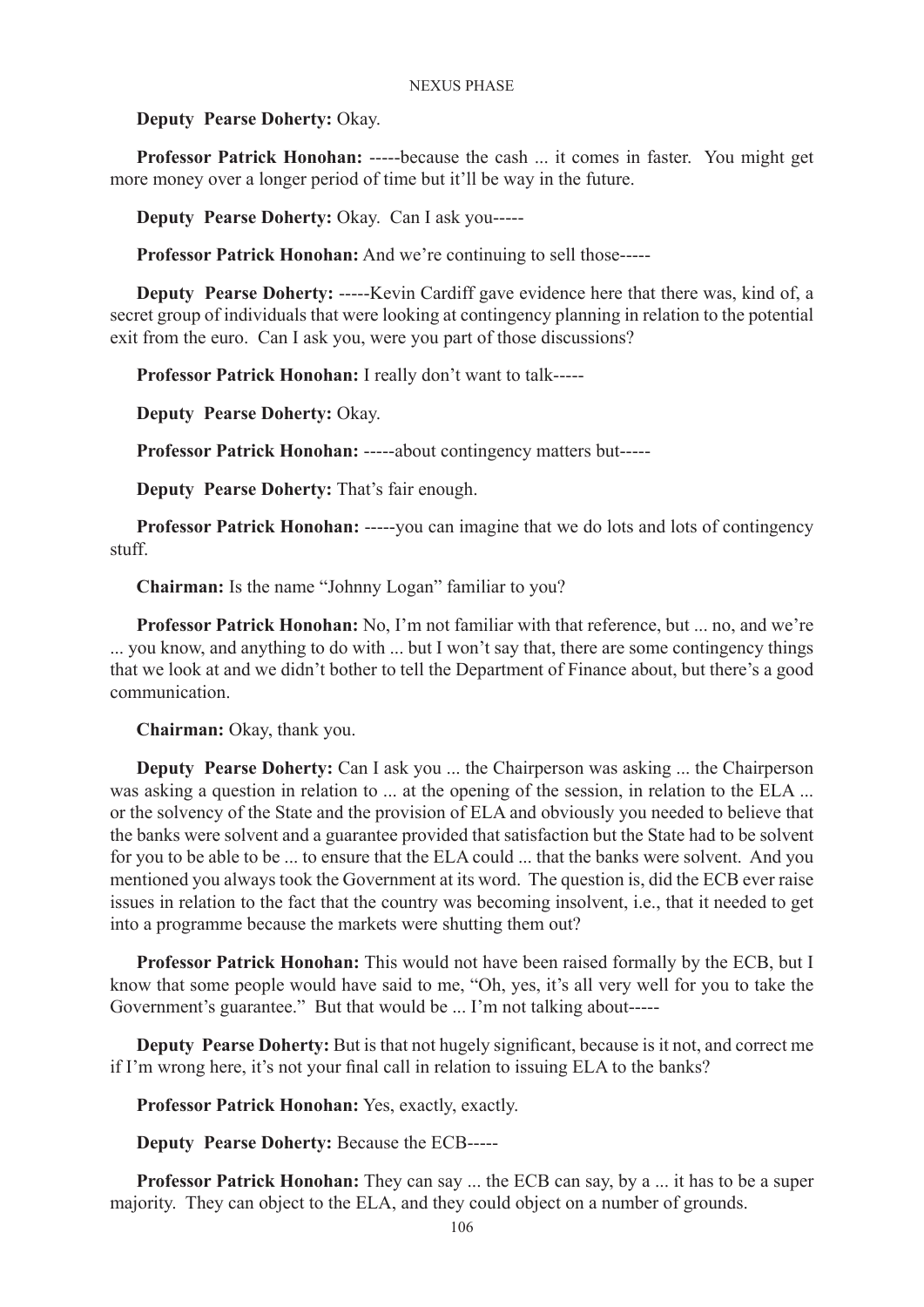## **Deputy Pearse Doherty:** Okay.

**Professor Patrick Honohan:** They could object because the sums are too big and it's really interfering, or they could object because it's ... there is the risk that there might be a loss to the Central Bank, which might make it insolvent and that wouldn't be good and so on. So there are lots of reasons that they might want to object.

**Chairman:** Sorry, Deputy, just to wrap that up, because I'll be coming back to that one myself, because I had that noted.

**Deputy Pearse Doherty:** Okay. There was one last question, because I've got to nine and I would be ashamed just to miss the last one.

**Chairman:** Okay, ten so. Quickly.

**Deputy Pearse Doherty:** You mentioned in response to, I think it was Deputy Higgins, in relation to the option about how did we fulfil this commitment of breaking the game-changer, you know, the banking and sovereign link.

# **Professor Patrick Honohan:** Yes.

**Deputy Pearse Doherty:** And you put forward the promissory note restructuring. You said there were other options put forward. Can you explain to us what those other options were put forward? Was one of those options, for example, looking for the retrospective recapitalisation of the banks through the ESM, which was what was promised at the time, or at least suggested by the Minister for Finance and others?

**Professor Patrick Honohan:** Yes. No, I recall that that was an option and fine it had ... it really wasn't in the Central Bank's bailiwick. I think it was pursued to an extent by the Department of Finance. But I think it was put on the back burner because it wasn't going anywhere politically, and the one we got was the one that had actual-----

**Deputy Pearse Doherty:** What do you mean by it wasn't going anywhere politically? Did it hit a brick wall? Like, did it ... where, when you say it wasn't going anywhere, was a request made or was feelers put out in relation to this?

**Professor Patrick Honohan:** I think feelers were put out but, as I say, that was entirely in the Department of Finance's bailiwick. I wouldn't have been doing any of the negotiation on that, so-----

**Chairman:** Thank you.

**Deputy Pearse Doherty:** Okay, thank you.

**Chairman:** Deputy O'Donnell.

**Deputy Kieran O'Donnell:** In the context of changes required, how exactly are contrarian views, if any, now considered and incorporated by the Central Bank? And what reflections do you have and what actions do you now take in reference to contrarian views expressed? Can you give some examples?

**Professor Patrick Honohan:** Yes. Well-----

**Deputy Kieran O'Donnell:** I might give one example of my own. You can feed it in.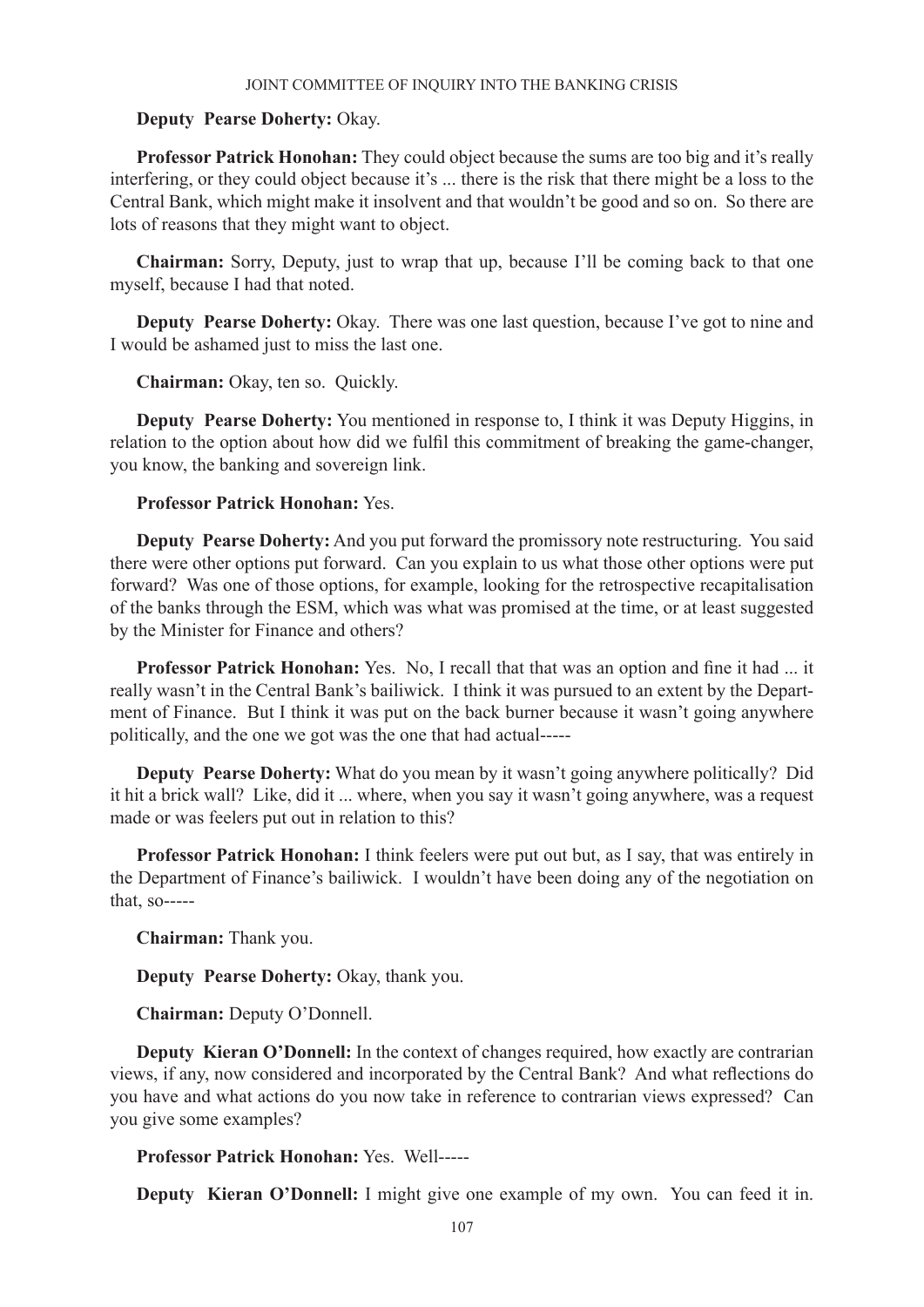Morgan Kelly, when he wrote a piece, a good, I think, colleague, on 7 May 2011 in *The Irish Times*, he basically spoke about, "[And so] the Honohan Doctrine that bank losses could and should be repaid by Irish taxpayers ran its predictable course with the financial collapse and international bailout of the Irish State." So how did you take on views, contrarian views, internally and externally?

**Professor Patrick Honohan:** Well, you know, yes, it's ... it hasn't worn well, that piece that Morgan Kelly has written. It's one of his polemics in the 18th century style. Not one of his best though. It's a, kind of-----

## **Deputy Kieran O'Donnell:** In what way?

**Professor Patrick Honohan:** Well, it's a, kind of, a piece of imaginative fiction, I think. And it's predictive ability has been-----

**Chairman:** Allow the Governor answer the question there without interruption, please. Governor, continue please.

**Professor Patrick Honohan:** It has been woefully wide of the mark in terms of its predictive ability. It was naive in the description of the negotiating leverage that we had, very limited as it was. It was poorly informed in regard to the motivation of the players, the key players, and the behaviour of the key players. And I think it very badly misrepresents both the opportunities and the strategies of the Irish side, suggesting that there was some missed opportunity. There are all sorts of funny things about the piece. It doesn't really hang together. Now, it was a contrarian view, yes, but it was a contrarian view, in this case, after the event. Now, sometimes he was ... he was very much, you know, be careful, because this is happening. I mean, he made lots of important contributions on a number of issues, of course, the property lending, and the residential mortgages, that was, sort of obvious, but he ... that ... he was wrong on this, he was wrong also, as we know now, on the stress tests of 2014 on what was going to be used to damage the Irish business sector. And he also tries to present the Central Bank, or me, as being a great advocate of paying banks before everybody else, which I think is very, very unfair. I didn't do the guarantee. I tried to get as ... claw back as much as possible.

There was a crunch time for a decision on these issues in September 2010, when we were coming to the cliff. And that's why I included in my statement that footnote elaborately setting out what I thought about at the time, which was six months or eight months before he produced that article. So it wasn't as if we were just sitting there saying "Ah sure, everything's all right, oh, suddenly we're in a programme", no, we seriously considered this and we decided it was not safe to do something like this and that if there had to be a restructuring, it should be in a different environment later. And probably I did have, as I mentioned before, an idea that, you know, what ... the best way to restructure if it should become necessary, which it hadn't. And then he advocated, he explicitly advocated in the article, cutting public expenditure at a stroke. Well, that's like adding a super-charged austerity, an extra  $\epsilon$ 30 billion or something of supercharged austerity ... like, why? Why did he want that? It doesn't make any sense. If he's going to be a defaultist, which in a way he was and in a way he wasn't, he was saying "Bankruptcy is disastrous", but he did want us to default on the guaranteed bonds; so it's hard to say whether he wanted it or not, well, you would not default before you had run the course of borrowing as much as was going, so ... and Brian Lenihan had no game plan for holding out for six months. And if he had, which he didn't, he could still have held out for six months, it was nothing to do with me.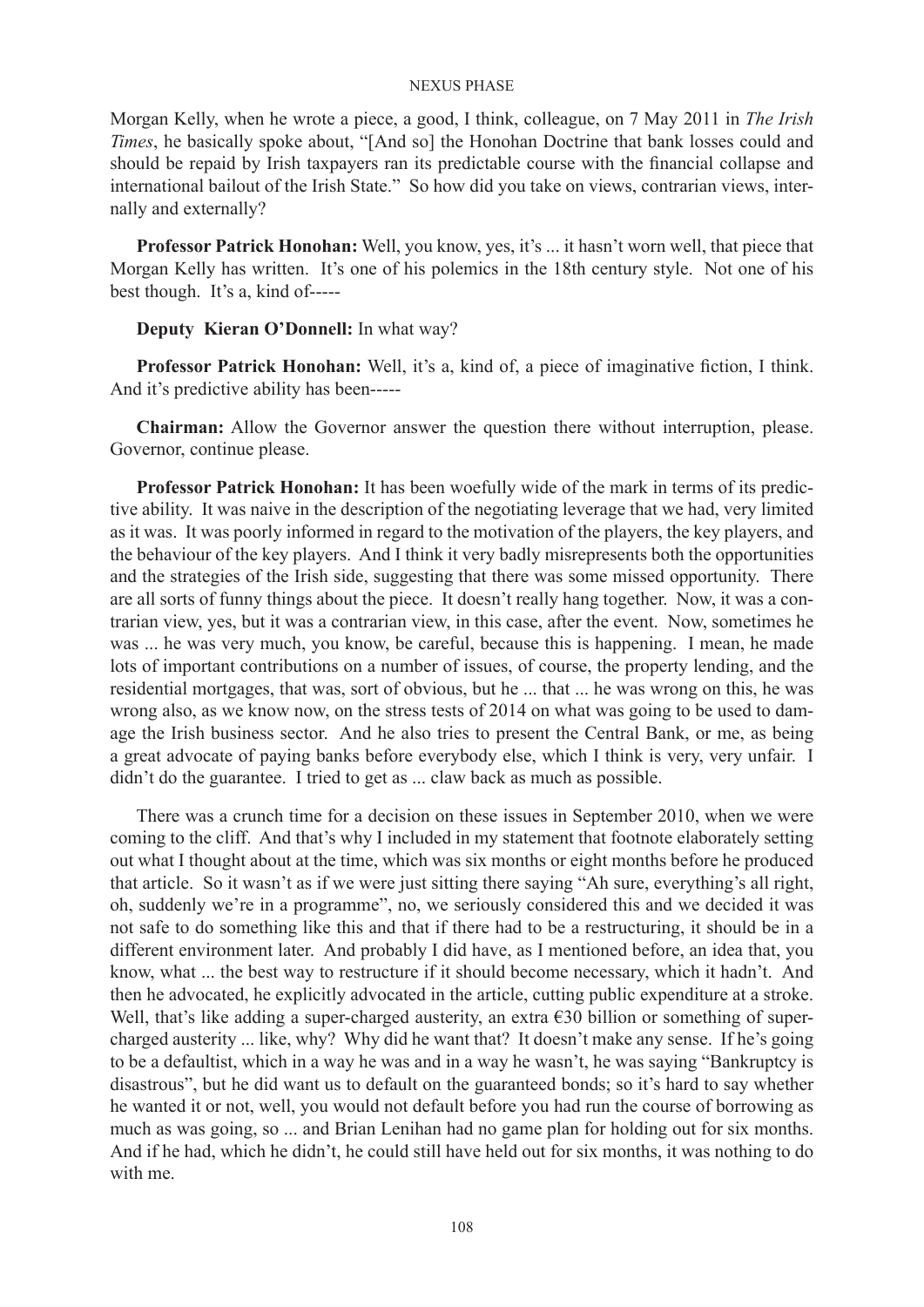And there was lots of stuff. He said that ... I had a look at it recently, so, because I knew, I think you mentioned it earlier on, and he said "This all comes down to arithmetic." Okay, that's true, I am very much in favour of that. He said, "In 2014 the debt of the Irish State will be €250 billion." Well, actually it was €203 billion and that's a difference. So, look, I have a lot of respect and a lot of time for Morgan Kelly. I was pretty annoyed with the article, as you can imagine, because it sort of undermined that we were working to save the State.

**Deputy Kieran O'Donnell:** Can I ... just one point of clarification just around that whole bailout. The letter that came from Trichet to Lenihan on 15-----

**Chairman:** Before you go on there, Deputy, can I come back to the root of the question, because the supplementary was about Morgan Kelly, but the other question is, how does the Central Bank now deal with contrarians?

**Professor Patrick Honohan:** Contrarians, yes. Well, I mean, this is back largely to the question ... first of all, we have internal whistleblowing procedures as well as external whistleblowing procedures, so if somebody in the organisation is not getting a hearing, which can be slightly different, it can be administrative things as well as policy things, and that stuff comes through. But there's also a culture of things as well. As I described, I tried to create an atmosphere where challenge is not only tolerated but encouraged and that people know if they speak up with an idea, they're not going to be squashed down. So, it's a constant battle to do that.

**Deputy Kieran O'Donnell:** Can I just go back to the point ... the letter that went ... it's just to get full clarification, the letter that came from Trichet to Lenihan on 15 October made no reference to applying for a bailout.

# **Professor Patrick Honohan:** Yes.

**Deputy Kieran O'Donnell:** So ... and then suddenly, just over a month later, 19 November, they're being asked to apply for a bailout. And in that period, ELA ... the funding for banks jumped by nearly ... it went from €62 billion up to €109 billion. It was nearly 76% of a jump, which is  $E$ 47 billion. So the question, really, I want to ask was that ... what was the key factors that ... that suddenly there was a change in just a month, from saying, "We're not looking for a bailout, we want you to implement your plan", and suddenly, very much demanding to apply for a bailout. Was it around ... effectively, you said it was going to be ... the *Financial Times*  said there could be a run on the Irish banks. What was the key factor that Trichet came out, in a month's time, from not looking for a bailout, to - from 15 October, to 19 November, just over a month later - looking for Ireland to apply for a bailout?

**Professor Patrick Honohan:** Well, he wasn't saying Ireland can do it without a bailout in October, he just wasn't raising that spectre. I don't want to try to understand and deconstruct exactly why he wrote different letters at different times. You'll notice, in particular, in that letter - I don't know whether to mention this because it, kind of, may be irrelevant - he showed me the letter in advance, I didn't make any comment on it but, in particular, I didn't bother to correct the fact that he attributed the position of Tánaiste to Brian Lenihan. I did that to make sure that nobody in Dublin thought that I'd written the letter.

**Deputy Kieran O'Donnell:** Which letter was that?

**Professor Patrick Honohan:** 15 October, I think.

**Deputy Kieran O'Donnell:** So you were consulted on that letter?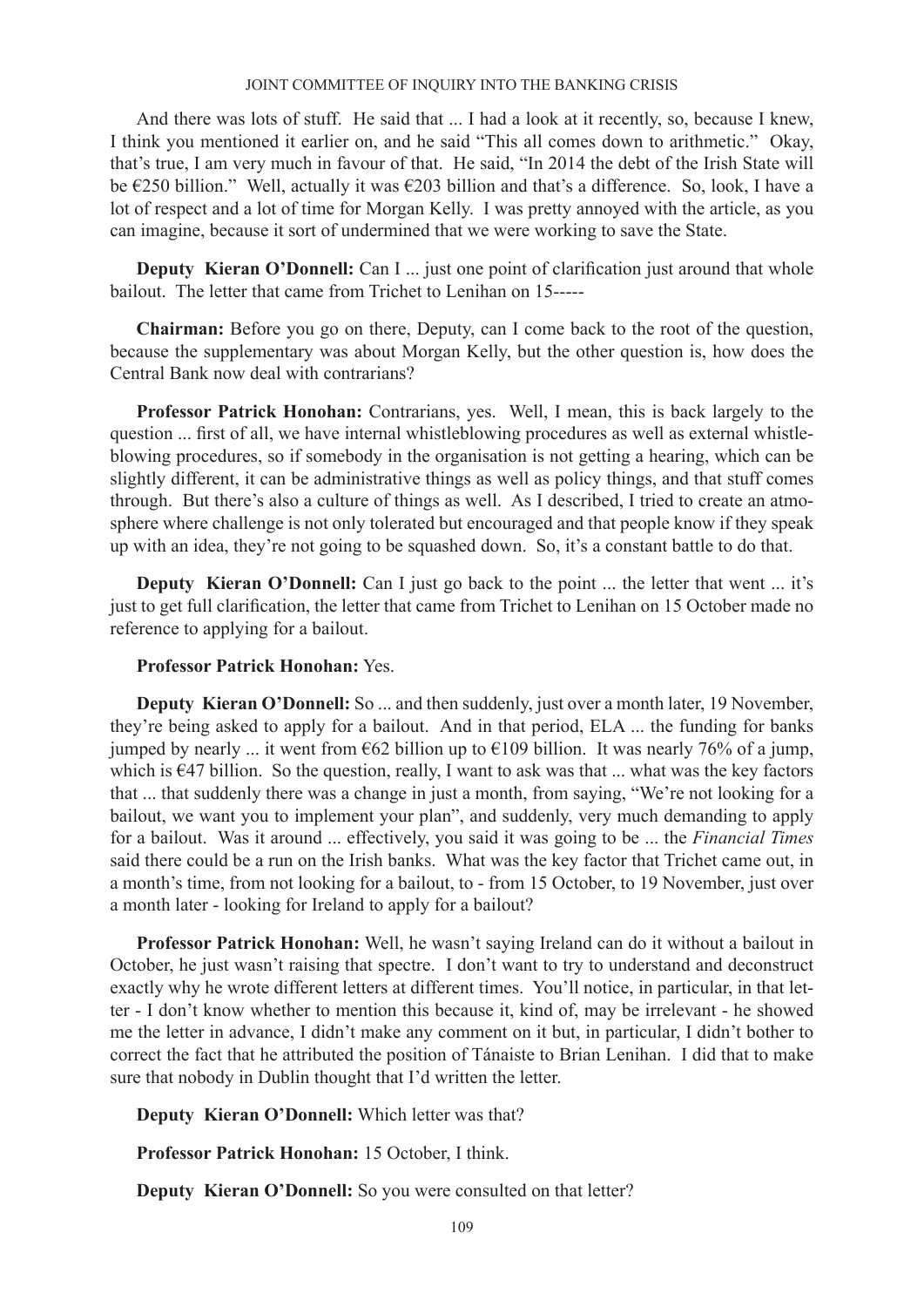**Professor Patrick Honohan:** I was consulted but ... I mean, I was shown. He didn't say, "What do you think of it?" He said, "I'll show you as a matter of courtesy", something like that. And I didn't give an opinion on it. It was just a ramping up of things. The markets had lost confidence on Ireland by the middle of November. The spreads were up, that was my indication that I was looking at. I think probably other senior ... we know about the meeting in Seoul in the margins of the G20 meeting, again it was a G7 meeting and I think following that, Trichet had the sense that there was a general sentiment that there is going to trouble, it has to be lanced.

**Deputy Kieran O'Donnell:** And when you came out on the "Morning Ireland", who was your audience, who were you speaking to?

**Professor Patrick Honohan:** I was actually speaking to, if you like, middle Ireland, the people who were saying "Joe is taking his money out of the bank and Susan is taking it and I'm going to take my money out too because nobody seems to be doing anything and there's papers all over the place."

**Deputy Kieran O'Donnell:** So the main reason you came out was you were worried about the run on the banks?

**Professor Patrick Honohan:** The run on the banks.

**Deputy Kieran O'Donnell:** That was the key reason you came out?

**Professor Patrick Honohan:** Absolutely. And not only to stop the run, because it could finance the run through ELA but to create the sense "It's okay, things are under control, we're going to get this back. Because the IMF are here and they've got lots of money."

**Deputy Kieran O'Donnell:** And reflecting back, you're shortly in the departure lounge, reflecting back, how do you feel your term as Governor went? What were the high points, the low points and what would you have done differently?

**Professor Patrick Honohan:** Look, I think the ... it wasn't mentioned so much here today, I do think and it's something Morgan Kelly did criticise, I think we didn't ... the first stress test in March 2010, I think ... I think that wasn't done as effectively as I would have liked. I think the consequences weren't very severe but it was a type of mistake which I knew could be made and I made it. So, that's a pity. A lot of other things I would have done slightly differently but which are, I think tactical errors but not strategic errors. So, I don't think I set things in the wrong direction, which is very important because I think some other countries went very badly wrong.

**Deputy Kieran O'Donnell:** And the final question is, a fundamental issue really. One of the key issues that happened in the whole crisis was that you had very large borrowers with loans across institutions, which each institution wasn't aware of. How can we ensure that that doesn't happen again?

**Professor Patrick Honohan:** You're absolutely right. The big property development loans ... if you think about it, when we say it might be about €40 billion, John Moran may think it's less than  $\epsilon$ 40 billion, the losses ... the NAMA losses there, that  $\epsilon$ 40 billion between the face value and the value NAMA paid, that's the  $\epsilon$ 40 billion. So, if there hadn't been the developer losses, of course, there would been a certain ... a lot of trauma in the banks but we wouldn't have had that big burden. So, in terms of the banking losses, it would have been bearable. We know the credit register is there to provide full information about what the loans are but it should have been visible to everybody. There shouldn't have been this "Oh, Mr. So and So says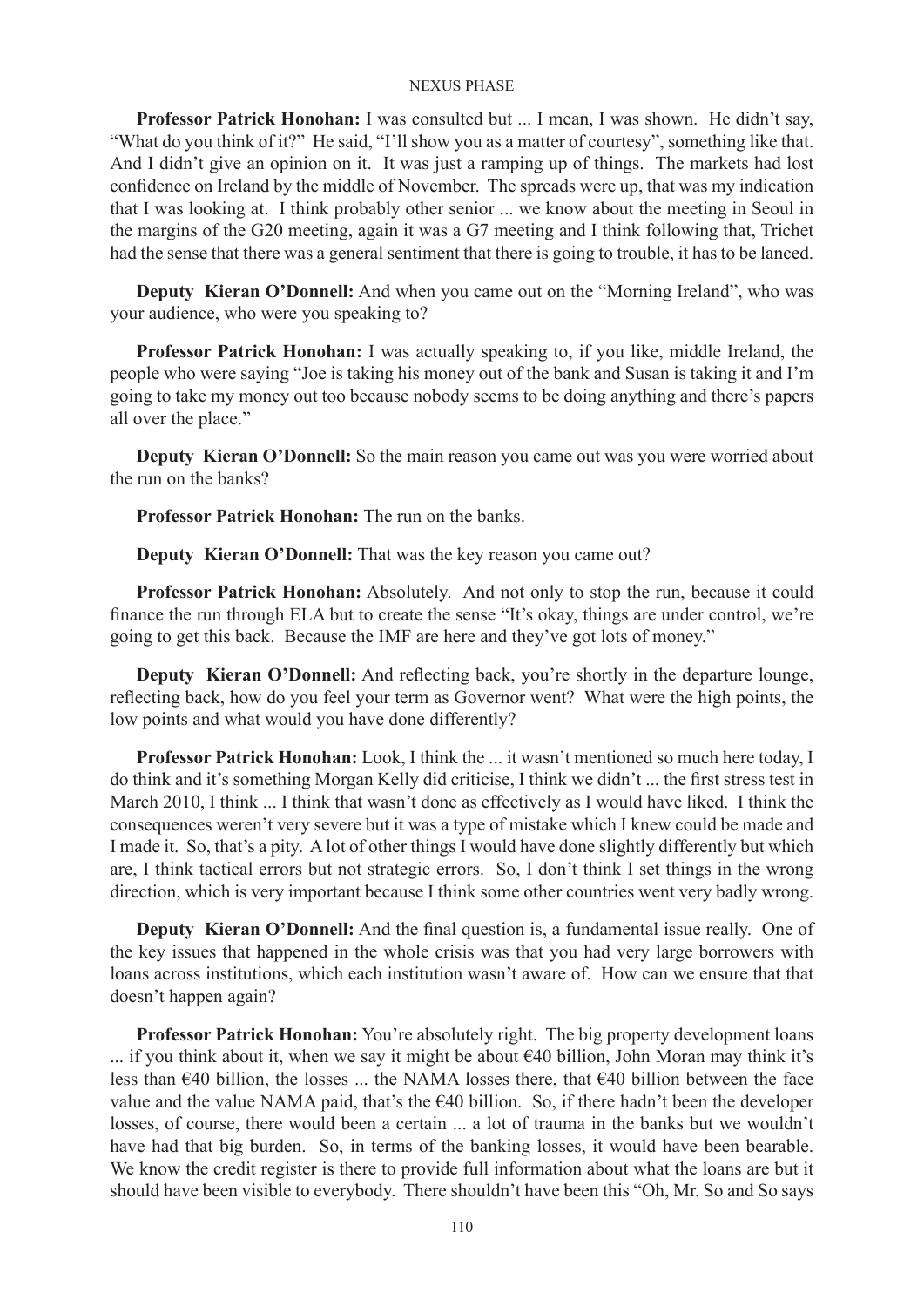he's worth €300 million, so we'll take that as part of the collateral. Does he have €300 million, no. We asked him for an audited account and he wouldn't give it us." I mean no ... the banks themselves, they don't need a regulator. The banks themselves won't go in for that nonsense any more but the regulator will be tracking who are the big borrowers, what are you exposed to, what are the risks.

# **Deputy Kieran O'Donnell:** Thank you.

**Chairman:** Just to move to wrap up, I just have two outstanding questions myself with you, Governor, and I just want a final point of clarification. If I could ask you, kind of moving towards the present now, what was your view of the quality of the boards of the Irish banks when you took over as Governor in September 2009 and what is your view of the board now?

**Professor Patrick Honohan:** I actually ... I don't actually meet the boards of the banks myself. That's something that's done obviously by my deputy and his head of finance, Ms Donnery, and so forth. I don't get involved in meeting lots of bankers. I, of course, meet the chief executive and the chair. I don't ... I am told that they are satisfactory. They get their fitness and probity. I would not be sufficiently well-informed to say, "I'm happy to say that they are all super-duper brainy people now and they were no use before the crisis." I just don't have that sense of visibility. What we do know is, that the people before the crisis, were highly respected members of the Irish business community so-----

**Chairman:** Okay. And as the new structures evolve post-crisis, we have the Central Bank of Ireland annual performance statement financial, we have the engagement of the European supervisory authorities and so forth. Now, could I ask you one of the probably single most major measures that was put in place - the Single Supervisory Mechanism. How well has that been implemented?

**Professor Patrick Honohan:** Well, so it's actually an amazing that they have put this with 1,000 people in the building in Frankfurt together in a very, very short period of time. It's ... I am a great believer in taking banking regulation away from national pressures and perspectives. It is always risky changing regulatory structures. It is somewhat bureaucratic; it is somewhat slow in its decision-making, though when there were crucial decisions that we have needed to have taken, we have managed to accelerate them. I am cautiously optimistic.

**Chairman:** Thank you. And just coming back, Deputy Doherty had raised it following the earlier question. I am just still trying to get a shape on this. Deputy McGrath in his line of questioning, kind of, took you through a, kind of, date-by-date calendar of events that took place in November of 2010. We know from earlier engagement with Mr. Cardiff yesterday that discussions with regard for the need of some, sort of, structured programme or bailout programme or programme for assistance was in the ether maybe as early as March 2010. We even know that shortly after the bailout was put in ... or the guarantee was put in place there was correspondences between Mr. Beausang and Mr. McDonagh in the NTMA with regard to the two-year funding cliff and all the rest of it. But in that period from September to November 2010, could you give us an indication as to ... and give us clarity as to how if, or how so any discussion took place at an ECB level in regards to concerns about Ireland's sovereignty? Was this being discussed at the board table or was it being discussed at a kind of an ante-room or having a cup of coffee afterwards or was this a live issue in Frankfurt and with our European partners?

**Professor Patrick Honohan:** It was not being discussed formally at the governing council. Well, not there. But senior staff officials of the ECB were primarily concerned about the fiscal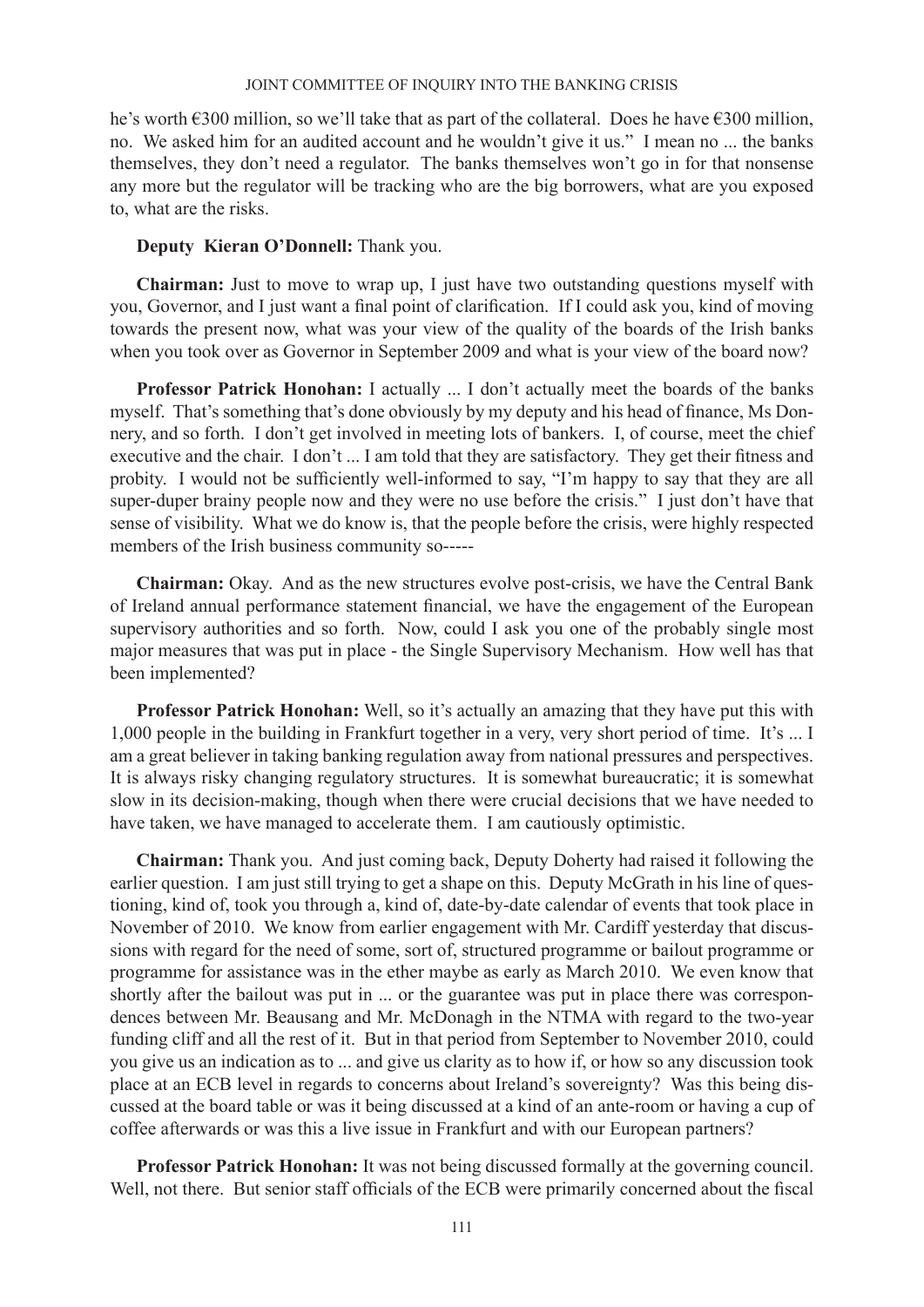adjustment ... that they felt the fiscal adjustment needed to be accelerated to stabilise the debt profile and also, I think they also had in their idea the idea that the Irish Government might in some way take over the ELA from Anglo Irish Bank and do that through some, sort of, programme. So that was from September. You know, in the margins in, "I'd like to meet you about this." Leading up to those discussions that Mr. Cardiff has described in September and then the ECB came in October ... and then so, yes, those discussions were being held but I wouldn't call it pressure at that stage, not until 12 November, the Seoul, in the end of the Seoul meeting.

**Chairman:** Okay, I'm going to wrap up and I am going to invite in Senator D'Arcy and then Deputy Higgins. Senator D'Arcy.

**Senator Michael D'Arcy:** Thank you, Chairman. Governor Honohan, I just want to read a line from Kevin Cardiff's statements. And this is in relation to leaks from early November until the actual bailout:

If it is the case that hidden sources were using leaks of inaccurate information to bounce Ireland into a bailout, then the people concerned were not just undemocratic, but antidemocratic. They ought to be asked to explain their actions but they would first have to admit them.

Was the ECB leaking against Ireland in that period prior to the bailout?

**Professor Patrick Honohan:** I think leaking ... the knowledge I have and probably the Department of Finance have better sources of information about things, but the knowledge I have from people who came are that they heard maybe one or two individual senior staff members suggesting that Ireland was, you know, in a bad situation, wasn't going anywhere. That's not exactly leaking, briefing more, which I ... and I don't believe it was a co-ordinated policy by some shadowy people at the ECB who had decided to do this. I think it was carelessness and imprudence.

**Senator Michael D'Arcy:** I don't know if that's a "Yes" or a "No", Governor.

**Professor Patrick Honohan:** Well I think it's probably a "No", because if you have the ... a very blank, it was the ECB undemocratically briefing, no, because they're individuals. The ECB, when it takes actions, takes actions in the name of the governing council. The governing council wasn't doing that, no.

**Senator Michael D'Arcy:** Are you aware that there were individuals briefing from the ECB?

**Professor Patrick Honohan:** I was told, I was told. Yes.

**Senator Michael D'Arcy:** I just want to go back to finally, Governor, the terms and conditions of the actual bailout. It was a poor deal for Ireland, the terms and conditions.

**Chairman:** Be mindful of making value judgments.

**Senator Michael D'Arcy:** I can state that statement because-----

**Chairman:** No you can't.

**Senator Michael D'Arcy:** I can, the Governor said so on 19 January 2015. In your paper.

**Professor Patrick Honohan:** But I also say it was ... at that point ... but the financing con-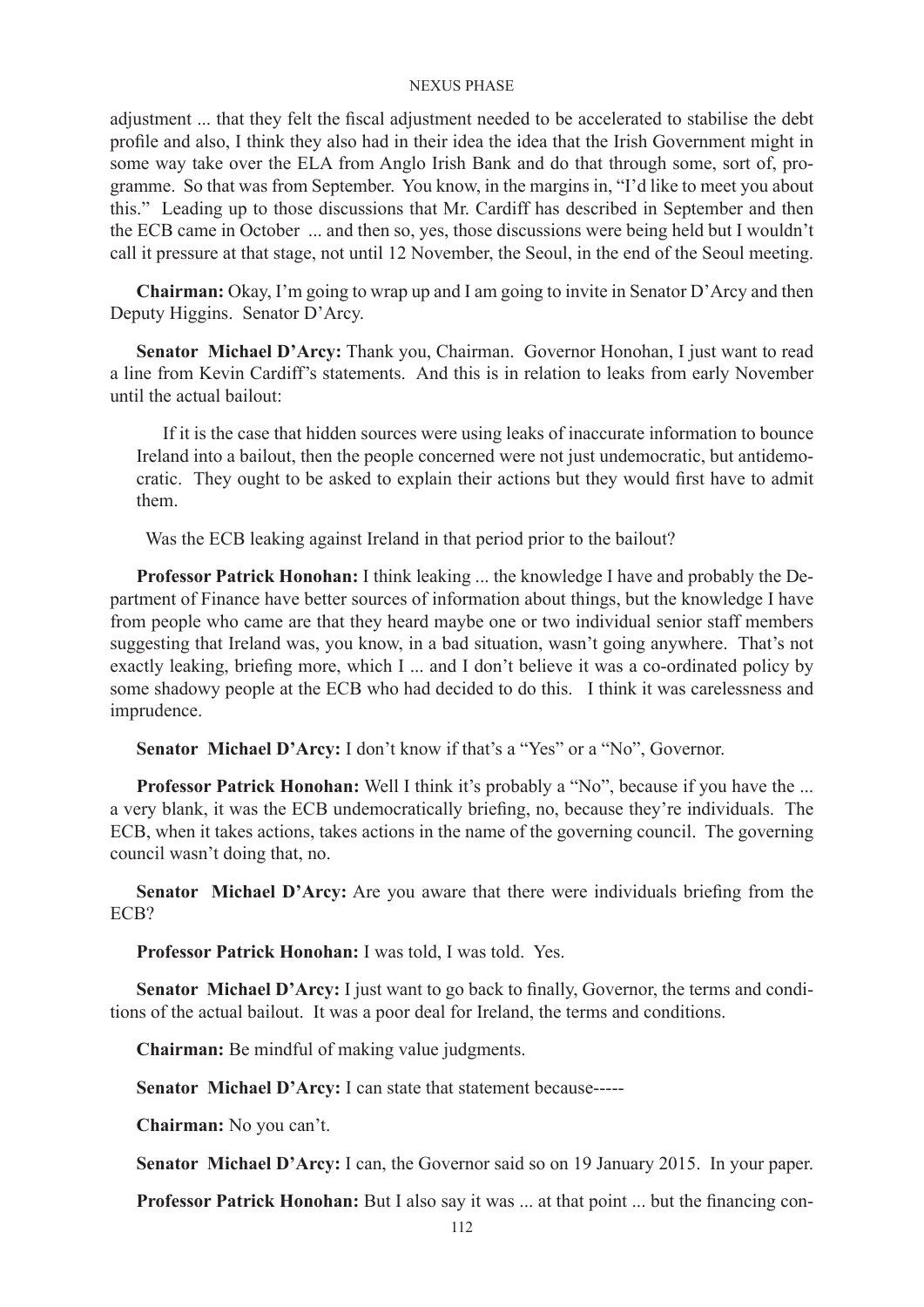ditions could be improved and they were improved. So in the end it was a really good arrangement.

**Senator Michael D'Arcy:** But why did you agree to a poor deal at that stage?

**Professor Patrick Honohan:** Because ... the ... not agreeing would have led to a much deteriorated situation for the Irish people: tax rates, spending, Government spending would have had to been compressed much more. It was better to take the bird in the hand and sort out the cost later. These ... it isn't ... it's not us versus the ECB or us versus the IMF. They hadn't arrived at a good solution at that stage, but I was confident that fallbacks were better than ... by going ahead than by resisting. And I was right.

**Senator Michael D'Arcy:** Can I just read a line from your own statement, on 19 January, addressed to the IMF, CEPR Central Bank conference, "As designed in November 2010, the EU-IMF Programme of assistance was acknowledged to be one that lacked a strong probability of success."

**Professor Patrick Honohan:** Yes, and I've just told you what happened. Since it didn't have a probability of success, it was altered. The financing conditions were altered dramatically, the costs and the maturity of the loans were dropped and the arrangements for dealing with IBRC were turned very greatly in the favour of Ireland. And, in addition, the recapitalisation of March was well below, far below what had been pencilled in in the programme. So although at the start it wasn't a promising programme it became a very effective and successful programme for the Irish people.

Senator Michael D'Arcy: What was your belief at the time that the programme was signed? You signed with the Minister for Finance in relation to the IMF moneys or the request. What was your belief at the time? Did you believe at the time it would be successful, not forwarding ... by forwarding yourself into the future, that something may alter subsequently?

**Professor Patrick Honohan:** I thought it was quite possible that it would not be a success. I thought it was quite possible ... and in fact it was amended before it became not a success. So.

**Senator Michael D'Arcy:** Why did you sign if you thought-----

**Chairman:** I am moving on.

**Professor Patrick Honohan:** Because I told you that was the best ... it was the best way forward. We will borrow this money, we will commit to all these things, we did all those things and as we did them, they said "And by the way we're going to lower the interest rate." And that was the best way forward.

**Senator Michael D'Arcy:** Was it the only way forward?

**Professor Patrick Honohan:** Yes.

**Chairman:** Thank you. Deputy Higgins.

**Deputy Joe Higgins:** Yes, Governor, sorry but I have to ask you one or two technical issues.

**Chairman:** Thank you, we wanted to get these covered earlier in the meeting, but we'll take them now.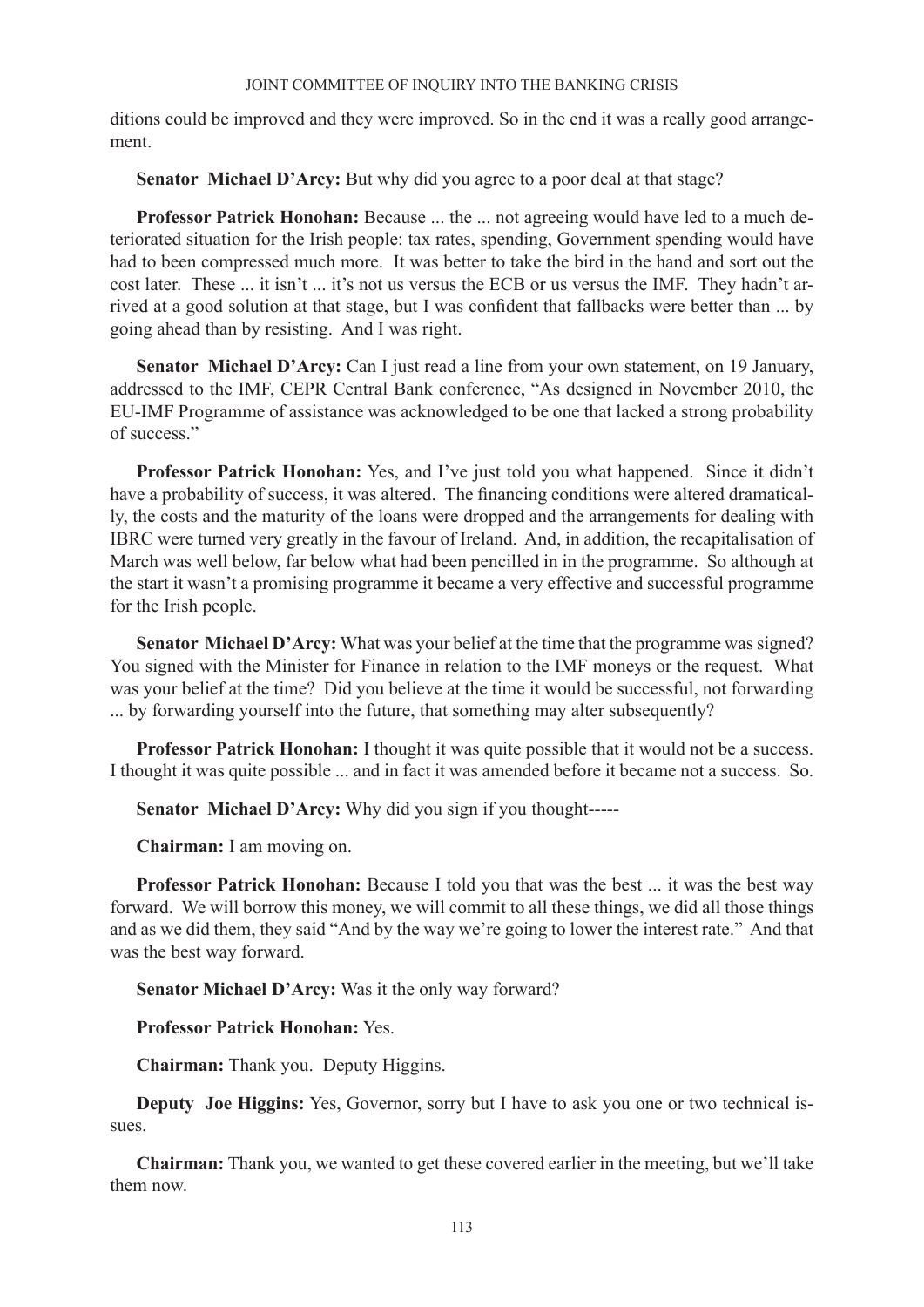**Deputy Joe Higgins:** Based in relation ... reference to Vol. 1, Honohan, page 139 onwards. And it's the IMF "Detailed Assessment of Observance of Basel Core Principles for Effective Banking Supervision."

# **Professor Patrick Honohan:** Yes.

**Deputy Joe Higgins:** And the 2013 assessment ... so Ireland was judged to be materially non-compliant in four areas as against the Basel core principles and they would be: 1, Independence, accountability and resourcing; 2, Supervisory techniques and tools; 3, Transactions with related parties; 4, Abuse of financial services relating to money laundering. etc. So can I ask you why was it anticipated that the Central Bank would be deemed non-compliant and if you anticipated that, why were these issues not addressed in advance and have you addressed them since?

**Professor Patrick Honohan:** Yes, well okay. Two of those, and in a later page I meant to bring it with me ... photograph it and bring it with me but I didn't ... in a later page at the end of that report the authorities' response is given and it states clearly what we think of those four recommendations. We actually don't agree with two of them but we're going to do them anyway and they both relate to the application of significant regulatory resources to deal with less significant institutions. And, we don't think that that's really necessary, but we will certainly do it because we want to be fully compliant. The independence of the Central Bank issue is really a matter for the Government. It's not about the independence of the Governor, which is assured, but it's actually ... relates to the ease and ability with which the Minister could act to remove any or all of the members of the Central Bank commission, and it's thought by the IMF, from their experience with, I suppose, different countries where political environment is different, that the members of the Central Bank commission should be independent of the Government, so that they can take tough decisions without fear of being removed from office. That's largely the recommendation, so that's a matter for the Department of Finance. I can't remember what the fourth one is offhand, but-----

**Deputy Joe Higgins:** The money laundering issues.

**Professor Patrick Honohan:** I think that's also a resource issue. But, anyway, we are dealing with that. We are ramping up on money laundering, and we were aware at the time that ... money laundering responsibilities are shared between different entities, and we were ... we did have the sense that we hadn't got the full panoply of regulations, but I understand that the staff in there has increased.

**Deputy Joe Higgins:** Actually, in Ireland's response, Governor, it says, "The Irish Authorities acknowledge that branches of foreign banks have not been inspected, and while this is considered to be consistent with our risk focused approach to AML supervision, branch inspections will be performed." Now, that just leads me into my second last question, which is the figure of €2 trillion in the IFSC and such funds and insurance, corporations, etc., which is realised this year. That's 2,000 times €1 billion euro, it's huge. These financial funds are domiciled in Ireland, hedge funds, insurance, banking, etc. If one of ... a serious one of those collapsed, does the State have any responsibility for the debts that would accrue?

# **Professor Patrick Honohan:** No.

**Deputy Joe Higgins:** No.

**Professor Patrick Honohan:** No. And nobody in the Central Bank would say, "Ah now,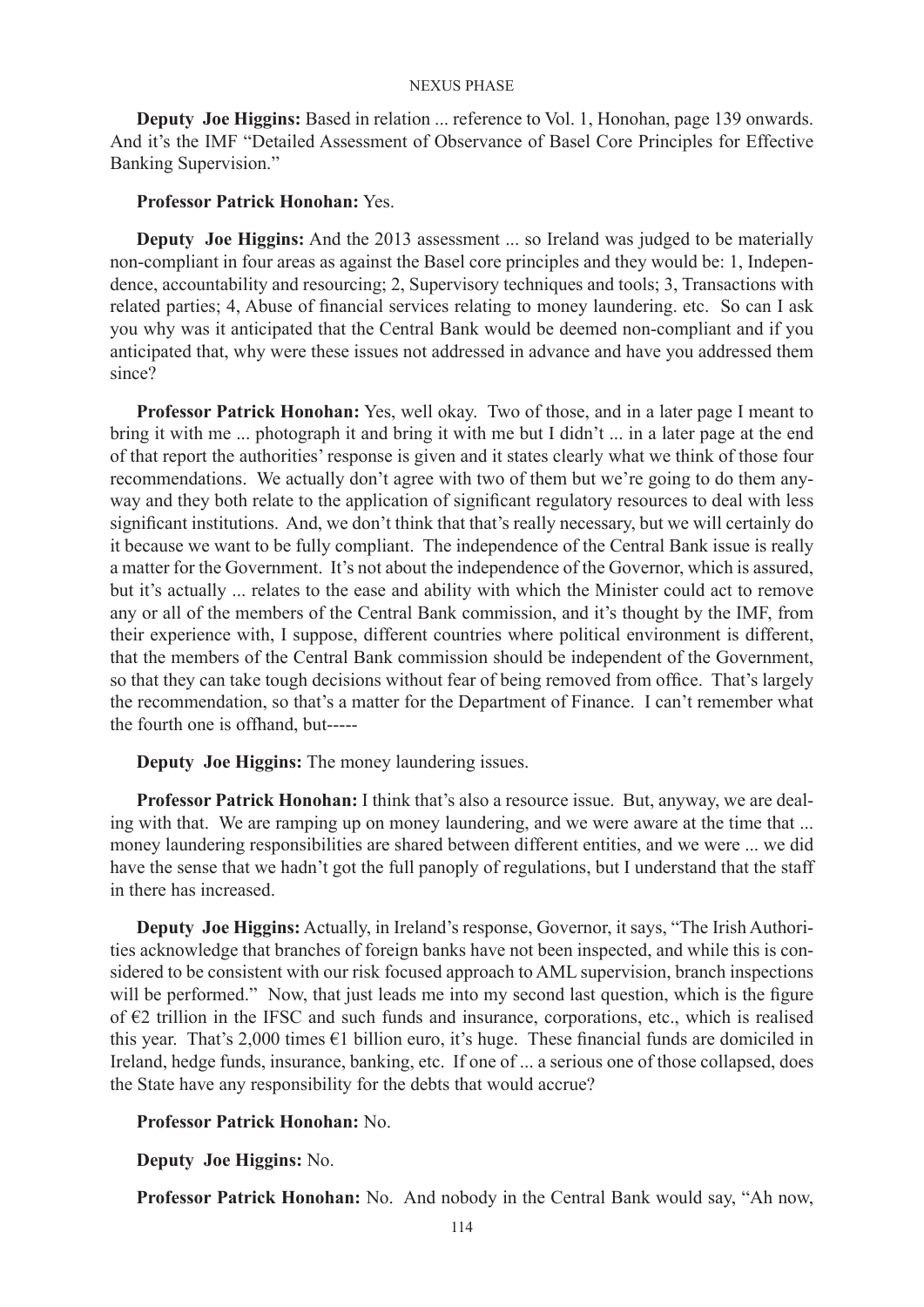you're not really responsible for this, but really you ought to pay." There wouldn't be any question about it.

**Deputy Joe Higgins:** But, could it ever arise, for example, that some of the same arguments could be deployed that followed the original collapse-----

**Professor Patrick Honohan:** I don't think so.

**Deputy Joe Higgins:** -----that this will affect the reputation of the sovereign and push up borrowing costs, etc?

**Professor Patrick Honohan:** I could imagine some people making those arguments. They won't come from the Central Bank and they wouldn't have any real force. It is true that in the post-Lehman's crisis in the United States there were ... some money market funds were actually rescued with an insurance programme that was brought in there, but that was a different environment in which they were a central part of the functioning of the New York and the US money market. These entities are entirely offshore, or, not entirely, but largely offshore and really have no interaction with the functioning of the Irish economy. Can I mention that the four ... I'll looked back when I was checking to see everything here, and it said, "What do other countries do?" Denmark was the last of the advanced economies that had one of these Basel core principle assessments before ours, which was recently published, and I'm happy to say that we're on par with Denmark, that they also had four-----

**Deputy Joe Higgins:** Mr. Honohan, my last question is this. You won't be before the banking inquiry again, I expect, and then you are departing to other-----

**Chairman:** I'll let you write me a letter, Governor. I might have to talk to you again, but go on.

**Deputy Joe Higgins:** -----pastures. Can I ask you just a general question? You've mentioned the markets here on a number of occasions, and how the markets respond to this and that. And since the financial crisis surfaced, and then intensified, this is something that became virtually a daily routine. Every austerity cut, every cruel cut to social welfare, to pensions, to low paid public sector workers, etc., in every media outlet, virtually, the question put to economic pundits was: "Is this enough for the markets? Will the markets be satisfied with this? Will they be reassured? Will it convince them?" Governor, do you think it's consistent with the principles of democracy and the democratic society that the financial markets which are huge financial institutions, hedge funds, etc. - unelected, unaccountable and faceless - that they wield such power over society and the lives of hundreds of millions of people? Is that consistent with democracy in how the European financial markets work?

**Professor Patrick Honohan:** One answer to that is, when we got into such serious trouble we said, "No we are not going to accept this tyranny of the markets which would demand that we cut everything down to no borrowing." We sought the protection of the international official community, the IMF and our partners in the European institutions, to basically shut the markets out of Ireland for a while until we got our act together. So I agree that there are points at which it is just not acceptable to follow the dictate but you know-----

**Deputy Joe Higgins:** Let me just ask you, many people would say and we related earlier, we had the ECB saying, "You stand behind your banks." What does that mean except that the people have foisted on them the gambling debts of their private financial institutions. So what is that except the bail out of the market by the people. And are they not the same markets, inci-